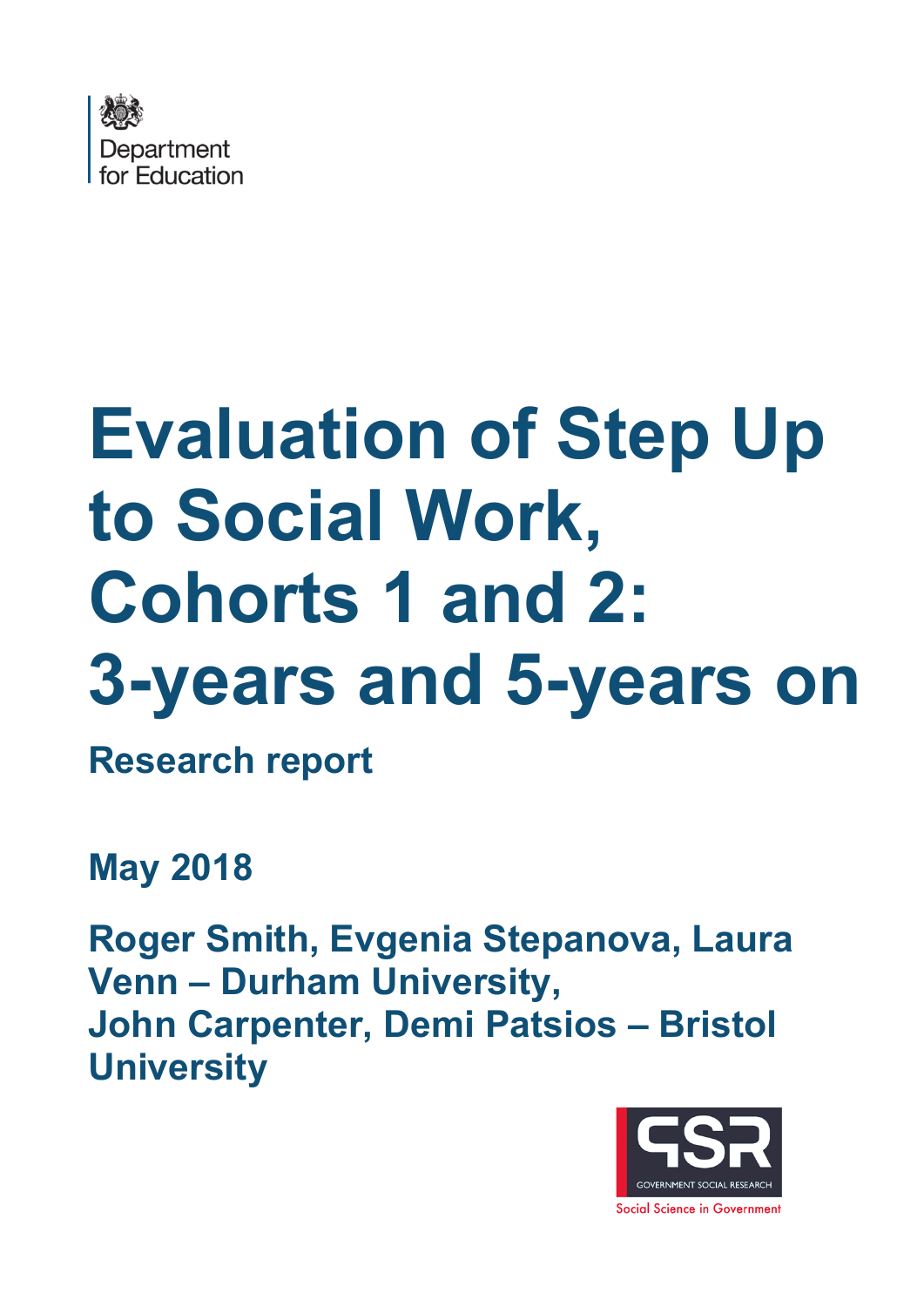# **Contents**

| List of figures                                                                                       | 5              |
|-------------------------------------------------------------------------------------------------------|----------------|
| List of tables                                                                                        | 5              |
| <b>Executive Summary</b>                                                                              | 6              |
| The origins and development of Step Up to Social Work                                                 | 6              |
| The approach to the evaluation                                                                        | $\overline{7}$ |
| Overview of evaluation findings                                                                       | 8              |
| Summary findings                                                                                      | 9              |
| <b>Summary conclusions</b>                                                                            | 12             |
| Overview and Aims of the Evaluation                                                                   | 13             |
| Background to the Study                                                                               | 14             |
| <b>Methodological Outline</b>                                                                         | 16             |
| Ascertaining destinations of SUSW graduates and locating comparators                                  | 16             |
| Ascertaining career pathways                                                                          | 17             |
| Obtaining views on career plans and commitment and influencing factors                                | 18             |
| Obtaining views on quality of qualifying education and career progression                             | 18             |
| Obtaining views of leavers                                                                            | 18             |
| Comparative findings based on the early career experiences of graduates of<br>conventional programmes | 18             |
| <b>Ethical considerations</b>                                                                         | 19             |
| Survey participant characteristics                                                                    | 19             |
| <b>Interviewees</b>                                                                                   | 21             |
| Methodological summary and limitations                                                                | 22             |
| <b>Findings: Retention</b>                                                                            | 24             |
| Survey findings: SUSW graduates, retention rates at three and five years after<br>qualification       | 24             |
| Career goals and aspirations                                                                          | 25             |
| Intention to leave                                                                                    | 26             |
| Interview findings: future expectations of remainers and leavers' reflections                         | 27             |
| Retention: Key points                                                                                 | 30             |
| <b>Findings: Early Career Experiences and Perspectives</b>                                            | 32             |
| Survey findings: preparation, experience of the role, supervision, stress                             | 32             |
| Current work experience                                                                               | 33             |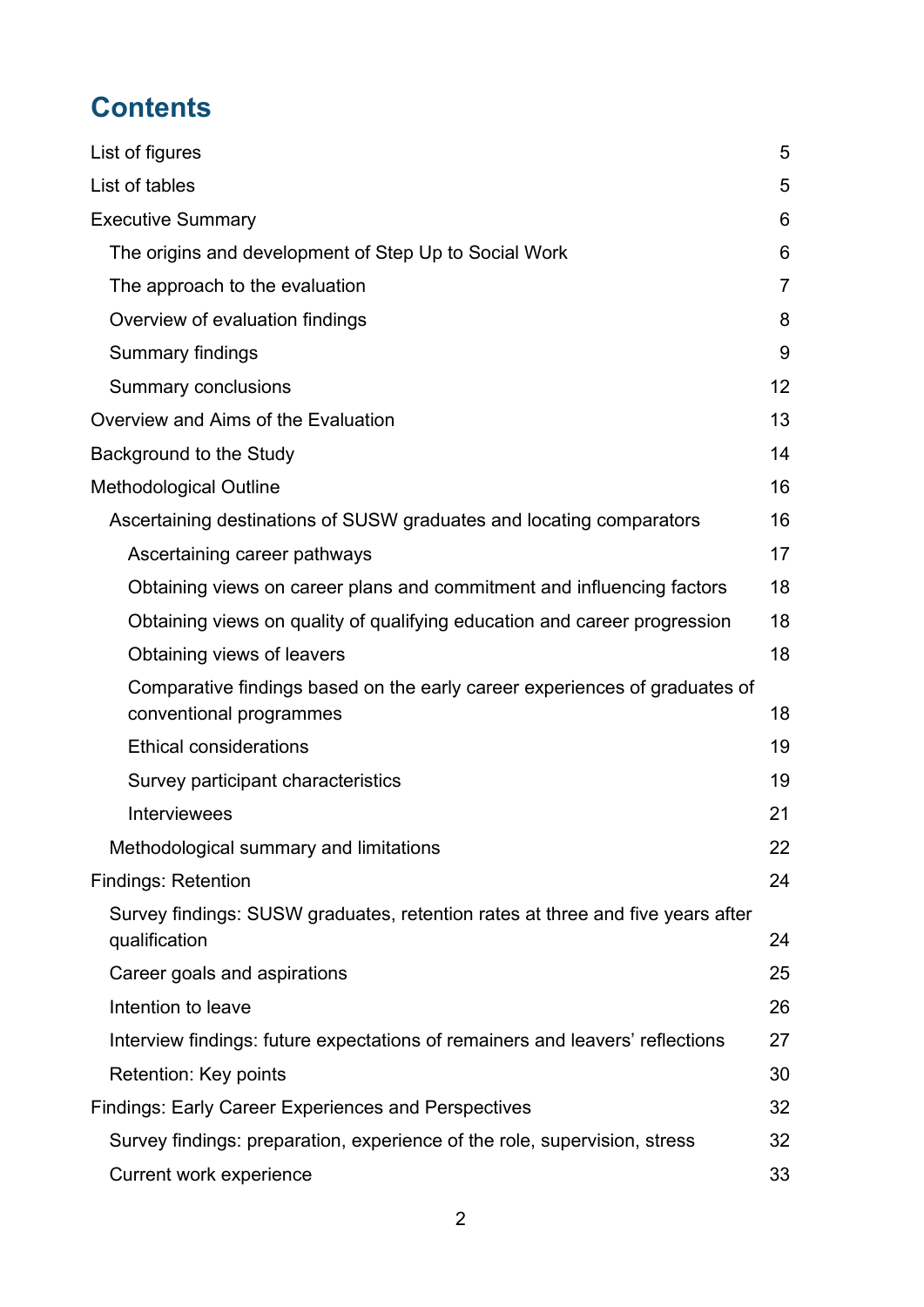| Role clarity                                                                          | 34       |
|---------------------------------------------------------------------------------------|----------|
| Role conflict                                                                         | 35       |
| Job satisfaction                                                                      | 36       |
| Self-efficacy, stress and intention to leave                                          | 38       |
| Interview findings: Career management strategies, preparation and influencing factors |          |
| Transition from student to newly qualified social worker                              | 41<br>41 |
| Influencing factors and work experiences                                              | 42       |
| Coping strategies                                                                     | 44       |
| <b>Employer interviews</b>                                                            | 46       |
| Impressions of SUSW graduates at qualification                                        | 46       |
| <b>Findings: Progression</b>                                                          | 49       |
| Survey findings: Career history                                                       | 49       |
| Career goals and aspirations                                                          | 51       |
|                                                                                       | 53       |
| Interview findings: Progression and a career typology                                 | 54       |
| Career-planning                                                                       |          |
| Perceptions of progression and management roles                                       | 55       |
| Barriers to progression                                                               | 56       |
| A typology of social work graduates                                                   | 56       |
| <b>Strivers</b>                                                                       | 58       |
| Doers                                                                                 | 58       |
| <b>Seekers</b>                                                                        | 58       |
| Employers' views on progression                                                       | 59       |
| <b>Concluding Analysis</b>                                                            | 61       |
| <b>Comparisons with Newly Qualified Social Worker research</b>                        | 61       |
| Outcomes and achievements                                                             | 62       |
| Retention                                                                             | 62       |
| Experiences of the job                                                                | 63       |
| Progression                                                                           | 64       |
| <b>Making comparisons</b>                                                             | 64       |
| <b>Contextual factors</b>                                                             | 65       |
| The Step Up to Social Work programme, the context and future possibilities 65         |          |
| References and sources                                                                | 67       |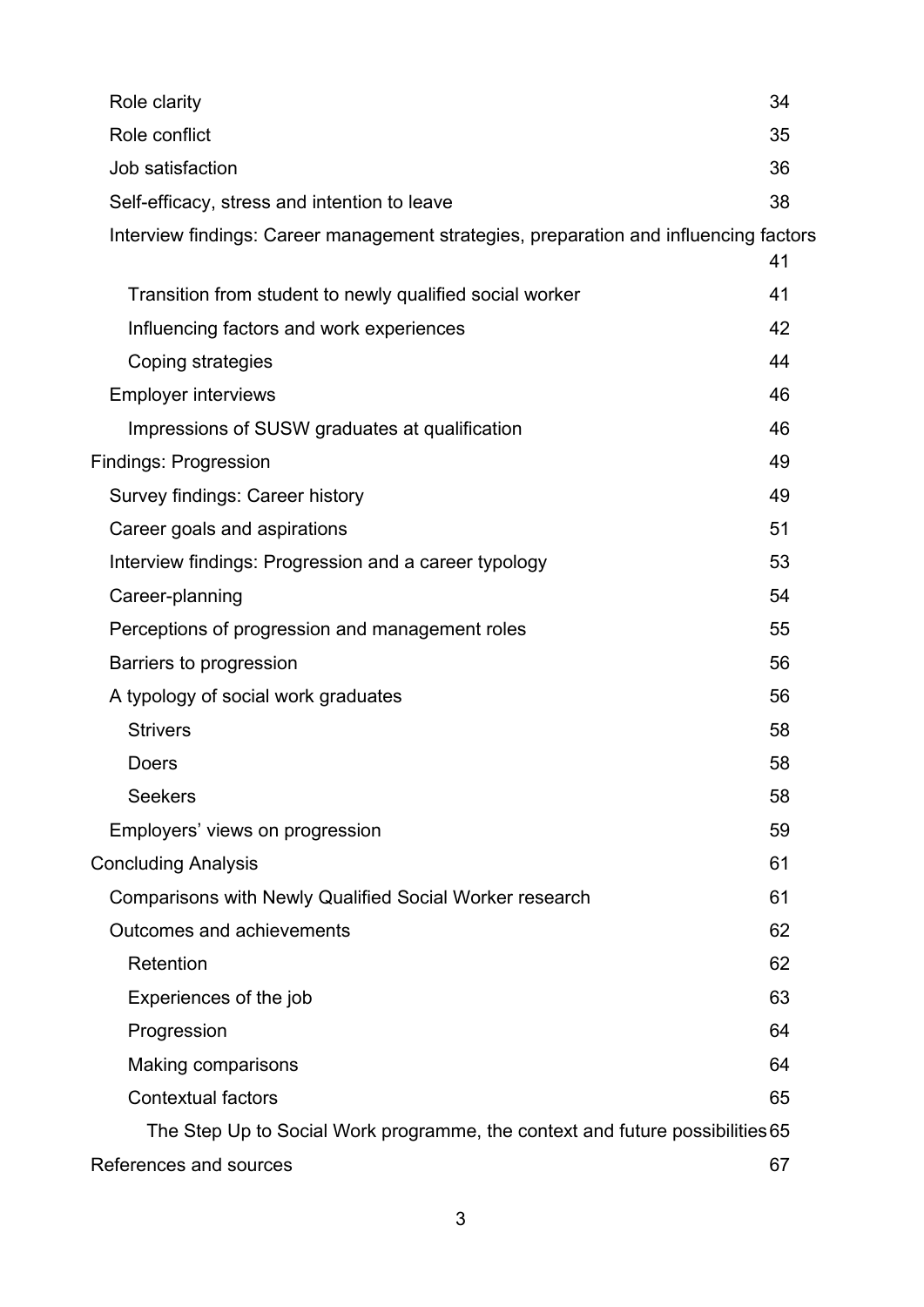| <b>Appendix 1: Survey Resources</b>                                              | 70 |
|----------------------------------------------------------------------------------|----|
| <b>Participant Invitation Letter</b>                                             | 70 |
| Step Up to Social Work and Comparator Survey Invitation Letter                   | 71 |
| Online survey – DfE Step up to Social Work Cohort 1 Time 1 Survey (March 2015)72 |    |
| Appendix 2: Interview Arrangements and Schedules                                 | 89 |
| <b>SUSW</b> - Participant Invitation Letter                                      | 89 |
| SUSW - Interview Schedule (V1)                                                   | 90 |
| SUSW – Leavers Interview Schedule (V1)                                           | 93 |
| SUSW - Employer Interview Schedule (V3)                                          | 97 |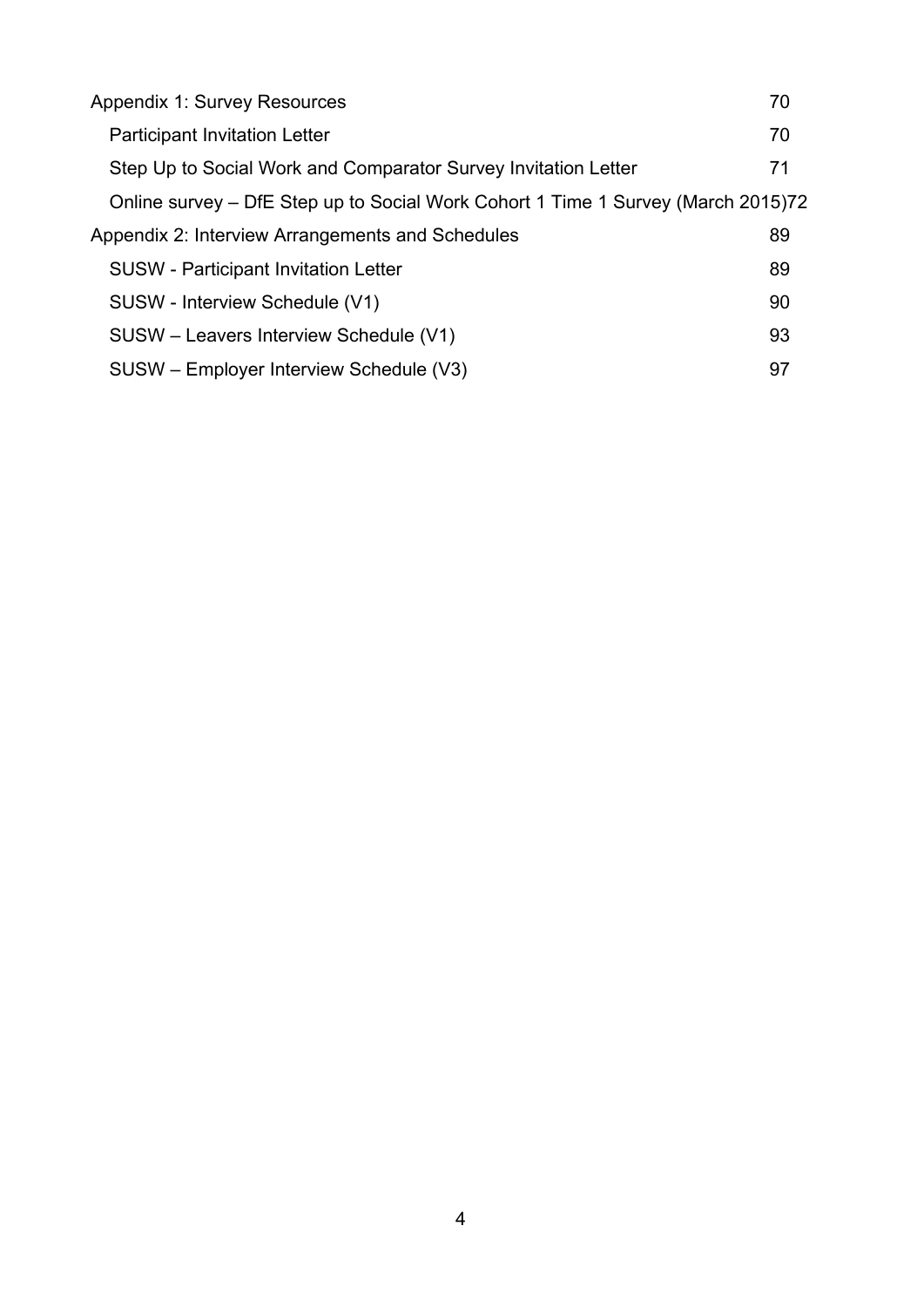# <span id="page-4-0"></span>**List of figures**

| Figure 2 Proportion of respondents reporting false, neither true nor false, or true for role |  |
|----------------------------------------------------------------------------------------------|--|
| Figure 3 Cohort 1 Intrinsic Job Satisfaction three years after qualifying37                  |  |
| Figure 4 Cohort 1 Extrinsic Job Satisfaction three years after qualifying38                  |  |
| Figure 5 Proportion reporting low, medium, and high confidence bands in self efficacy        |  |
|                                                                                              |  |

# <span id="page-4-1"></span>**List of tables**

| Table 1 Demographics of survey respondents three years after qualification  20              |
|---------------------------------------------------------------------------------------------|
| Table 2 Demographics of survey respondents five years after qualification (Cohort 1 only)   |
| Table 3 SUSW Graduates Cohorts 1 and 2: Status at three years and five years after          |
| Table 4 Cohort 1 three years after qualifying: Respondents' goals/aspirations in three      |
| Table 5 Number of posts in social work reported by Cohort 1 respondents three years         |
| Table 6 Number of posts in social work reported by Cohort 2 respondents three years         |
| Table 7 Cohort 1 three years post-qualification: career goals/aspirations in three years'   |
| Table 8 Cohort 2 three years post-qualification: career goals / aspirations in three years' |
|                                                                                             |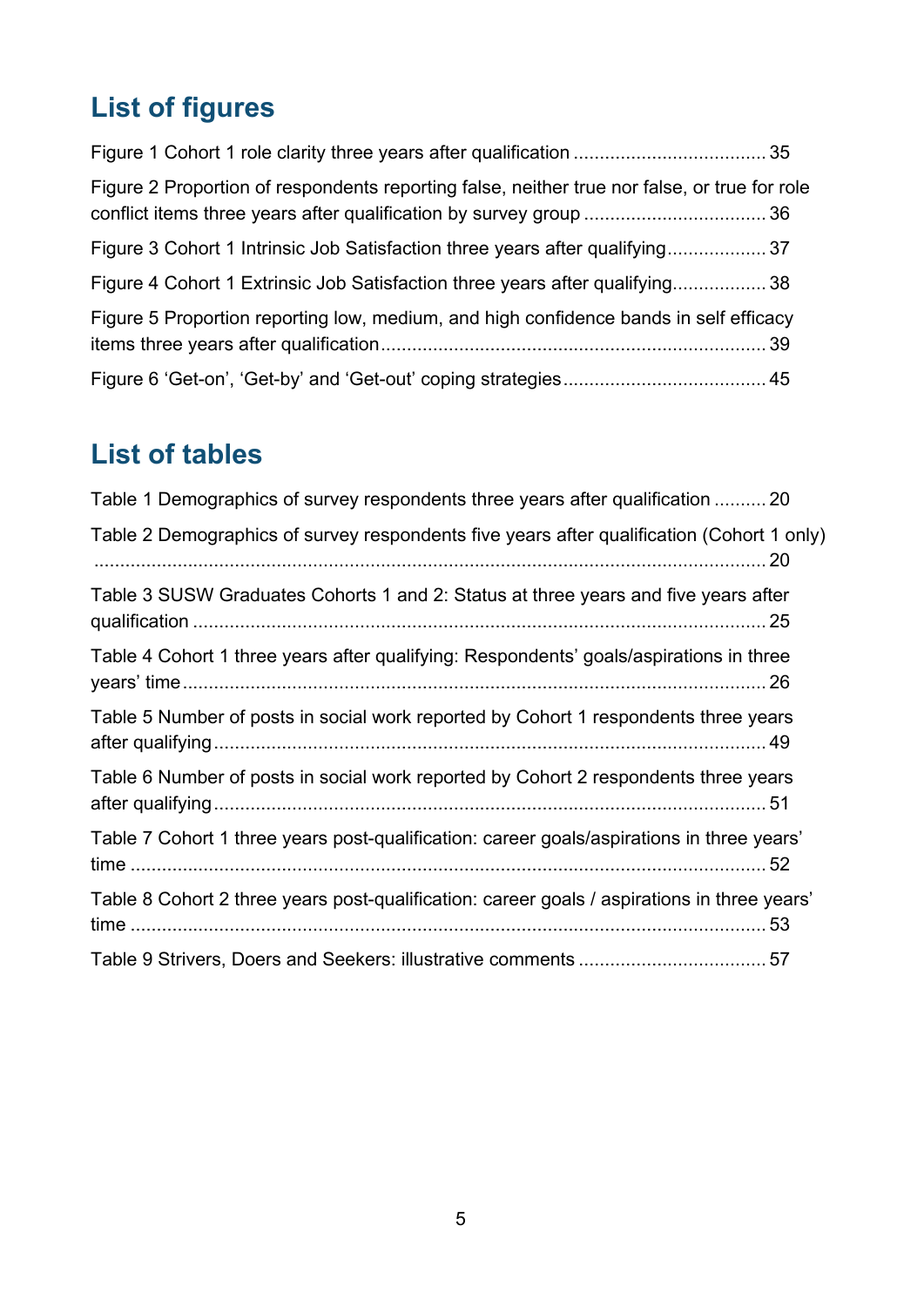# <span id="page-5-0"></span>**Executive Summary**

# <span id="page-5-1"></span>**The origins and development of Step Up to Social Work**

Step Up to Social Work (SUSW) grew from a government initiative in 2009 to address what were believed to be a number of weaknesses in the prevailing approach to recruiting and preparing intending practitioners for a career in social work, and particularly in child and family social work. Social workers were believed to be under-prepared for the rigours of practice in this highly demanding setting, and once in practice to be likely to leave the workforce relatively quickly (Social Work Task Force, 2009). Problems of both recruitment and retention were identified; and it was considered at the time that a new targeted approach to attracting potential recruits to the profession and preparing them effectively for the demands of practice with children and families was required.

The Step Up to Social Work qualifying programme was developed, accredited and implemented very quickly, accepting its first intake of recruits in September 2010, with an accelerated 18-month route to the point of qualification with a Master's degree and entitlement to apply for registration as a professional social worker. Earlier evaluations suggested that the programme had delivered largely positive outcomes, in terms of the expectations of programme participants, partner agencies, and educators (Baginsky and Teague, 2013; Smith et al., 2013). The delivery model itself offered specific benefits in terms of enhanced partnership working between employing agencies and Higher Education Institutions (HEIs), and in the capacity to embed participants more effectively in their intended work settings. Whilst some issues remained to be addressed, such as the lack of diversity in ethnicity, social class and gender among the early programme cohorts and some difficulties in ensuring the programme consistently met the requirements of a generic qualification in social work the early impressions overall were favourable.

Questions remained to be addressed, though, concerning the sustainability of the programme, its capacity to adapt to changing circumstances, and the issue of retention. Retention could not properly be answered at the point of qualification, even though a very high proportion of those recruited to the first two cohorts did complete the qualifying requirements and move into practice in child and family social work. The present evaluation was thus commissioned to address some of these longer term questions, with a specific focus on retention and progression of Step Up to Social Work graduates; their perspectives on how well the qualifying programme had prepared them for their continuing careers in social work; the reasons for leaving of those who had decided to seek alternative careers; the perceptions of employers on the preparation and progress of their Step Up to Social Work recruits; and the potential comparison between the careers of this group with social workers qualifying by other, traditional university-based routes.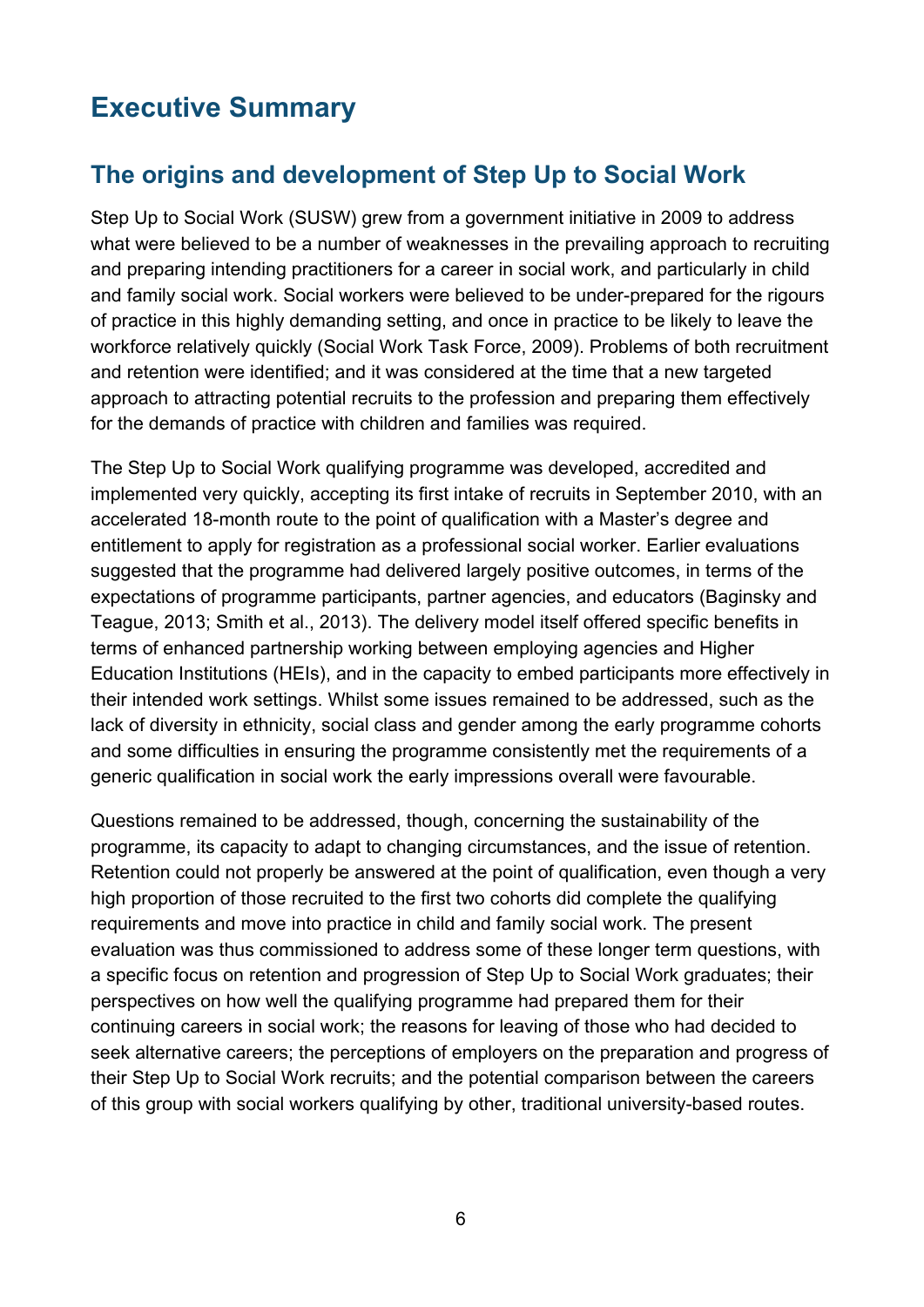## <span id="page-6-0"></span>**The approach to the evaluation**

The evaluation itself was based on a mixed methods design in order to obtain both longitudinal information about career pathways and progression of Step Up to Social Work graduates (and comparators); and a range of qualitative evidence about the nature of their early career experiences, the extent to which they felt prepared for practice, and how they were perceived by their employers. This has enabled us to gain a substantive picture of both what their early career trajectories looked like; and at the same time, some very useful insights into their own perceptions and feelings about making the transition into practice and what the positive and negative aspects of this might be.

The evaluation was carried out over a two-and-a-half year period (April 2015-Sept 2017). It began with the compilation of a database of the first two cohorts of Step Up to Social Work (SUSW) graduates three years after gaining their qualification. For Cohort 1, we were able to establish the status of 141 of the 161 participants (88%) who had graduated from the SUSW programme and entered child and family social work in 2012. We obtained verified contact details for 118 (73%) of these. For Cohort 2, we established the status of 183/212 (86%) who had graduated in 2013; contact details were obtained for 164/212 (77%).

SUSW graduates with contact details were invited to respond to a comprehensive online survey of their motivations for seeking social work as a career, their goals and aspirations, progression in the profession, self-efficacy, job satisfaction, role conflict, stress and intention to leave or remain. In total, 61/118 graduates (52%) responded from Cohort 1 and 60/164 from Cohort 2 (37%).

In order to compare their views and experiences with social workers who had graduated from conventional university programmes, two comparison groups were recruited. Most were recruited through local authorities who were engaged in SUSW regional partnerships, and these were topped up with graduates recruited via the alumni offices of three universities. These groups were matched with the SUSW graduates at the same stage in their careers; these are referred to as "comparators". Most of the comparators (70%) had completed post-graduate degrees, equivalent in academic standing to SUSW; the remainder had Bachelors' degrees in social work. The response rates from these convenience samples is estimated as 37 per cent. Overall, these comparators are likely to be broadly comparable in terms of academic qualifications and/or agency experience as SUSW graduates.

Respondents to the first survey from Cohort 1 and their comparators were followed up again in 2017, five years after qualification; 41/61 (67%) of SUSW graduates and 31/49 (63%) of comparators replied. These relatively small sample sizes should be borne in mind when interpreting the findings.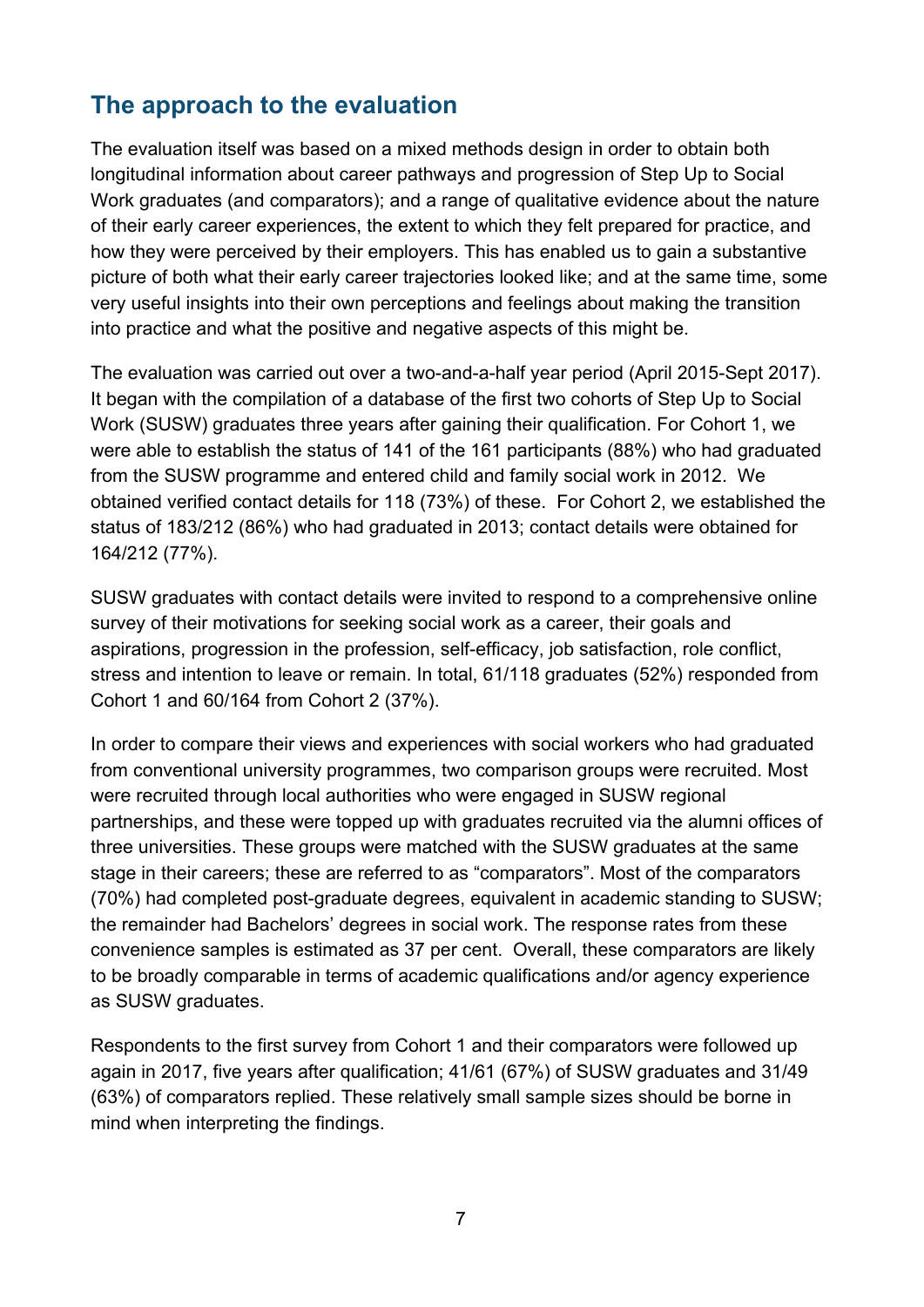Sixty-three semi-structured interviews were conducted with graduates drawn from both SUSW cohorts and comparators currently practising in child and family social work at approximately the same time points. Interviews were also conducted with seven SUSW graduates who had left this field of work, and sometimes the profession itself. Finally, interviews were conducted with 14 representatives of employing agencies with experience of the SUSW programme and its graduates.

## <span id="page-7-0"></span>**Overview of evaluation findings**

At this point, some five years after the first cohort of Step Up to Social Work graduates completed their qualifying programmes and moved into practice, we are able to reflect on what is by now an established feature of the social work landscape. Fast track qualifying programmes in the profession have nonetheless been viewed with some scepticism. Concerns have been expressed that these programmes may equip students with a 'bag of tools' rather than a comprehensive education for professional practice; that they may exacerbate retention problems by recruiting ambitious high calibre graduates who spend little time in front-line practice before moving into management or out of the profession altogether; that they will reduce the ethnic and class diversity of the workforce; and that they disadvantage students on traditional universities who have to struggle with little or no financial support (Cooper et al., 2016). This is an opportunity to take stock.

We can conclude that on several of the key indicators, as determined by the scheme's originators, there are certainly positive signs. The retention rate, that is, the proportion remaining in child and family social work three years after qualification, was 85 percent for Cohort 1 and 80 per cent for Cohort 2. Five years after qualifying, the proportion of those from Cohort 1 remaining in child and family social work was still 73 per cent. In comparison, in 2016, the percentage of teachers remaining in post three years and five years after qualifying was 74 per cent and 69 per cent respectively (DfE, 2017). There are no exactly comparable statistics for child and family social workers in general, but the percentage who had been in the service of their current local authority for five years or more in 2015 was 52 per cent (DfE, 2017). These figures suggests reasonably good prospects for a substantial proportion of SUSW graduates remaining beyond the eight year average length of a social work career (Curtis et al., 2010).

Also pertinent to these figures, earlier studies have shown that Step Up to Social Work has a relatively high conversion rate, with 82 per cent of those completing the first iteration of the programme going on to take up social work posts after qualifying (Baginsky and Manthorpe, 2014, p. 13), compared to a figure of 67 per cent for those following mainstream undergraduate or postgraduate routes to qualification (Skills for Care, 2016, p. 14).

In addition, progression for many Step Up to Social Work graduates appears to have been at least as good as they expected and they score well on a validated measure of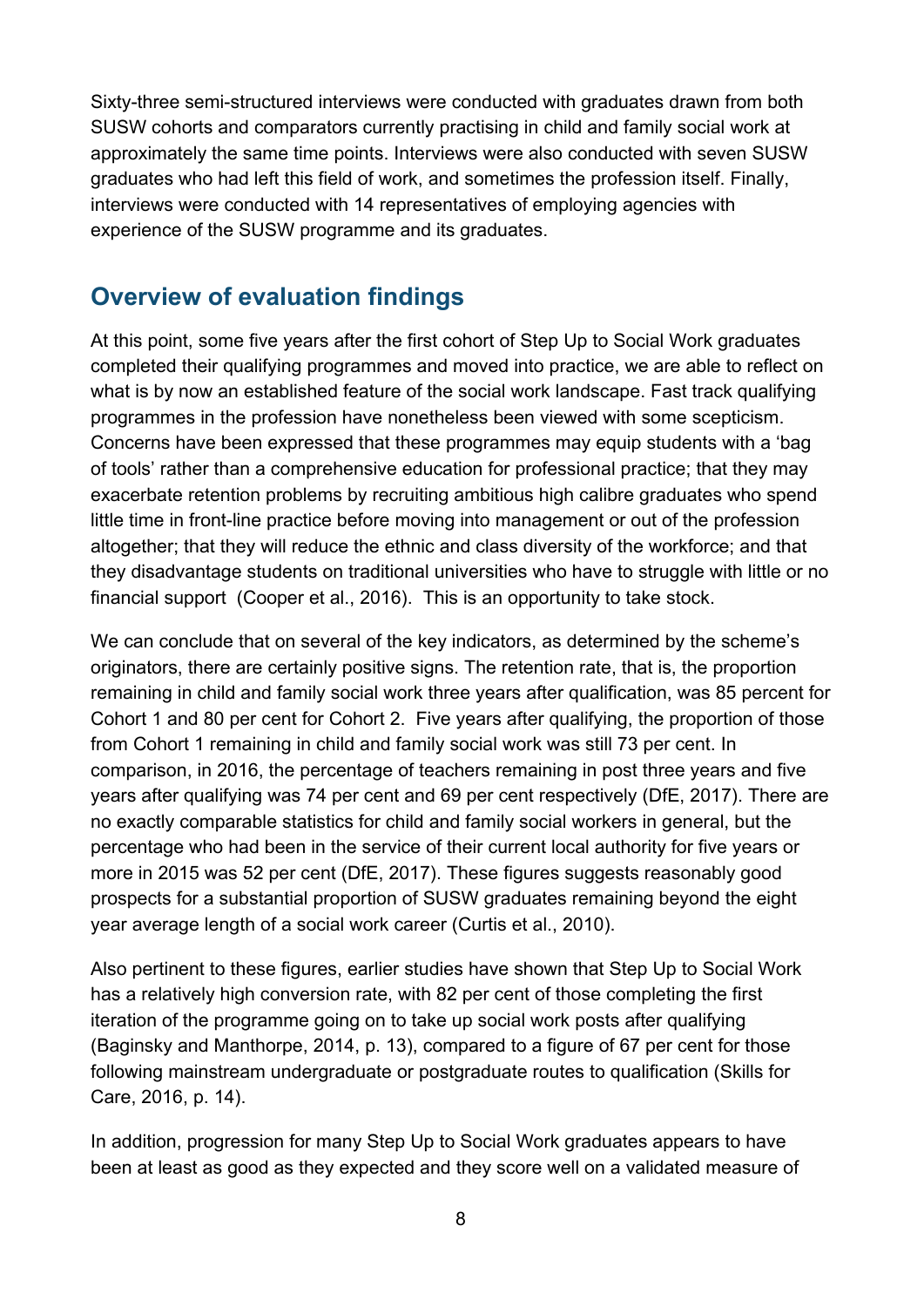self-efficacy in child and family social work. Employers, too, are highly complementary about practitioners qualifying by this route, and their enthusiasm for the scheme is striking.

We should not, however, overstate the gains identified. Step Up to Social Work is a demanding and specialised route, which is perhaps more likely to attract entrants with a particular interest in pursuing this career pathway; at the same time, they are also wellserved in terms of funding and hosting arrangements compared to students on conventional qualifying programmes. Despite this, graduates following these other routes were also found by this evaluation to have made good progress in their careers; and they scored only slightly less well on the measure of self-efficacy in child and family social work. It is important not to convey the impression that there is a gulf between social work practitioners following different qualifying routes, and this is certainly not the way they see themselves, or each other. Importantly, too, very few of the differential findings were statistically significant, so this is another note of caution against the temptation to draw overly simplistic messages from the survey evidence reported here.

As well as some differences, our overall findings also indicate key areas of common ground, such as the possibility of a 'typology' of orientations to careers in social work. Findings also identified a range of 'coping' or career management strategies used by practitioners to manage heavy workloads and the high levels of associated stress.

# <span id="page-8-0"></span>**Summary findings**

#### **Retention**

At both three and five years following qualification, Step Up to Social Work graduates were likely to remain in child and family social work. The retention rate three years after qualification was 85 percent for Cohort 1 and 80 per cent for Cohort 2. Five years on, the retention rate for Cohort 1 had reduced to 73 per cent.

There was a significant degree of movement within the profession, with more than half of those responding to the repeat survey (five years post qualifying) having changed jobs in the previous two years. Nonetheless, on average Step Up to Social Work graduates had been in their present post for 27 months, and almost three-quarters were still in child and family social work at this time. Current job roles were varied, and there was considerable evidence of movement between posts, although this was as likely to be for personal or family reasons as it was work-related.

There was also some evidence from the survey findings of a greater continuing commitment of Step Up to Social Work graduates to child and social work over time, with a greater proportion of them expressing a desire to remain in this area of practice in the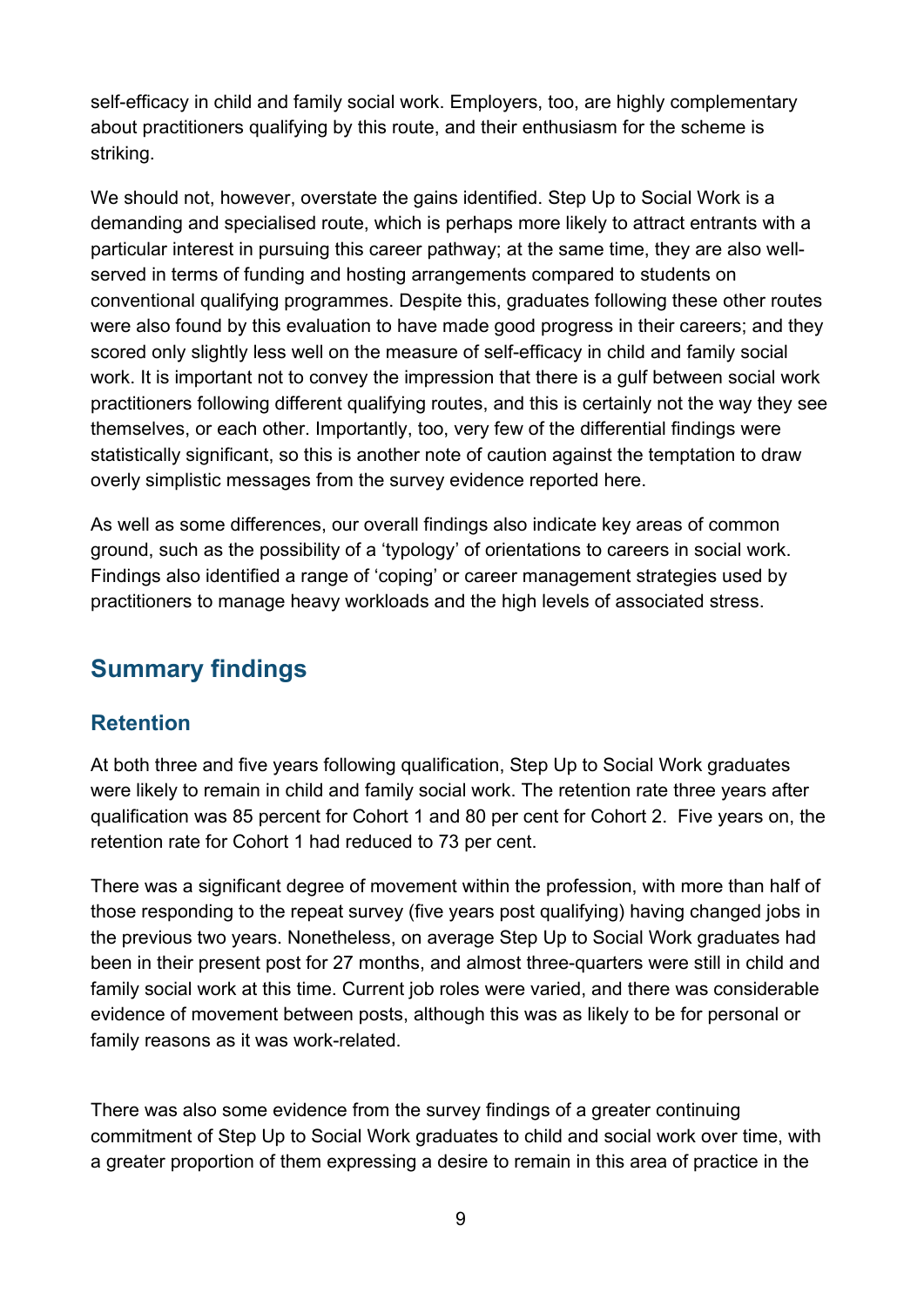future. Broadly, then, the evaluation indicates that the Step Up to Social Work programme was successful in recruiting participants who were committed to pursuing a career in child and family social work, and enabling them to achieve this goal, at least in the early stages of their careers.

#### **Progression**

In terms of their career progression, most Step Up to Social Work graduates considered that they have got on at least as well as expected in the first three years of their social work careers; and this was also largely the case for the comparison group at the same point.

After five years in practice, this pattern still held good for the first cohort of SUSW graduates. Around a quarter were beginning to see themselves as future managers, and the great majority still saw their future careers as being in social work in one form or another; there was little difference between SUSW respondents and comparators in this respect. A majority of respondents in both groups indicated that they felt that their qualifying programmes had prepared them effectively for career development in the initial stages.

SUSW graduates were rather more likely than comparators to see themselves as managers in child and family social work; comparators, on the other hand, were more likely to see themselves as specialist practitioners.

Interview findings suggested a 'typology' of career expectations amongst respondents from both groups, with some actively looking to advance into managerial or specialist roles ('strivers'); some expressing an active and continuing commitment to their current role in frontline practice ('doers'); and some expressing a degree of uncertainty as to their future career direction ('seekers'). This is an important area for further exploration and understanding because it has clear implications for both practitioners themselves, and those responsible for overseeing and enabling career development.

#### **Practitioner Experiences**

Both survey and interview evidence demonstrated that around thirty percent of these early career social workers from both groups were experiencing clinical levels of stress. Workload pressures and associated stress do not necessarily translate into the 'intention to leave', as confirmed by some of the 'coping' or self-management strategies revealed through the interviews.

Survey findings showed that respondents generally remained satisfied with their jobs over time, between cohorts and in both SUSW and comparison groups. In particular, they were generally 'satisfied' or 'very satisfied' with their relationships with fellow workers; with the nature and variety of the work they were doing; having challenges to meet; being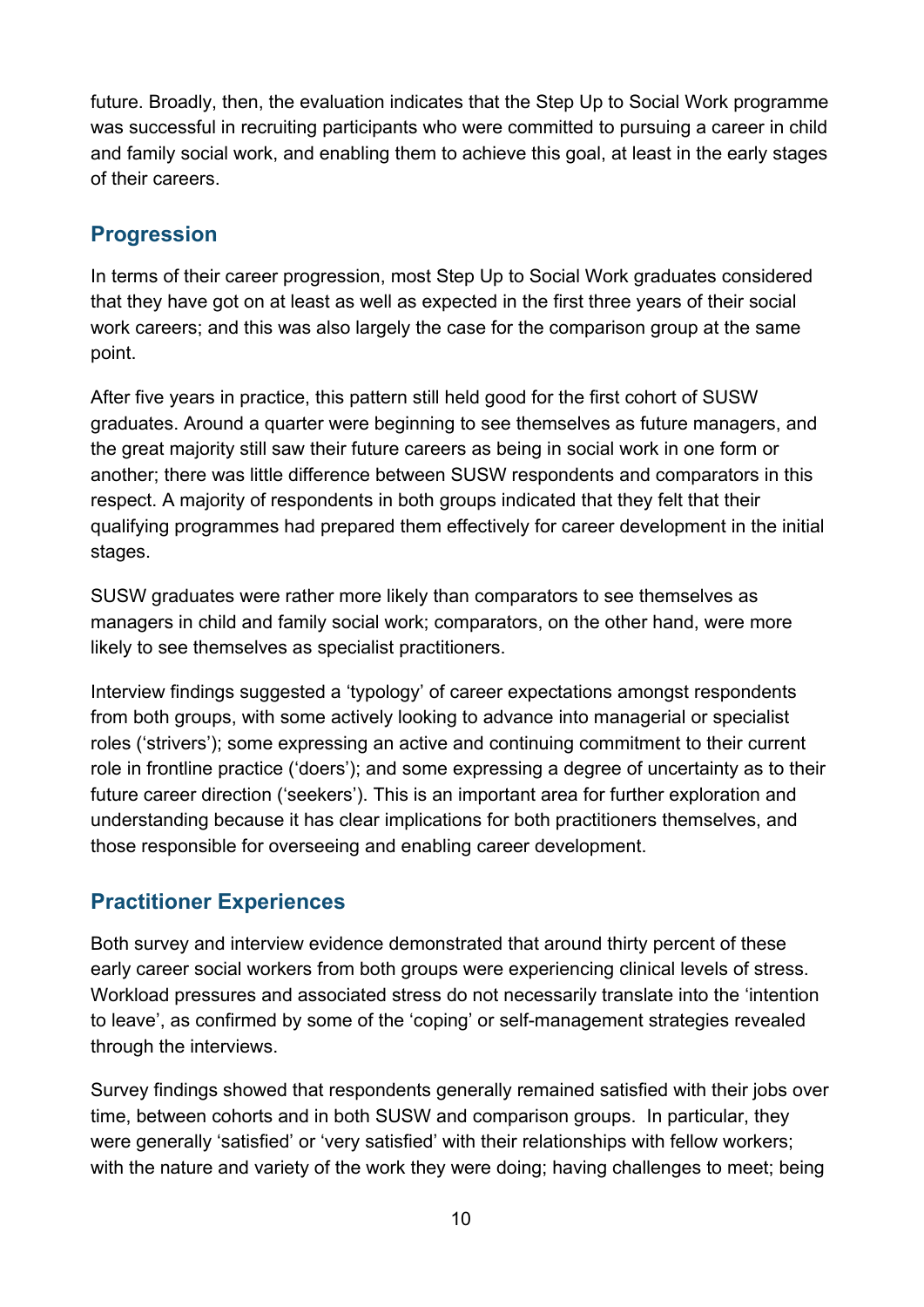able to use their initiative; and with their own accomplishments. These are all 'intrinsic' factors of satisfaction with the job.

Future intentions were strongly influenced by 'extrinsic' factors related to job satisfaction, such as job security, income, flexibility of hours of work, the physical working conditions, the quality of management and supervision and opportunities to progress; the only negative factor was excessive hours of work. The interviews substantiated that working environment and quality of management and supervision do play a substantial part in determining this outcome, whether experienced positively or negatively. These findings confirm what we would intuitively expect to be the case, and offer further support for the importance of both ensuring that practitioners' working environment is as conducive as possible to good practice; and that child and family social workers should be very well prepared for what they are getting into.

#### **Comparative Findings**

The evaluation findings suggest no major points of distinction between SUSW graduates and comparators following other qualifying routes, and this is how they themselves would see things in the main. Where there are differences, these do seem to stem from the point of recruitment, where Step Up to Social Work candidates were rigorously selected, embedded with potential future employers and provided with an explicitly targeted learning programme focused on child and family social work. These preparatory factors may account for the slightly more positive findings recorded in terms of self-efficacy; but the comparators fared as well in all other respects. This offers some support for specifically targeted recruitment strategies as offered by Step Up to Social Work, but more significantly points to the value of wider adoption by other qualifying routes of tighter and more deeply-embedded partnership working (as intended with the recently implemented Teaching Partnerships).

#### **Career Strategies**

The evaluation has also shed light on key aspects of social workers' early career pathways, offering the potential for developing a clearer understanding of their 'orientations' towards their work. It also illustrates strategies they use to manage and plan for the demands of their working lives. We suggest that practitioners fall broadly into three categories - those who want to '*get on*' in their jobs, and probably move into management or specialist areas of practice; those who want to '*get by*' and more than that, remain in frontline roles contributing to effective services for children and families; and those who are at least considering '*getting out*', whose experiences may have been more uncomfortable, and who have come to question the value of their present role (to themselves, at least). The career management strategies adopted by practitioners also have distinctive features; with evidence of the conscious adoption of mechanisms to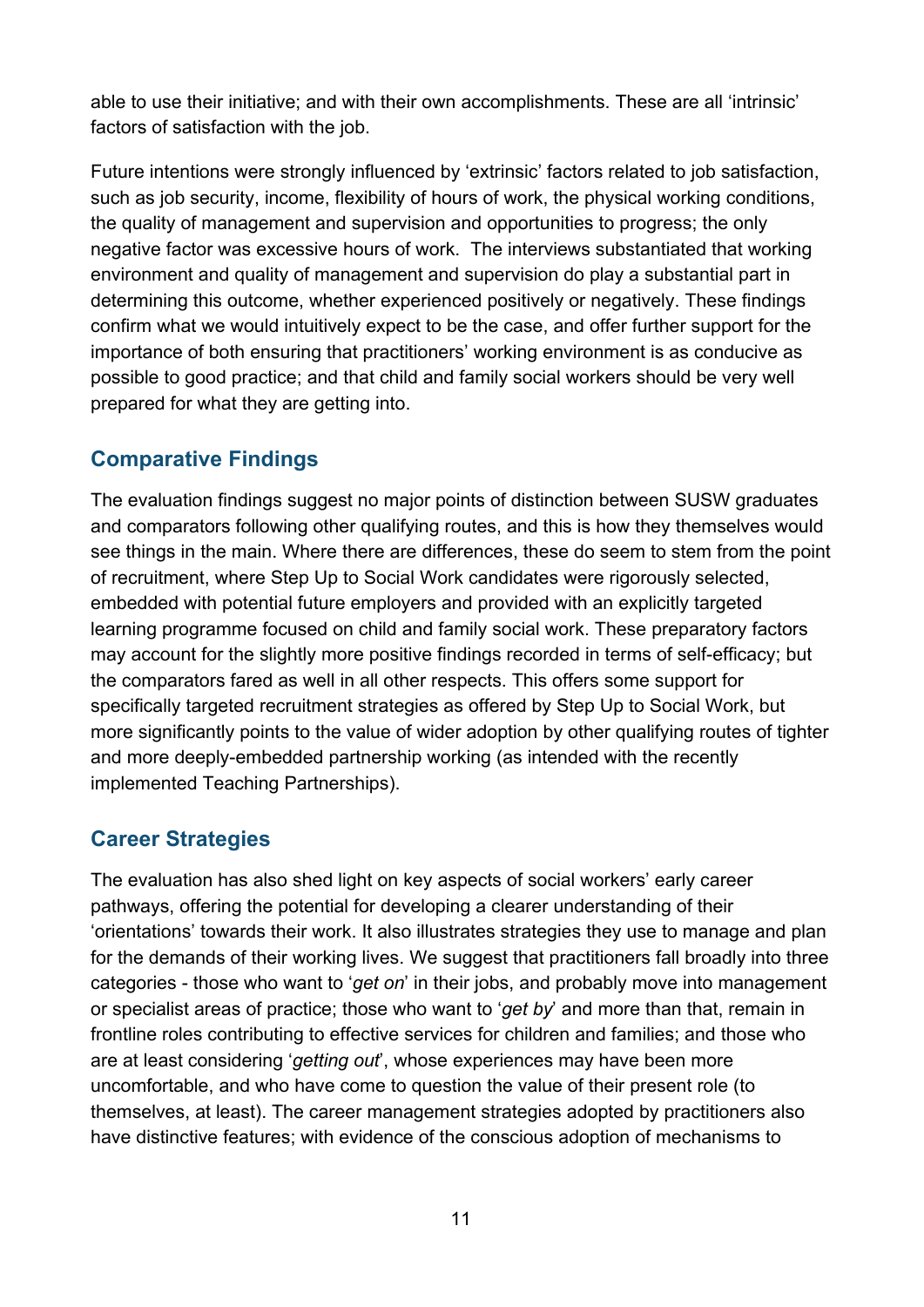manage pressures of work, alongside more purposive exploration of 'escape routes' which may result in those concerned leaving the profession at some point.

### **Employer Perspectives**

It is also important to note in summarising our findings that our interviews with employers revealed that their views of Step Up to Social Work are overwhelmingly positive. The agencies involved with the programme are uniformly enthusiastic about the opportunities it provides to work closely with regional partners and educational providers; they appreciate the close working relationships built up between educators in academic and practice settings; they have welcomed a more active role in recruitment of potential child and family social workers; they view transitions between the programme and qualified status as easier to manage; and they consider their recruits to be of a consistently high calibre, and distinctively 'practice ready' for a career in frontline child and family practice settings.

## <span id="page-11-0"></span>**Summary conclusions**

The evaluation has demonstrated a number of positive features of Step Up to Social Work over time, up to the point where its recruits have been in practice for five years. First, they have stayed, in child and family social work in large numbers. They are very highly thought of by their employers; they have progressed well, and demonstrated a clear sense of confidence and purpose in their work, and in the main, have managed the undoubted pressures of contemporary social work practice.

This was also largely the case for the graduates of the conventional university-based programmes who feature in this study; the majority are staying in the profession, they are satisfied with their current jobs, and they appear to be doing well, too. Where there are differences, these may be associated with the 'tailored' nature of the Step Up to Social Work route, which gives recruits a clearer and in some ways more direct and welcoming route into child and family social work. In particular, job finding on qualification is easier because they already have a foothold in their sponsoring local authority and are familiar with the working environment.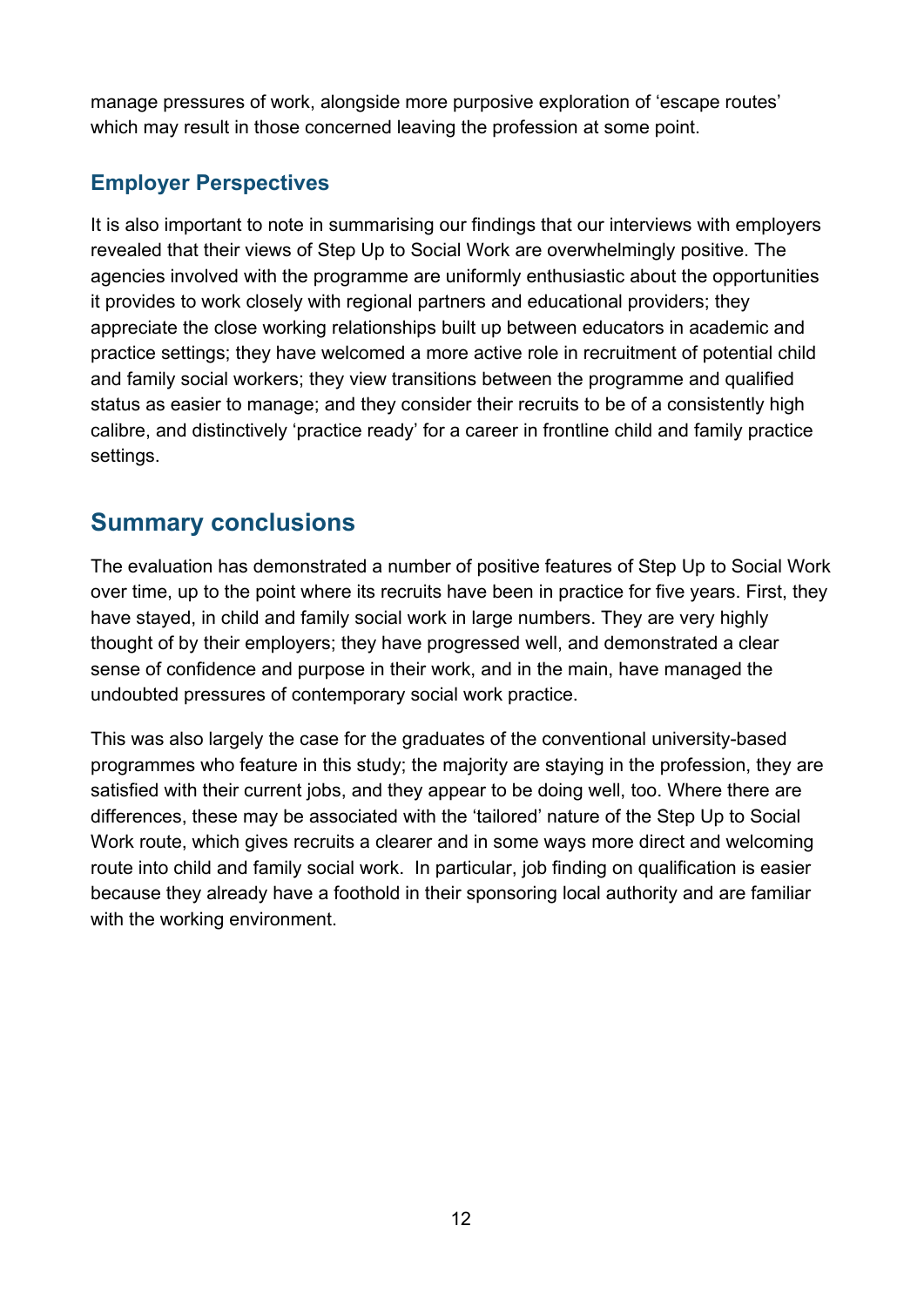# <span id="page-12-0"></span>**Overview and Aims of the Evaluation**

This evaluation was commissioned by the Department for Education in 2015, as part of a series of studies into the implementation and impact of the Step Up to Social Work qualifying programme. The objectives set out by the Department for Education specified the overall aim for the study of assessing the effectiveness of Step Up to Social Work as a route into practice in child and family social work. Subsidiary goals were identified as:

- locating and recruiting as many participants as possible from the first two cohorts, so as to create a reliable database of programme graduates;
- finding out the destinations, current roles and levels of responsibility of these graduates at three and five years after completion of the qualifying programme;
- obtaining the views of graduates on their likelihood of staying in social work, their career plans and the factors influencing their views;
- obtaining their views on the extent to which Step Up to Social Work had prepared them for a social work career;
- where Step Up to Social Work graduates had left the profession, obtaining and analysing the reasons for this; and
- providing an objective assessment of how retention and progression rates of Step Up to Social Work graduates compare to those following other entry routes into child and family social work.

The expectation was that the findings of the evaluation would enable the Department for Education to make informed policy decisions about: the 'value' and 'effectiveness' of Step Up to Social Work as an entry route to child and family social work, and the delivery models associated with the first two cohorts of the programme; the delivery of future iterations of the programme; and the longer term strategy of developing 'accelerated high calibre' routes into the profession; as well as creating a stronger evidence base to inform subsequent decisions by local authorities about taking part in Step Up to Social Work.

The longitudinal and multi-dimensional nature of the evaluation task in turn necessitated a methodological approach which incorporated a variety of research questions, data sources and analytical strategies, producing an integrated overview of the continuing impact of Step Up to Social Work. For these reasons, a mixed methods approach was adopted, including both quantitative and qualitative elements (see Chapter 4). These are able to provide both a broad picture of the changing patterns of the early careers of programme graduates and a sense of their own perceptions and motivations as they negotiate career pathways. The subsequent analysis is thus able to integrate these diverse aspects of the study and draw out robust conclusions relevant to the initial questions set out for the evaluation.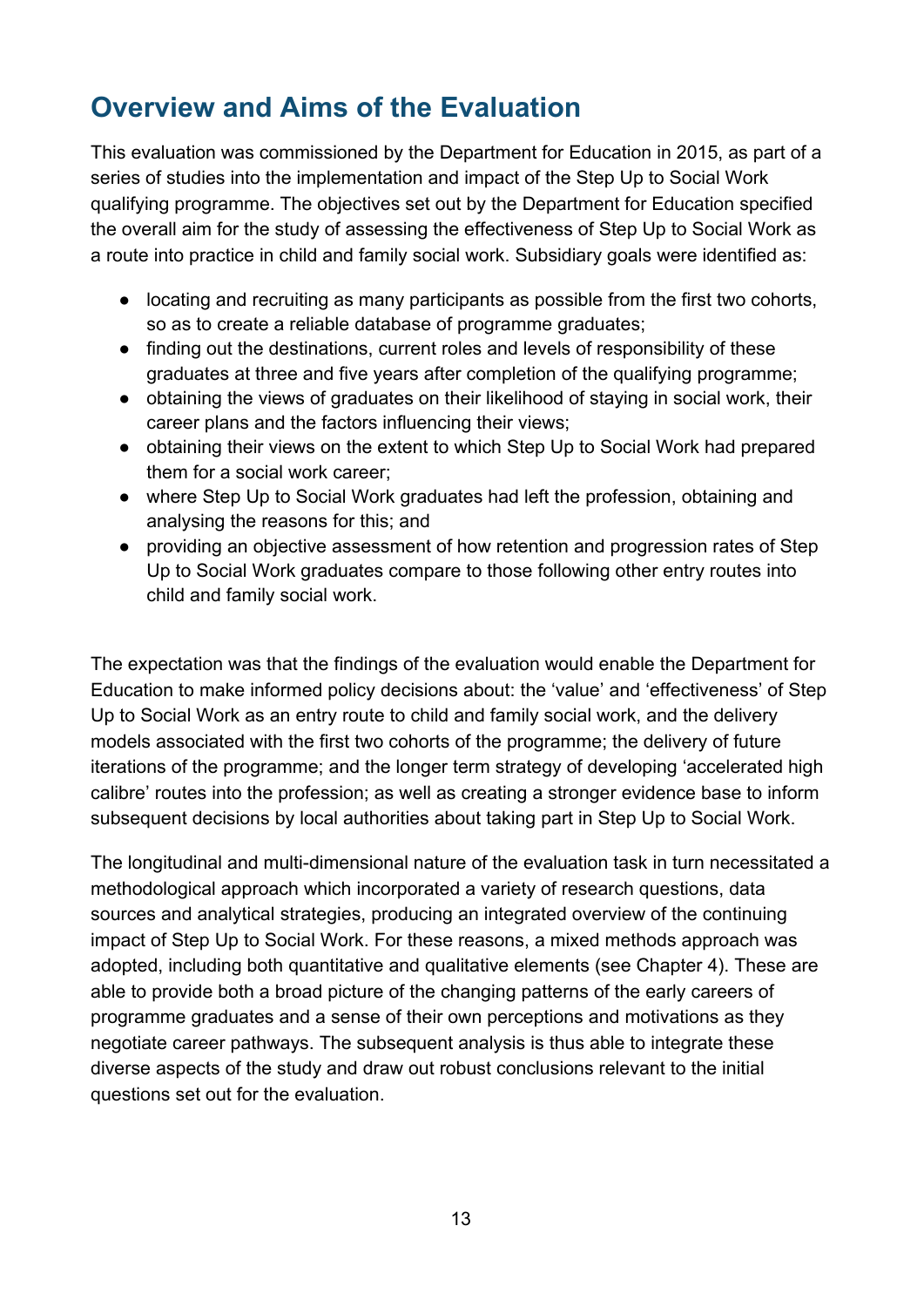# <span id="page-13-0"></span>**Background to the Study**

Step Up to Social Work was initiated in 2009 with support from government ministers in response to prior concerns about recruitment and retention of effective practitioners in the field of child and family social work. The average working life for social workers at the time was found to be less than eight years, compared to 16 for a nurse and 25 for a doctor (Curtis et al., 2010). Although the picture has changed somewhat in terms of recruitment since that point in time, average annual turnover of local authority child and family social workers remains at a concerning level - 15 per cent in September 2016, for example (DfE 2017, SFR 16/02/2017). The strongest single predictor of actual turnover is known to be expressed intention to leave, defined as "very likely to be looking for a new job in the next year" (Carpenter et al., 2012). At the end of the first year in employment, for participants on the Newly Qualified Social Work programme 2010-11, 13% stated that this was the case and this was close to the 16% rate of turnover reported by employers at that stage (Carpenter et al., 2012).

A systematic review of retention in child welfare by Webb and Carpenter (2012) evaluated individual and organisational theories and research evidence and identified push and pull factors which predicted retention. Commitment to the profession along with both intrinsic and extrinsic job satisfaction were found to be important factors in retention. Conversely, work-related stress was strongly associated with staff intention to leave. At an organisational level, social workers' perceptions of support from their employer, good quality supportive supervision and opportunities for continuing professional development and career progression were all important for retention. Poor salaries, high workload and excessive paperwork were associated with leaving. Interventions aimed at supporting newly qualified staff through mentoring and supervision were effective in promoting retention.

An analysis of data from over 1,000 participants in the NQSW pilot programme one year into employment (Carpenter et al., 2015) supported the findings of the review. The statistical predictors of intention to remain or leave were gender (women more likely to remain), satisfaction with package of support and supervision from their employers, intrinsic and extrinsic job satisfaction and stress. But notably, two-thirds of intending leavers wanted to stay in child and family social work. A follow-up study of a sample of this group who went on to complete the Early Professional Development Programme two years later found that the most significant predictors of intention to leave were stress and low extrinsic satisfaction with pay and physical conditions (Carpenter et al., 2012).

Whilst there was considerable concern about both retention and the level of unfilled vacancies in 2009, the Social Work Task Force (2009) report also revealed dissatisfaction with the level of 'practice readiness' of newly qualified social workers amongst employer agencies. Questions were thus raised not just about the number of available recruits to the profession but also about the extent to which those who were qualifying were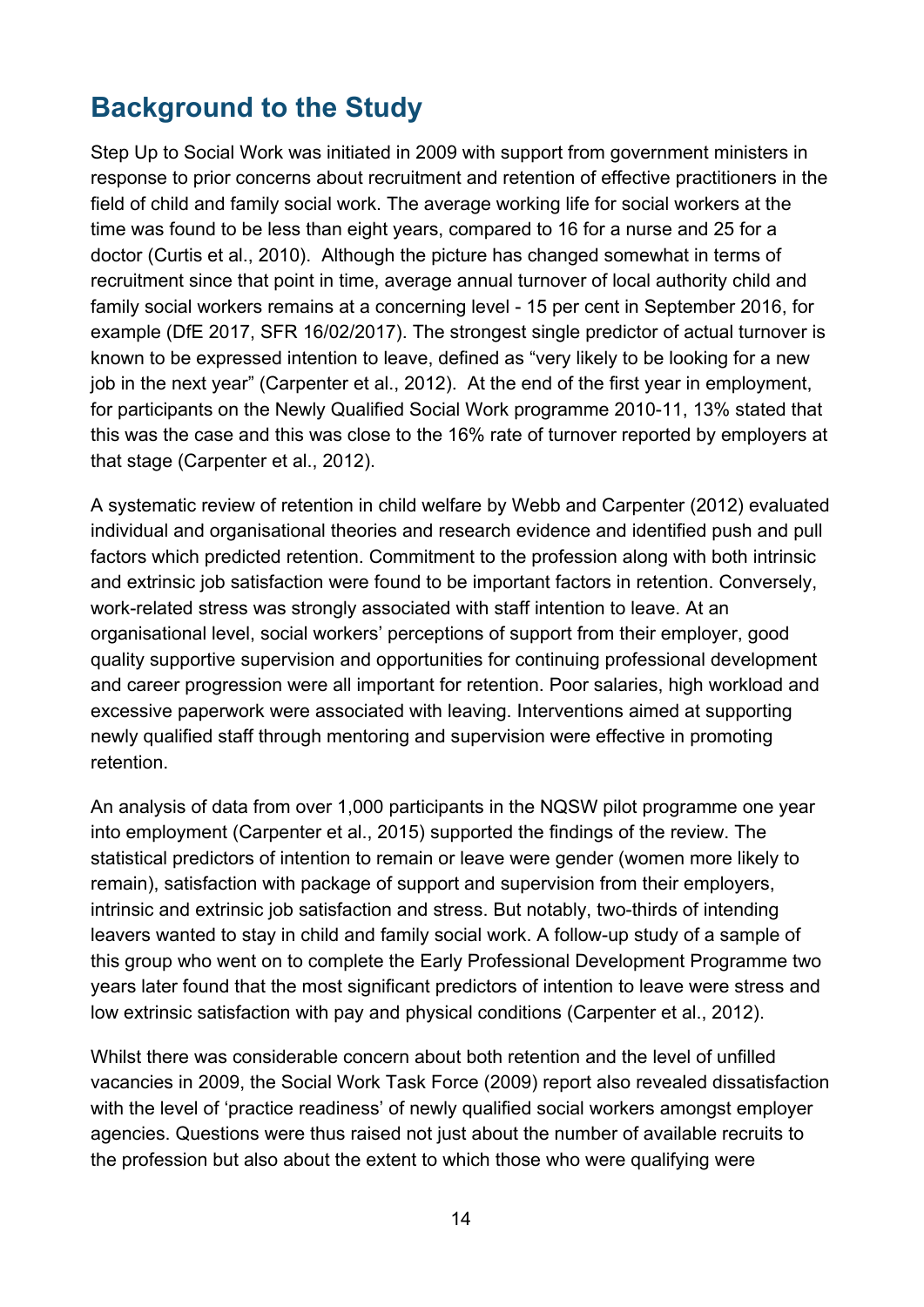equipped with the skills and attributes to move directly into this challenging area of practice with vulnerable children and families. In addition, existing partnership arrangements between education providers and social work agencies were also viewed as problematic in some instances.

The framework informing the development of the Step Up to Social Work programme thus combined the objectives of: improving the relationships between educators and service providers; strengthening the role of employers in shaping social work education; attracting a wider pool of recruits to the profession with high potential; and ensuring the delivery of high quality and specifically tailored learning opportunities to enable these candidates to be reliably practice ready at the point of qualification. At the same time, the idea of initiating a 'fast track' entry route proved attractive as a means of speeding up the process of redressing the shortfall in the existing workforce; whilst at the same time offering the incentive to potential recruits of moving into paid employment more quickly than would otherwise have been the case.

Eight regional partnerships and two 'lead' universities were recruited to develop and implement the programme, which was expected to meet the required professional standards for admission to the social work profession, and to provide a master's level academic qualification. This latter element has subsequently been modified (from Cohort 3 onwards), enabling qualification in fourteen months, but with a diploma rather than a master's degree. The programmes of study initially developed by the two lead universities had to negotiate the challenges of meeting the professional requirements of the accrediting body (the General Social Care Council at the time), providing a generic education programme and making suitable practice learning opportunities available, within a compressed timescale, and for delivery within a matter of months of being commissioned as programme providers. This inevitably created some challenges and led to some compromises, as earlier evaluations have identified (Smith et al., 2013; Baginsky and Manthorpe, 2014).

The first cohort of 185 recruits to Step Up to Social Work began their studies in September 2010, of whom 168 completed in March 2012; the second cohort of 227 started in February 2012, with 214 completing by August 2013. Two previous evaluations reviewed the development, organisation of the programme (Smith et al., 2013); and the experience of Step Up to Social Work participants (Baginsky and Manthorpe, 2014). These evaluations provided insights into the qualifying phase of recruits' experience, drawing conclusions which were broadly positive. Recruits to the qualifying programme found it challenging but rewarding; a very high proportion completed the programme and moved on to posts in child and family social work; employers spoke positively of the quality of participants and the effectiveness of partnership arrangements; and programme delivery appeared to be robust and relevant to the learning needs of the recruits. Concerns were identified, though, over the relative lack of diversity amongst participants, about the capacity of the programme to provide a genuinely generic learning experience;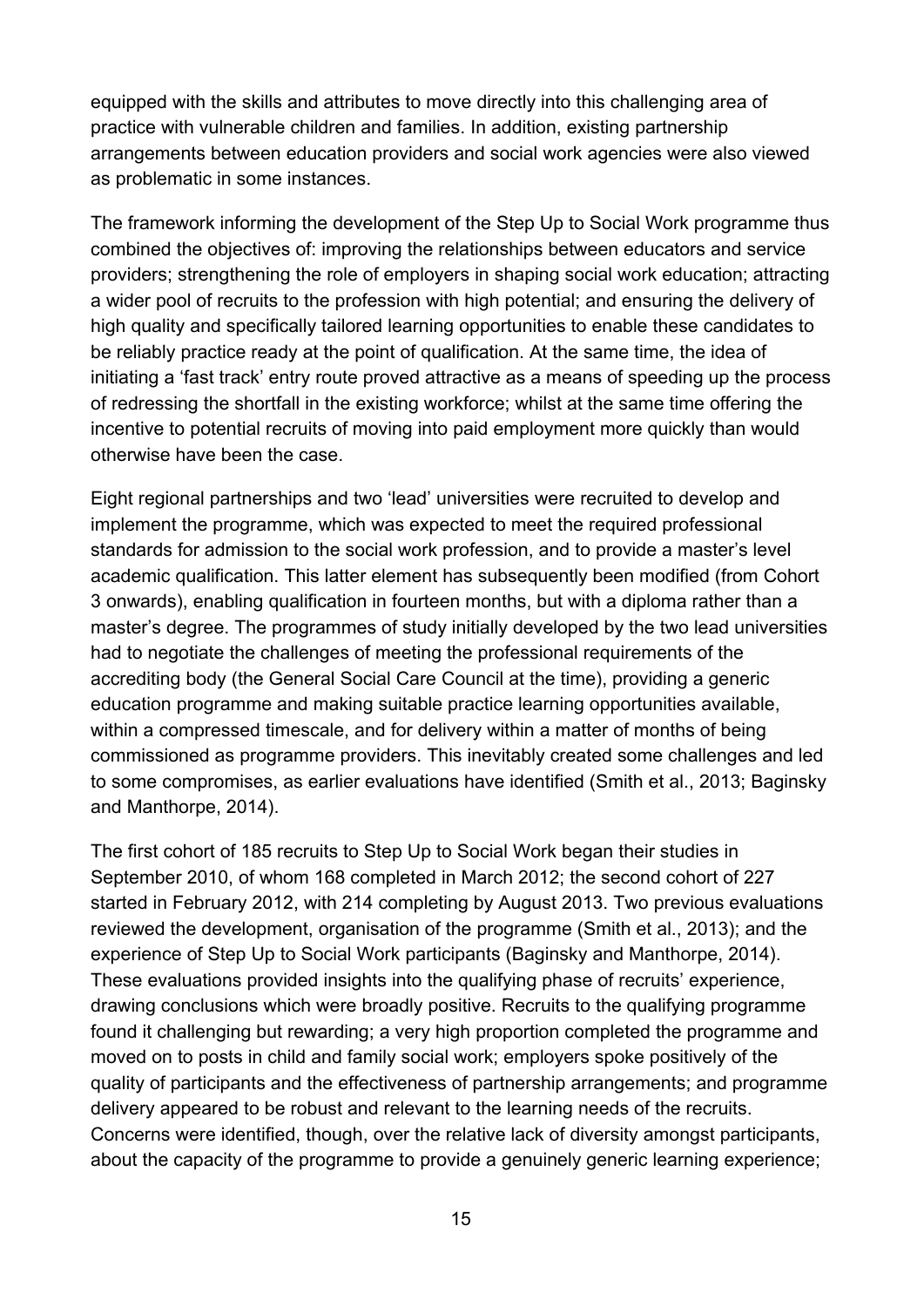about some aspects of the educational provision; and about organisational failures in some cases. Thus, whilst first impressions remained reasonably positive, there was a recognised need to address outstanding questions, to do with sustainability of a 'good start', retention and career progression, and the extent to which Step Up to Social Work might make a distinctive continuing contribution to enhancing the social work workforce.

# <span id="page-15-0"></span>**Methodological Outline**

The methodological approach adopted for the evaluation is grounded in the objectives set out in the specification of the study, set out above. In order to address the discrete elements of the specification, a number of distinct methods were adopted, which address each key question respectively, whilst also providing the basis for an integrated analysis. They draw on previous methodological developments, and prior studies of related topics (Carpenter et al., 2011; 2012; 2015; Smith et al., 2012; 2013), supplemented by specific techniques, such as those developed to retrospectively identify and track longitudinal study samples (Hackett et al., 2013).

Six workstreams were initially specified, as follows, and these were implemented with some slight adjustments in the course of the evaluation:

# <span id="page-15-1"></span>**Ascertaining destinations of SUSW graduates and locating comparators**

In order to determine what had happened to Step Up to Social Work graduates, the evaluation used contact details of graduates who had given permission to the Department for Education to be approached for evaluation purposes. We supplemented these with information provided by SUSW programme partnerships, participating universities, and drew on a range of social media and internet sources (LinkedIn, Facebook, 192.com) and informal contacts ('snowballing') to provide confirmation of current status and whereabouts.

Further confirmation of current status was obtainable from the Health Care Professions Council (HCPC) register of social workers, and this assisted with the task of tracking our initial respondents two years later.

It began with the compilation of a database of the first two cohorts of Step Up to Social Work (SUSW) graduates including whether or not they were employed in child and family social work three years after gaining their qualification. For Cohort 1, we were able to establish the status of 141 of the 161 participants (88%) who had completed the SUSW programme and obtained verified contact details for 118 (73%), who were still working in child and family social work. For Cohort 2, the equivalent figures were: status established, 183/212 (86%); contact details, 164 (77%).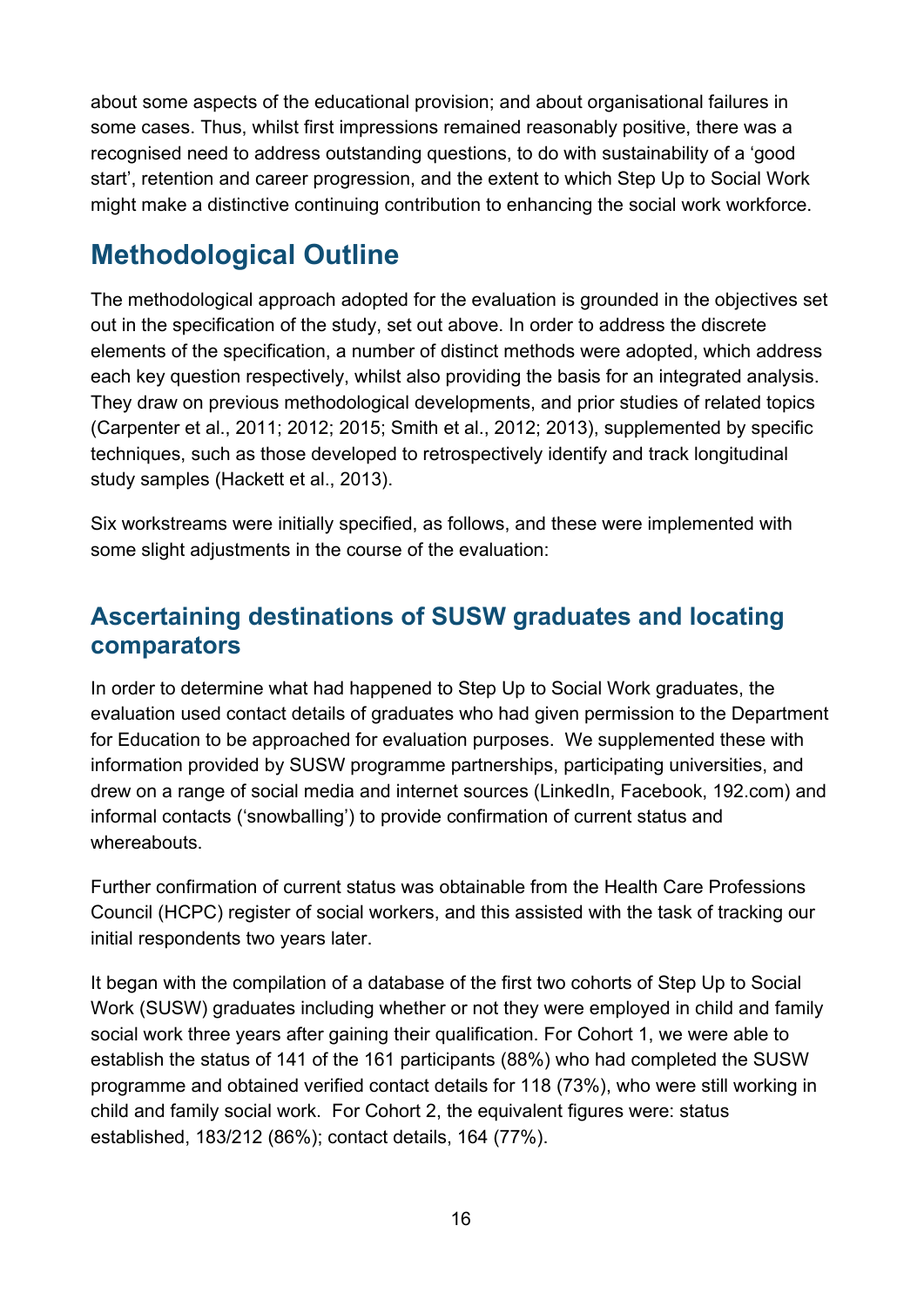If contact details were available, SUSW graduates were invited to respond to a comprehensive online survey of their motivations for seeking social work as a career, their goals and aspirations, progression in the profession, self-efficacy, job satisfaction, role conflict, stress and intention to leave or remain. In total, 61/118 graduates for whom contact details were available (52%) responded from Cohort 1 and 60/164 from Cohort 2 (37%).

In order to compare their views and experiences with social workers who had graduated from conventional university programmes, a comparison group was recruited. Most were recruited through local authorities who were engaged in SUSW regional partnerships, and these were topped up with graduates recruited via the alumni offices of three universities. These groups were matched with the SUSW graduates at the same stage in their careers; these are referred to as "comparators". Most of the comparators (70%) had completed post-graduate degrees, equivalent in academic standing to SUSW; the remainder had Bachelor's degrees in social work, predominantly from universities with relatively high entry requirements in terms of exam grades. Because conventional courses are generic, the university alumni samples included graduates who had gone into adult social care; however not many of these responded. (The overall response rate from these convenience samples was estimated as 37 per cent – this is an estimated figure because in some cases intermediaries such as former course providers were asked to forward requests to participate). In general, these comparators are likely to be broadly comparable in terms of academic qualifications and/or agency experience as SUSW graduates.

Respondents to the first survey from Cohort 1 and their comparators were followed up again in 2017, five years after qualification. In this instance, only respondents to the initial survey were invited to participate; 41/61 (67%) of SUSW and 31/49 (63%) of comparators replied. These relatively small follow up sample sizes should be borne in mind when interpreting the findings.

#### <span id="page-16-0"></span>**Ascertaining career pathways**

For this element of the study, a series of online surveys was carried out, to obtain information at different points in time (3 and 5 years post-qualification) on current roles, career progression and trajectories of Step Up to Social Work graduates. These surveys were designed to complement the qualitative element of the study and to provide a basis for estimating retention rates over the early stages of our respondents' social work careers.

The survey findings were initially analysed using SPSS, using the accepted criteria of validity and statistical significance, and further interpreted by the research team in accordance with the overarching mixed methods approach to analysis.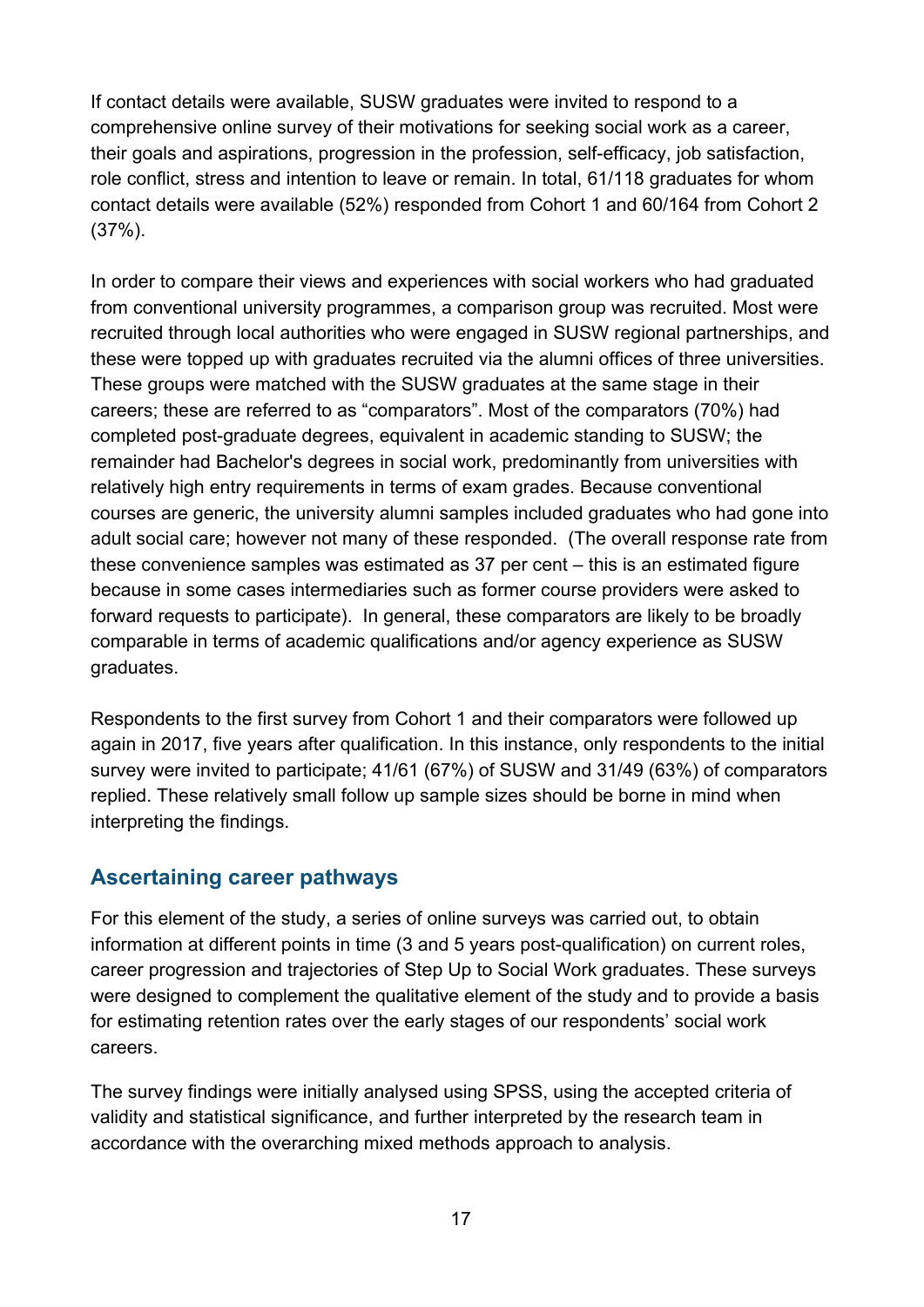#### <span id="page-17-0"></span>**Obtaining views on career plans and commitment and influencing factors**

A total of sixty-three in-depth, semi-structured interviews were carried out with both initial cohorts of Step Up to Social Work graduates and comparators in order to ascertain their views on their progression and continuing commitment to child and family social work. Here, the aims were both to identify discernible patterns in career development and also to ascertain the extent to which at these points in their career respondents could still identify the contribution of their qualifying programme to their continuing development as practitioners. Repeat interviews were undertaken two years later with eight SUSW graduates.

Thematic analysis was conducted, using Nvivo, supplemented by close reading and researcher triangulation of findings by members of the evaluation team.

#### <span id="page-17-1"></span>**Obtaining views on quality of qualifying education and career progression**

This aspect of the study was informed by the components of the participant survey which incorporated a previously validated measure of self-efficacy in child and family social work (Carpenter et al., 2015). It also provided insights into the extent to which respondents felt that they were performing well in their jobs and progressing as expected in their careers. This tool, alongside the responses obtained from employer interviews undertaken under the same workstream, provides a good proxy estimate of the quality of work being carried out by Step Up to Social Work graduates.

#### <span id="page-17-2"></span>**Obtaining views of leavers**

Qualitative interviews were carried out with seven Step Up to Social Work graduates who had begun to practice in child and family settings but subsequently left this area of practice. Some had moved on to other social work or related roles, whilst others had left the profession altogether. The aim of these relatively unstructured interviews was to explore the experiences of this relatively small group, and their reasons for leaving, as well as possible factors which might have encouraged or enabled them to stay in social work. These interviews were intended to identify any potential recurrent features of Step Up to Social Work which might be problematic.

#### <span id="page-17-3"></span>**Comparative findings based on the early career experiences of graduates of conventional programmes**

Both survey and interview elements of the study were designed to include an equivalent number of respondents, who were currently working in child and family social work at an equivalent point in their careers. This aspect of the study was intended to examine the possibility that experiences and career progression might be different for the two groups,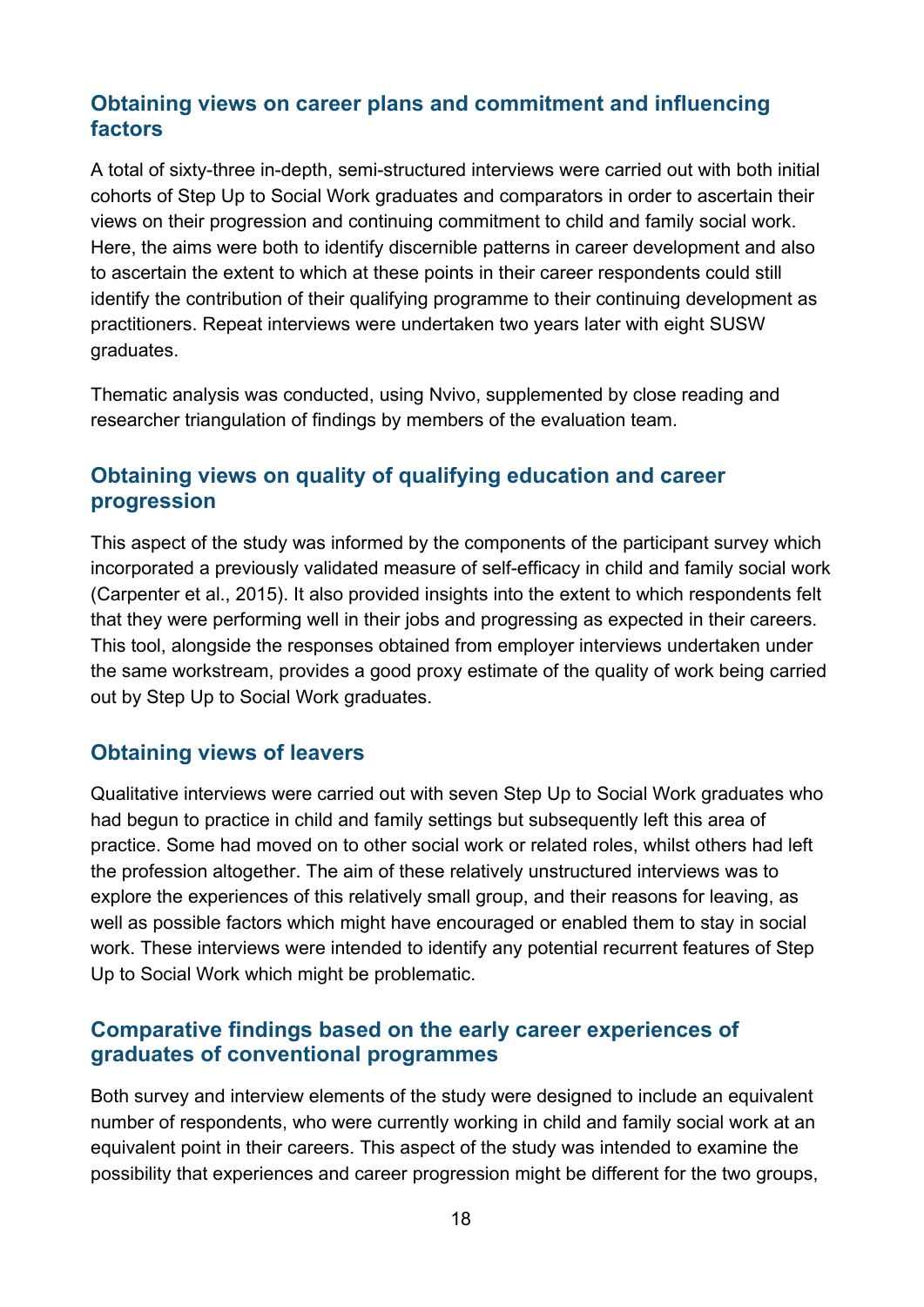and if so, to draw out possible explanations for this. The tools were applied in exactly the same way to both groups, although it did not prove possible to recruit a sufficient number of comparators to differentiate clearly between those qualifying at undergraduate or postgraduate level.

Where differences in responses or outcomes are identified, possible explanations are offered, but usually with qualifications as to the extent to which they are generally applicable, given the wide range of experiences of those undertaking social work qualifying programmes, fast track or otherwise.

#### <span id="page-18-0"></span>**Ethical considerations**

The methodological approach proposed for the evaluation was subject to ethical review and approval by the Research Ethics Committee of the School of Applied Social Sciences at Durham University. In particular, the study had to take account of the need to guarantee anonymity to participants currently or previously in post, in order to avoid the risk of any critical comments being attributable and thus having a potential effect on working relationships or career prospects. It was also necessary to ensure that contact data was safely stored, and only shared with participants' agreement. Where agencies and universities could have been identifiable, any distinguishing features have been removed.

We are also clear that ethical use of these findings is also an important consideration, so the results of the evaluation need to be both acknowledged as nuanced, and viewed in context, in order to ensure that they are capable of utilisation for the achievement of the wider benefit of improvements in social work education and practice.

#### <span id="page-18-1"></span>**Survey participant characteristics**

Reflecting the preponderance of female graduates in the profession, over eight out of ten respondents three years after qualification were women, as shown in Table 1. Consistent with the first evaluation report on SUSW (Smith et al., 2013), participants in the programme were disproportionately white; this was also the case for the comparator group. The majority of respondents in both groups were aged between 25 and 34. SUSW is an all post-graduate level programme. The proportion of comparators with postgraduate qualifications was 78 per cent for Cohort 1 and 59 percent for Cohort 2. At this stage, nine out of ten cohort 1 respondents and comparators were working in children's social care. For cohort 2, the figure was 84 per cent for SUSW graduates, but 62 per cent for comparators, nearly a quarter of whom were working in adult social care.

The demographic profile of Cohort 1 respondents five years after qualification (Table 2) did not vary substantially from that at three years, bearing in mind that there were fewer respondents and that they were of course two years older.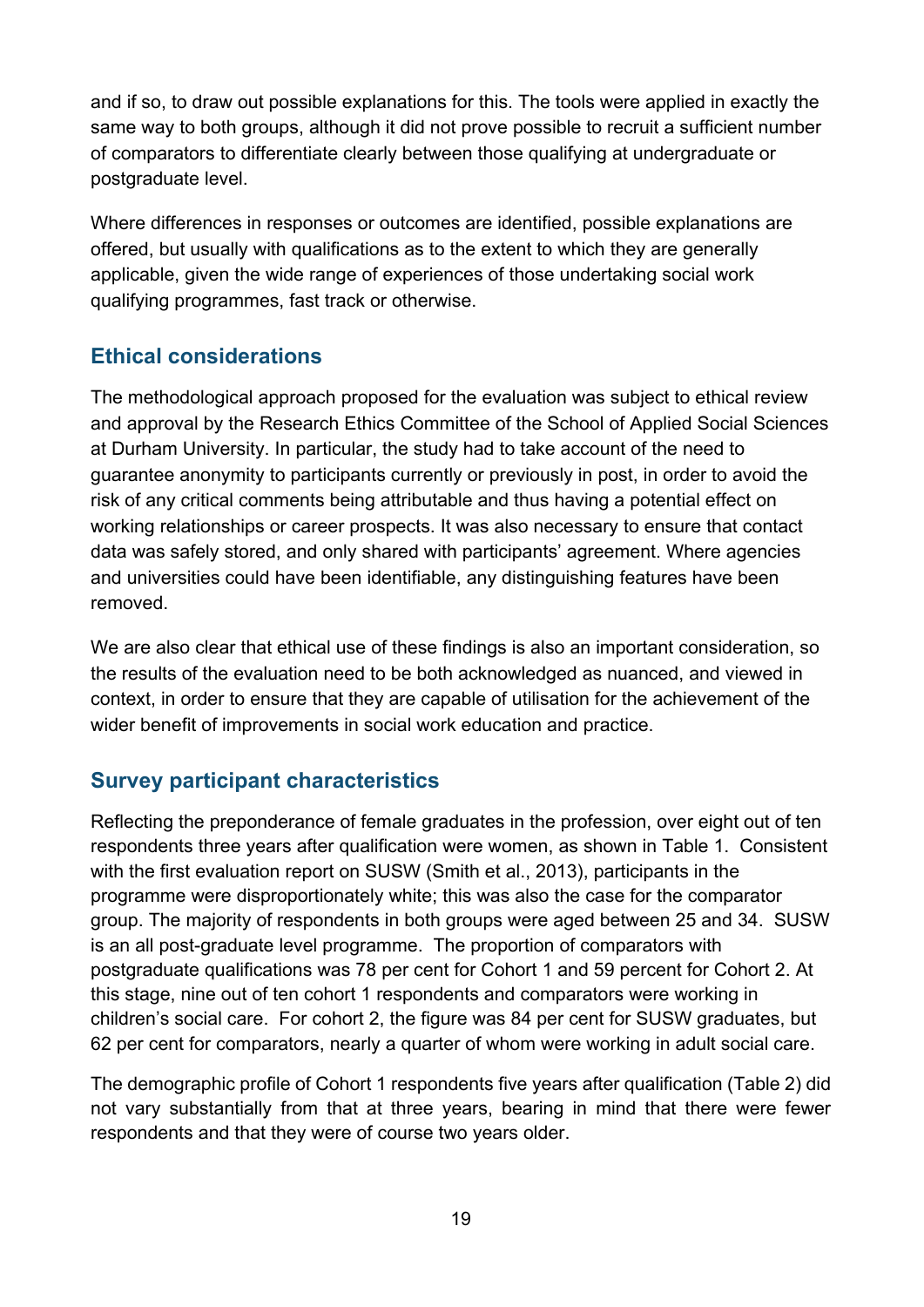<span id="page-19-1"></span>

| Demographic characteristic |                          | <b>Cohort 1</b> |     |                |     | <b>Cohort 2</b> |      |             |     |
|----------------------------|--------------------------|-----------------|-----|----------------|-----|-----------------|------|-------------|-----|
|                            |                          | <b>SUSW</b>     |     | Comparators    |     | <b>SUSW</b>     |      | Comparators |     |
|                            |                          | N               | %   | N              | %   | N               | $\%$ | N           | %   |
| Gender                     | Female                   | 51              | 84  | 42             | 86  | 54              | 90   | 27          | 77  |
|                            | Male                     | 10              | 16  | 7              | 14  | 6               | 10   | 8           | 23  |
| Ethnic group               | White                    | 56              | 93  | 47             | 96  | 56              | 93   | 33          | 92  |
|                            | <b>Black/Minority</b>    | 5               | 7   | $\overline{2}$ | 4   | $\overline{4}$  | 7    | 3           | 8   |
|                            | <b>Ethnic</b>            |                 |     |                |     |                 |      |             |     |
| Age group                  | 25-29                    | 20              | 33  | 14             | 29  | 12              | 21   | 6           | 17  |
|                            | 30-34                    | 20              | 33  | 16             | 33  | 28              | 50   | 10          | 29  |
|                            | 35-39                    | 9               | 15  | 5              | 10  | 7               | 13   | $5$         | 11  |
|                            | $40+$                    | 11              | 18  | 13             | 27  | 9               | 16   | 15          | 43  |
| Qualifying                 | Undergrad.               | $-$             |     | 11             | 22  | --              |      | 15          | 41  |
| degree level               | Postgrad                 | 61              | 100 | 38             | 78  | 60              | 100  | 22          | 59  |
| Current                    | <b>Children's Social</b> | 57              | 93  | 41             | 84  | 51              | 84   | 23          | 62  |
| employment                 | Care                     |                 |     |                |     |                 |      |             |     |
|                            | Adult social care        | $5$             | --  | 5              | 10  | $\overline{2}$  | 3    | 9           | 24  |
|                            | Other                    | $5$             |     | 3              | 6   | $\overline{7}$  | 12   | 5           | 14  |
| Total                      |                          | 61              | 100 | 49             | 100 | 60              | 100  | 37          | 100 |

#### **Table 1 Demographics of survey respondents three years after qualification**

#### <span id="page-19-2"></span>**Table 2 Demographics of survey respondents five years after qualification (Cohort 1 only)**

<span id="page-19-0"></span>

| Demographic characteristic |                       | <b>SUSW</b> |                | Comparators    |      |  |
|----------------------------|-----------------------|-------------|----------------|----------------|------|--|
|                            |                       | N           | $\frac{0}{0}$  | N              | $\%$ |  |
| Gender                     | Female                | 36          | 89             | 28             | 90   |  |
|                            | Male                  | 5           | 12             | 3              | 10   |  |
| Ethnic group               | White                 | 40          | 98             | 29             | 94   |  |
|                            | <b>Black/Minority</b> | 1           | $\overline{2}$ | $\overline{2}$ | 6    |  |
|                            | Ethnic                |             |                |                |      |  |
| Age group                  | 25-29                 | 12          | 29             | 9              | 30   |  |
|                            | 30-34                 | 12          | 29             | 10             | 33   |  |
|                            | 35-39                 | 9           | 22             | $5$            | 10   |  |
|                            | $40+$                 | 8           | 20             | 8              | 27   |  |
| Qualifying degree level    | Undergrad.            | --          | 22             | 6              | 19   |  |
|                            | Postgrad              | 41          | 100            | 25             | 80   |  |
| <b>Total</b>               |                       | 41          | 100            | 31             | 100  |  |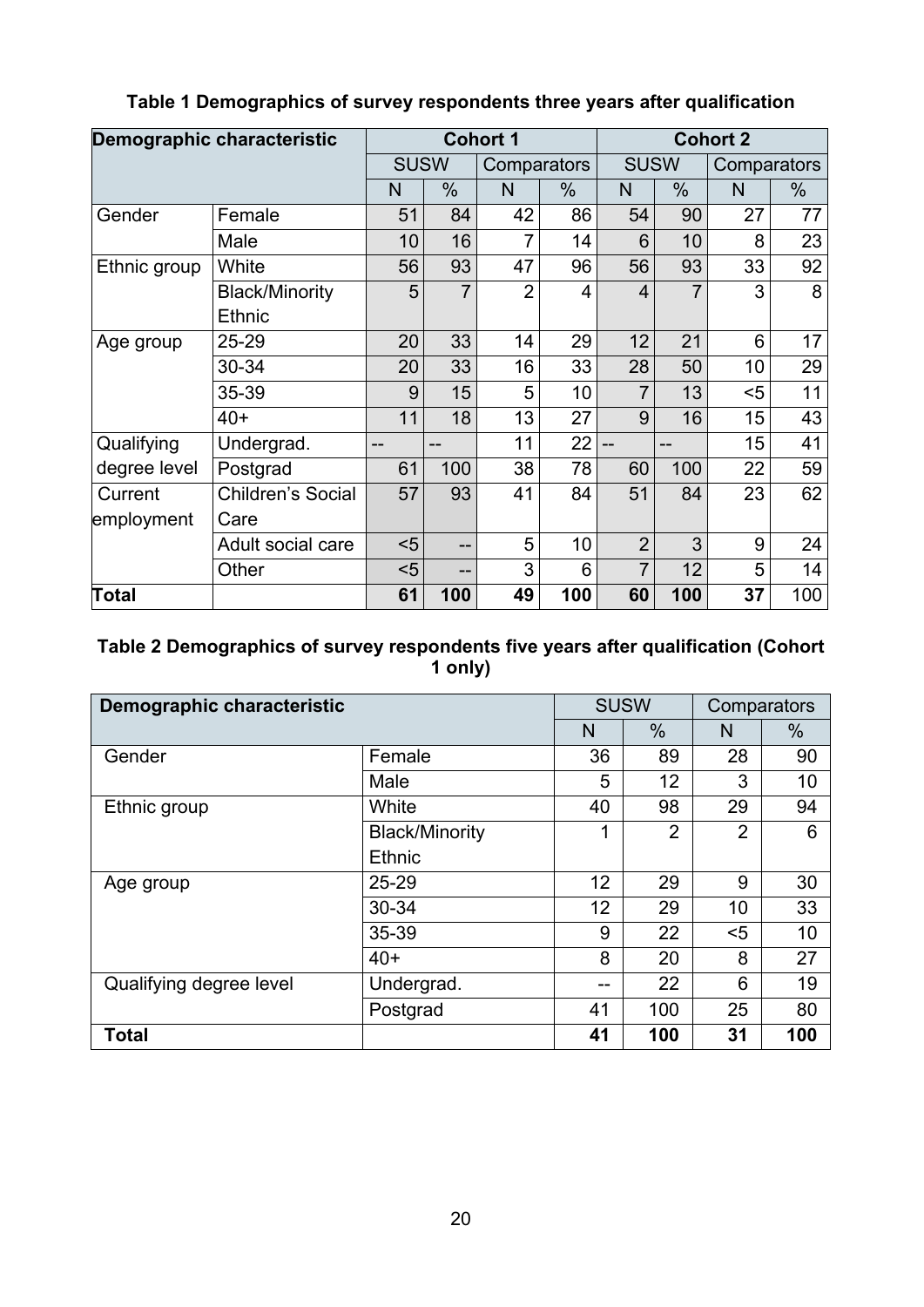#### **Interviewees**

Telephone interviews were conducted with 21 respondents from the SUSW Cohort 1 programme and 21 comparators with approximately the same length of experience postqualifying. These interviewees were all volunteers from the respondents to the first evaluation survey. This round of interviews was completed between July and November 2015. Each interview was audio recorded and on average lasted just over 45 minutes.

The two groups were equivalent in demographic terms, except that the comparators included six aged forty years or over, compared to just one SUSW graduate. There were 18 women and three men in each group. Twenty in each group were white and two BME. Over two-thirds of all interviewees were employed as main-grade social workers; the remainder had been promoted to senior social work positions. Four SUSW graduates were then working for voluntary organisations or the NHS and one for an agency. All but one of the comparators was working for a local authority.

A similar series of interviews was undertaken with the SUSW Cohort 2 and comparators, this time with 21 respondents in all (11 from SUSW, ten women and one man and 10 Comparators, six women and four men.). These interviews were completed between October - November 2016 (SUSW) and between January - February 2017 (Comparators). Almost all were aged between 26 and 45; all were white. Three quarters were main-grade social workers; two SUSW graduates and three comparators had been promoted to senior positions. Over half in both groups were employed by a local authority, not including two agency workers. The remaining four were working for voluntary organisations or the NHS.

Between December 2015 and May 2016, 14 Employer interviews, thirteen women and one man, were completed with representatives from six different SUSW partnerships in different parts of the country. Three had management roles, five worked in workforce development, three were SUSW regional coordinators and three were practice educators. All interviews were voluntary and participants were either self-selecting or suggested interviewees. Interviews lasted approximately 45 minutes, were audio-recorded and the majority were conducted over the telephone at the interviewees' convenience.

A further round of interviews was completed with a sample of the original Cohort 1 interviewees in July and August 2017. From the original sample of 21, eight SUSW graduates (2 male, 6 female) were interviewed again.

Finally, a small group of seven leavers from the SUSW programme were interviewed, four from Cohort 1 and three from Cohort 2. These interviews were conducted as and when a positive response to our request for an interview was received. Two were working for a local authority in a non-social work post, one was a police officer and one was a teacher. Two graduates were taking a career break and another had moved abroad.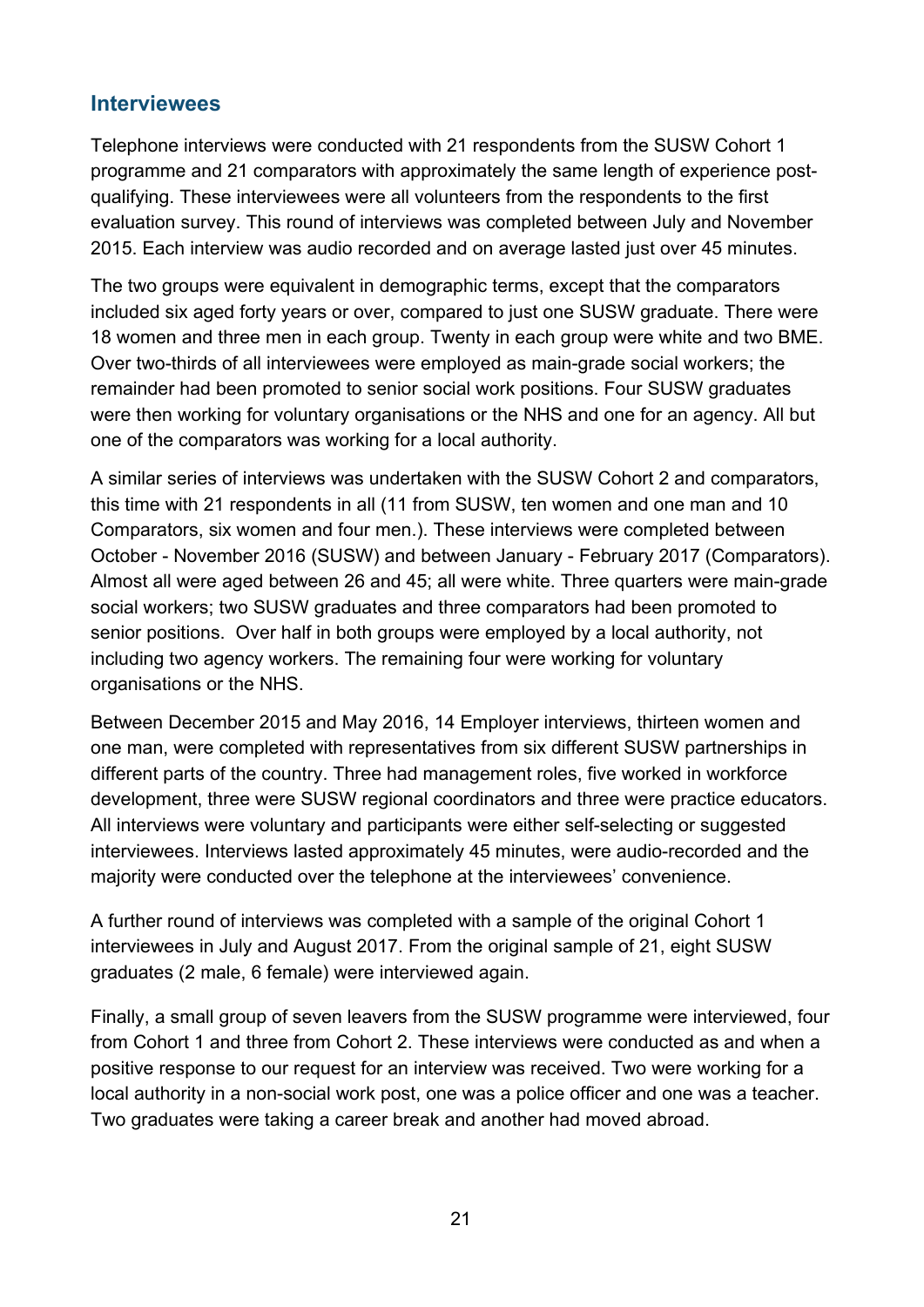# <span id="page-21-0"></span>**Methodological summary and limitations**

As indicated above, the framework developed for the study provides a ready basis for the thematic integration of findings obtained from different elements of the study. Key findings generated by the quantitative survey analysis, for example, such as retention patterns, can readily be related to aspects of the qualitative interview material which are indicative of differing career orientations amongst respondents. On this basis, the study allows us both to describe emerging careers in social work, but also to outline possible explanations for the trends and variations identified.

There are a number of potential limitations to the methodological approach adopted which should be acknowledged here.

First, in spite of considerable efforts to using a variety of sources, it was not possible to trace all the SUSW graduates. In estimating retention rates we have assumed that those we were unable to locate are most likely to have left the profession. Some of these, who were still on the Health and Social Care Professions (HCPC) social work register, may have taken a career break or maternity leave. For the survey, it is certainly plausible that those who could not be contacted, or declined to take part, were more likely to be 'leavers' or may have had rather more negative perceptions of the programme.

The interview samples were quite substantial and all those who initially volunteered to be interviewed were included. These may have included a higher proportion of satisfied participants, although we offered guarantees of anonymity in order to enable those wishing to do so to express critical opinions freely. Further, despite attempts to recruit a larger number of leavers, the number responding to requests to take part has been relatively small. Although leavers' comments are largely consistent with findings from other elements of the evaluation, they cannot be given undue weight.

Second, the comparator group represents a small proportion of those qualifying through a varied range of mainstream routes and going on to practice in child and family social work. Seventy per cent of respondents had postgraduate qualifications, whereas 64 per cent of newly qualified social workers in 2010-12 graduated from an undergraduate programme (Skills for Care, 2016). While the comparators are a reasonably good match with the SUSW programme, they are not representative of all conventional programmes. So it is important not to generalise too readily about those who follow this pathway into practice or their very different qualifying programmes.

Third, the evaluation relates to the first two cohorts of Step Up to Social Work graduates, although employer responses may not have differentiated between these and later cohorts. Nonetheless, it is important to note that the programme was subsequently reduced in length from 18 months to 14 months, and the research element was removed as an integral requirement. We are unable to comment here on the possible effects of that change.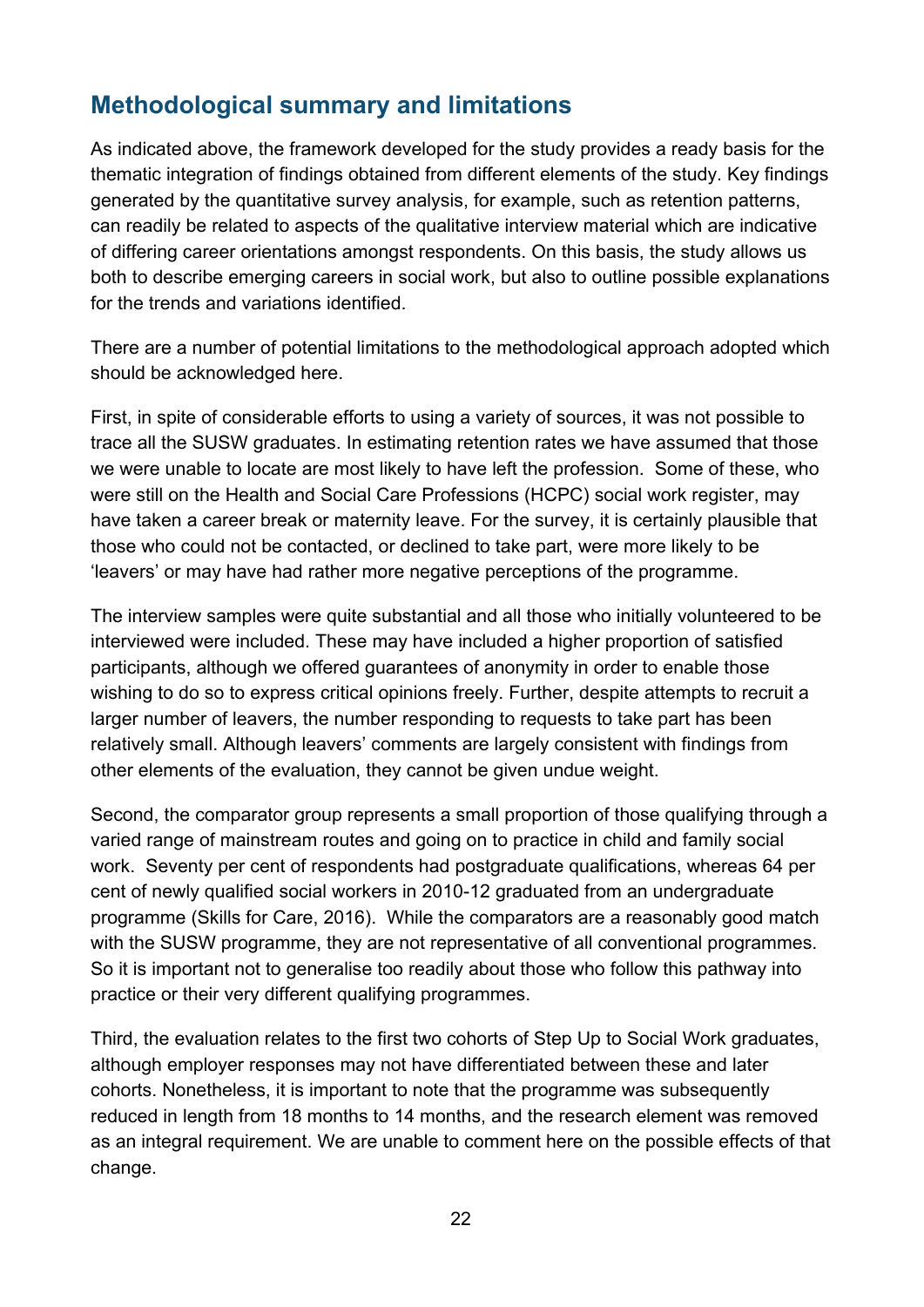And, finally, the presentation of findings in aggregate form may tend to understate variations *within* the Step Up to Social Work programme and the experiences of participants. Like any such initiative, it is not delivered in uniform fashion everywhere, and whilst we have tried to give a flavour of some of the differences, these may not be quite so apparent here as they no doubt have been for those 'on the ground' (see also Smith et al., 2013).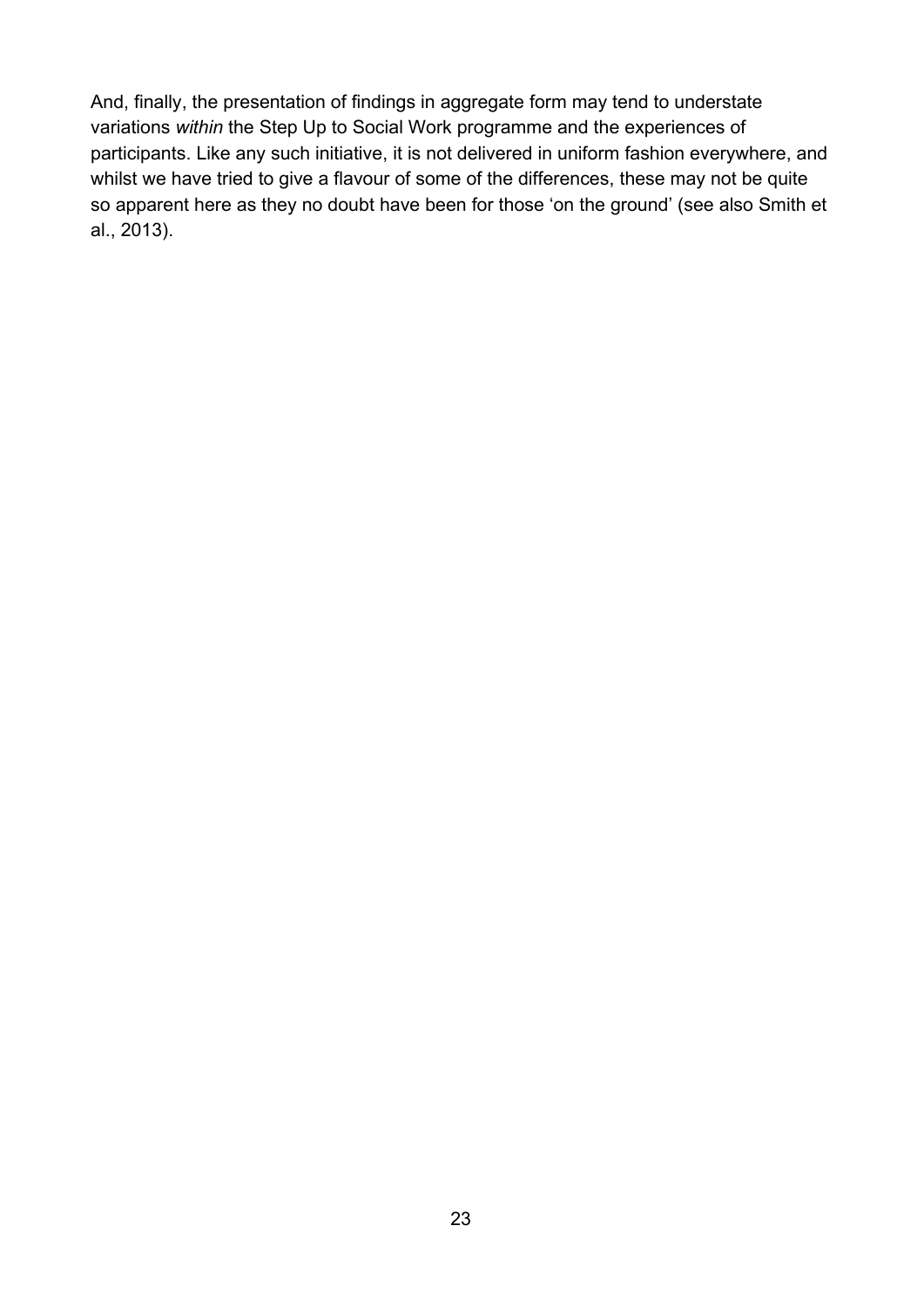# <span id="page-23-0"></span>**Findings: Retention**

We have taken a three-fold approach to understanding the dynamics of the early careers of social workers recruited by way of Step Up to Social Work. This has included the development of a detailed database of recruits' status at three years (Cohorts 1 and 2) and five years (Cohort 1) following qualification; questionnaire data on recruits' career moves to this point, and their future career intentions; and interview findings relating to the factors which have encouraged them to remain in the profession, the reasons behind their current intentions, supplemented by insights provided by those who have left child and family social work.

## <span id="page-23-1"></span>**Survey findings: SUSW graduates, retention rates at three and five years after qualification**

An important concern about fast-track schemes social work is whether their graduates are retained in the profession or leave, possibly using it as a stepping stone to another career (Croisdale-Appleby, 2014; Narey, 2014). For both SUSW cohorts, we obtained current details of their work status three years following qualification and for Cohort 1, at five years as well. We drew on information provided by the Department for Education, employers and universities who had been responsible for providing the SUSW programme and fellow SUSW participants. We were also able to supplement and provide additional verification for this information internet sources, including LinkedIn, Facebook and 192.com. Finally, we checked the Health and Care Professions Council (HCPC) register of social workers. It is not possible to practice as a social worker in England without registration, so if a graduate was not on the register they were considered as having left the profession in England. Registration takes place every two years; however, it is possible for practitioners to remain on the register if they stop working during this period. We identified a small number of graduates who were on the HCPC register but not apparently practicing. Once people have been out of practice for two years, they have to re-register if they want to return.

Table 3 shows the number of trainees on the first two cohorts of the programme, the number known to have graduated successfully and entered child and family social work, and their employment status three years later. Overall, we traced 306/373 graduates (82%). We were unable to trace 20 graduates (12%) from Cohort 1 and 29 (14%) from Cohort 2.

The retention rates are based on the number of graduates confirmed as practicing as registered social workers in both local authorities and the third sector, as a proportion of those entering child and family social work three years previously. As shown in Table 3, the retention rate three years after qualification was 85 percent for Cohort 1 and 80 per cent for Cohort 2. Five years on the retention rate for Cohort 1 had reduced to 73 per cent.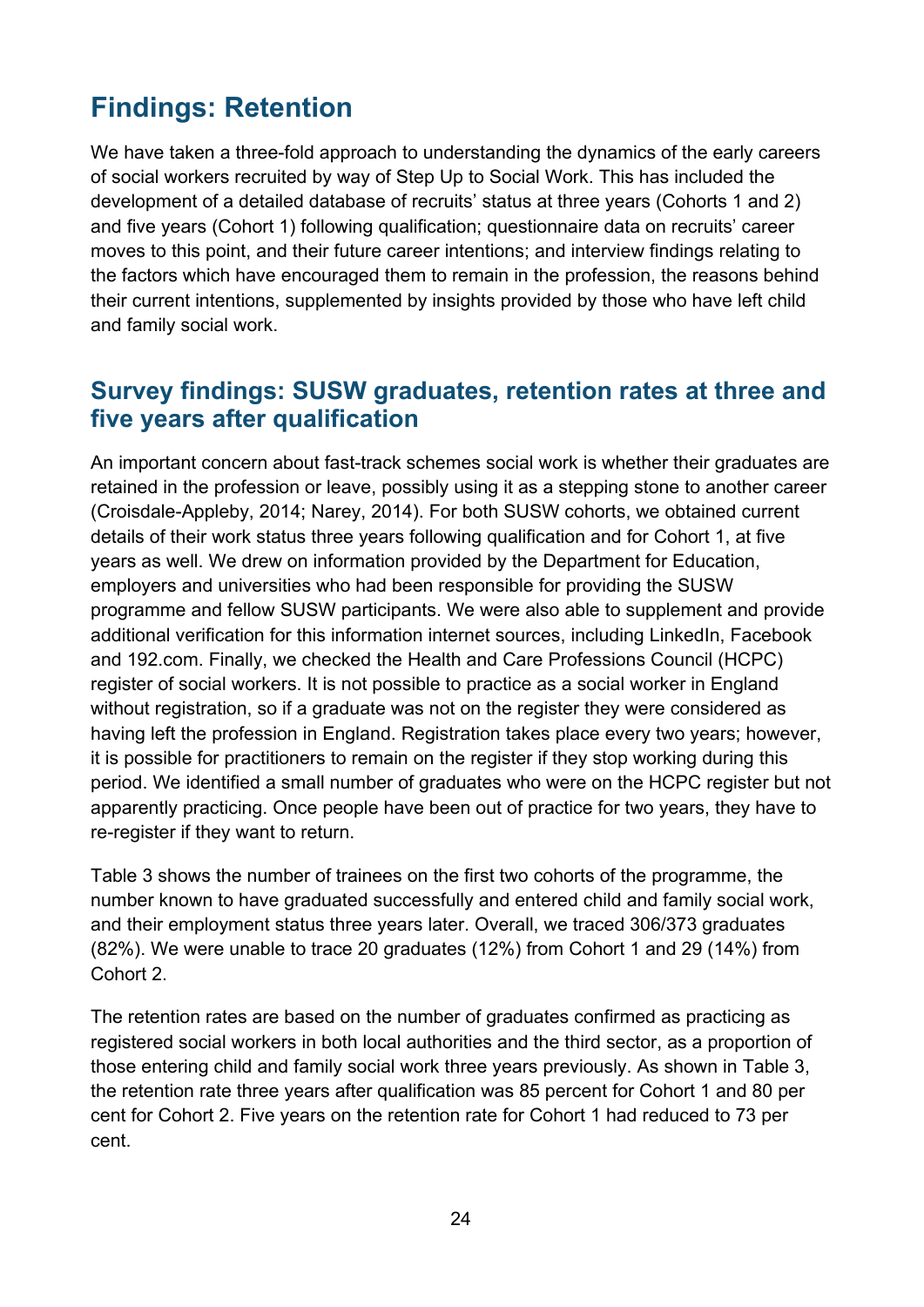#### <span id="page-24-1"></span>**Table 3 SUSW Graduates Cohorts 1 and 2: Status at three years and five years after qualification**

| <b>Status</b>                                                                           | <b>Cohort 1</b>        | <b>Cohort 2</b>        |
|-----------------------------------------------------------------------------------------|------------------------|------------------------|
| Trainees on the programme                                                               | 185                    | 227                    |
| Graduates entering child and family social<br>work                                      | 161 (87%)              | 212 (93%)              |
| Not known/unable to trace                                                               | 20 (12%)               | 29 (14%)               |
| Traced 3 years on and status<br>confirmed                                               | 141 (88%)              | 183 (86%)              |
| Confirmed Leavers after 3 years                                                         | 24(15%) <sup>1</sup>   | 14 $(7%)$ <sup>1</sup> |
| Retention after 3 years<br>(confirmed as practising in child and family<br>social work) | 137 (85%) <sup>1</sup> | 169 (80%) <sup>1</sup> |
| Retention after 5 years<br>(confirmed as practising in child and family<br>social work) | 118 (73%)              |                        |

 $\frac{1}{1}$  (% of all graduates)

# <span id="page-24-0"></span>**Career goals and aspirations**

Aside from the evidence of their current status, the survey also sought to determine possible 'next steps' for those responding. At both three years and five years after qualification, Cohort 1 SUSW and comparators respondents were asked – in terms of their career goals/aspirations – where they saw themselves in three years' time. Three out of ten respondents from both groups saw themselves in the same or a similar post in child and family social work (Table 4). SUSW graduates were rather more likely than comparators to see themselves as a manager in child and family social work; comparators were more likely to see themselves as a specialist practitioner.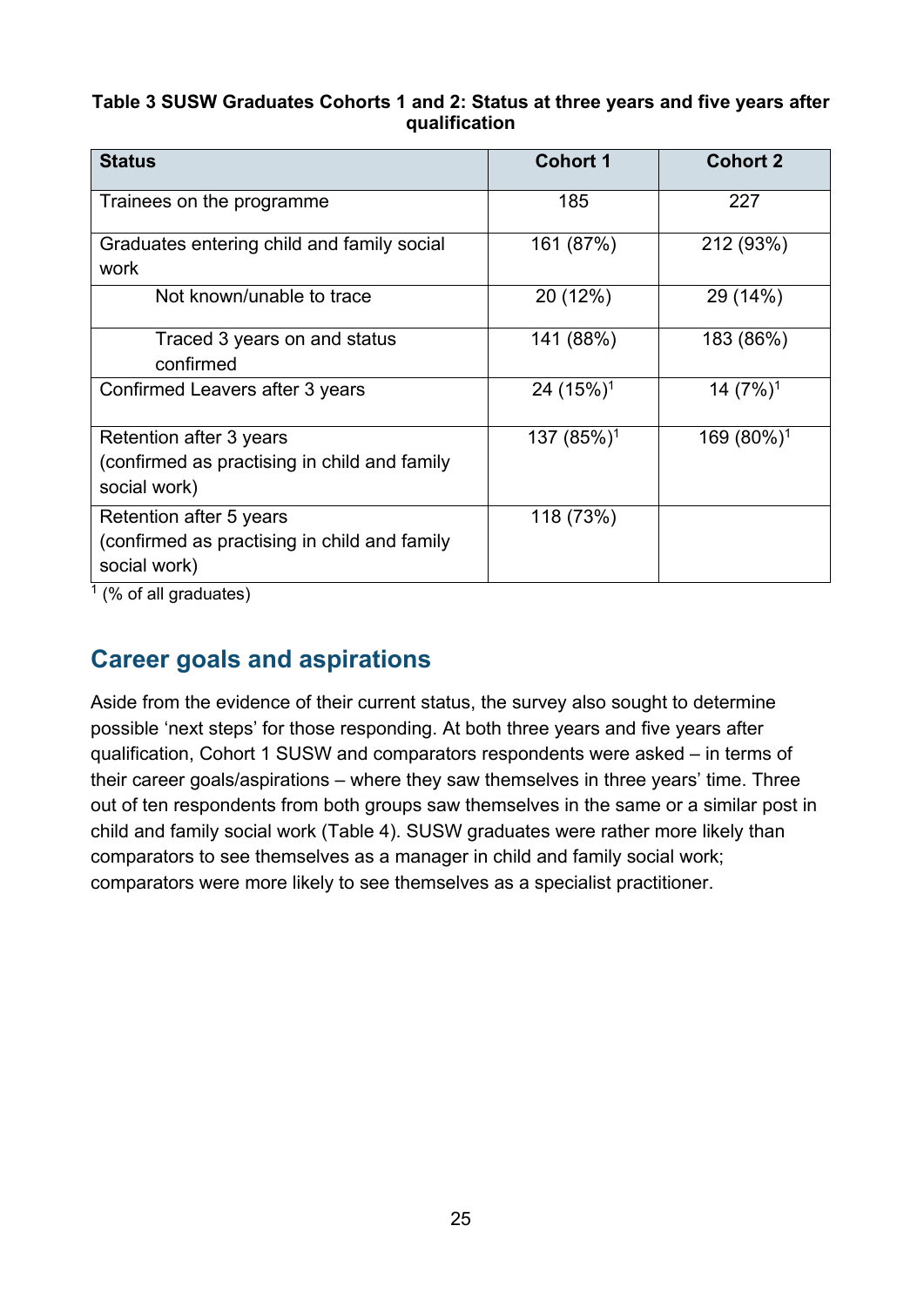#### <span id="page-25-1"></span>**Table 4 Cohort 1 three years after qualifying: Respondents' goals/aspirations in three years' time**

| <b>Career goals/aspirations</b>                              | <b>SUSW</b>    |                | Comparators |                |  |  |
|--------------------------------------------------------------|----------------|----------------|-------------|----------------|--|--|
|                                                              | N              | $\frac{0}{0}$  | N           | $\%$           |  |  |
| Same/similar post (in child and family social<br>work)       | 20             | 32             | 16          | 33             |  |  |
| Specialist practitioner (in child and family<br>social work) | 15             | 23             | 16          | 33             |  |  |
| Different post in social work (e.g. adult social<br>care)    | 1              | $\overline{2}$ | 4           | 8              |  |  |
| Manager in social work                                       | 13             | 21             | 4           | 8              |  |  |
| Alternative career (outside social work)                     | 5              | 8              | 5           | 10             |  |  |
| Prefer not to say                                            | $\overline{2}$ | 3              | 1           | $\overline{2}$ |  |  |
| Other                                                        | 5              | 8              | 3           | 6              |  |  |
| Total                                                        | 61             | 100            | 49          | 100            |  |  |

After five years, only a quarter of the 72 respondents from both groups saw themselves still in the same job three years later (i.e. eight years after qualification). Thirteen aspired to be a specialist practitioner and 15 to be a manager. Four expected to be in another field of social work, such as adult social care and nine envisaged an alternative career outside social work. The remainder preferred not to say or gave another response.

As will be evident from the discussion of a 'typology' of career orientations below, this pattern of responses reflects the stated aspirations of those interviewed in the course of the evaluation.

## <span id="page-25-0"></span>**Intention to leave**

At each iteration of the survey carried out for the purposes of the evaluation the questionnaire included a section on retention and respondents' intention to leave social work; so for both cohorts and relevant comparator groups, we have been able to obtain some idea of the stability of social workers' commitment to their current roles. This is important because 'intention to leave' stated as 'very likely' is the best indicator of the respondent actually moving on from her/his current position, to another social work post or to leave the profession. In this study we asked those who said they were intending to leave whether or not they intended to remain in social work.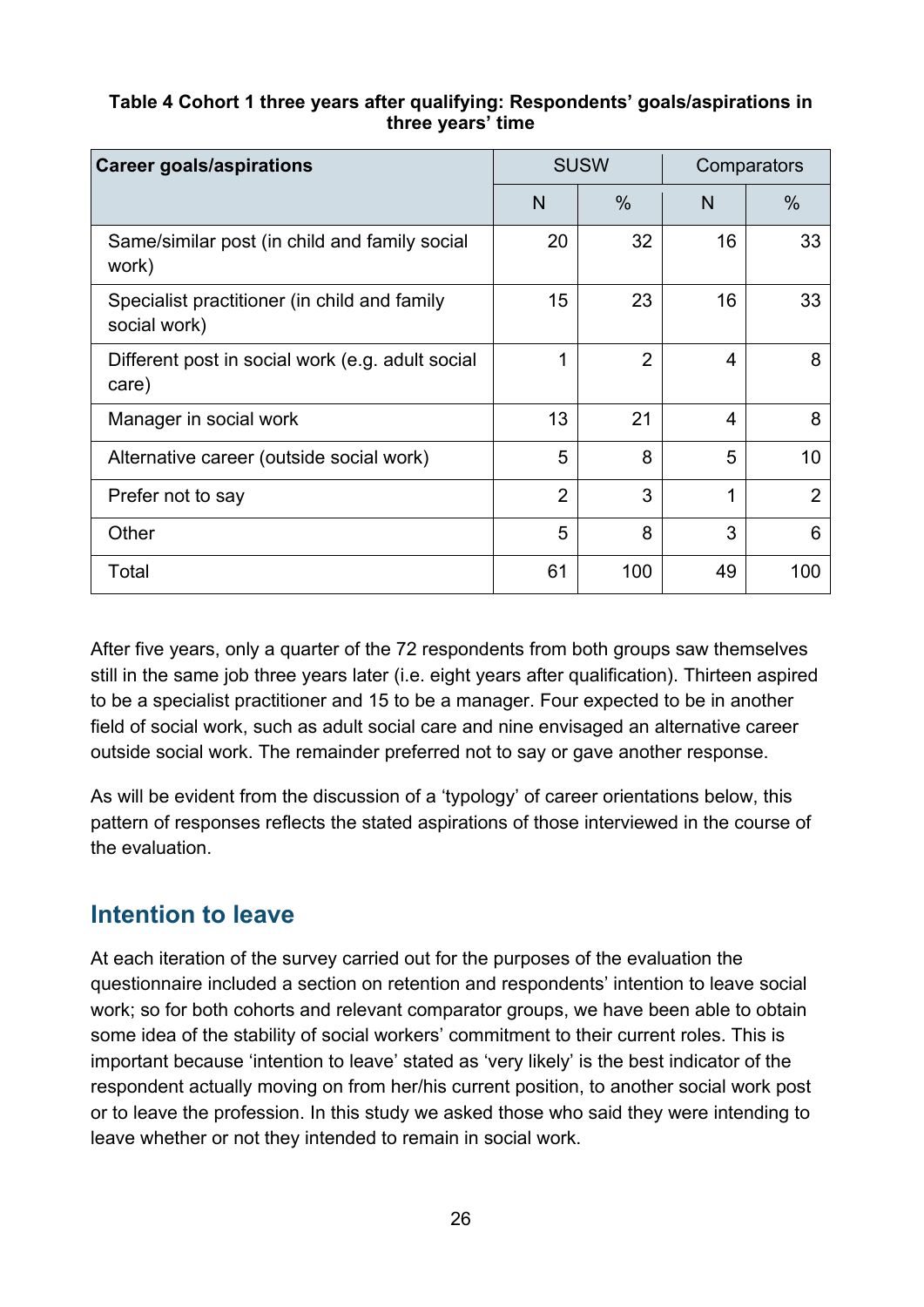On the first occasion the survey was administered, approximately one third of those responding (SUSW Cohort 1 and Comparators) responded that it was 'fairly likely' and one-fifth 'very likely' that they would be actively looking for a new job in the following year. However, three-fifths also stated that they would still be seeking to remain within child and family social work.

Just over half of Cohort 2 SUSW graduates reported that they were likely to leave their current job in the next year (one-third 'fairly likely' compared with less than one-fifth 'very likely'), with two-thirds of these nonetheless wanting to stay in child and family social work; two-thirds of the comparators stated that they were likely to leave (two-fifths stating this was 'very likely'), with fewer than half wanting to remain in the children's social work sector. Note that the overall numbers are small and the difference between SUSW and comparators is not statistically significant.

Here, then, there is perhaps some sign that a targeted recruitment strategy such as that established through Step Up to Social Work may result in a workforce that remains committed to the area of practice into which they were specifically recruited over time.

## <span id="page-26-0"></span>**Interview findings: future expectations of remainers and leavers' reflections**

Further evidence on current plans and expectations was gained from the interviews with SUSW graduates and comparators. Consistent with the survey findings the majority of those interviewed still intended to be in social work in two years' time. Whilst some graduates were seemingly content with their current employer and position, others anticipated moving local authority in the short to medium term while staying in the social work sector. The same sentiment was largely reflected in the comparator sample, for example,

*"I'll still be here [in 2 years]. I'll have finished my two years post-grad...so hopefully I'll be here and getting more complicated family work. [You remain committed to social work?] Oh Yes, absolutely.*

Many of the SUSW graduates did not consider that their early experiences as newly qualified social workers had been significantly different from expectations but acknowledged that you cannot truly understand the pressures, the workload and nature of the job until immersed in it.

In contrast to SUSW graduates, comparators' views widely varied across the sample. Many were very positive and stated that the reality of social work exceeded their initial expectations. Others had initially been affected by '*fear of what child protection would be like*', '*lack of confidence*', '*responsibility*' and '*time pressure and balance*'; but these fears were allayed once in the practice setting. A handful of respondents were quite negative: they highlighted high levels of stress which were difficult to cope with, and workload and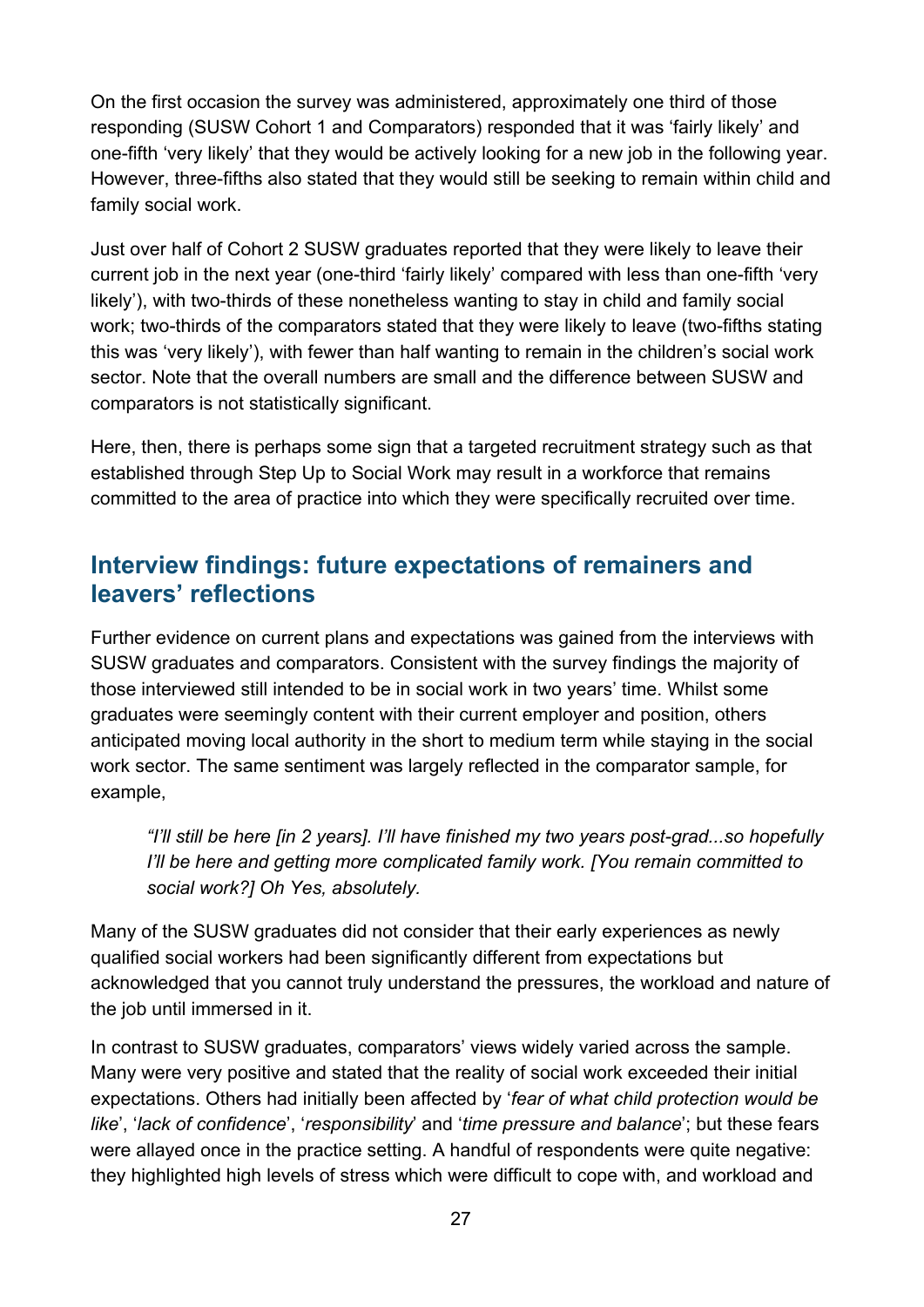administrative constraints which hindered their attempts to implement best practice in their role.

Interviewees were asked whether their views of the sector and their chosen career had changed since being in employment. Whilst the realities of the job were foremost in people's responses (i.e. high caseloads, difficult working conditions, high levels of stress), some interviewees did comment on their increased appreciation and frustration with the impact that extrinsic factors (e.g. political, structural, organisational factors) had on their ability to do the job.

*"I think I'd always questioned the kind of societal attitude of social work. I was never a believer in that. So I think, no, my perception of social work hasn't changed. I suppose I'm just more aware really of some of, kind of the system failures, more of the impact of like political drives on the things that we do. It's about more on, kind of a structural and organisational level and I'm more aware of how political it is.* 

In terms of changes in opinion about the role of a social worker, several SUSW interviewees expressed, in one way or another, a greater sense of respect, awareness and in some cases, pride in undertaking social work. Nevertheless, there were some who indicated that they were still dismayed at public and in some cases other professionals' perceptions of social workers.

*"I think I've gained more respect for social workers, the hard work they do and how little they are valued by society...and then I feel depressed".*

*"your mistakes are always the things that are talked about...you face criticism on almost a daily basis"*

*"being involved in social work and knowing the complexities of it has probably changed my opinion of it...probably more respect and more knowledge of the work and skills and everything you need to be able to do the job"*

In line with SUSW interviewees, comparators often expressed pride and feelings of a great sense of achievement in respect to being involved in social work. For many, social work changed their self-perception in terms of their impact and role. Some, however, were discouraged by all the stress and initial idealization of the profession.

*"I think that social work is not a career, you know, it's a vocation. It's literally you… The expectation is you will just do everything. He will just stay until the job's done. And if that means that cuts into your evening, that's what has to happen. And it's sort of like an unspoken expectation, so it becomes more of a vocation".* 

*"I think I am a bit more realistic about it all and a bit more realistic about actually what we're able to do within the limits of our role. I mean years before I did my social work degree, I always said to my social work friend I'd never be a social*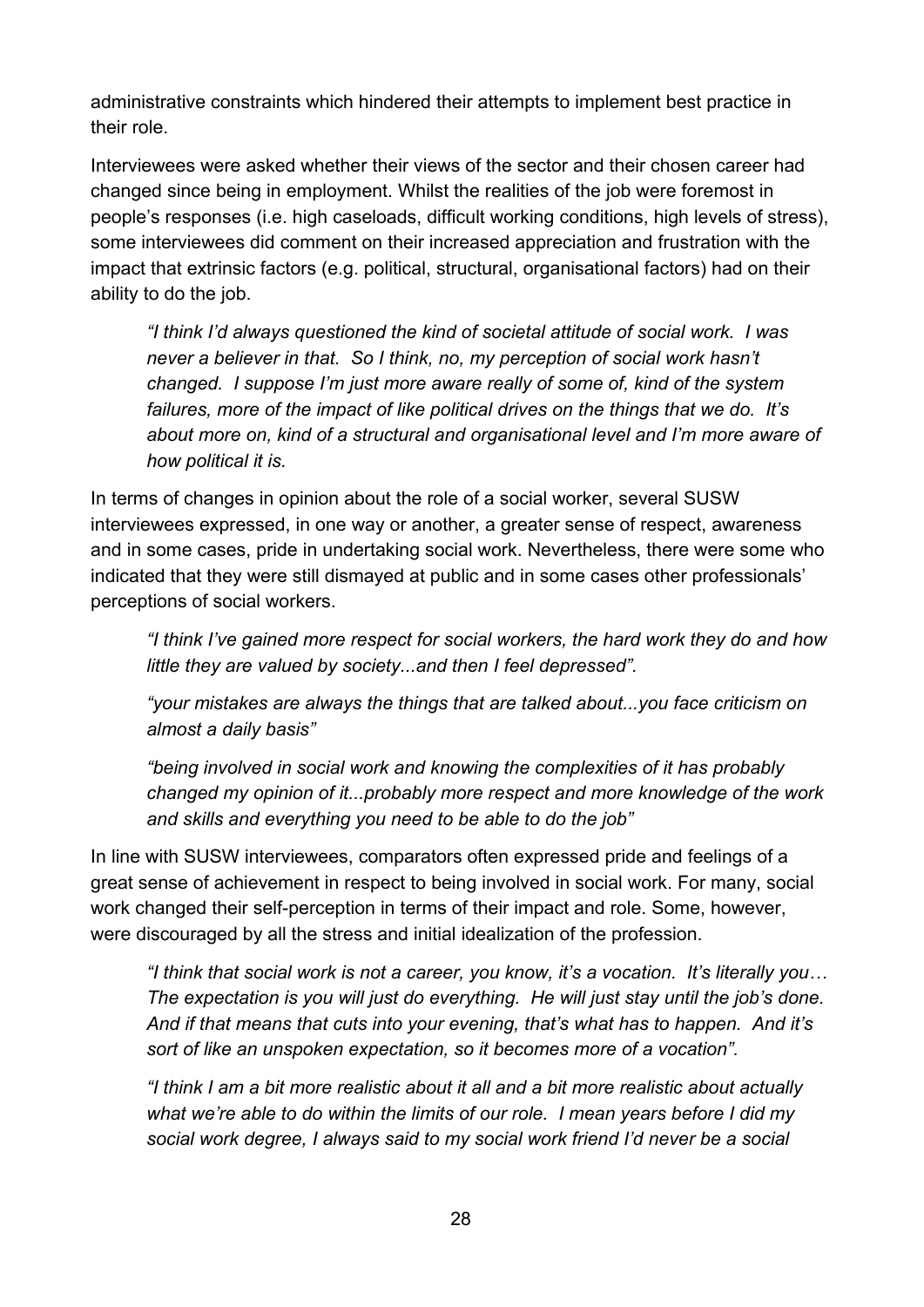*worker, they don't get any thanks. It felt like an awful job I couldn't do it myself and then I ended up here. I must have changed to some degree."*

There were among both groups of interviewees, SUSW and comparators, a number of individuals who suggested that their future plans included carrying on their career in the voluntary sector, agency work or academia.

*"I'm not opposed to going out of [Local Authority] Social Work temporarily in terms of working maybe for a voluntary agency or doing some project work or something but certainly social work or a similar type of role, definitely, [I'm] really committed."*

Those who were considering leaving the profession often cited 'push factors' which related to a combination of extrinsic and intrinsic factors such as the stress of the role/job, desire to achieve a better work life balance, disillusionment and dissatisfaction.

*"I've had a few conversations with my partner about, you know, just going to jack this in and you know, actively look for jobs outside of social work….Things have got better now that my manager situation, my manager has been sorted out, and I suppose I had a bit of a wait…But I think if a good job opportunity came up, I mean, I think I'll do something about it".* 

*"To be honest… I'm thinking about… I mean, up until I left, eight, seven, six months pregnant, I was still working stupid hours. Ridiculously stressed. It took me a long time to get to a point where I was calm again and have rested. Basically, stepping out of it, I realised how unhealthy it was. How stressed I was. What it was doing to me, my health and my friends and family and things like that. I have to really think about whether I want that. Yes, to be honest, I think I probably won't be in social work [in two years' time]".*

Those who had experienced working in a voluntary sector or agency post acknowledged an array of factors which they considered differed from their original posts in local authorities. Whilst it is difficult to generalise from such comments due to individual circumstances, it does appear that several areas of work (working culture, work life balance, pressure and risk, rewards, personal and emotional well-being) are considered to be more beneficial outside of local authority settings.

*"[in] the voluntary sector] 35 hours means 35 hours...although we do assessments they're not done in the same fashion, more pause for thought"*

*"as an agency worker it's not looked down upon so much is you leave at five o'clock"*

*"LA is so high pressure, in the voluntary sector they're very risk averse"*

Similarly, the seven SUSW graduates who had left child and family social work (the 'leavers') who were interviewed for this evaluation cited a number of push factors which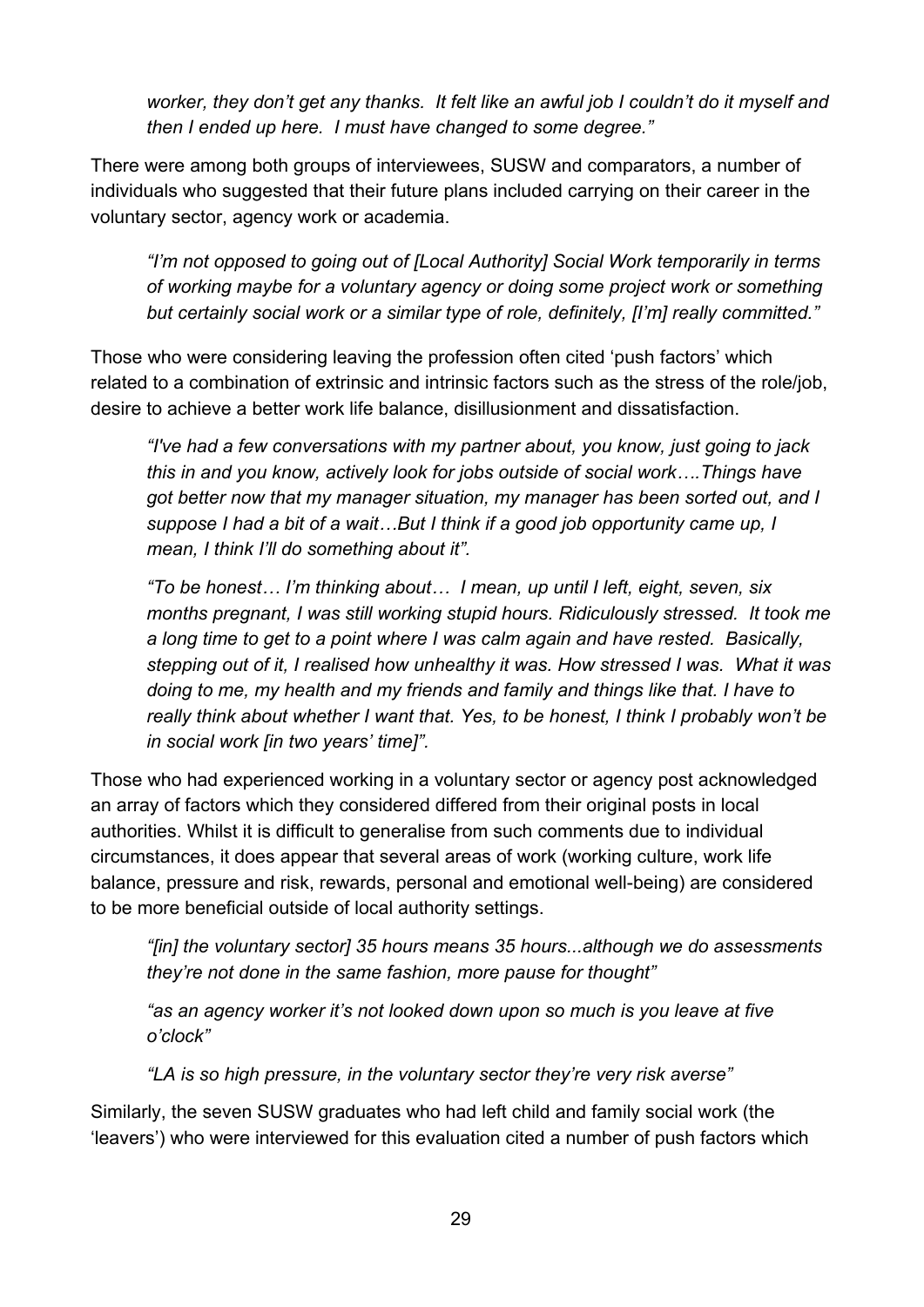remainers had identified as having a significant bearing on their decision to stay within or leave the profession.

It was apparent that both personal and organisational factors played a role a decision to leave local authority child and family social work. Personal factors often related to their perception of a mismatch between their own personal expectations, values and conscience and the role which they were being asked to carry out: *'I just had a gut feeling that child and family social work was not for me, the degree of power and control didn't feel right to me*". Another commonly cited reason for leaving was to 'restore or protect personal health and well-being': "*I got my life back [when I left]*" or to better accommodate personal arrangements, such as less travelling, or being closer to family.

Leavers also commented on negative aspects of organisational culture in local authorities ranging from personality clashes with colleagues and management to oppressive practices, lack of autonomy, frustration with bureaucracy and a feeling of failing children and families because of a lack of resources and support.

Leavers' reflections on the SUSW programme itself, and being prepared for practice, were largely in line with views articulated by remainers; some were complimentary about the SUSW programme whereas others were more critical. From our sample of seven leavers, only one had chosen not to practice social work at the point of qualification, whereas the remainder had entered the profession and accepted posts in child and family social work. With such a small sample there does not appear to be any pattern in terms of the time at which they chose to leave their post. There is often a complex interplay of reasons which contribute to someone's decision to leave. Some graduates were more resilient than others and remained in the profession in spite of very negative experiences. Others, less resilient, described apparently less serious situations which had led them to question their positions. What is striking are the different thresholds of tolerance, resilience and mechanisms for coping that people possess, irrespective of the fact that they have participated in a rigorous selection process and undertaken a comprehensive training programme. In view of this, retention is affected by a myriad of factors, some of which can be considered static (i.e. providing thorough preparation for practice, conducting rigorous selection processes) and some which will always be dynamic and context-specific (i.e. work-based setting and experiences, individual disposition).

## <span id="page-29-0"></span>**Retention: Key points**

Over the early years of their careers, a large majority of Step Up to Social Work graduates as well as the comparators in this study stay in child and family social work. If they do leave, it is as likely to be for personal reasons as it is to do with dissatisfaction with their experience as social workers. There is some evidence, however, of horizontal movement within the range of child and family social work roles: geographically, between agencies, between settings (into adoption and fostering and leaving care, for example), and between sectors (into voluntary or independent organisations).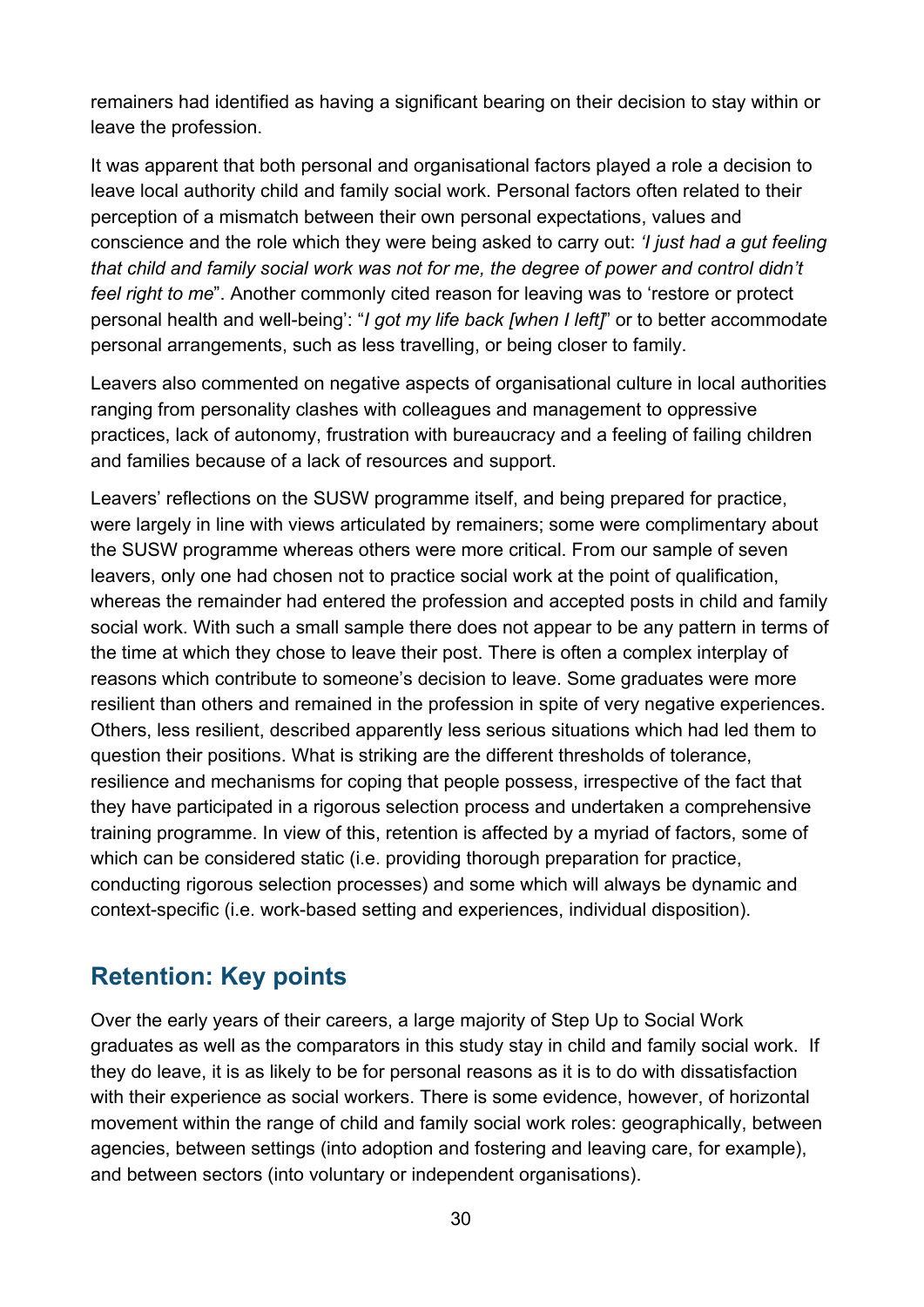The survey data and the interviews taken together, suggest, not surprisingly, that Step Up to Social Work graduates appear somewhat more likely to remain committed to child and family social work over time than those qualifying from generic programmes, although this difference is not shown to be statistically significant.

Interview responses appear to show a range of orientations to social work practice amongst both Step Up to Social Work graduates and comparators. In the main, these underlined the continuing commitment of practitioners to their chosen specialist area of work, but there were also reports of experiencing high levels of stress and other dissatisfactions which did appear to affect the intention to remain for some respondents. This acknowledged area of concern would merit further dedicated study.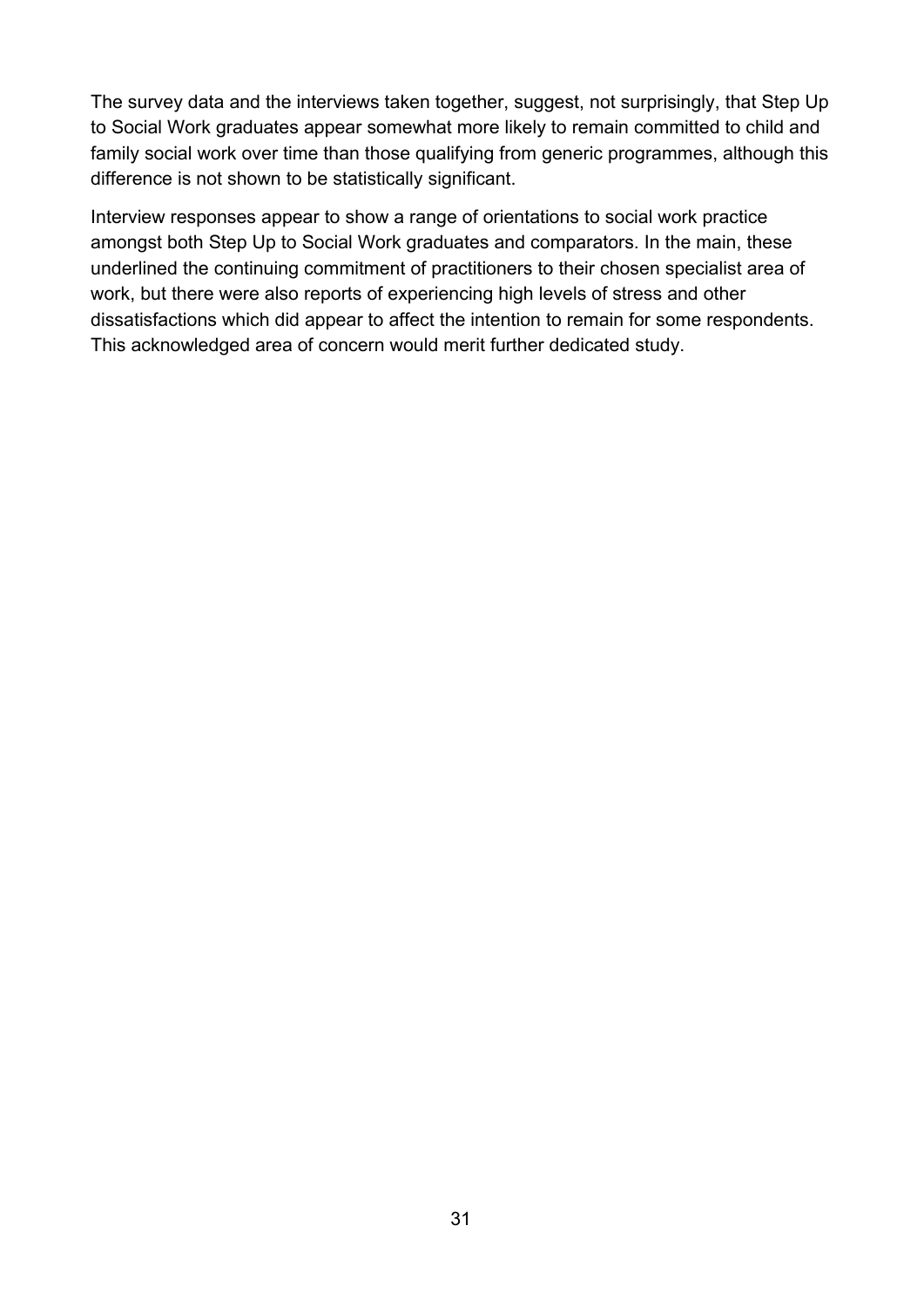# <span id="page-31-0"></span>**Findings: Early Career Experiences and Perspectives**

Beyond the question of retention, the evaluation sought to establish in rather more depth the nature of child and family social workers' early career experiences, and the extent to which they might be informed by prior expectations, preparation for practice (including their qualifying courses), and 'in work' influencing factors, such as the nature and quality of supervision.

## <span id="page-31-1"></span>**Survey findings: preparation, experience of the role, supervision, stress**

The survey questionnaire included items to elicit respondents' views on the extent to which they felt well-prepared for practice, how they rated the support and supervision provided by their employing agencies, levels of job satisfaction, and whether or not they were experiencing negative effects related to their work.

The survey provided an opportunity for respondents to complete a free text box on the extent to which they felt their programme had prepared them for a career in social work. Most SUSW graduates considered that their qualifying programme had prepared them well to undertake the role of a frontline practitioner.

*"I feel that the Step Up course was a very good platform for my career development as I felt more prepared than students from other courses when entering child protection".*

*"It provided me with valuable experience of frontline practice amongst skilled social workers".*

Practice learning contributed to the sound career base they believed they had acquired:

*"Good practice learning placements. Good exposure to statutory work. Opportunity to develop written skills and critical analysis as well as critical reflection".*

Some, however, were critical of the extent to which the SUSW programme had prepared them for their future careers.

*"I do not think the programme prepared me in terms of further progression; as the focus was completing an MA in 18 months there was limited discussion of life beyond the course".*

*"Although it gave me an insight the real learning came once my career begun"...*

Five years on, responses were more equivocal, perhaps understandably in view of the passage of time. Once again, though, the grounding in a specialist area of practice was recognised as a positive advantage to have at an early stage of one's career.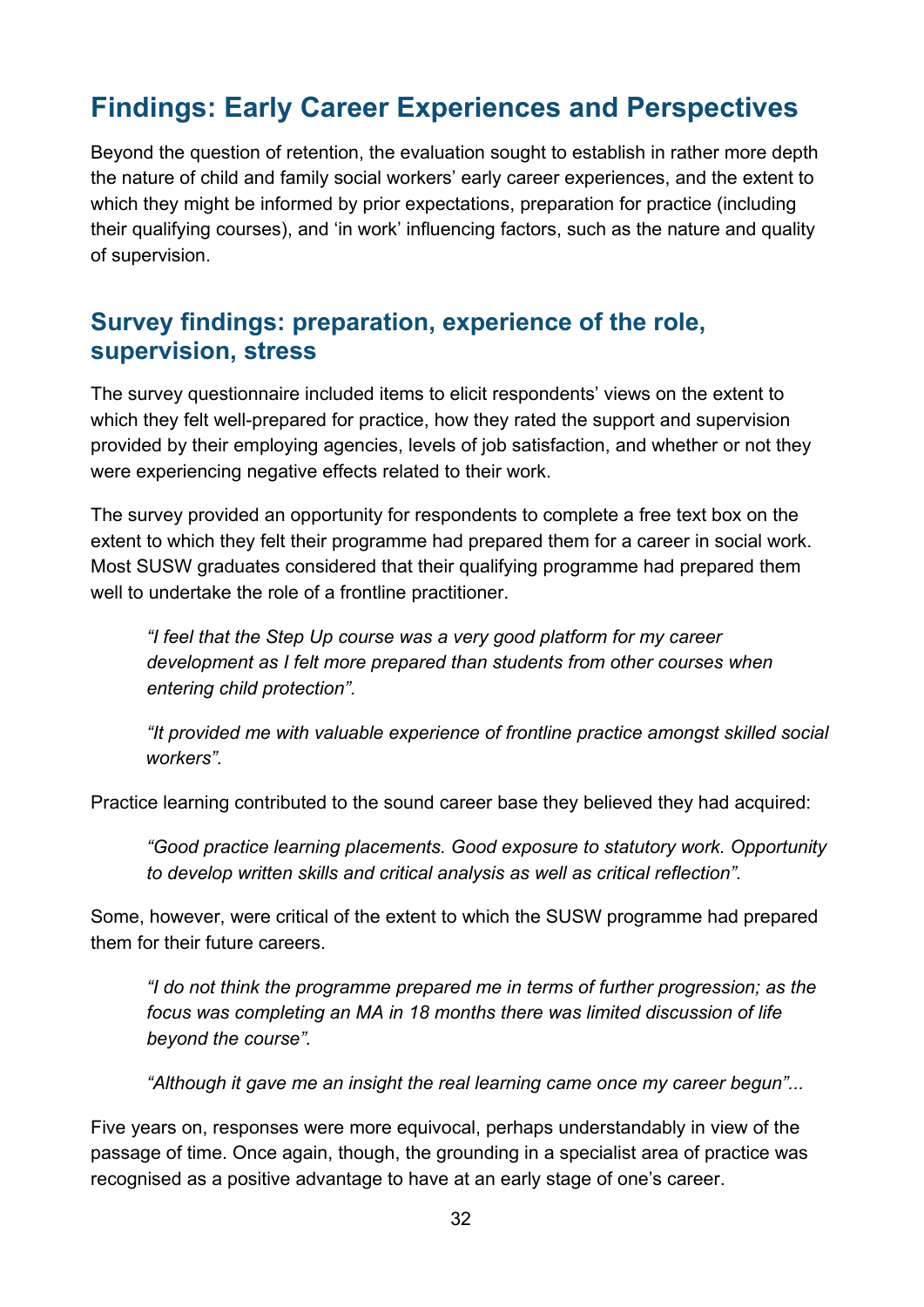*"[It] did prepare me for front line practice better than the usual degree route and in turn that allowed me to develop personal skills such as resilience in the workplace in order to progress"….*

Comparators also expressed a range of views about the preparation offered by their programmes, with some effusive comments offered:

*"It [the course] gave me a good grounding in understanding the context of social work and I therefore find additional training easy to absorb. Now that I feel comfortable in my role I'm better placed to think about career progression"...*

Others, though, were more critical:

*"My course gave me little preparation for career development. I gained some insight into this through placement but not through university teaching".*

Views on the adequacy of preparation offered by both SUSW and conventional qualifying programmes were mixed. However, some SUSW participants felt that there was more of an expectation from employers that their career pathways had been mapped out.

*"I had the sense that because the organisation had invested in our [SUSW] training and development and was aware of what skills we had, then we were being supported to further our career development… with an appropriate regard to our skill set".*

#### <span id="page-32-0"></span>**Current work experience**

The survey also focused on aspects of the current work experience, including role clarity and role conflict, job satisfaction, their experience of supervision, attitudes and perceptions, and dealing with the expectations of the job. This offers very helpful insights into the potential relationship between environmental factors (such as working conditions and relationships), attitudes, subjective experiences and orientations to the work itself. Previous research has shown that these factors are likely to affect the retention of child and family social workers (Carpenter et al., 2012, Hussein et al., 2014).

On validated measures employed in the survey, three years after qualification both SUSW graduates in Cohorts 1 and 2 and their comparators were generally quite clear about their roles, most were positive about the supervision received and were generally satisfied with their jobs. Conversely, around a quarter of respondents reported a high degree of role conflict and three in ten were experiencing clinical levels of stress.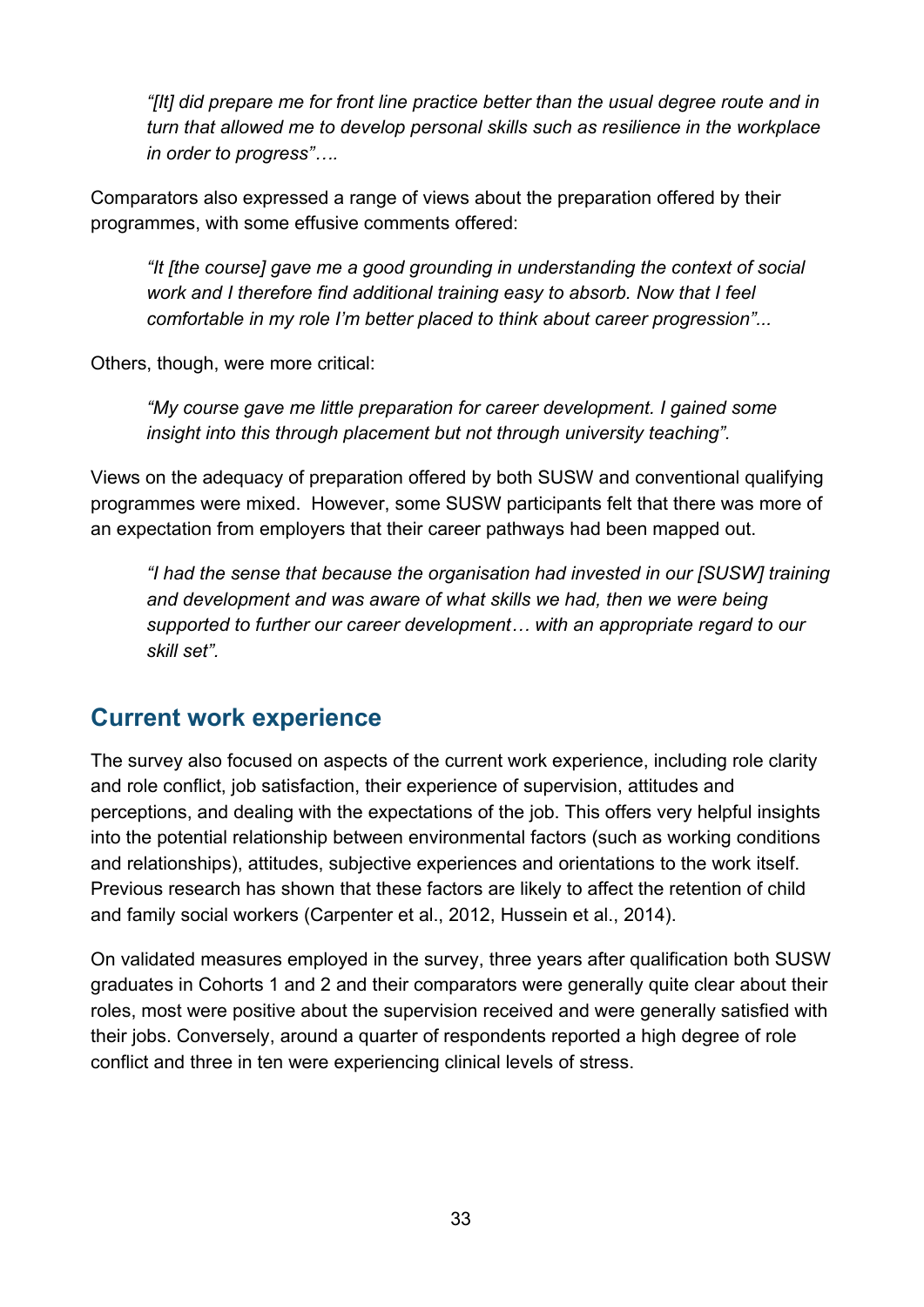# <span id="page-33-0"></span>**Role clarity**

Role clarity (Rizzo et al., 1970) includes having clear, planned objectives and responsibilities in your job and being certain about how much authority you have. Role clarity is an important outcome for social workers, particularly at an early stage of their careers. It is measured by a standardised scale comprising six items which are scored a seven point Likert scale, which ranged from 'very false' (=1) to 'very true' (=7).

Results for Cohort 1 are shown in Figure 1. Respondents were "quite clear" about their roles. Almost all respondents were clear about their responsibilities. Conversely, they were least likely to be clear about their time management. There was a small, statistically significant difference ( $p$ <.05) between the mean total scores for SUSW graduates and comparators. This was accounted for mainly by SUSW graduates being clearer about how much authority they had and feeling that there was clear explanation about what they were expected to achieve. At five years on, the SUSW graduates retained a small statistically significant advantage in role clarity scores (p<.05). However, this difference was not replicated in Cohort 2, where no statistically significant differences were detected.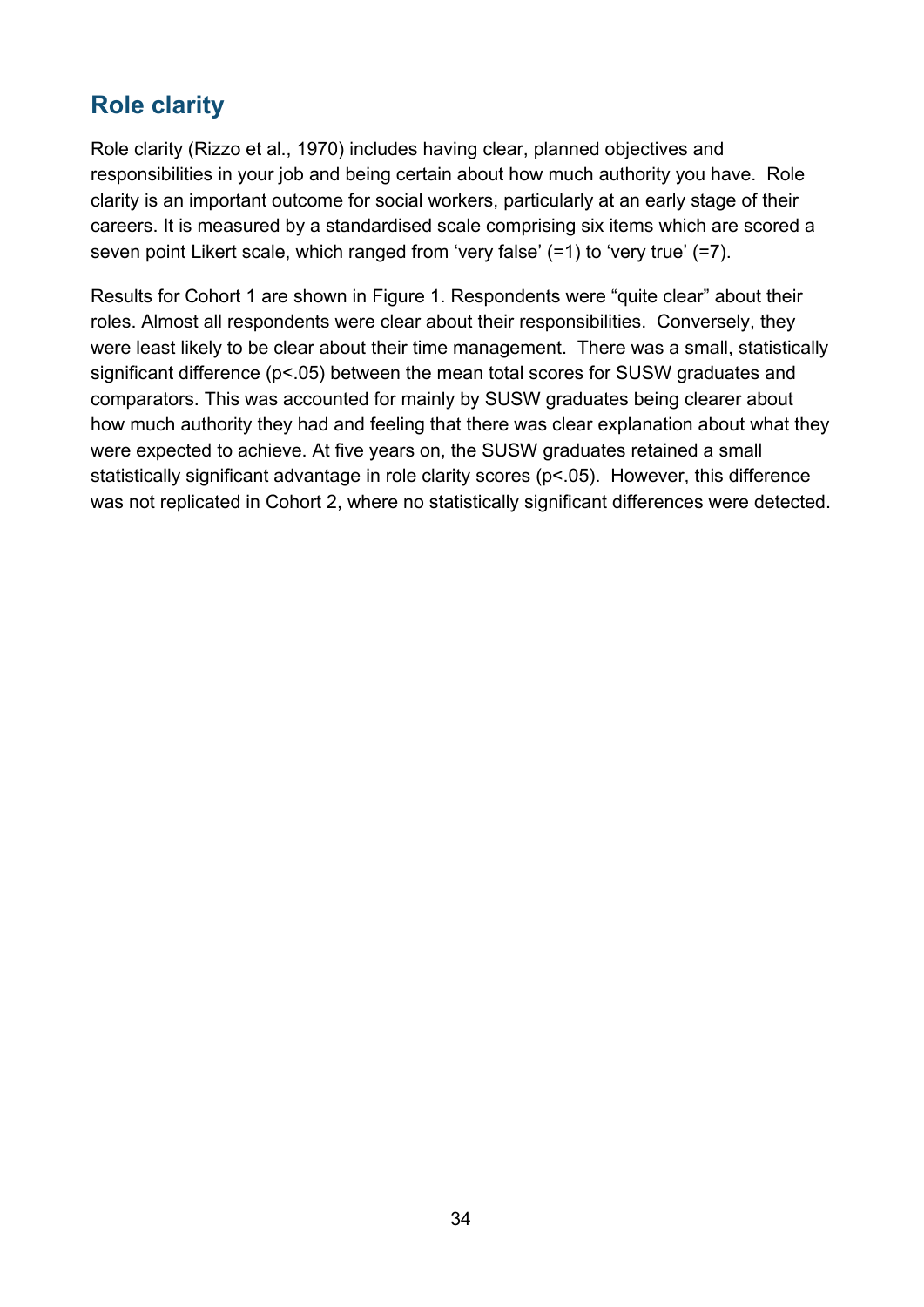<span id="page-34-1"></span>

**Figure 1 Cohort 1 role clarity three years after qualification** 

**(SUSW=61, Comparators=49)**

# <span id="page-34-0"></span>**Role conflict**

Role conflict on the other hand, is a less positive outcome. It arises from competing demands, inadequate resources, incompatible requests, and disagreement at the level of management. Like role clarity it is measured using a seven-point Likert scale. Results for Cohort 1 three years after qualification are shown in Figure 2.

<span id="page-34-2"></span>Almost half the respondents endorsed three or more role conflict items, notably "having to do things which should be done differently", "having to work with two or more groups who operate quite differently" and "receiving an assignment without adequate resources to carry it out". Findings were similar for Cohort 2 participants at the same stage in their career; there were no statistically significant differences between mean ratings for SUSW and Comparators. Follow-up of Cohort 1 participants at 5 years showed no significant differences between groups or over time. The mean total role conflict scores were very similar to those recorded by 674 NQSWs at the end of their first year of employment (Carpenter et al., 2015).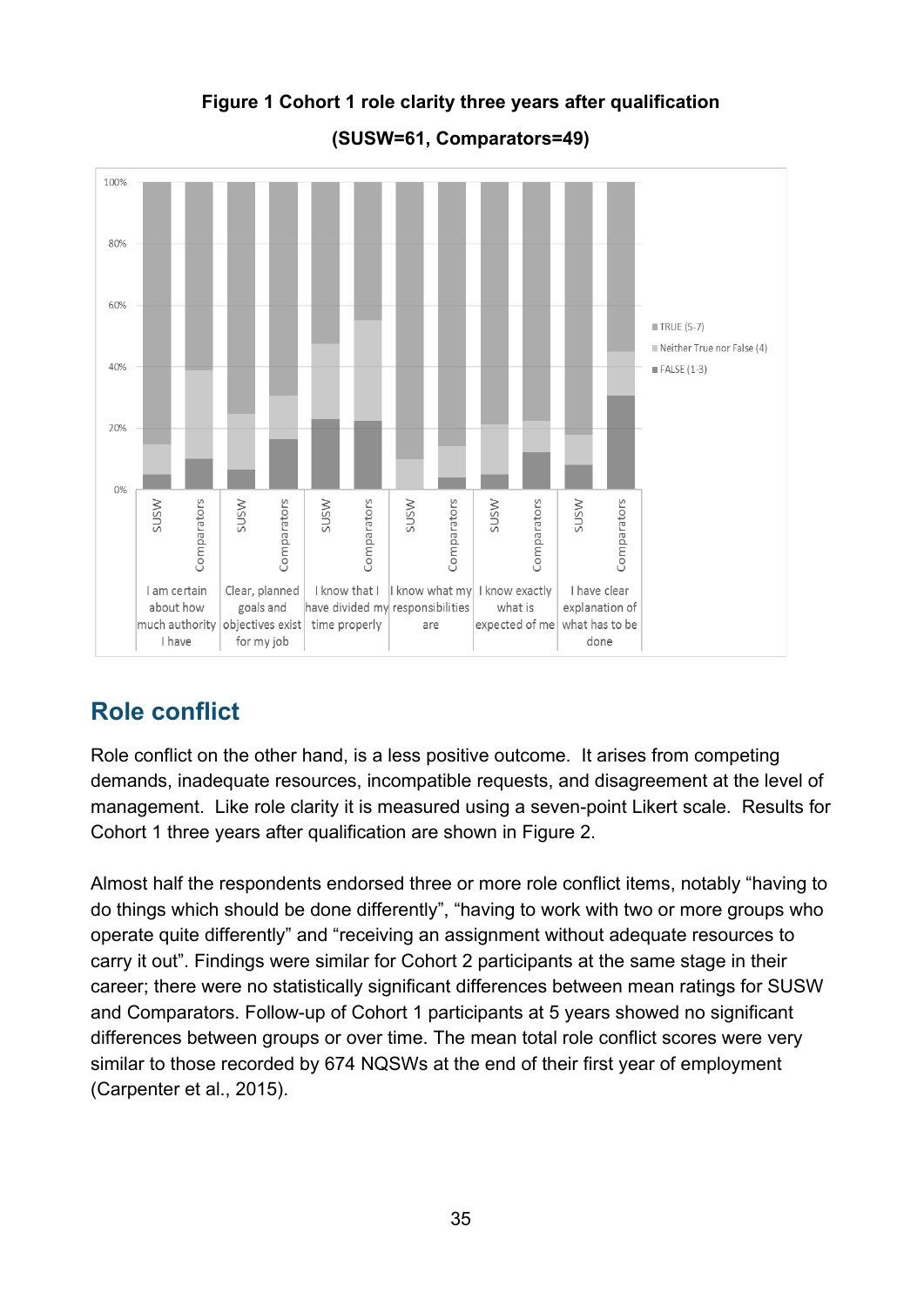#### **Figure 2 Proportion of respondents reporting false, neither true nor false, or true for role conflict items three years after qualification by survey group**



**(SUSW=61, CG=49)**

# <span id="page-35-0"></span>**Job satisfaction**

Job satisfaction was assessed by the Job Satisfaction Scale (Dyer and Hoffenberg 1975). This is a well-established scale used across a wide range of occupations. It comprises 17 items relating to intrinsic and extrinsic elements of job satisfaction. Job satisfaction was measured using a five-point scale; very dissatisfied=1, dissatisfied=2, don't know=3, satisfied=4, very satisfied=5. Job satisfaction has two main components: intrinsic job satisfaction refers to satisfaction with the nature of the job itself, the nature and variety of tasks, your own accomplishments, opportunities to use your own initiative, having challenges to meet, and relationships with fellow workers. Extrinsic job satisfaction refers to pay and working conditions, flexibility and number of hours of work, ease of travel to work, the quality of management and supervision, opportunities for advancement, and job security.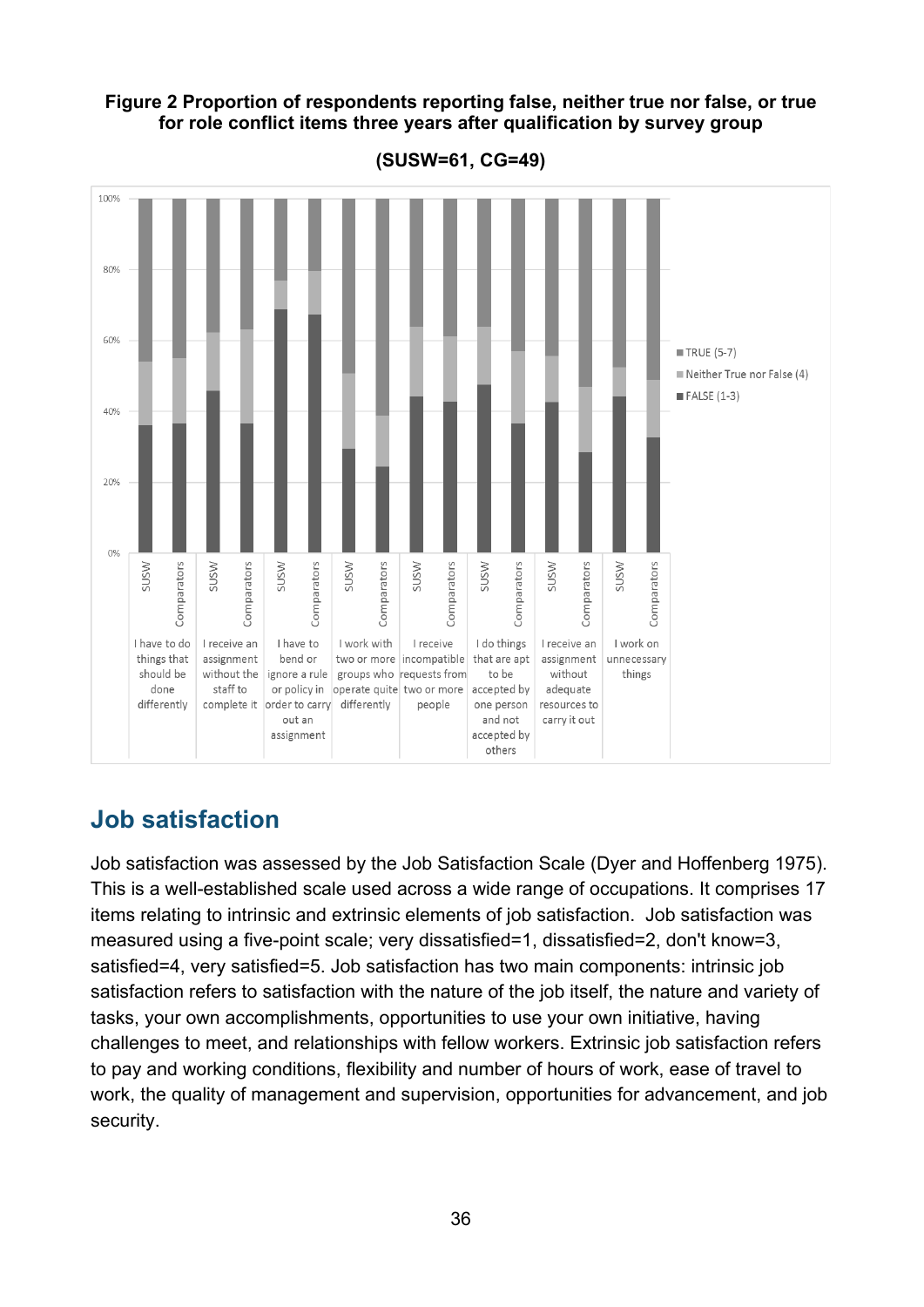As shown in Figure 3, the great majority of respondents in Cohort 1 in both groups reported that they were 'satisfied' or 'very satisfied' with their relationships with fellow workers; with the nature and variety of the work they were doing; having challenges to meet; being able to use their initiative; and with their own accomplishments. Findings were similar for Cohort 2 participants at the same stage in their career; there were no statistically significant differences between mean ratings for SUSW and Comparators. Follow-up of Cohort 1 participants at 5 years showed no significant differences between groups or over time. These ratings were very similar to those made on the same measure by 947 NQSWs one year after qualification (Carpenter et al., 2015).



**Figure 3 Cohort 1 Intrinsic Job Satisfaction three years after qualifying**

**(SUSW=61, Comparators =49)**

A majority of respondents were also satisfied with many of the extrinsic aspects of job satisfaction, notably job security, flexibility of hours and ease of travel to work (Figure 4). Nevertheless, around half were dissatisfied with the number of hours they were required to work; between three and four out of ten were dissatisfied with their income; and three in ten were dissatisfied with their physical working conditions. There were no statistically significant differences between SUSW graduates and comparators in either cohort and no differences between ratings at three years and five years for Cohort 1. Overall, eight in ten respondents reported that they were satisfied, or very satisfied with their "work in general". This was exactly the same proportion as for 1,184 social workers who responded to the survey of NQSWs one year into employment (Carpenter et al., 2015).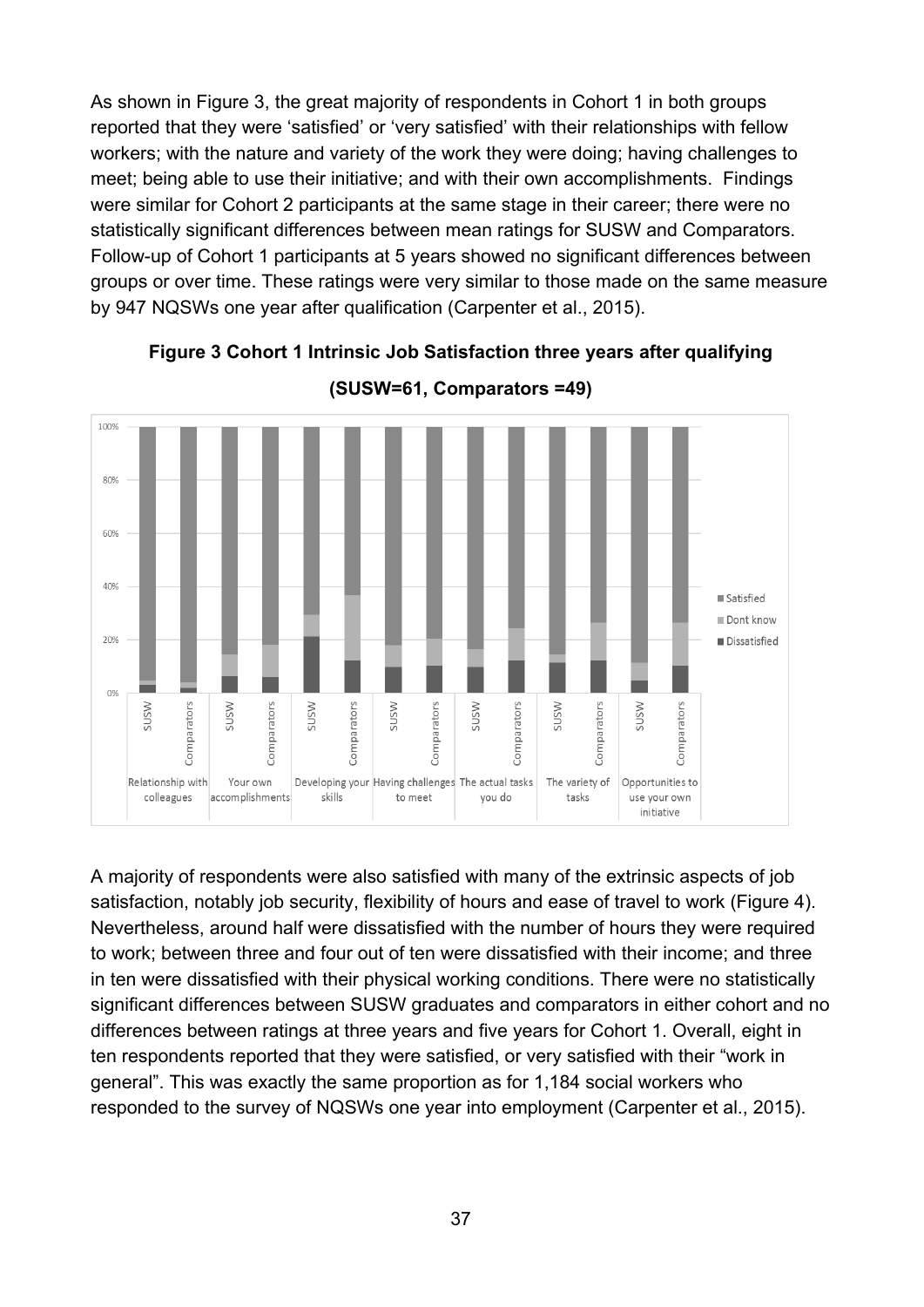

## **Figure 4 Cohort 1 Extrinsic Job Satisfaction three years after qualifying**

**(SUSW=61, CG=49)**

# **Self-efficacy, stress and intention to leave**

Respondents were asked to rate their confidence in core activities in child and family social work, including assessment, care planning, recording and multi-agency working. This measure was derived and validated by Carpenter et al. (2015) from the set of outcome statements developed by the Children's Workforce Development Council, following extensive consultation with employers and practitioners.

Three years after qualification, both Cohort 1 SUSW graduates and their comparators reported a high level of self-efficacy for all items. Most respondents rated themselves as "very confident" or "extremely confident" on all items (Figure 5). SUSW graduates scored slightly higher than comparators on two of the twelve items, "case recording" and "professional accountability and ethics"; this was reflected in slightly higher mean total score SUSW graduates (M=97.6) vs. comparator group (M=92.0), p = .02).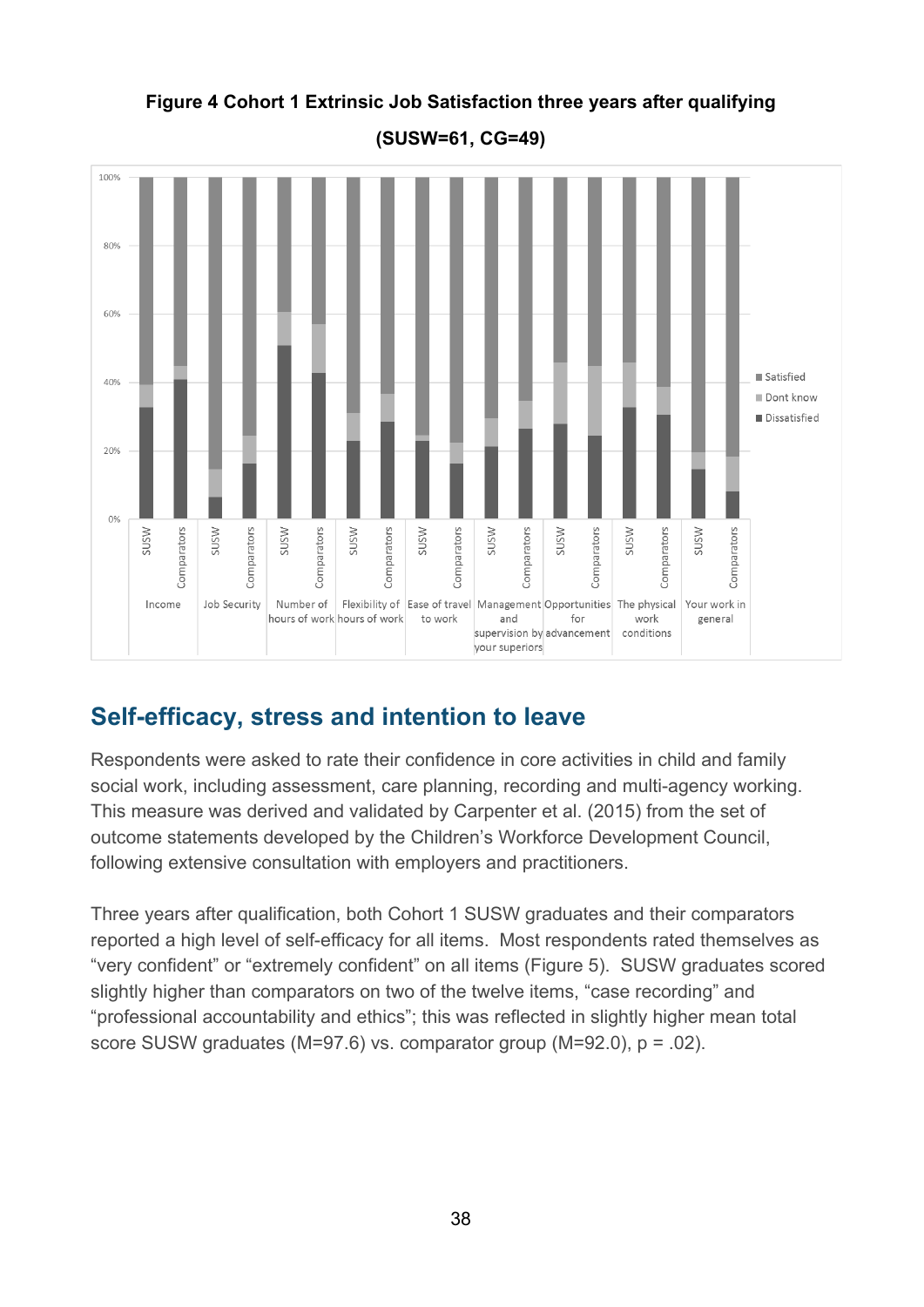#### **Figure 5 Proportion reporting low, medium, and high confidence bands in self efficacy items three years after qualification**



**(SUSW=61, CG=49)**

Results for Cohort 2 SUSW graduates and the comparators at three years showed similarly high levels of self-efficacy. This time, however, there was no statistically significant difference in the mean total scores for each group (SUSW graduates (M=95.2) vs. comparator group ( $M=89.2$ ,  $p = 0.139$ ).

After five years, SUSW Cohort 1 graduates reported a small advantage over their comparators in two more items, "case reviewing" and "maintaining and creating relationships with children and families". This resulted in an overall statistically significant difference in the total self-efficacy scores for SUSW graduates (M=102.2) vs comparator group (M=95.0),  $p = .015$ ).

Comparisons of self-efficacy scale items between 3-years and 5-years for SUSW graduates revealed statistically significant increases in mean total self-efficacy scores overall (p = .001). This was reflected in increases for: referral, assessment, planning, formal meetings, review, recording, multi-agency working, and professional accountability and ethics. No significant differences were found for the comparator group.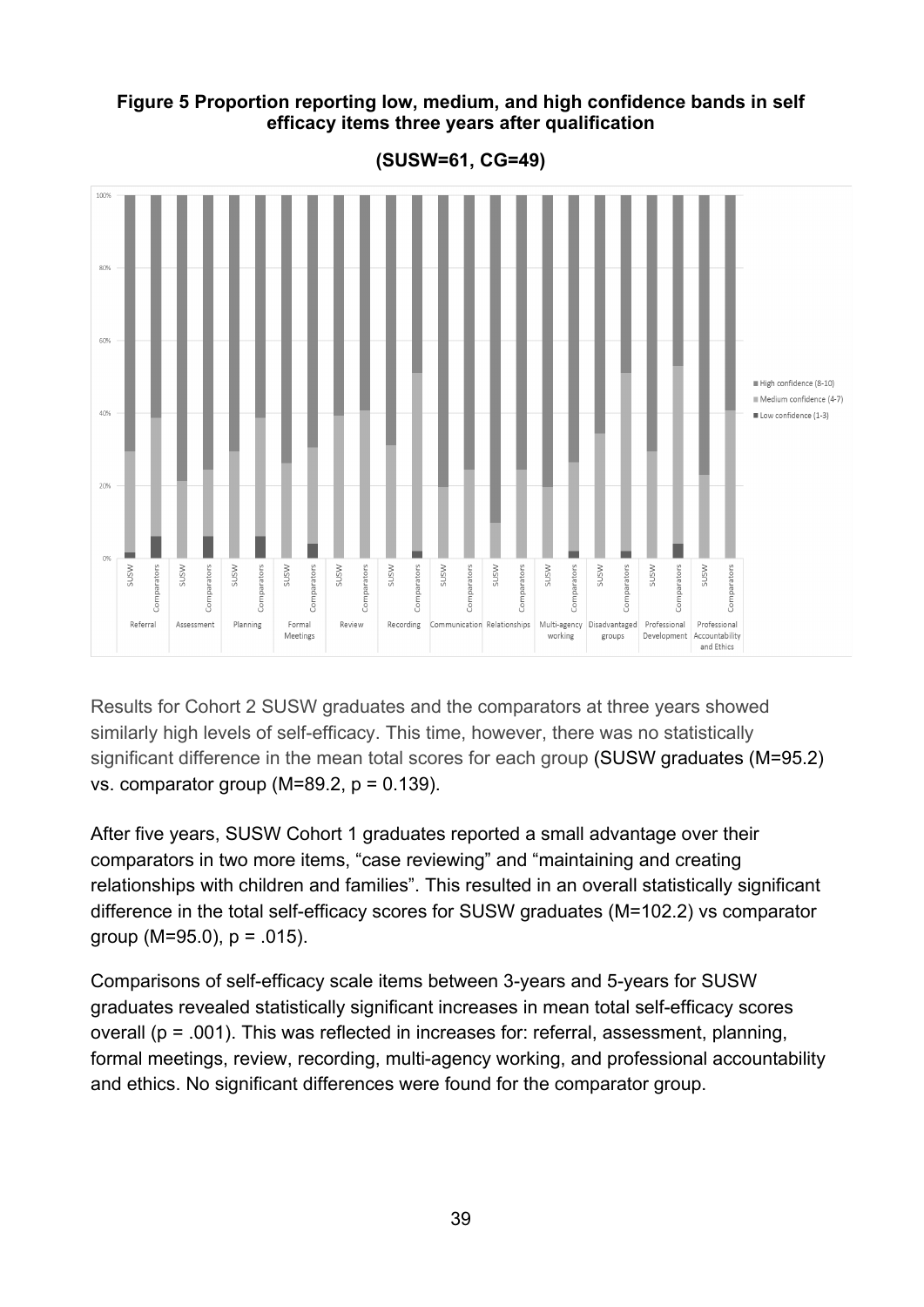Overall, these self-efficacy ratings were a little higher than those reported by participants at the end of successive cohorts of the Newly Qualified Social Worker programme (2008- 11). There the mean total scores for 530 graduates ranged from 91.1 to 94.5.

Respondents' levels of stress were measured using the GHQ-12, a validated and wellestablished self-report instrument. At three years after qualification 18 (28%) of Cohort 1 SUSW graduates and 14 (29%) of comparators were above the threshold for clinical levels of stress. (This is defined as significantly severe that a GP consultation would be advisable.). For Cohort 2 SUSW graduates at three years, the proportions were very similar: 20 SUSW graduates (33%) and 11 comparators (30%) had a score above the threshold. Differences between groups were not statistically significant. Similarly, there were no statistically significant differences between three year and five years scores for graduates in either group. For comparison, the NQSW surveys between 2009-11 found from 33 per cent to 40 per cent of respondents were above the clinical threshold one year into employment (Carpenter et al., 2015). Studies of stress among similar occupational groups using the same measure have reported similar figures: for example, nurses, ambulance staff and hospital consultants (around 30-32%); civil servants in London (27%); military personnel (31%) and police officers (40%) (Goodwin et al. 2013). Goodwin and colleagues noted that research on these occupational groups consistently finds higher proportions of employee stress than general population studies which typically show between 14 and 17 per cent above the same threshold.

In order to provide greater depth to the findings on job satisfaction and intention to leave, a multivariate analysis was carried out on these aspects of the survey responses. In most cases, though, variables identified were not statistically significant. Nonetheless, 3 years after qualifying, the analysis indicated that being female, and a greater sense of role clarity, and 5 years after qualification, a greater sense of role clarity predicted enhanced self-efficacy. There was no consistent evidence of differences in self-efficacy between Step Up to Social Work graduates and comparators, though.

Regarding the intention to leave, at both three and five years post-qualification, respondents from both SUSW and comparator groups were less likely to state that they were likely to be actively seeking an alternative job when their levels of job satisfaction based on 'extrinsic' factors (such as pay and conditions and the quality of supervision provided) were higher. On the other hand, although job-related stress was strongly linked to the likelihood of seeking alternative employment at the three year point, this effect had disappeared by five years after qualifying. This is perhaps a surprising finding, or combination of findings, but may be correlated with evidence from our interviews on 'coping' or career management strategies; that is, longer serving practitioners may well develop specific skills in managing or bracketing off particular pressures or stresses associated with their work. Whether this is to the ultimate benefit of those with whom they are working is another question for further investigation, arguably.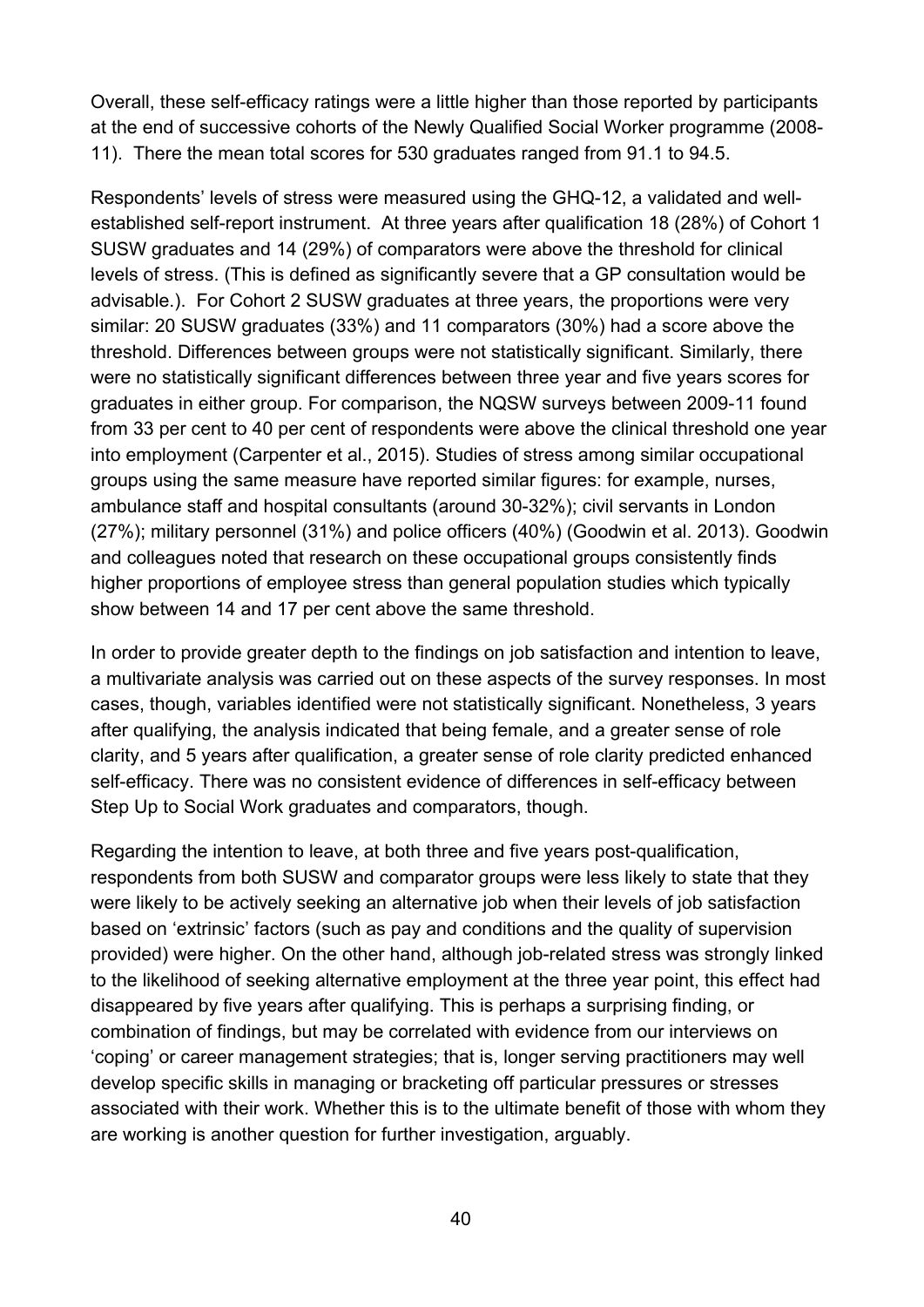# **Interview findings: Career management strategies, preparation and influencing factors**

## **Transition from student to newly qualified social worker**

Many felt that the programme, and their statutory placement opportunities, had given them a good grounding for practice leading to a smooth transition from student to qualified practitioner. Others suggested that there had still been a 'huge gap' to overcome at the end of the course in order to become, and feel like, a professional social worker.

*"I certainly didn't cover everything in my final placement. It did feel like quite a big step up from student and that final placement to then being a qualified social worker and having my own case load"*

There are a range of personal and programme-related reasons that can impact upon the transition phase for SUSW students. That said, a fair proportion of SUSW graduates generally had positive transitions to their newly qualified role, whereas for comparators this was rarely the case. None of the comparators in this study had taken posts where they had had placements. Those interviewees who had not felt ready to hold a qualified post after graduation reported high levels of stress in their new role.

*[T]he workplace is vastly different [to the qualifying programme]. And the expectations are different. I think, truly, the only way to survive as a social worker is to cut some corners, which I never expected to…. I'm so overloaded….* 

On the SUSW course, factors such as whether the graduate held their newly qualified post in the same team in which they undertook their final placement clearly influenced graduates' responses to the question of whether they felt sufficiently prepared for practice. For some, staying in the same team gave them confidence and a sense of being valued and capable of taking on a full caseload. Whereas for others, staying in the same team led to additional pressures to 'hit the ground running' due to them being well known to the team and having experience of its practice and culture, as such they were expected to take on more complex cases, even though their newly-qualified status was supposed to protect them.

*"I suppose there was [a jump] you know in terms of I knew the area and I knew the people and the system, so that was all good. But I think then what happens is because you know that, people forget that actually you're only just recently qualified…you start to get child protection cases almost immediately"*

*"I remember reading about being newly qualified and about the first year being about keeping your head above water. I didn't feel like that at all. I felt like the transition was quite smooth…you're getting used to higher caseloads and more responsibility, but it didn't feel like it was a massive jump"*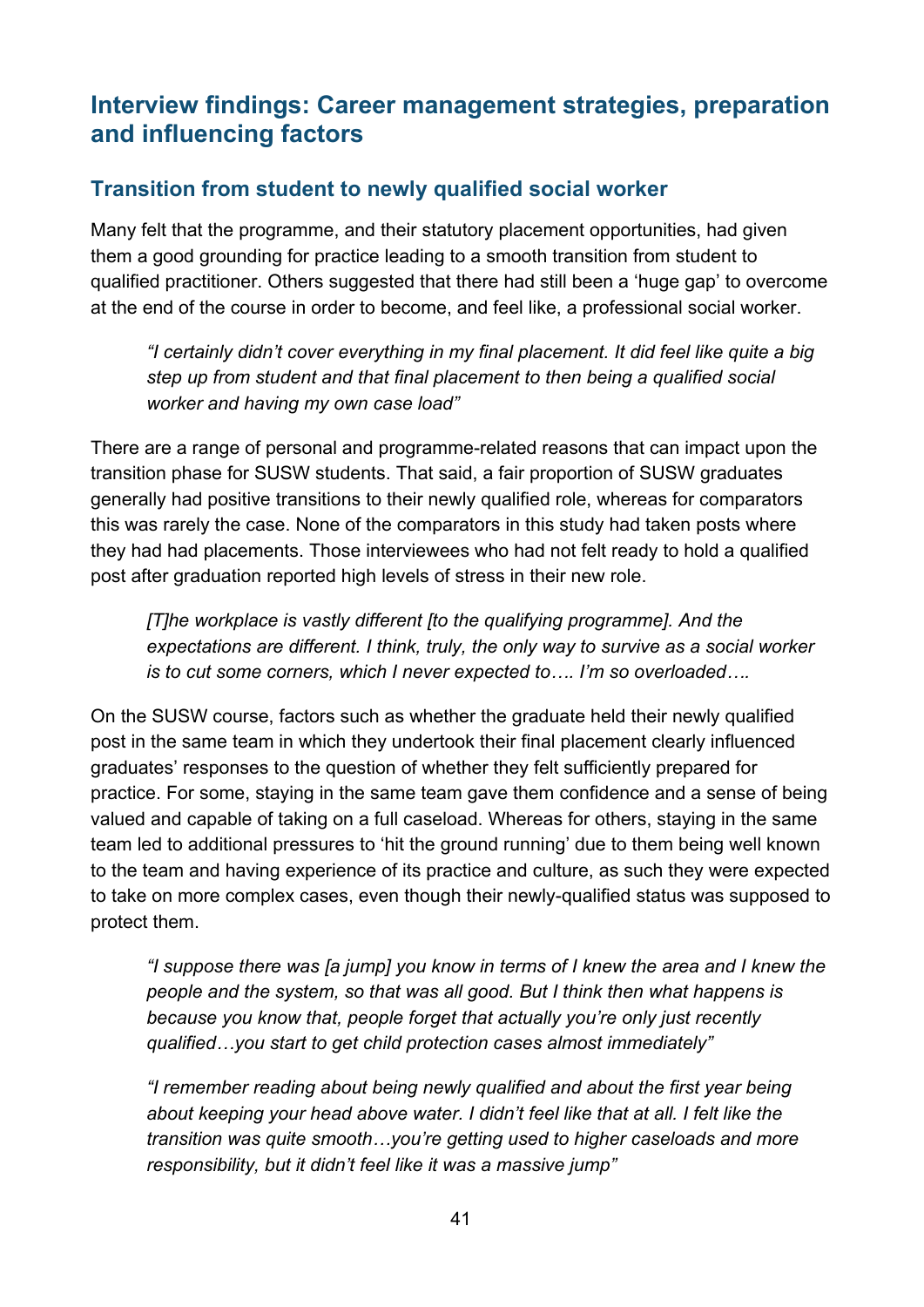Nevertheless, nearly all interviewees agreed that there was a point usually within 12-18 months where they felt competent in their role, described by one, as *'the point at which you don't feel like you are going to make an enormous mistake and you notice you are not the one always asking questions in your team meetings'.*

Views amongst the SUSW cohort were mixed in relation to whether Step Up to Social Work graduates were different from their social work counterparts progressing through other qualification courses. Whilst some considered that there were differences in terms of the standards of written work and critical reflection, others denied such suggestions arguing that irrespective of course and training all NQSWs are effectively '*in the same boat'* once they start their social work careers.

When reflecting on the nature of SUSW programme, comparators saw SUSW graduates as outstanding social workers with a very strong background in practice provided by their course.

*"They're more part of the system… because they'd worked in children and families' teams… they were more aware of the systems…."*

Whilst there were a lot of positive aspects stated, some, however, thought that SUSW graduates were sometimes at an advantage in employment terms. Comparators saw the practical element of the programme to be of vast importance.

*"The two 100-days of placement experience every day was invaluable from a learning point [of view]".*

Whereas the practice-led learning was often stated to be beneficial for the social work qualification, it was sometimes argued that it might have compromised the theoretical element of the course. In line with this criticism, comparators expressed concern about the intensity of the SUSW programme and thought that it might lead to more generic and basic knowledge rather than deep learning.

*"I got the impression that their [SUSW] course was perhaps slightly less academic and more practice based."*

### **Influencing factors and work experiences**

Discussions relating to influencing factors and work experience were varied and detailed. In some cases, interviewees were drawing upon five years of post-qualification work experience and discussing highly individualised experiences in relation to particular local authorities, managers, colleagues and cases. Clearly, interviewees used the opportunity within the interview to focus on both the positive and negative aspects encountered within their careers to date. One should not forget that post qualification experiences are affected by a wide range of factors beyond the scope and control of the qualification programme.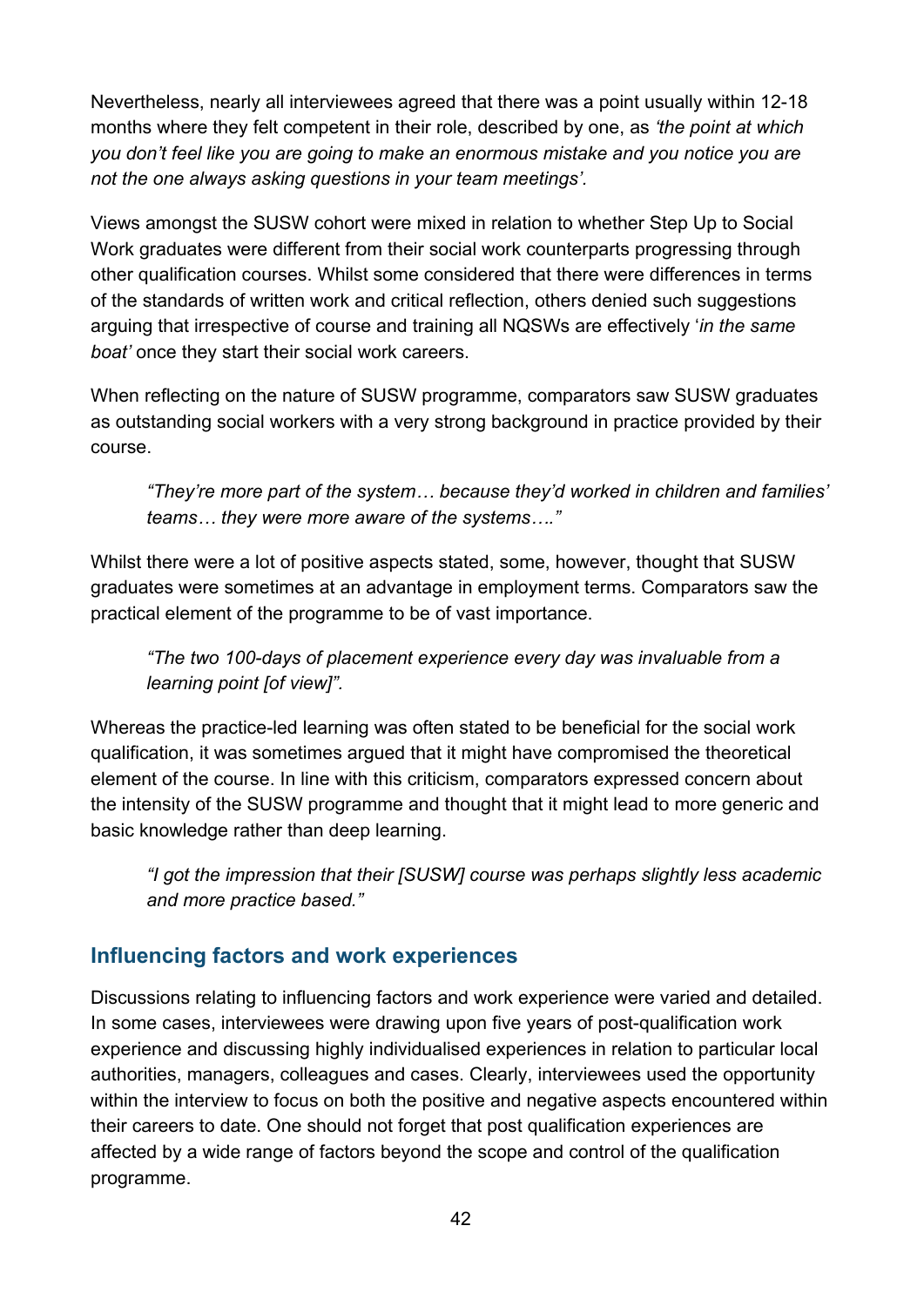When considering the most significant influence on the SUSW graduates' careers to date, respondents typically mentioned one of two things; either their own personal commitment and drive or the influence and value of colleagues and peers who had either supported or shaped graduates in terms of developing their skills and practice.

*"I think my influence is internal. I have a particular drive, a particular set of social expectations for myself, for social justice that developed from a very, very early age because of my cultural heritage, I think. It comes from just trying to make life a bit better for other people. Quite early on in my career I realised I wasn't going to change the world. But I've recognised that, for me, it's really important to just touch the life of one or two people".*

*"My manager has been has been the same throughout the three years, and … she's helped shape my everyday practice for those three years. My senior manager... had knowledge in her field and I'd ask her advice. She was always available and very experienced".*

*"most professionals are selfless with their practice, they really care and want to make a difference"*

Interviewees mentioned a myriad of things in response to the question, *'What is key to being successful in your role?'* For example, the SUSW training course, partners and family members being supportive, being part of nurturing teams and having a manageable workload as well as individually being open to opportunities.

*[What do you think's had an impact and made you successful?] "Definitely the training in Step Up….confidence and competence. Having a supportive partner …. We were very protected at X Authority, we had a caseload that was mostly manageable"*

*"I think knowing that senior colleagues are in support of you, that's important when things are, are difficult. I think having the opportunity to refer to supervision is definitely a big one. I think as well on a practical level, having a realistic workload. Because certainly there have been points where the workload hasn't been realistic and I think that does impact outcomes. Whereas if that balance is right, I think actually work can be more productive and more efficient".*

Comparators highlighted the same factors in terms of relationships, opportunities for learning and open-minded approaches from team managers, as well as their own ability to influence their career and make choices which allowed them to challenge themselves.

*"What my service manager did when she supervised me is she did it in a very solution-focused way and got me to answer my own dilemmas. And that is when I felt incredible."*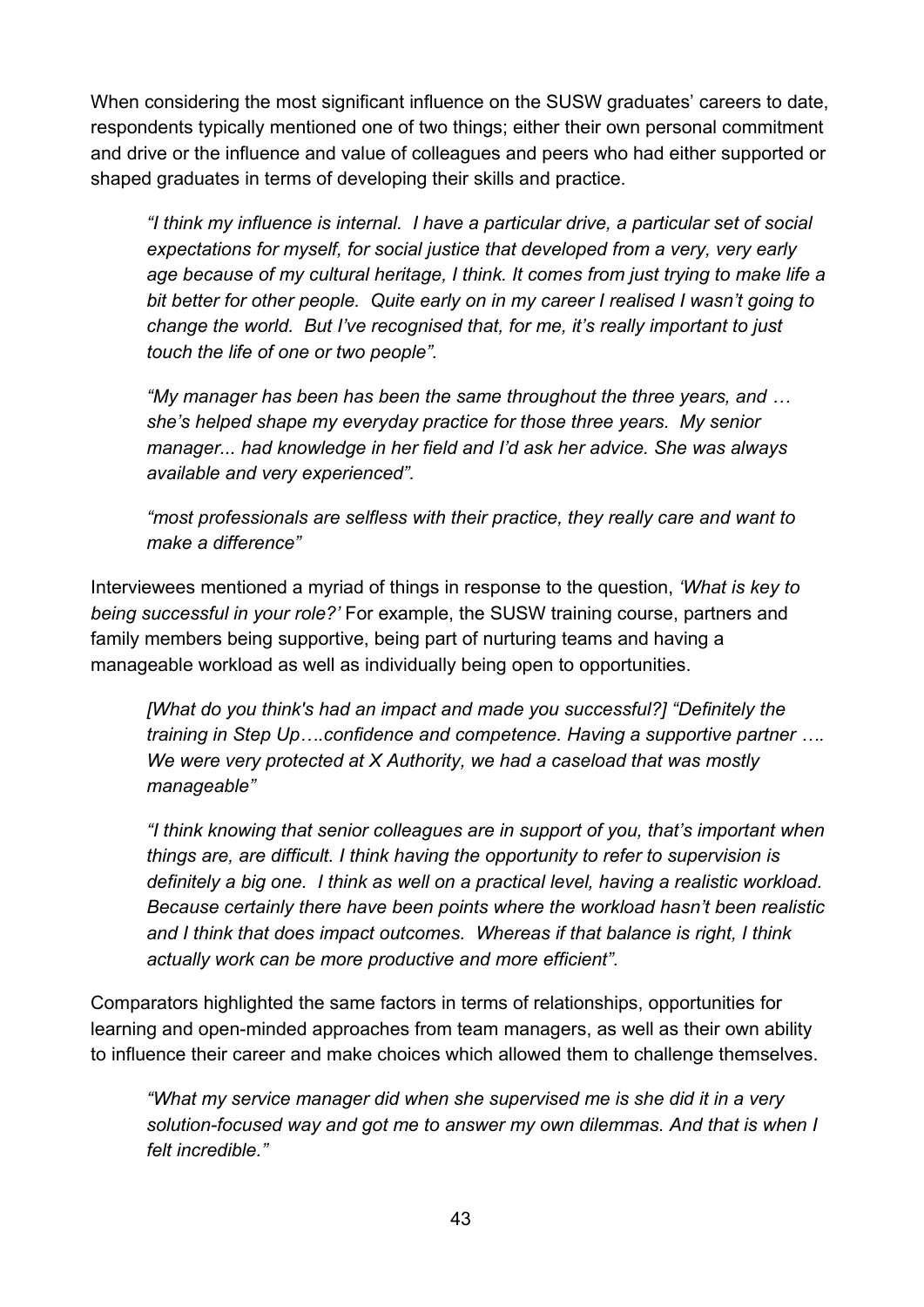Notably, several SUSW interviewees considered personal disposition to also play a part in success and in particular whether someone was 'suitable' for the job, in other words having certain personal attributes (i.e. resilience, commitment etc.) meant that they were well equipped to cope with the stresses and strains of social work. Further insights on personality types and an emerging typology of social workers are presented below.

## **Coping strategies**

Leading on from the discussion about personal 'fit' with the role of a social worker, several respondents talked of how they had made decisions on the basis of seeking either 'organisational-fit' (i.e. where the organisational culture is valued by the individual) or 'personal- fit' (i.e. allowing the individual to fulfil personal obligations outside of their job) in their roles. For some, this had meant searching for roles in particular teams (that were considered either more or less challenging) or making the decision to leave local authority work for voluntary sector or private work in order to develop as a practitioner or strike a balance with personal commitments.

*"I knew at that point that LAC [looked after children] was something that I was passionate about and I could see myself going into it. But I thought that having the experience of Family Support work, through the court proceedings and managing child protection [was necessary]. I knew that was going to be difficult but I wanted to get that experience"*

As reflected elsewhere in this report, individual retention in social work often relates to a complex mix of personal, emotional, cultural, organisational issues that blend to create a situation where someone is either able to cope or not. In other words, whether they *get on*, *get by* or *get out*. Talking to several individuals about their experiences we were able to identify a number of strategies that SUSW graduates adopt in order to manage their careers or as a means of coping with their job. These strategies can be conceptualised in different ways, and were referred to by one respondent as her '*avoidance, escape and exit thoughts*'. However, we have categorised them as 'Get on', 'Get by' and 'Get out' strategies which each incorporate a different approach in terms of coping with work, see Figure 6.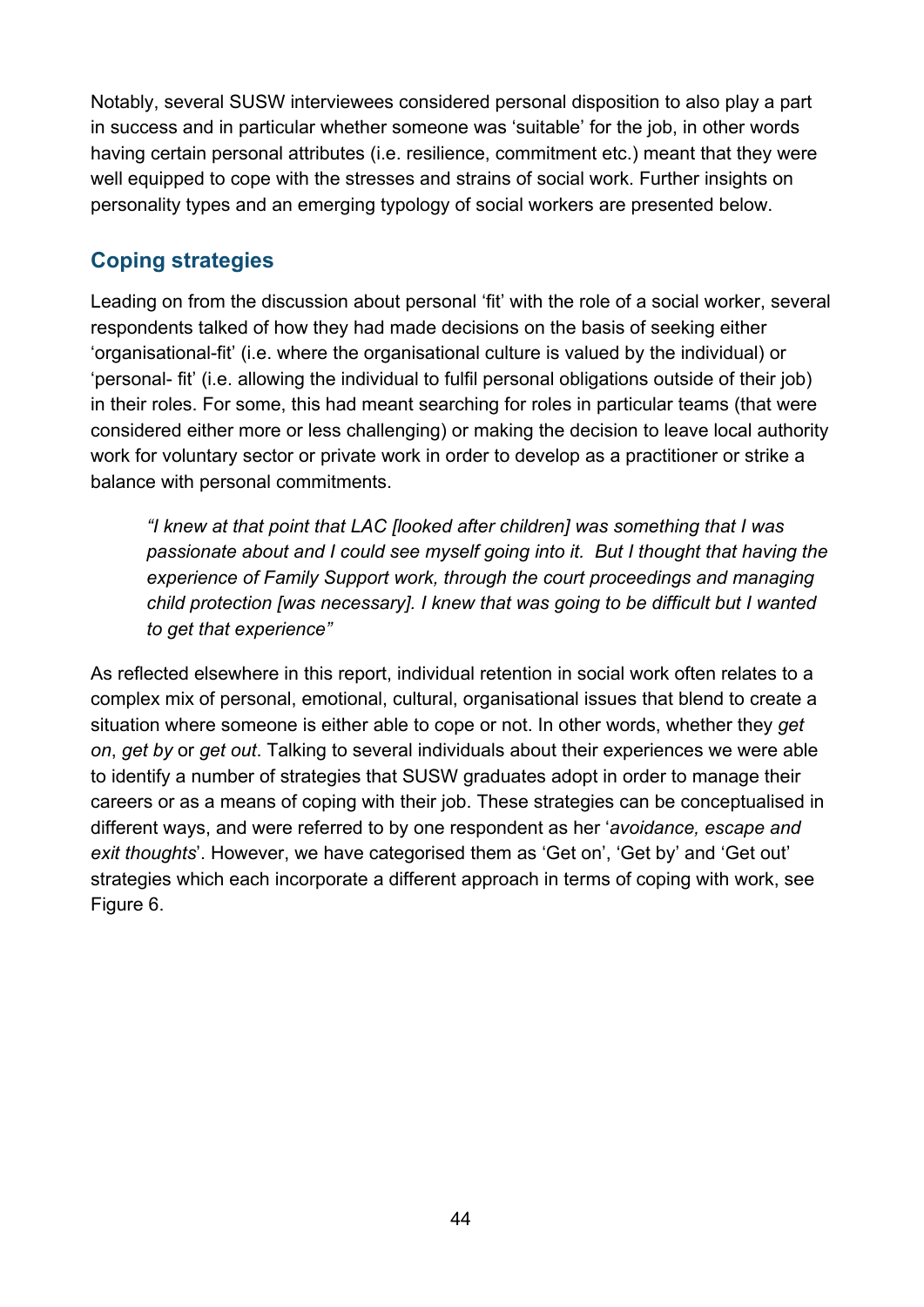

**Figure 6 'Get-on', 'Get-by' and 'Get-out' coping strategies**

**GET ON** - focus is very much on progressing to the next challenge/role recognising that with more seniority potentially comes more autonomy and an ability to make changes or exert influence.

**GET BY** - adopt a way of working which means that it is easier to manage/cope (i.e. make personal changes, part-time working, zone out) or seek a position where individual 'fits' better (either personally, professionally or both) for example switch teams or move away from front line social work.

**GET OUT** - seek position outside current work setting when values, conscience or opportunities are compromised or no longer suit the individual concerned.

With regards to the early career experiences and perspectives of both the SUSW graduates and comparators, interviewees shared rich personal accounts of their careers. These support the survey findings and provide a useful insight into the life of a newly qualified SUSW graduate which often reflects a complex interplay among individual and contextual, organizational and social factors.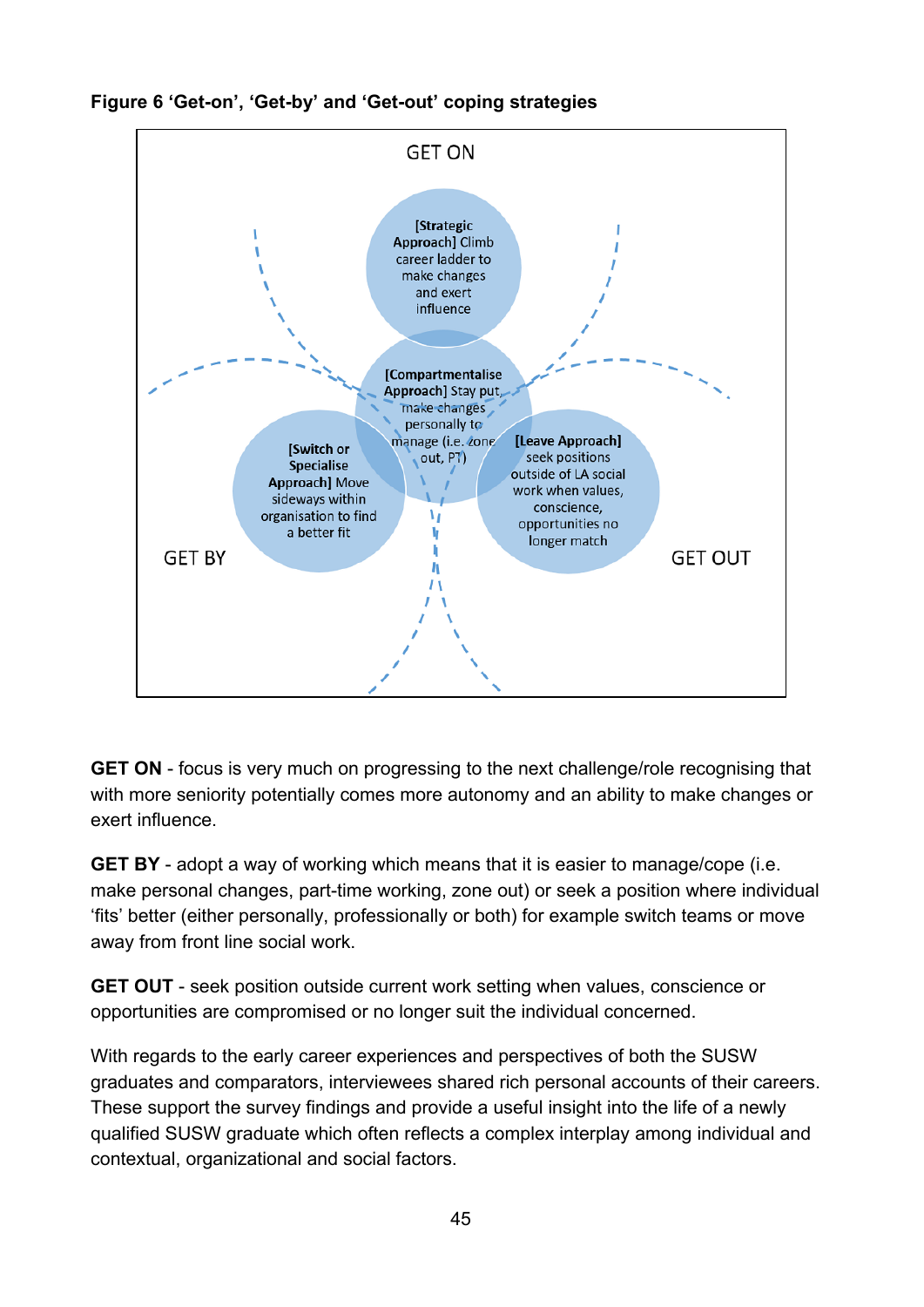# **Employer interviews**

The design of the Step Up to Social Work programme meant that in many cases, employers were more closely involved in its development and delivery than previously. Certainly, employer representatives recruited for our interviews were knowledgeable and 'involved' with the initiative, and they were able to reflect in some depth on the distinctive nature of the programme and, as they saw it, the Step Up to Social Work graduates, as well.

In the context of preparation and the initial phase of their experience as qualified employees, Step Up to Social Work recruits were identified by employer respondents as having very distinctive characteristics. Whether by virtue of their own qualities or the preparation provided by the programme itself, SUSW graduates were seen as much readier to move into practice than those following generic qualifying routes, which were less focused on statutory child and family social work. Underlying this, perhaps, is the deeper normative question of what *should* social work education and training aspire to achieve: schooled and effective performers in specialist delivery roles (Narey, 2014); or creative and problem-solving 'applied social scientists' (Croisdale-Appleby, 2014).

According to the employers interviewed, in comparison to other students, the SUSW graduates were said to have *"entered their ASYE year further along their learning curve than other NQSWs"* as a result of their training. Employers were complimentary about the students' readiness for practice which was said to have been underpinned by graduates having varied work backgrounds; being 'hosted' within local authorities and thereby given the chance "*to effectively do the job whilst still being a student*".

*"They're organised, they seem to know what they're doing, they get back to you. So, in terms of their own management, I would say they stand out".*

*"There's a bigger learning curve for [students from conventional programmes] on the ASYE. Whereas, with Step Up students they're coming in and already demonstrating at the first month that they're competent social workers."*

#### **Impressions of SUSW graduates at qualification**

Interviews with employers who had participated in the Step-Up programme were asked to reflect on their impressions of SUSW graduates at the time they qualified.

Given the positive experience of students during training it is of little surprise that the majority of employers wanted to employ their students at the end of their studies. Several employers commented on the unique opportunity afforded to them by the programme of '*getting to know the students'* as a result of them "*operating in the local authority for 18 months*". As a result employers were very clear about whether or not they wanted to employ the individuals concerned.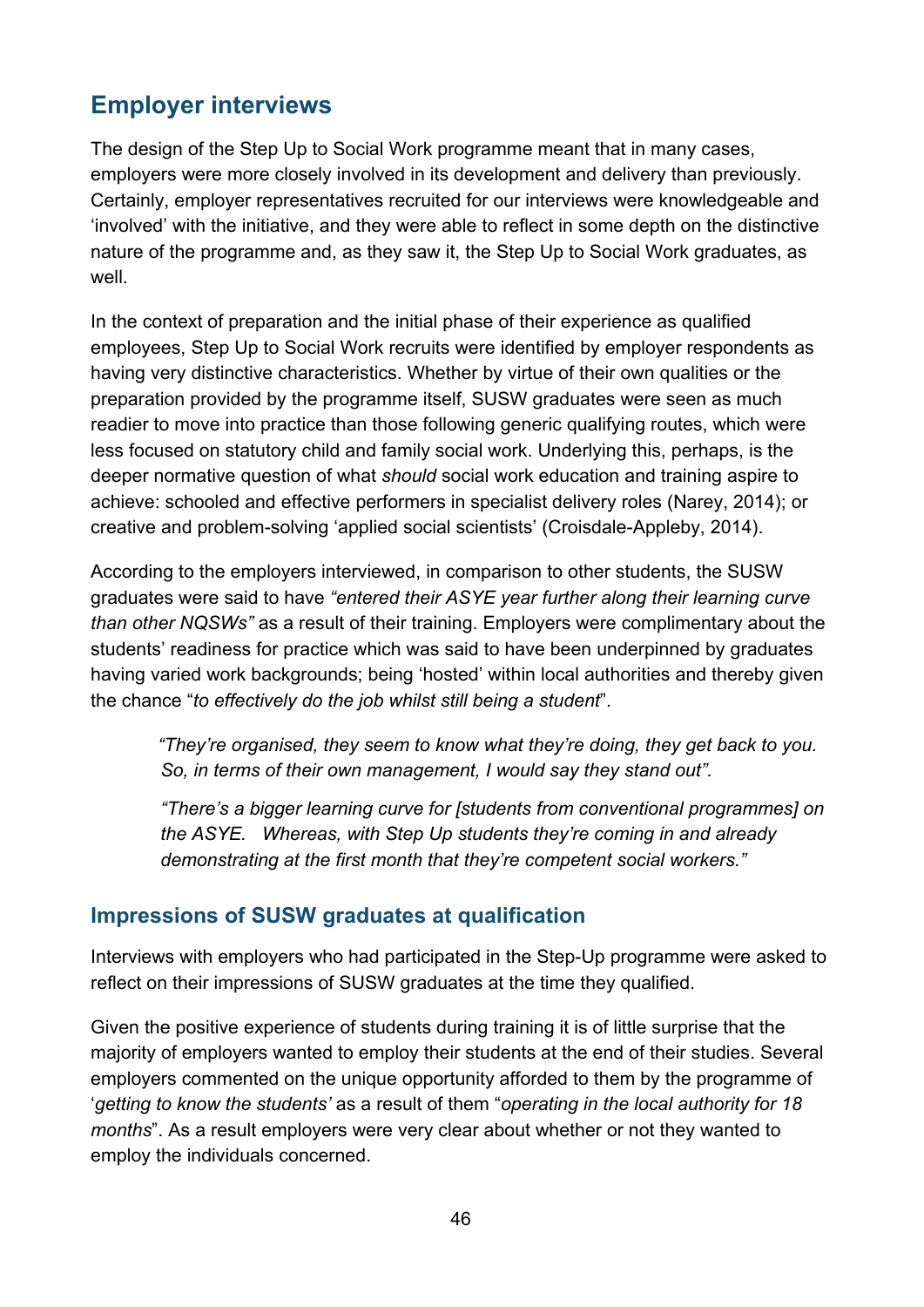On the whole, impressions of SUSW graduates at the point of qualification were very positive. Some employers considered that several graduates were competent social workers straight away, whereas others were said to have reached competency within the first year, as expected by the NQSW programme and its successor, the Assessed and Supported Year in Employment (ASYE). A notable remark was that *"SUSW seemed to phase students into their roles effectively"* which is a point that was reflected in the SUSW graduate interviews as well. Whilst there are individual differences of course, SUSW appears to employers to manage the transition from student to qualified social worker particularly well, allowing students to progress and take on challenging aspects of the social work task confidently very soon after qualification.

*"Some of them are competent fairly straight away actually. You know, they're competent, if you like. But I suppose it's often in the first year really. Once they've done their first year and they've properly experienced everything within that team that they probably could, you know, in terms of maybe done the CP and had a taste of that, then I think that's when they start to, you know, feel much more confident in what they're doing"*

*"It [SUSW] phases in really well with the Assessed and Supported Year and it really prepares them for going into practice. It makes that link for them, you know, the theory to practice link for them, and it kind of gives them the space to think about and talk about handling that increasing not only workload, but level of responsibility, because I know a lot of our Step Up students talk about that."*

This is not to say that SUSW graduates do not have challenges to face as they make the shift from student to practitioner, as one employer put it "*they [SUSW graduates] still have to find their place within a team*".

A further interesting point raised by a few of the employers was the extent to which SUSW graduates, given their academic abilities, are able to cope with the realities of the job and in particular workloads, resources and stress which may assist them in doing "*high-level work*". Arguably, the issues of workload and resources face all NQSWs, yet employers who raised this point went on to suggest the expectations may be greater for SUSW graduates given that they are presumed to be competent, confident and familiar with internal LA procedures. This might mean that they were asked to take on higher workloads.

*"I can remember, kind of had a few discussions with managers about…there were a couple of students, a couple of SUs their caseloads were far too high [risk], they needed to be brought down. And I think maybe that sometimes people forgot that they're in their first year of practice. If think sometimes, especially if you are competent, confident, that you get on you know… the sort of person who doesn't make complaints, you just kind of work hard, get through your work that people can*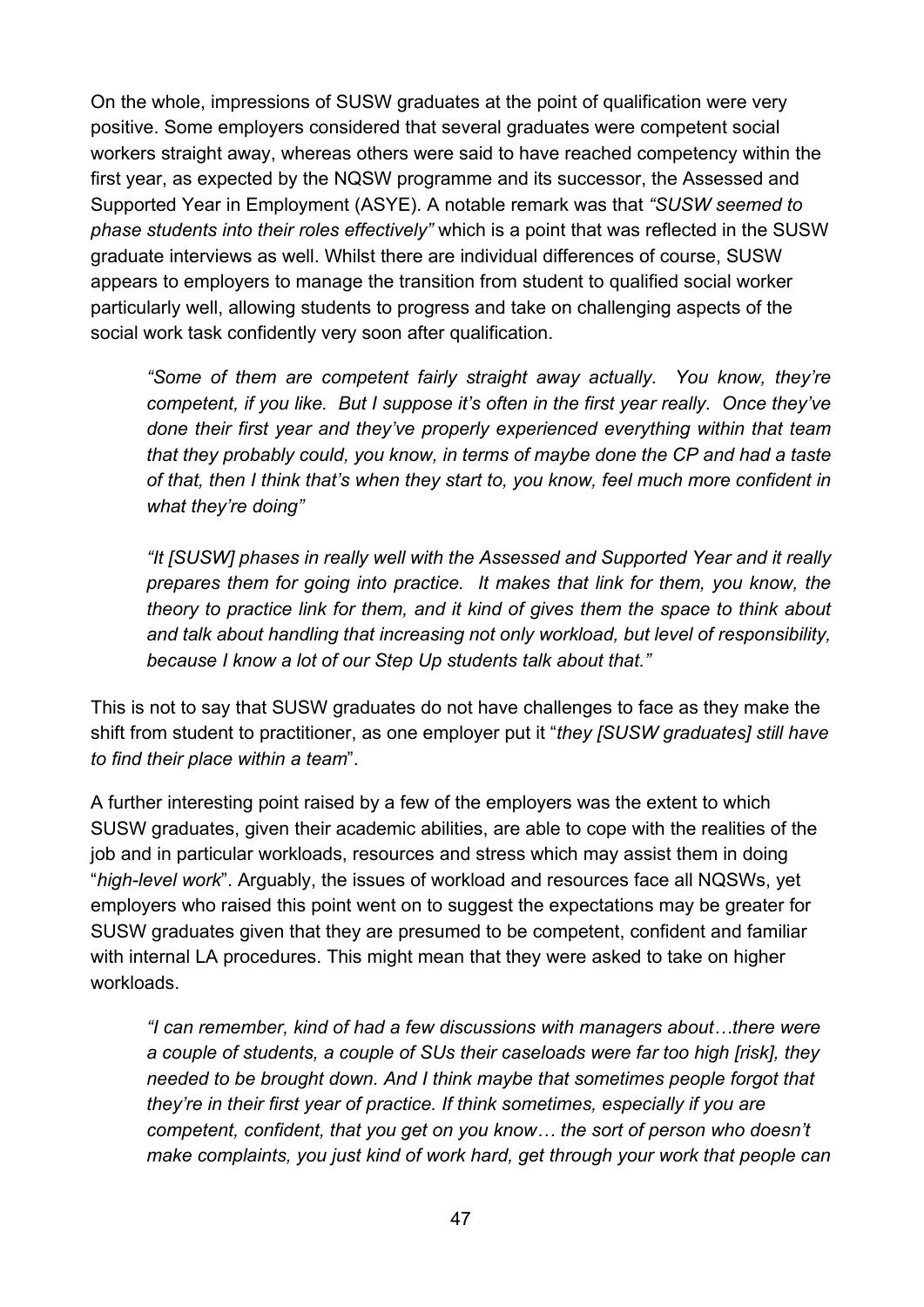#### *quite easily forget that that's a new qualified social worker"*

Interestingly, one challenge identified by employers which may present itself to SUSW graduates related to the paucity of resources and actual reality of the job. Given the attitude and attributes associated with this group, there was a question as to how SUSW graduates would deal with perhaps doing just 'good enough' work as a result of the reality of the job, the high caseloads, additional responsibilities, emotional stress and/or being prevented from doing high level work as a result of a lack of resources.

*"Because they are very academic, some of these people. They've done really well at their first degree, they've probably done really well on Step Up on, you know, their Master's. Not being able to do the best that they can... I think that's a massive lesson to learn. And it's hard for some of them. They get a bit depressed about it really, because they're just treading water"*

*"But it's just the real lack of kind of resources that that's going to be hard for them to deal with".*

Although the employers' responses do incorporate elements of implied comparison between SUSW graduates and those recruited from other qualifying programmes, these should not be viewed as conclusive, given that the notional 'comparator' here is unspecific and does not capture the variety of differing experiences of those undertaking social work courses. Perhaps here it is sufficient to recognise that employers were highly complementary towards their SUSW recruits.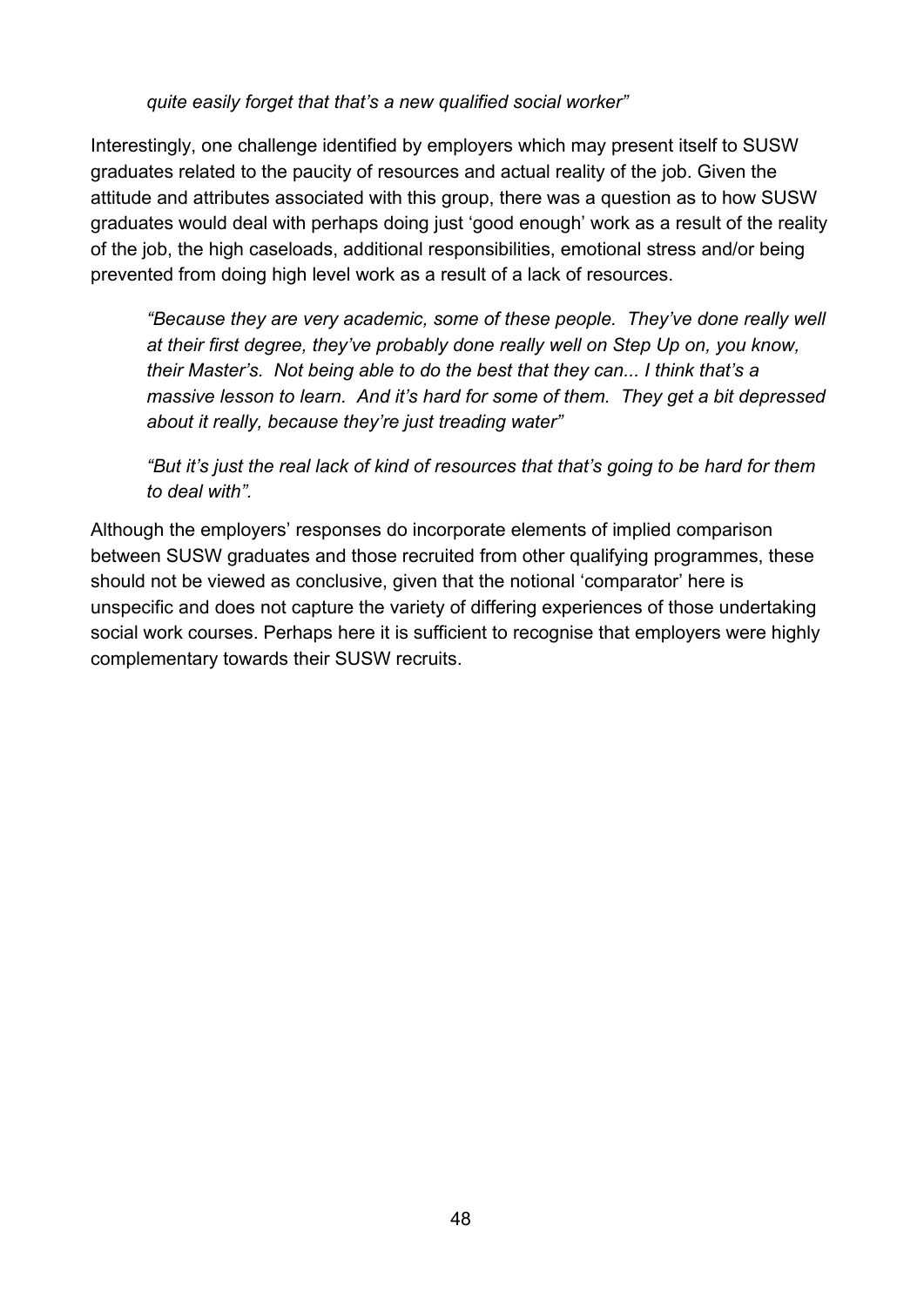# **Findings: Progression**

The evaluation has sought to assess the nature of 'progression' in the early career phases of child and family social workers, once again seeking to integrate findings from Step Up to Social Work recruits with those drawing on the experience of comparators from generic social work qualifying programmes.

# **Survey findings: Career history**

Three years after qualifying, respondents to the survey were asked a series of questions about how their career was progressing, by identifying up to five jobs since they qualified with their social work degree. They were also asked to state whether this was a full or part time post and how long they were (or had been) in the post. Five years post-qualification, Cohort 1 respondents were asked if they had changed jobs in the previous two years and if so to identify their work history in up to three jobs (using the same criteria as the two years on survey full-time/part-time, length of employment, etc.).

Most of the first Step Up to Social Work (60 percent) cohort had moved directly into a child protection role immediately on qualifying, whereas the comparable figure was 40 per cent for those qualifying from traditional, generic programmes; relatively more from this group went into adult social care.

On average, three years after qualification, SUSW graduates in Cohort 1 reported having stayed in their first post for 29 months, compared with 20 months for comparators. Overall, six out of ten from both groups had had more than one social work post since qualifying (Table 5), with rather more of the comparison group reporting a promotion (33% vs. 41%), although this difference was not statistically significant.

| <b>Number of posts</b>             | <b>SUSW</b> |      | Comparator |               | Combined |      |
|------------------------------------|-------------|------|------------|---------------|----------|------|
|                                    | Cohort 1    |      | Group 1    |               | sample   |      |
|                                    | N           | $\%$ |            | $\frac{0}{0}$ | N        | $\%$ |
| One post in social work            | 25          | 39   | 17         | 35            | 42       | 37   |
| Two posts in social work           | 24          | 38   | 17         | 35            | 41       | 36   |
| Three or more posts in social work | 15          | 23   | 15         | 31            | 30       | 27   |
| Total                              | 64          | 100  | 49         | 100           | 113      | 100  |

#### **Table 5 Number of posts in social work reported by Cohort 1 respondents three years after qualifying**

Note: differences not statistically significant.

For Cohort 1 and their comparators, nine out of ten (59/66) respondents overall were still working in children's social care after five years, including 36/39 SUSW graduates (92%) and 23/27 comparators (85%). Over half (56%) of SUSW graduates compared with 80%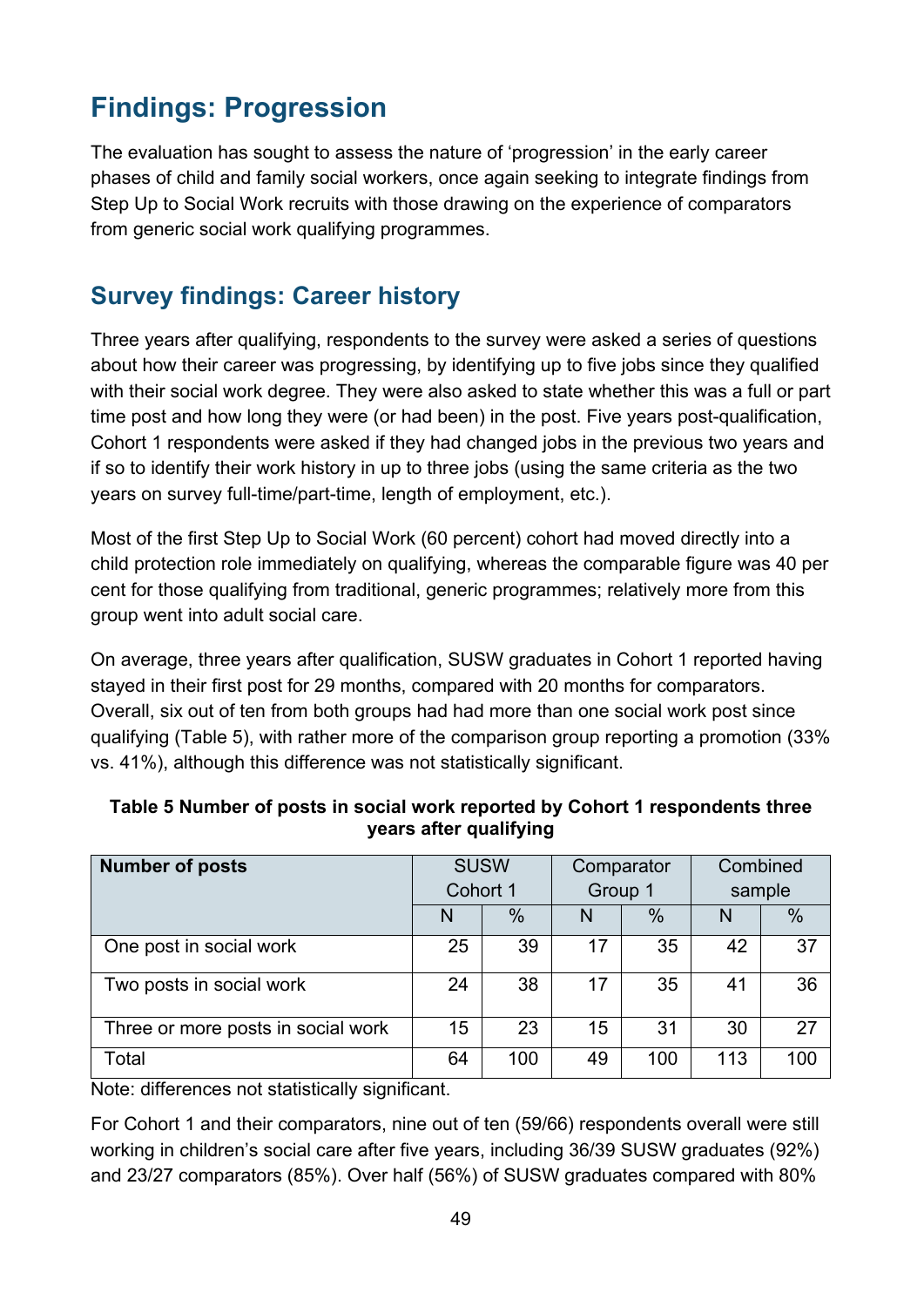of the comparator group had changed their jobs within social work in the last two years, but this difference was not statistically significant. Half of those reporting a change of job in the previous two years stated that this was in frontline child protection.

Of those SUSW graduates from Cohort 1 no longer working in children's social care five years after qualification, one was working in a CAMHS inpatient setting, one with CEOP (Child Exploitation and Online protection Centre), and the other as a school teacher. Nine out of ten (46/50) of those who identified their current employment setting were still working for a local authority/council, including 26/28 SUSW graduates (93%) and 20/22 comparators (91%). Of those SUSW graduates no longer working for a local authority/council five years on, one was working for a private organisation and one for another employer.

The findings for Cohort 2 were very similar. Seven out of ten SUSW graduates (70%) compared with just under half of comparator group respondents (46%) report that their first job after qualifying had been in frontline child protection, with eight out of ten SUSW graduates (81%) reporting that this was a full-time position compared with over six out of ten respondents (65%) from the comparator group. Seven out of ten reported working for a local authority or council, and just under one out of ten report working for the NHS. Of those replying 'other' employer, two worked in a university and one was no longer in social work by the time of the survey.

On average, SUSW graduates from Cohort 2 had been in their posts for 26 months compared with 23 months for respondents from the comparator group. Around seven out of ten in both groups had had more than one social post since qualifying (Table 6).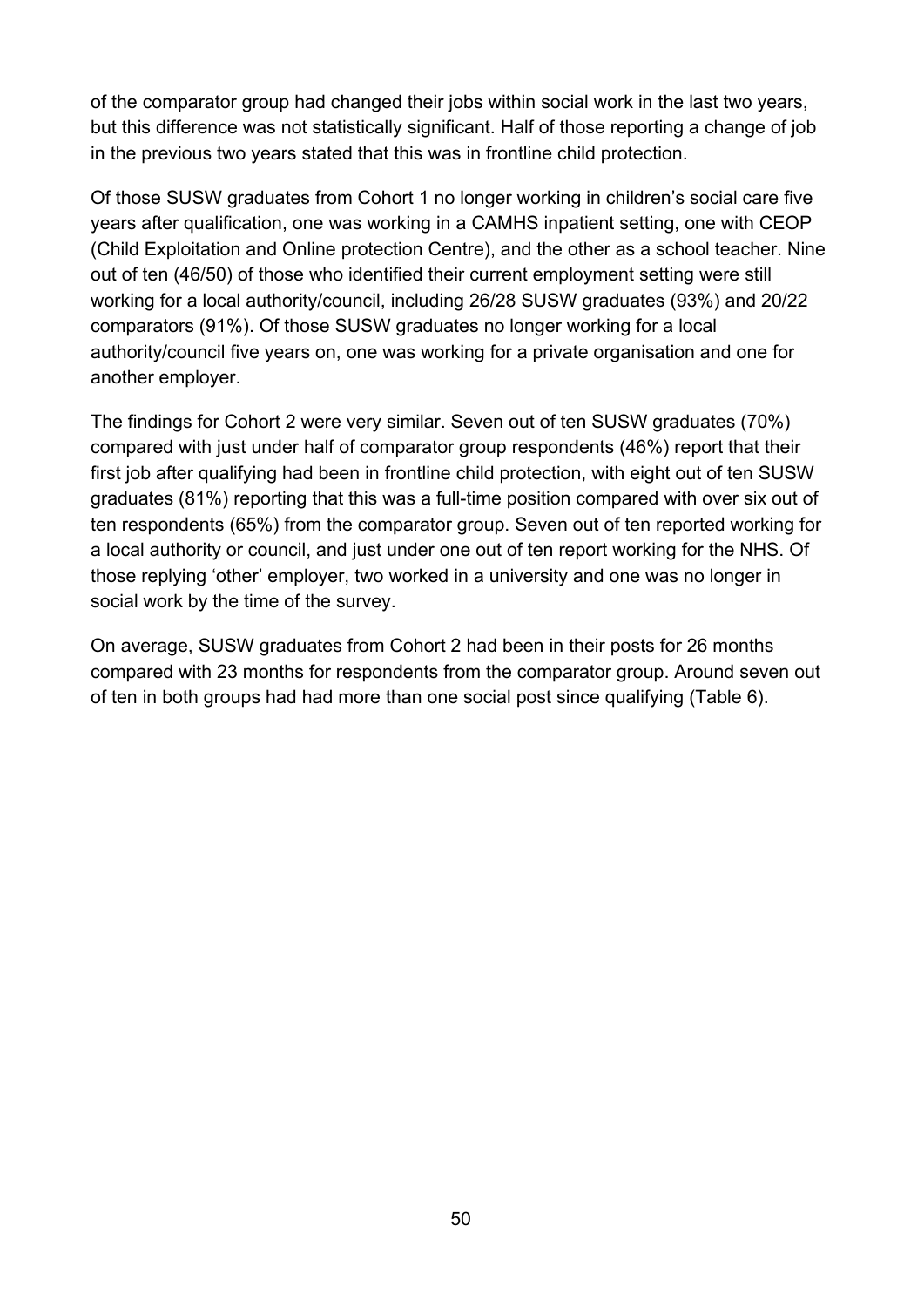#### **Table 6 Number of posts in social work reported by Cohort 2 respondents three years after qualifying**

| <b>Number of posts</b>             | <b>SUSW</b> |      | Comparator |      | Combined |      |
|------------------------------------|-------------|------|------------|------|----------|------|
|                                    | Cohort 2    |      | Group 2    |      | sample   |      |
|                                    | N           | $\%$ | N          | $\%$ | N        | $\%$ |
| One post in social work            | 17          | 28   | 12         | 32   | 29       | 30   |
| Two posts in social work           | 23          | 38   | 12         | 32   | 35       | 36   |
| Three or more posts in social work | 20          | 33   | 13         | 35   | 33       | 34   |
| Total                              | 60          | 100  | 37         | 100  | 97       | 100  |

Note: differences between groups not statistically significant

Overall, subjective perceptions of career progression were broadly positive for all groups surveyed. Three years on, eight out of ten respondents rated their career progression as 'as good as expected' or 'better than expected'. There were no significant differences between SUSW and comparator groups, and the findings were very similar for both cohorts. Five years after qualification, SUSW graduates from Cohort 1 (eight out of ten) were more likely to report than comparator group respondents (six out of ten) that their career progression was 'As good as expected' or 'Better than expected'; this finding was statistically significant (p=.009).

# **Career goals and aspirations**

Cohort 1 and comparators were asked about their career goals and aspirations three years hence.

As shown in Table 7, three years after qualification three out of ten respondents from Cohort 1 and comparators saw themselves in the same or a similar post in child and family social work three years later. Twenty-three per cent of SUSW graduates versus 33 per cent of comparators envisaged being a specialist practitioner. Conversely, more SUSW graduates than comparators saw themselves as a manager in social work (23% versus 8%). At this point, one in ten anticipated having an alternative career outside social work. Note that these differences between SUSW graduates and comparators were not statistically significant.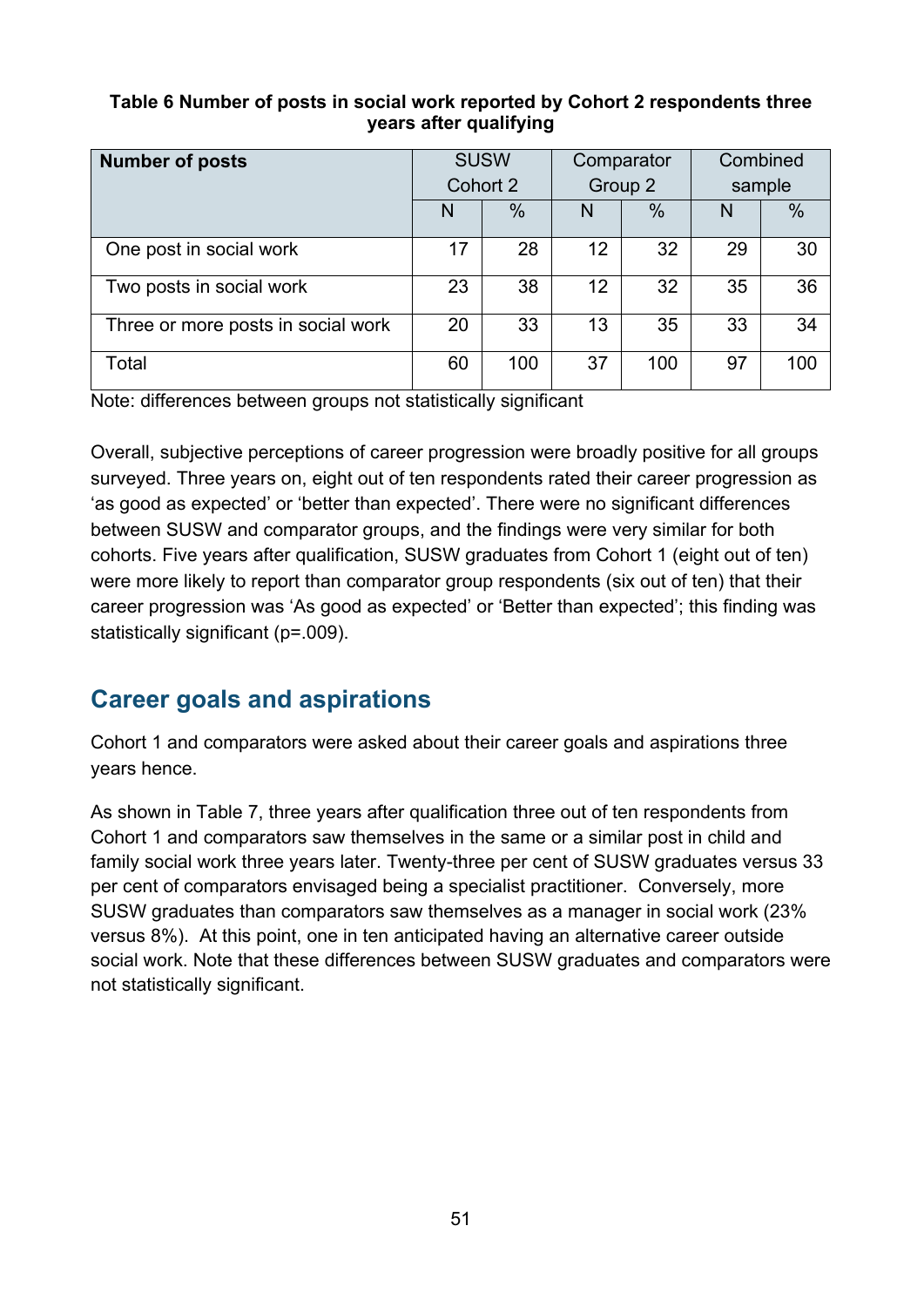#### **Table 7 Cohort 1 three years post-qualification: career goals/aspirations in three years' time**

| <b>Career goals/aspirations</b>                              | <b>SUSW</b><br>Cohort 1 |                | Comparator<br>Group 1 |                | Combined<br>sample |                |
|--------------------------------------------------------------|-------------------------|----------------|-----------------------|----------------|--------------------|----------------|
|                                                              | N                       | $\%$           | N                     | $\%$           | N                  | $\%$           |
| Same/similar post (in child and<br>family social work)       | 20                      | 31             | 16                    | 33             | 36                 | 32             |
| Specialist practitioner (in child and<br>family social work) | 15                      | 23             | 16                    | 33             | 31                 | 27             |
| Different post in social work (e.g.<br>adult social care)    | 1                       | $\overline{2}$ | 4                     | 8              | 5                  | 4              |
| Manager in social work                                       | 15                      | 23             | $\overline{4}$        | 8              | 19                 | 17             |
| Alternative career (outside social<br>work)                  | 6                       | 9              | 5                     | 10             | 11                 | 10             |
| Prefer not to say                                            | $\overline{2}$          | 3              | 1                     | $\overline{2}$ | 3                  | 3              |
| Other                                                        | 5                       | 8              | 3                     | 6              | 8                  | $\overline{7}$ |
| Total                                                        | 64                      | 100            | 49                    | 100            | 113                | 100            |

Note: differences between groups not statistically significant

The picture for Cohort 2 (combined sample), three years after qualification was a bit different (Table 8). Only 14 per cent saw themselves in the same or a similar post three years later; 41 per cent aspired to be a specialist practitioner and just 15 per cent hoped to be a manager. Once again, around one in ten aspired to an alternative career. There were no statistically significant differences between SUSW graduate and the comparators.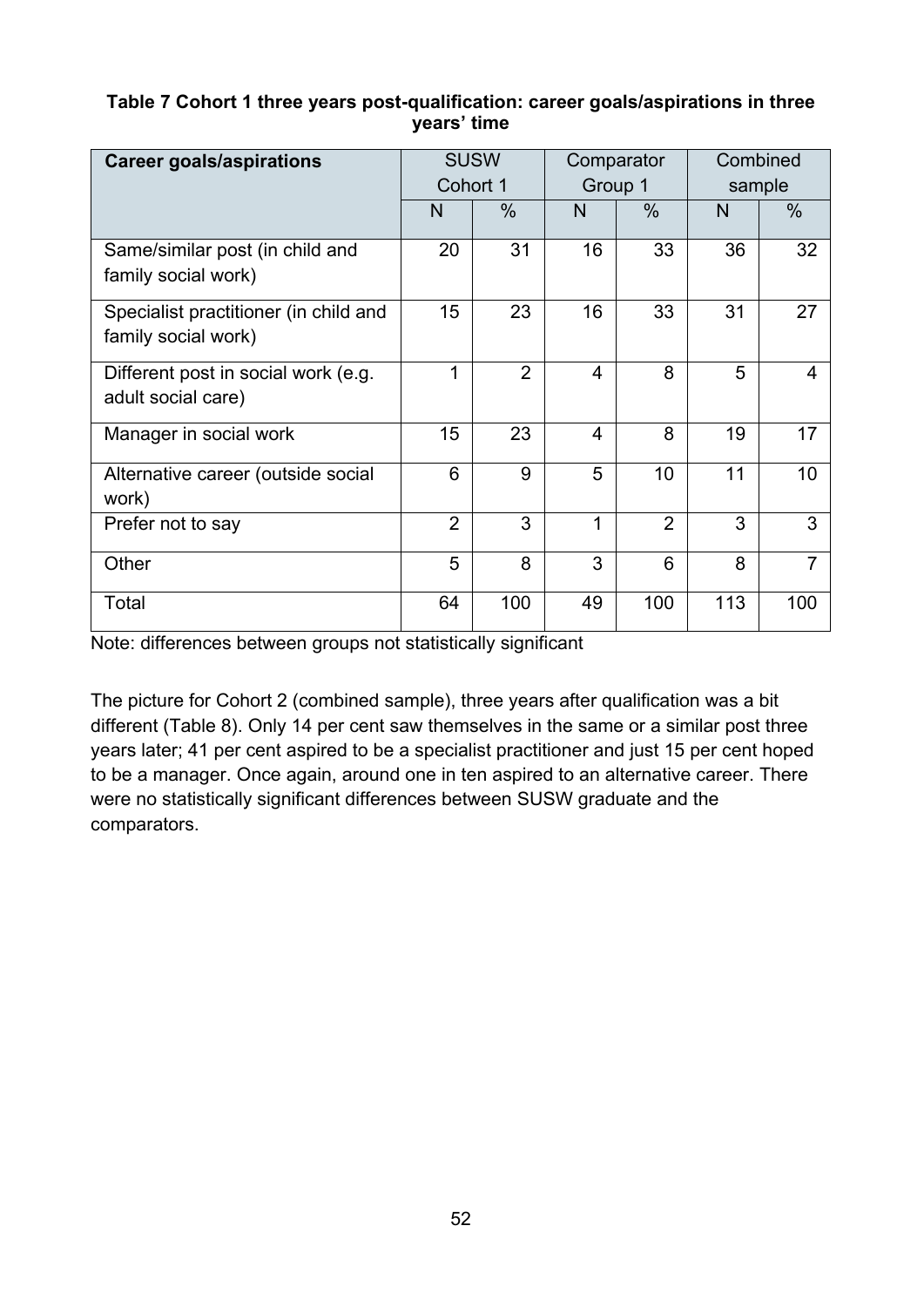#### **Table 8 Cohort 2 three years post-qualification: career goals / aspirations in three years' time**

| <b>Career goals / aspirations</b>                            |              | <b>SUSW Cohort</b><br>2 |                | Comparator<br>Group 2 |                | Combined<br>sample |  |
|--------------------------------------------------------------|--------------|-------------------------|----------------|-----------------------|----------------|--------------------|--|
|                                                              | N            | $\frac{0}{0}$           | N              | $\frac{0}{0}$         | N              | $\%$               |  |
| Same/similar post (in child and<br>family social work)       | 10           | 17                      | $\overline{4}$ | 11                    | 14             | 14                 |  |
| Specialist practitioner (in child and<br>family social work) | 27           | 45                      | 13             | 35                    | 40             | 41                 |  |
| Different post in social work (e.g.<br>adult social care)    | 3            | 5                       | $\overline{2}$ | 5                     | 5              | 5                  |  |
| Manager in social work                                       | 9            | 15                      | 6              | 16                    | 15             | 15                 |  |
| Alternative career (outside social<br>work)                  | 5            | 8                       | 6              | 16                    | 11             | 11                 |  |
| Prefer not to say                                            | $\mathbf{0}$ | $\overline{0}$          | $\overline{2}$ | 5                     | $\overline{2}$ | $\overline{2}$     |  |
| Other                                                        | 6            | 10                      | $\overline{4}$ | 11                    | 10             | 10                 |  |
| Total                                                        | 60           | 100                     | 37             | 100                   | 97             | 100                |  |

Note: differences between groups not statistically significant

Returning to Cohort 1 (combined sample) at five years post qualification, a quarter of the 72 respondents from both groups saw themselves in the same or a similar post in child and family social work three years later. Thirteen aspired to be a specialist practitioner and 15 to be a manager. Nearly one in five (18%) anticipated having left child and family social work: four expected to be in another field of social work, such as adult social care and nine envisaged an alternative career outside social work. The remainder preferred not to say or gave another response.

# **Interview findings: Progression and a career typology**

Findings from the interviews about career progression since qualification matched those from the surveys. The majority interviewed were satisfied with their progress suggesting it was '*as good as expected'*. A handful of SUSW graduates acknowledged having progressed quicker than expected into senior and principal roles and related this predominantly to having supportive managers; chances to engage in further training or take-on additional responsibility as well as the availability of job opportunities within their own authority. Very few interviewees indicated that they were dissatisfied with their career progression to date. For those who had not progressed as quickly as expected this appeared to be largely due to circumstances beyond their control within their respective authorities or due to personal circumstances.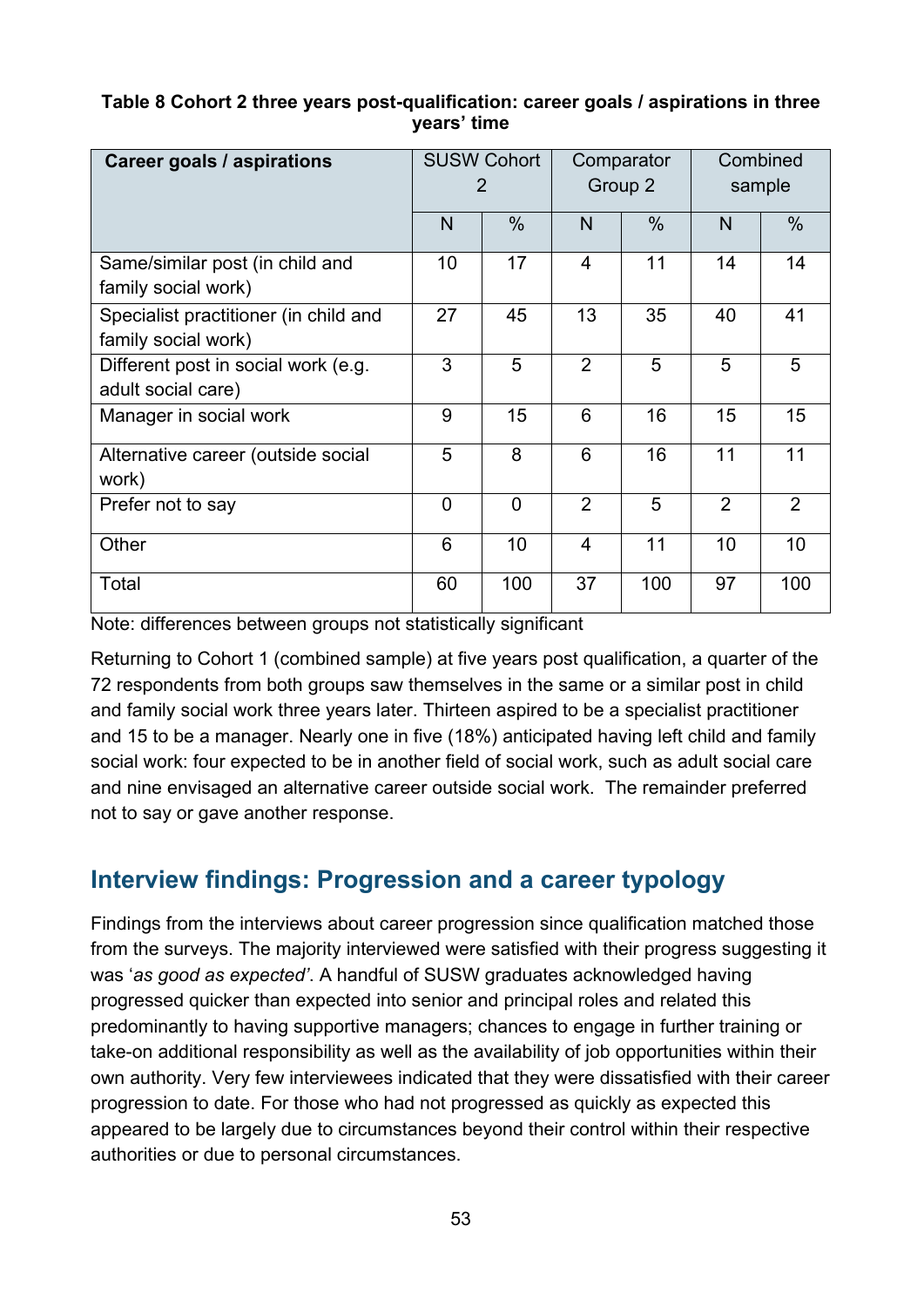*"I could see my peers from Step Up kind of moving up through that process and even though I wasn't necessarily sure about where I wanted to end up, I wanted to at least be having the opportunity to kind of do that further education, kind of professional education. So, yes, I suppose at that point [at previous LA employer] I*  felt that I wasn't moving as quickly as I thought and not getting the seniority that I *thought I would".*

Similarly to SUSW students, comparators were generally satisfied with their professional development three years in after obtaining their degree and highlighted the opportunities available for future career progression.

# **Career-planning**

Career goals for some SUSW graduates were explicit whereas for others they admitted to having no specific plan in place:

*"I kind of said that five years after graduation I'd be in a manager post and I've literally just applied for a consultant social worker post. So I'm kind of on the right track"*

Whilst individual career plans differ, as would be expected, conversations highlighted a number of factors which impact upon career planning: for example, having the opportunity to broaden one's experience and skillset and the availability of opportunities for advancement within existing teams.

With regards to career trajectories and career planning SUSW interviewees could be classified into one of three groups in terms of their future social work career plans: Actively looking to advance within their current organisation; holding steady in their current position or at a crossroads; and assessing all options".

*"When I go back [from maternity leave] I would be looking to move up" [Actively looking to advance]*

*"Although I don't know how long I'll be doing this role, I have no plans to go anywhere at the moment" [holding steady]*

*"Secondment or something like that, I think I'd just like to broaden my skillset rather than necessarily keep advancing" [assessing all options]*

Comparators' future plans were still largely within the social work sector. Acknowledging their personal commitment to social work, interviewees often focused on broadening their horizons beyond their current employer.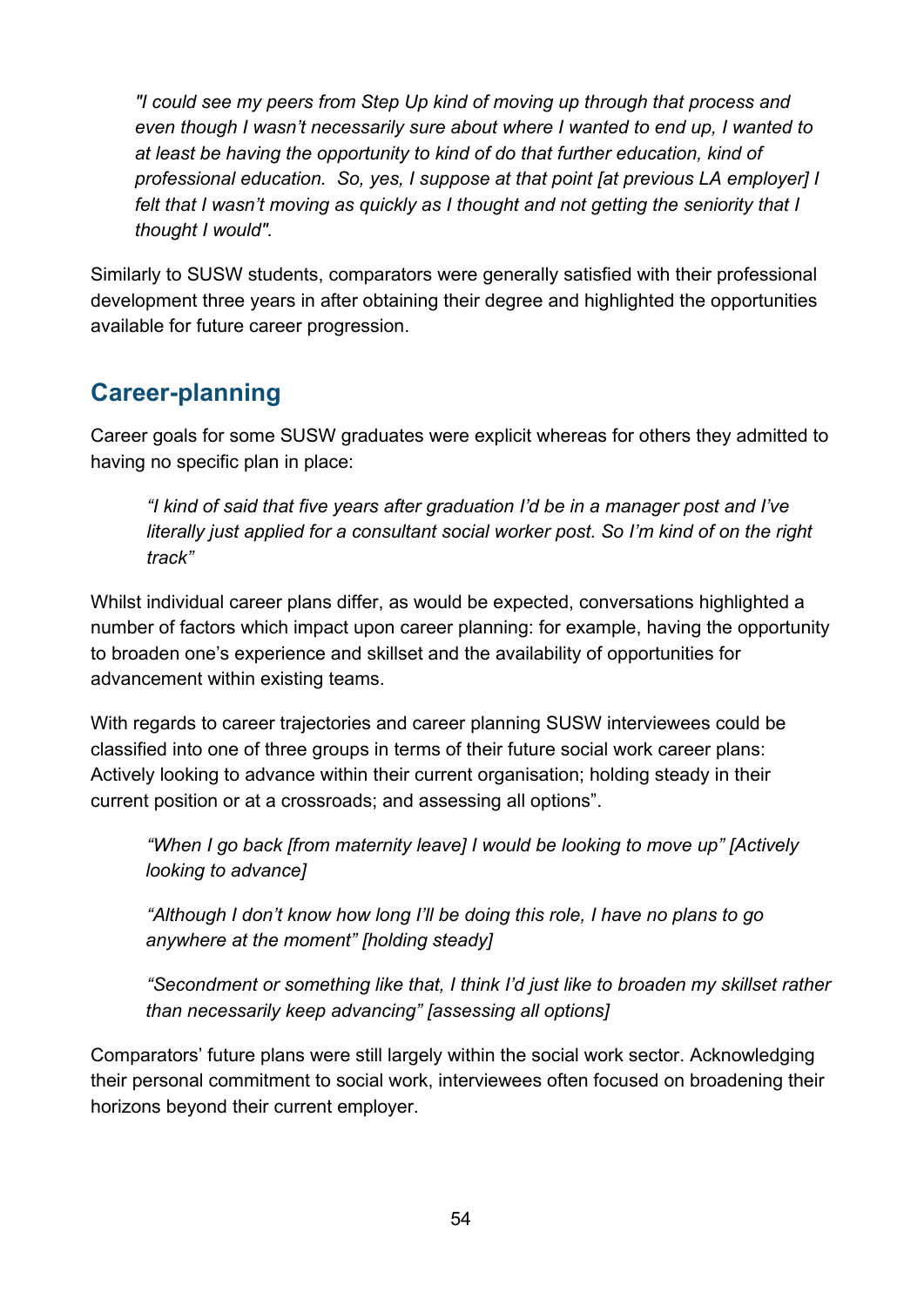## **Perceptions of progression and management roles**

Clearly two of the three career planning strategies (Actively seeking and Assessing all options) necessitate a move from one's current position or role. As indicated in the survey results, not everyone interviewed harboured ambitions to progress up the career ladder. When discussing progression this was not always talked about in terms of taking on a more senior post. Some of those interviewed from the SUSW course desired more specialised routes or roles in the future:

*"In the medium to long term it's a bit more sketchy in that I love the direct work that I do. So yes I would like to take on more managerial roles and responsibilities but I*  don't want to leave the direct work, so it seems to me it would probably mean *going into like a reviewing officer role so that I've still got that contact but equally it's a step up"*

*"It's more kind of therapeutic work, that's the kind of work, something that I wanted to explore"*

Progressing to a management role received mixed responses among SUSW respondents. Perceptions appear to have been informed by their positive and/or negative views and experiences of managers and management in their present and previous posts. Whilst graduates recognised the potential opportunities that might be afforded by taking on a more senior role, these were compared to the realities of doing the job and in particular the challenges, commitment needed and levels of experience required:

*"It's more about developing myself as a useful being rather than progression and success in the way that our society measures it. If I felt that it would be useful to the service and the children who we serve then I might be open to it [management] in the future……but I'm also quite realistic about it. I have my own children and I need to ensure that I bring them up properly first before…it's very easy to get sucked into these kind of roles, and I'm aware that my current manager works until 11pm every night and I'm not prepared to do that with a young child"*

*"A lot of people I know had ambitions of entering management positions by this point but I've always been very clear that I wanted to have a lot of experience before I even considered moving into management because I really don't think you can be… In my own experience of managers, you need to be experienced and know what you're doing and have a good grasp of the role before you can sort of manage other people"*

*"When I see some of the decisions being made by managers, and them having to make the sort of decisions, I suppose, under pressure, or with lack of resources, or just because that's what they've been told to do or whatever, I don't know how well that would sit with me in having to be that person who operated like that. So it's not*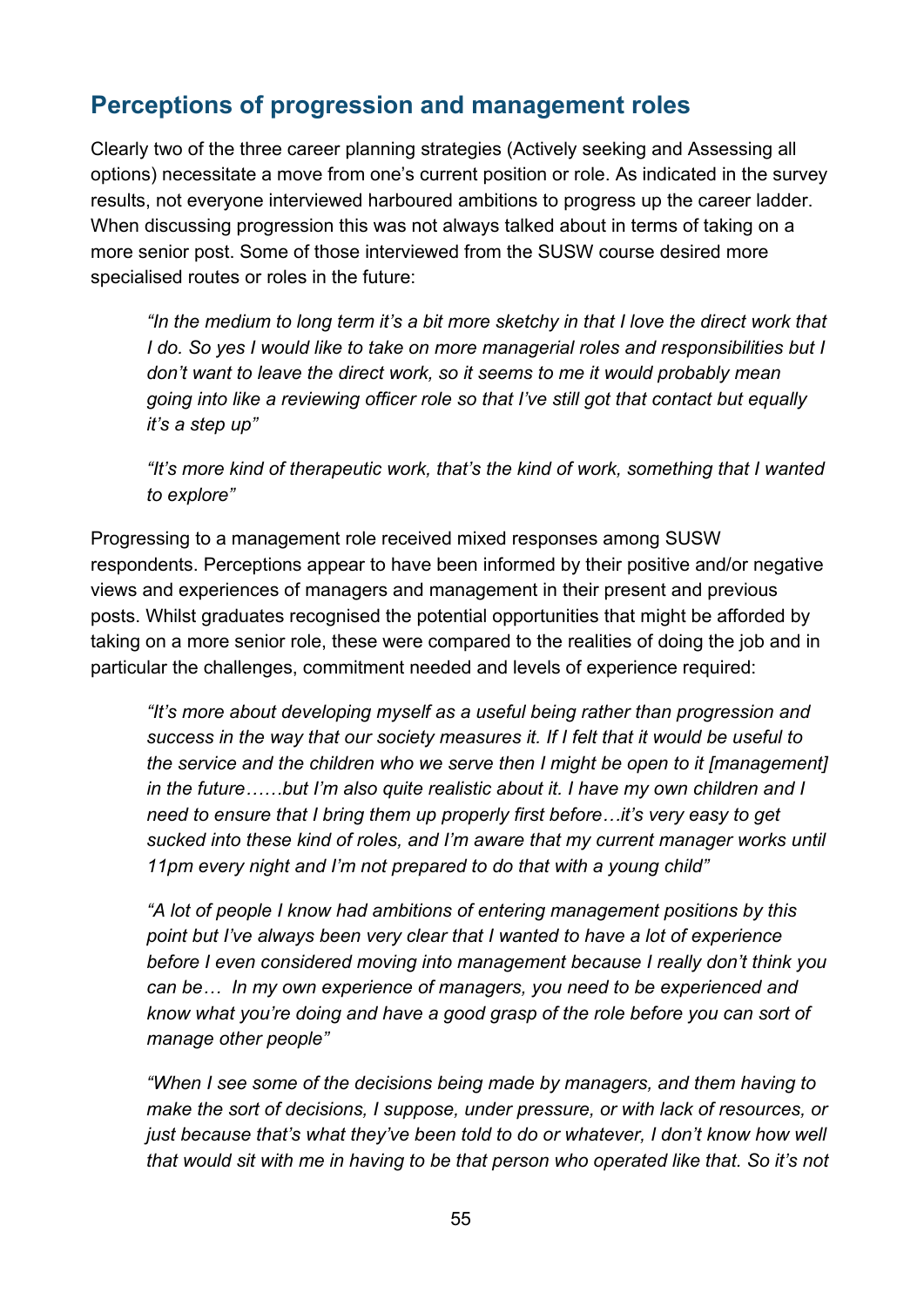*just about losing contact with the family, it's at a managerial level. You're then responsible for even more risk, because you're carrying the risk of your workers".* 

Nevertheless, several SUSW graduates had progressed into senior posts and roles as the survey results demonstrated.

# **Barriers to progression**

Two main types of barrier in terms of one's career in social work were noted: personal barriers and organisational. Personal barriers related largely to individual career choices or issues which meant that they had not be able to progress as desired (i.e. wanting to, or needing to care for a family, family member or other conflicts of interest). Whereas organisational barriers were often associated with physical, procedural or cultural barriers such as internal restructuring, job progression thresholds, management instability and resourcing issues which have an impact on team cohesiveness and working conditions.

Whilst not categorised as a distinct barrier, work stress and the experience of difficult working conditions were mentioned frequently within interviews among both SUSW and Comparators' interviewees. The majority of those interviewed had experienced, or continued to experience difficult working conditions (i.e. time taken off work, had cause to reconsider their positions). Whilst workplace stress associated with the social work profession is not a new finding it was interesting to note how often it was raised as a potential barrier to career progression and retention amongst interviewees. This reflects the sentiment of a number of graduates that irrespective of training course, once qualified everyone is at the mercy of the same demands and pressures.

*"I think sometimes this career as a career can be emotionally overwhelming…. I think that is something that affects people remaining in it for the long term"*

*"As a manager I see it in my team and how it's just continuous stress after stress and I'm not seeing any improvement at the moment"*

However, whilst discussing barriers to progression and reflecting on the high retention rates amongst the SUSW cohorts, employer interviewees reflected on the resilient, realistic and ambitious nature of graduates. When combined with a rigorous recruitment process and intensive course this was said to have created a situation where *'people understood what they were getting into'* and were therefore believed to be more likely than those on generic programmes to stay in child and family social work.

# **A typology of social work graduates**

Our analysis, which had up until this point been thematic, was expanded to include a cross-sectional analysis to determine whether there were any patterns in SUSW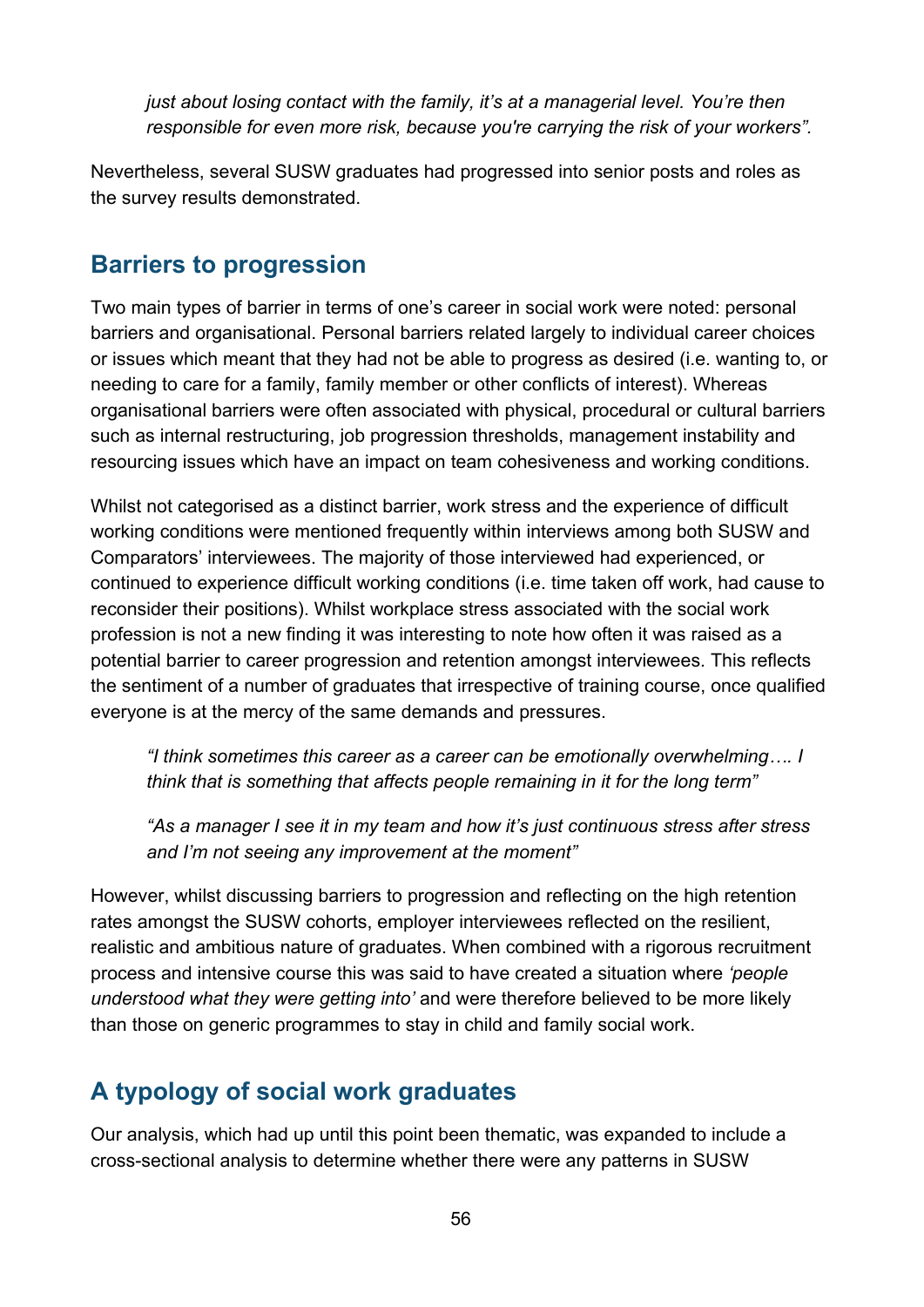graduates' and comparators' responses to certain questions. What emerged was a clearer demarcation between 'types' than we had expected, common to both SUSW graduates and comparators. This led to the identification of three coherent profiles, which we have termed: 'Strivers', 'Doers' and 'Seekers'.

|                                                   | <b>Striver</b>                                                                                                                                                                                                 | <b>Doer</b>                                                                                                                                                        | <b>Seeker</b>                                                                                                                                                             |
|---------------------------------------------------|----------------------------------------------------------------------------------------------------------------------------------------------------------------------------------------------------------------|--------------------------------------------------------------------------------------------------------------------------------------------------------------------|---------------------------------------------------------------------------------------------------------------------------------------------------------------------------|
| <b>Motivations and</b><br>ambitions               | 'I want to become a<br>senior practitioner within<br>the next year or so'                                                                                                                                      | 'I did always have this<br>sort of interest in people<br>who seemed to be going<br>through difficult times'                                                        | 'I didn't really think too<br>much about what my<br>long term plan would<br>be'                                                                                           |
| <b>Experience of the</b><br>qualifying programme  | 'If you expect to be<br>spoon-fed and expect<br>that to be enough, I<br>think you'd be<br>disappointed'                                                                                                        | 'One of the positive<br>things was, that they<br>would bring in speakers<br>who were working in the<br>field'                                                      | It probably didn't<br>prepare me for quite<br>how difficult some of<br>what I've had to deal<br>with has been, in terms<br>of child protection and<br>the hostility'      |
| <b>Influencing factors</b><br>and work experience | 'Absolutely everything I<br>might come across, I<br>was dealing with. That<br>was huge for me in<br>terms of thinking I would<br>be able to manage'                                                            | '[The team has] always<br>been really supportive<br>and welcoming and if<br>I ever have an issue, I<br>know I can speak to<br>people or gain<br>support from them' | 'I was like, wow, what<br>on earth is going on<br>here? And I just didn't<br>feel protected. And then<br>I was in court on my<br>own, stuff like that it<br>was horrific' |
| <b>Commitment to social</b><br>work               | 'I've had a lot of brilliant<br>training by continuing<br>with education and<br>learning that's really<br>helped to keep me<br>interested to think<br>about moving forward<br>rather than just carrying<br>on' | 'I hope [I'll still be in<br>social work in two years'<br>time. I'll probably be] in<br>a reasonably similar<br>position to that I am<br>now'                      | 'We had a visiting<br>lecturer and I<br>remember him saying<br>all these negative<br>things And now, I<br>definitely understand<br>the frustrations'                      |

| Table 9 Strivers, Doers and Seekers: illustrative comments |  |  |  |
|------------------------------------------------------------|--|--|--|
|                                                            |  |  |  |

As Table 9 illustrates, the typology aims to capture where this group of practitioners saw themselves at this point of their social work careers and over the next few years. We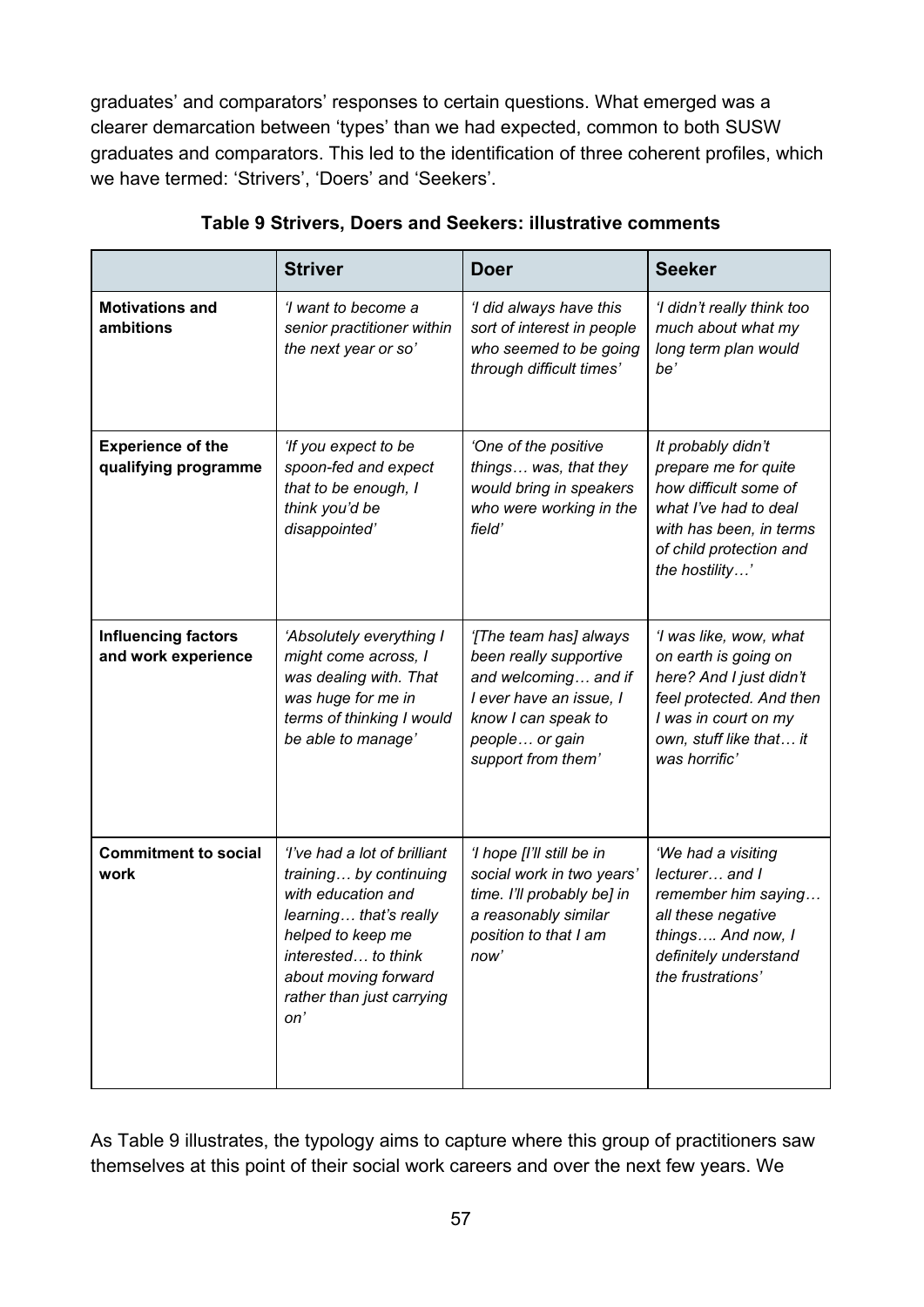acknowledge that this does only offer us a picture over a limited time frame, so we cannot infer anything about the permanence or fluidity of these orientations.

Whilst we have observed that this typology is analytically well-grounded, it would be disingenuous to suggest that all interviewees were as easily categorised as each other. Neither would we wish to claim that the typology has any predictive capacity in terms of interviewees' career preferences. Nevertheless, our analysis has revealed a notable degree of consistency and coherence in respondents' remarks in relation to key themes.

In brief, the following vignettes map out a series of characteristics and attitudes associated with the three 'types':

### **Strivers**

This group could be characterised collectively in terms of their confidence and ambition. They have tended to move into social work because they see it as a positive career move. These individuals are eager to progress; and they believe they are 'doing well' currently. They felt that their social work qualifying programmes were helpful, essentially because the practice learning opportunities enabled them to gain early insights into the professional role. They believe that they are responsible for their own learning and should not necessarily expect overly close supervision or direction in pursuing professional development. They aspire to progress in their careers, either by going into management or be increasing practise specialisation, and sometimes they feel held back by the constraints of their existing work settings. They welcome a challenge, and see this as being an integral part of the social work profession.

### **Doers**

For this group, the job is everything. They generally have more prior experience than others before entering the profession; and this might be the basis for their continuing desire to do well as practitioners but not to progress to more senior management roles. Like 'strivers' they value the practice elements of their prior learning, but they see the value of university-based teaching which enables them to make connections between theory and practice. They 'put-up' with working conditions and management behaviour which they see as less than ideal, essentially because of their underlying commitment to doing right by children and families; and they gain a considerable sense of internal reward from their achievements in practice. They are committed to professional development because they want to improve their ability to offer a good and effective service.

## **Seekers**

Our third group are not dissatisfied with their career choice, but their commitment is more conditional, and their future aspirations are not as clear as for the other two groups. They are the most likely to find fault with either their qualifying experience, or the quality of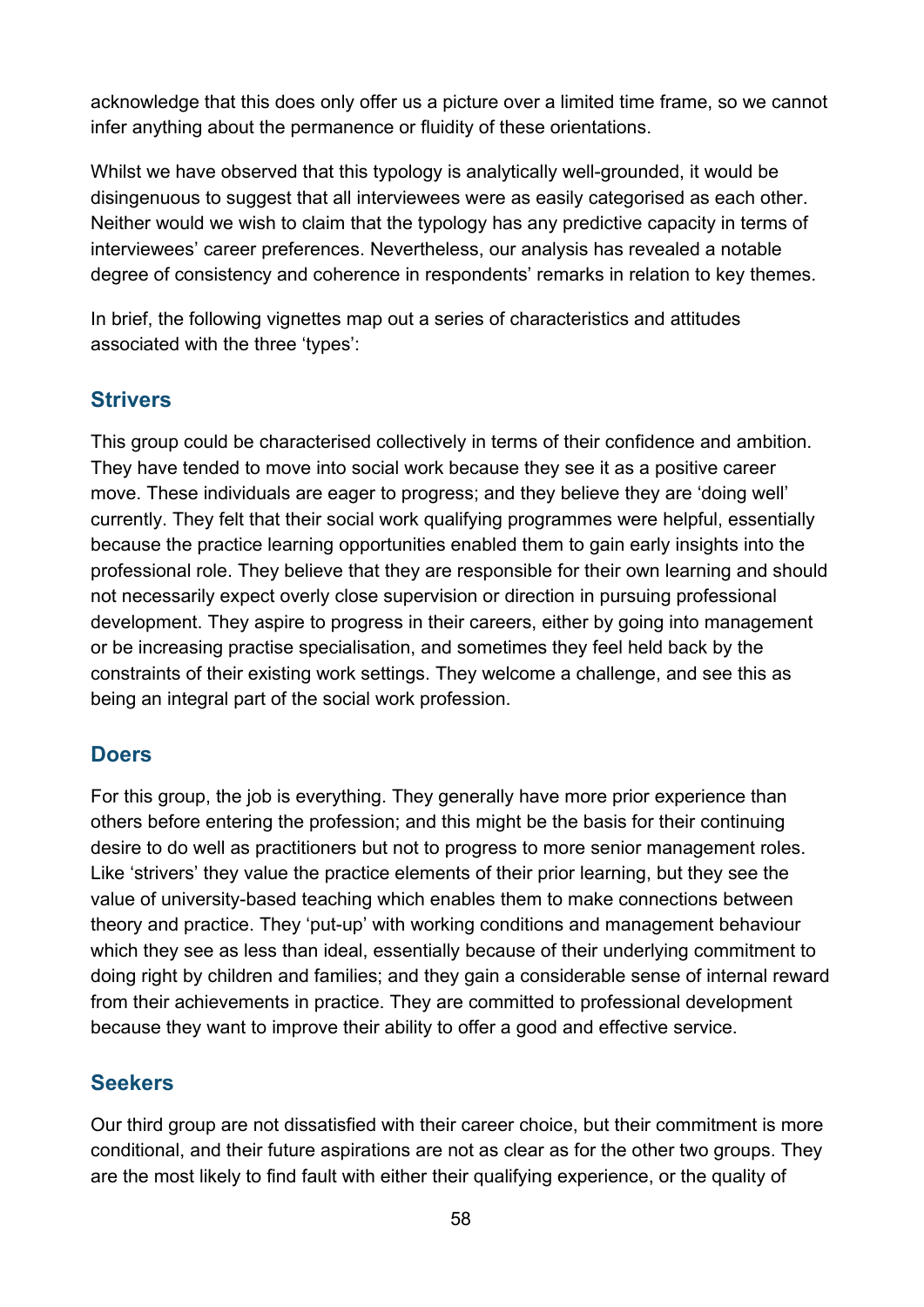supervision and support provided since qualification. They seem rather more dependent on support from colleagues in more senior roles; and they are also more sensitive to the pressures of the job. They are similarly concerned at a perceived lack of public respect for social workers; and overall, they are uncertain about what is best for them professionally. They are not necessarily thinking of leaving social work, but they did not initially appreciate the scale of the challenge involved in becoming a child and family social worker.

Our emerging typology raises questions about the nature and robustness of social workers' commitment (or lack of commitment) to their role, and the extent to which career development pathways and organisational practices are able to sustain, reinforce or reignite their belief in what they are doing. A number of questions remain. Are these categories fixed or can people move between types? Is there an interplay between experience and type; are individuals guided by prior experience, personal qualities or organisational factors? What are the implications of this analysis on organisational practices and the management and supervision of child and family social workers? Further work is required to consider these questions and to compare findings to other studies (e.g. Burns, 2011, Boyas et al., 2013) which suggest typologies to guide professional development in children's social work.

## **Employers' views on progression**

As in other aspects of their perceptions of Step Up to Social Work graduates, most employers were also highly positive about their potential to progress into senior roles as a result of a combination of desirable personal skills and experiences. Some interviewees who felt it was still a little too early to say with any certainty that SUSW graduates would be the future managers of services, whereas others suggested that those with previous experiences in other careers may well be targeting senior positions:

*"Let me think of who. Let me think of who they are. Yes, I can see all of them potentially team managers, whether they want to do that is another matter of course but"…* 

*"I think some are probably better equipped and have come from other professions and would probably have an eye on management from, just from the conversations I've had. Because if they've been a senior teacher or they've, you know, they've held management positions elsewhere, you can imagine them probably wanting to move into management, you know, in the longer term".*

Similarly, SUSW graduates' familiarity with their host authorities, the nature of the training relationship and commitment to teams potentially contributed to relatively quick advancement: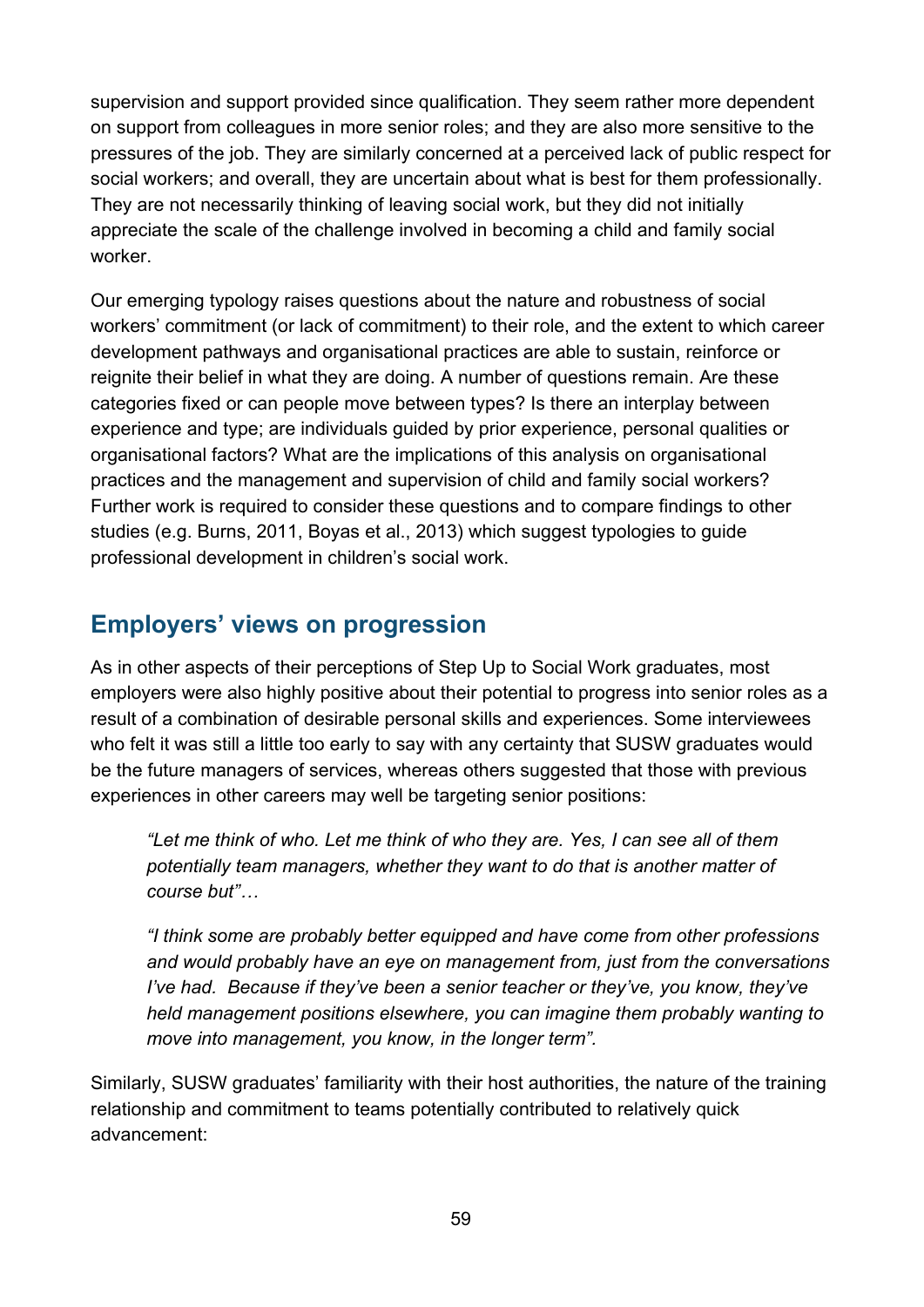*"..because they're already so well prepared and are already tied into their local authorities, they have moved up the kind of hierarchy very quickly. Some of the students from Cohort 1 are now senior social workers or team managers. That's because they're very well trained, really passionate and keen about making a difference in social work".* 

No employers identified any specific challenges to SUSW graduates progressing, other than stress and burn-out which was a perceived risk to all social workers. However, employers' views on the extent to which the programme advantaged SUSW graduates' progression were mixed. Some interviewees argued that progression depends entirely on the individual, whilst others suggested that as familiarity with the SUSW programme increases, it would be viewed favourably by prospective employers. Some interviewees observed that opportunities for promotion varied depending on the stability of teams in the local authority. However, from the perspective of the individual social worker, a lack of opportunities to progress could potentially cause unrest, depending upon the disposition of the individual concerned. Moreover, this demonstrates how measuring the number of promotions achieved is not a simple indicator of opportunities to progress; personal and professional factors play a significant role in a person's career trajectory.

For employers, progression was linked to retention within their local authority. They recognised their responsibility for keeping newly qualified staff they valued highly. Several believed that the design of the programme, specifically the 'hosting arrangements', greatly aided retention. Graduates joined a local authority at the outset, completed their training and post-qualifying training in the same authority which assisted with integration and thereby had a propensity to remain.

Retention is associated with the employee's perception of the organisation's commitment to them. Many managers sought to retain SUSW graduates by facilitating their development so that they were eligible for senior posts in the organisation rather than seeking employment elsewhere. Similarly, we were also told of team managers identifying opportunities for progression elsewhere in the local authority so as to avoid losing staff altogether.

Employers commented that staff's reasons for leaving posts were often associated with personal circumstances, such as to reduce travelling times and move closer to home. It was however, noted that organisational factors such as poor supervision, inconsistent management or restructuring could also cause unrest and lead to dissatisfaction.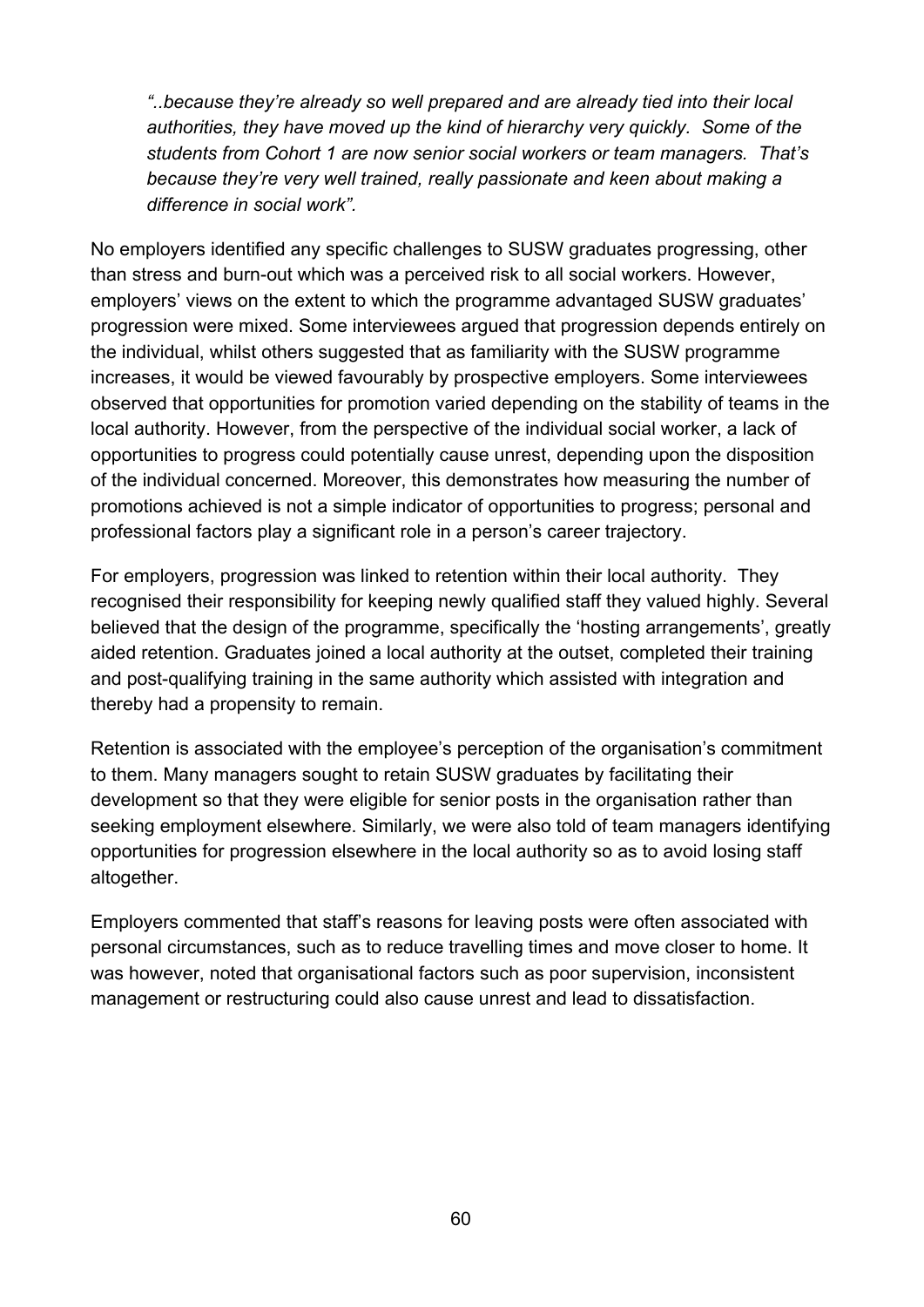# **Concluding Analysis**

## **Comparisons with Newly Qualified Social Worker research**

The findings of this evaluation can be viewed in the context of earlier studies of recruitment, retention and progression in child and family social work, and other studies of these phenomena drawn from the wider literature. As we noted at the outset, the Step Up to Social Work programme was implemented to try and address previously identified problems in attracting and keeping high quality practitioners in this particular field of practice. Prior evidence of the extremely limited timespan of social work careers, even compared to other highly challenging public service roles has clearly concretised recurrent concerns (Curtis et al., 2010), and represents one key benchmark against which the programme has to be tested. Similarly, however, concerns have been raised widely about 'quality', both in terms of the attributes of recruits to the profession and their preparation for practice in the form of pre-qualifying programmes (Social Work Reform Board, 2010; Croisdale-Appleby, 2014; Narey, 2014).

Previous research for the Department for Education (Carpenter et al., 2012) studied three cohorts of newly qualified social workers over the first year of their employment and participation in the Newly Qualified Social Worker (NQSW) programme, the precursor to the Assessed and Supported Year in Employment. This demonstrated significant increases in self-efficacy in child and family social work associated with greater role clarity and the receipt of good quality supervision. As in this study, the social workers expressed a high level of satisfaction with the intrinsic aspects of their jobs. However, only half were satisfied with their pay and only slightly more with the number of hours they were having to work and the opportunities for advancement.

In the present study we have noted high levels of stress in both SUSW graduates and comparators on generic programmes three and five years into employment. In the NQSW study, the overall proportion in each cohort expressing clinically significant levels of stress at the end of the one year NQSW programme was between 33 per cent and 41 per cent, higher than in the present study (Carpenter et al., 2012). However, this is likely to reflect the additional pressures in a transition year, plus the demands on the NQSW programme itself.

At the end of the NQSW programme, between 35 per cent and 47 per cent in each cohort indicated that that they were likely or very likely to be looking for a new job in the following year; employers' data showed retention rates were between 85 per cent and 91.5 at this stage of their career. The much larger numbers in the NQSW study (over 1,000) enabled a more detailed exploration of factors underlying intention to leave. As in the present study, the key factors were satisfaction with pay and working conditions (extrinsic job satisfaction) and stress; women were more likely to remain as were those reporting higher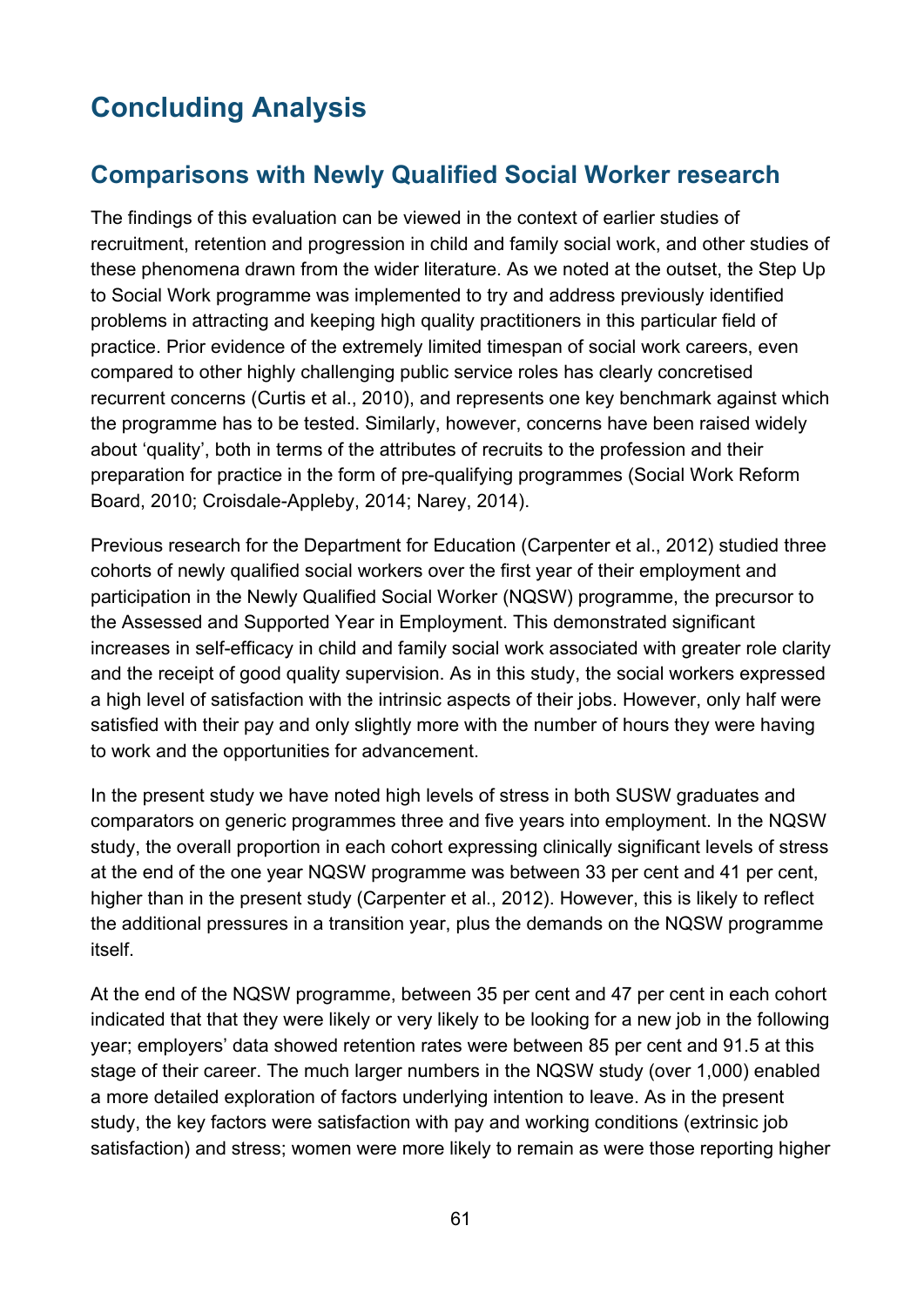intrinsic job satisfaction and satisfaction with the overall package of training, supervision and support from their employer.

# **Outcomes and achievements**

The remit of this evaluation was to ascertain current roles and career progression of child and family social workers qualifying via the Step Up to Social Work route; whilst also gaining an understanding of the future intentions of this group of practitioners and their retrospective views of the efficacy of the programme in preparing them for practice. Additional aims set out included seeking to assess how retention and progression of Step Up to Social Work graduates compared to those qualifying by other routes; and ascertaining the reasons for leaving the profession of those who had chosen to do so. As we have explained previously, the wide range of questions included under this umbrella prompted the evaluation team to develop a mixed methods approach, which, in turn, has provided us with a basis to account not only for *what* are the outcomes for Step Up to Social Work graduates, but also *why* the patterns observed have arisen.

Following the structure of earlier chapters, we will focus here firstly on the findings on retention, before moving on to consider current roles and progression, and then concluding with some observations about what we have learnt from the comparative element of the study and the contribution of the programme in general.

## **Retention**

Retention rates for those completing the first two iterations of Step Up to Social Work and entering child and family social work are high. The retention rate three years after qualification was 85 percent for Cohort 1 and 80 per cent for Cohort 2. Five years on the retention rate for Cohort 1 had reduced to 73 per cent. We were unable to obtain directly comparable figures in the present study, although both our survey and interview findings suggested that between three and five years after qualifying, the Step Up to Social Work graduates were at least as likely to stay in the profession as those from our comparator group. In addition, calculations by Skills for Care (2015, p. 44) suggest that 53 per cent of all social work graduates qualifying in 2012, and 58 per cent of those qualifying in 2013 (equivalent to the qualification dates of SUSW Cohorts 1 and 2) had gone on to take up social work jobs six months after qualifying. When considering those qualifying at postgraduate level, who are more directly comparable to SUSW graduates, these figures were 61 per cent (2012) and 62 per cent (2013). Despite these relatively modest conversion rates, Skills for Care also note that over 80 per cent of graduates were in employment six months after qualifying, and that a substantial proportion of those not going into social work posts were in health or social care jobs at this point. Indeed, it may well be that the kind of career trajectory intended and pursued by social work graduates in general is rather different from those following a highly specialised route such as SUSW.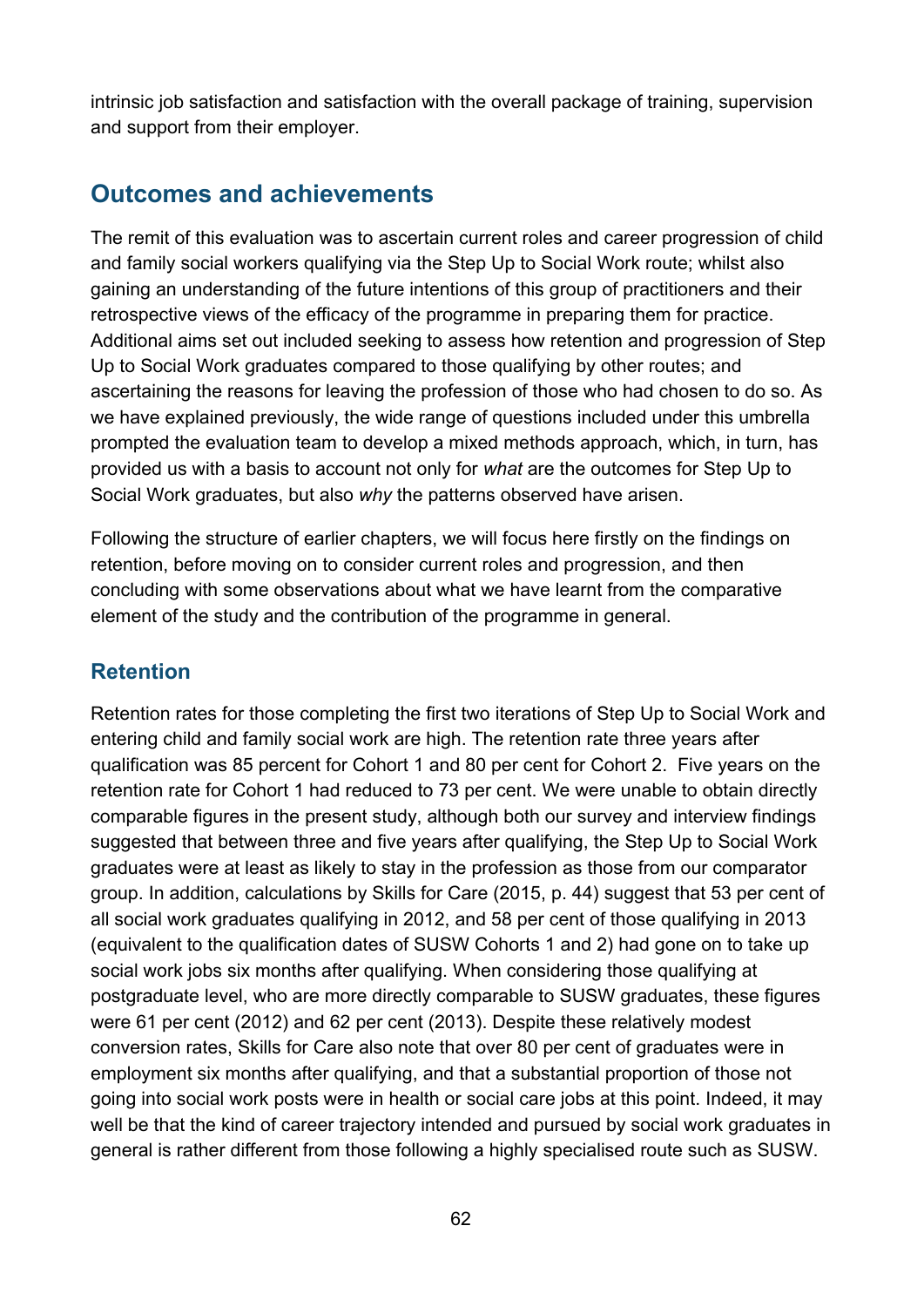Having thus cautioned against crude comparisons, we can nonetheless conclude that retention rates for SUSW graduates are encouraging in light of these observations.

Although there are obvious limitations to the use of a measure such as 'intention to leave', this is believed to give some indication of the actual likelihood of someone leaving their current position. Whilst a higher proportion of SUSW graduates did say that they were considering looking for a job outside social work in the next year than comparators, this finding was not replicated with the second cohort; and when followed up five years after qualification, it was the comparators who expressed a greater likelihood of seeking to leave. In any case, though, the figures of those considering the possibility of leaving children's social work were not high, suggesting a degree of continuing commitment to the profession, supported of course by the relatively low attrition rate actually observed.

Significant in the context of retention are also the views of employers, who felt that the design of SUSW and specifically the 'hosting arrangements' greatly supported the prospects of recruits remaining with the agency following training, by giving them a chance to establish solid and lasting working relationships with those around them. Indeed, we noted that in some cases employers were prepared to make special efforts to keep SUSW graduates.

## **Experiences of the job**

In broad terms, it seems that SUSW graduates adapt well to the demands of the social work role; they feel that they have achieved a high level of competence, and they feel 'suited' to the task, mirroring the responses of employers. They do slightly better than their comparators on measures of efficacy but they also share many common experiences and enjoy similar levels of job satisfaction and experience equivalent levels of work-related stresses.

For both groups, we have identified a pattern of career orientations captured schematically by the terms: 'getting on', 'getting by' and 'getting out'; and these, in turn, are related to a series of 'coping', or more appropriately, perhaps 'work management' strategies. These features of the social work practice terrain are perhaps also indicative of wider issues which are worthy of consideration by employers and policy-makers when developing workforce strategies for the profession. In the case of SUSW, however, we might conclude that some attempt has been made to address some key considerations, in this respect, such as effective matching of candidates with potential work opportunities, focused and targeted initial learning and induction, and then managed recruitment into supportive and welcoming team environments. Our SUSW interviewees repeatedly stressed the importance of the working culture and environment, recognising that this had a significant bearing on individual progress and successes, for example.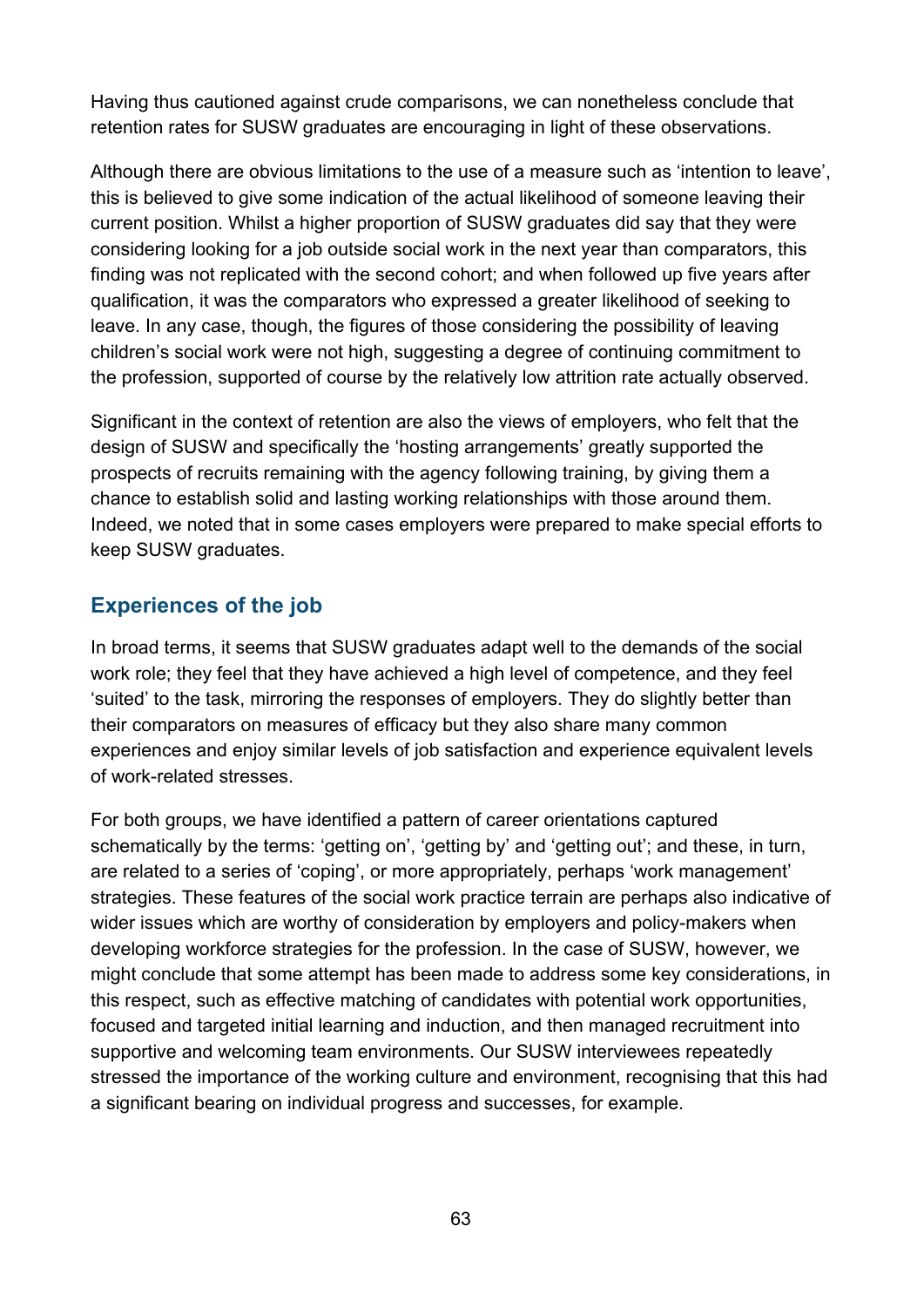## **Progression**

For most of the SUSW graduates surveyed, progression to this point in their careers (three years for the second cohort and five years for the first) had been as good as or better than expected, and this had remained fairly constant for the first cohort. Comparators, though, had become less positive on this point, with two-fifths expressing dissatisfaction with their rate of progression after five years, which may, of course, be linked to a greater readiness on their part to look for a job outside social work.

A slight difference is observed, too, in the 'trajectory' of each group, with SUSW survey respondents being more likely to report recent promotions, and more likely to have received multiple promotions than the comparator group. The initial finding that comparators had received a greater number of promotions three years after qualification was not replicated two years later.

The perceptions of the early career social workers surveyed were also mirrored by employers' responses, where reference was made to SUSW graduates' potential to progress. The observation was made that some had come with experience of working at a senior level and were perhaps targeting management roles – they saw themselves as 'getting on' in the profession. But the employers also thought that the programme itself had provided its graduates with a good start, as they came into the working environment with a good understanding of how things work, and therefore better prepared to move on relatively quickly.

### **Making comparisons**

We have not been able to establish as wide a basis for comparison as originally intended, due to the difficulty in recruiting sufficient numbers from undergraduate qualifying pathways. Consequently, the comparator group was largely formed from graduates of Masters' programmes and from BA graduates from a 'high-tariff' university. Nonetheless, the comparative element of the study has been informative. By and large, the differences between SUSW participants in the study and their comparators were not substantial. In only a few instances were differences identified using validated quantitative measures found to be statistically significant. Similarly in the course of our interviews, we were able to identify many of the same motivations, frustrations and career orientations in both groups.

There are signs, though, that the pathway being followed by SUSW graduates is somewhat different to that of other qualifying social workers. From the point of recruitment, they appear to demonstrate a higher level of commitment and clearer focus on child and family work compared to graduates of conventional generic programmes. They are conscious 'specialists', and the tailored learning opportunities and agency support offered to them help to maximise the gains available through building on this initial commitment. SUSW practitioners did not see themselves as different, and nor do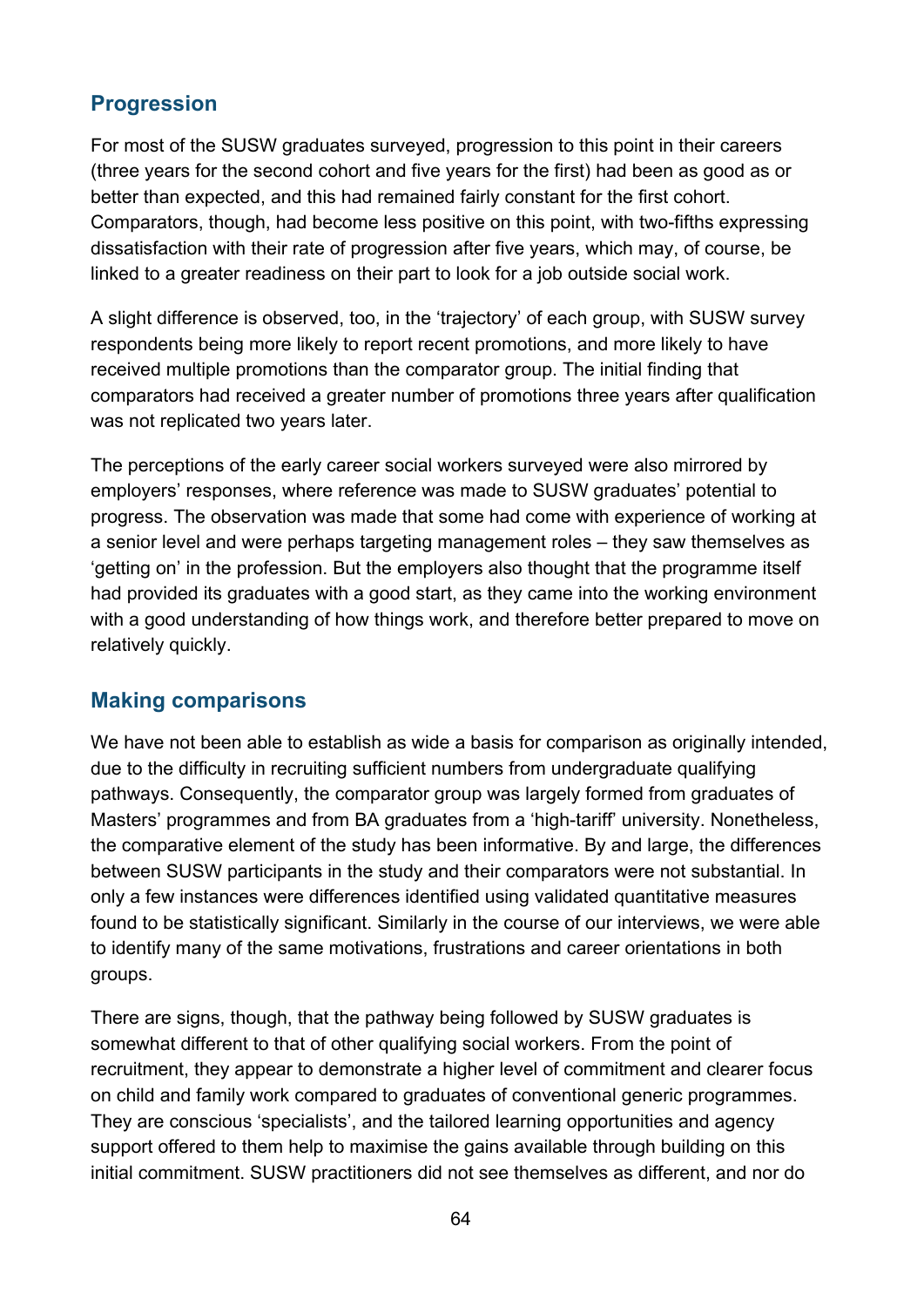comparators. However, employers engaged in SUSW partnerships clearly do, and sometimes seem ready to make specific efforts to accommodate their professional development needs. There is a potential risk here, of stereotypical assumptions becoming established, and ultimately of unjustified preferential treatment being offered, because of the perceptions of Step Up to Social Work which are clearly held.

## **Contextual factors**

#### **The Step Up to Social Work programme, the context and future possibilities**

In conclusion, we can probably draw out the inference that the Step Up to Social Work programme has achieved a number of its key objectives. It has provided a welcome additional source of highly regarded and capable child and family social workers, certainly from the employer perspective. As a route into a specialist area of statutory practice, it does appear to offer certain advantages, in the tailored nature of the programme, in the integration of different forms of learning (classroom and field), and in its capacity to recruit able and committed participants. These benefits appear to be sustained, too, with a relatively low attrition rate once recruits are in employment, evidence of confident and capable practitioners, and positive examples of career progression for those who seek it. SUSW has not proved as divisive as was perhaps feared, and this is reflected in the mutual recognition demonstrated in the course of our interviews with both SUSW participants and comparators.

On the other side of the coin, though, it is clear that the SUSW graduates are not immune to the stresses and pressures of child and family social work; and this is clearly a strong 'push factor' for those who are considering leaving. We cannot underplay the consistent evidence of a very substantial level of stress which is simply being absorbed and sustained by practitioners on a daily basis. This almost endemic aspect of the social work role clearly impacts on practitioners equally, irrespective of qualifying route or career pathway, and risks debilitating them, whatever strengths and qualities they bring to the role (Carpenter et al., 2012).

We draw attention here to several other considerations which offer further context to the evaluation. Undoubtedly, SUSW is a success in its own terms, and there is a strong case for maintaining this model of social work education. This comes at a price of course. Research by York Consulting for the Department for Education (2016) found that the costs to government per student were significantly lower for the traditional routes compared to fast-track routes, SUSW and Frontline. The cost for the undergraduate and postgraduate routes were £14,675 and £23,225 respectively, compared to £40,413 for Step Up and £45,323 for Frontline (Cutmore and Rodger, 2016); albeit this is offset by the higher conversion rate of Step Up to Social Work (entry into social work practice on qualifying).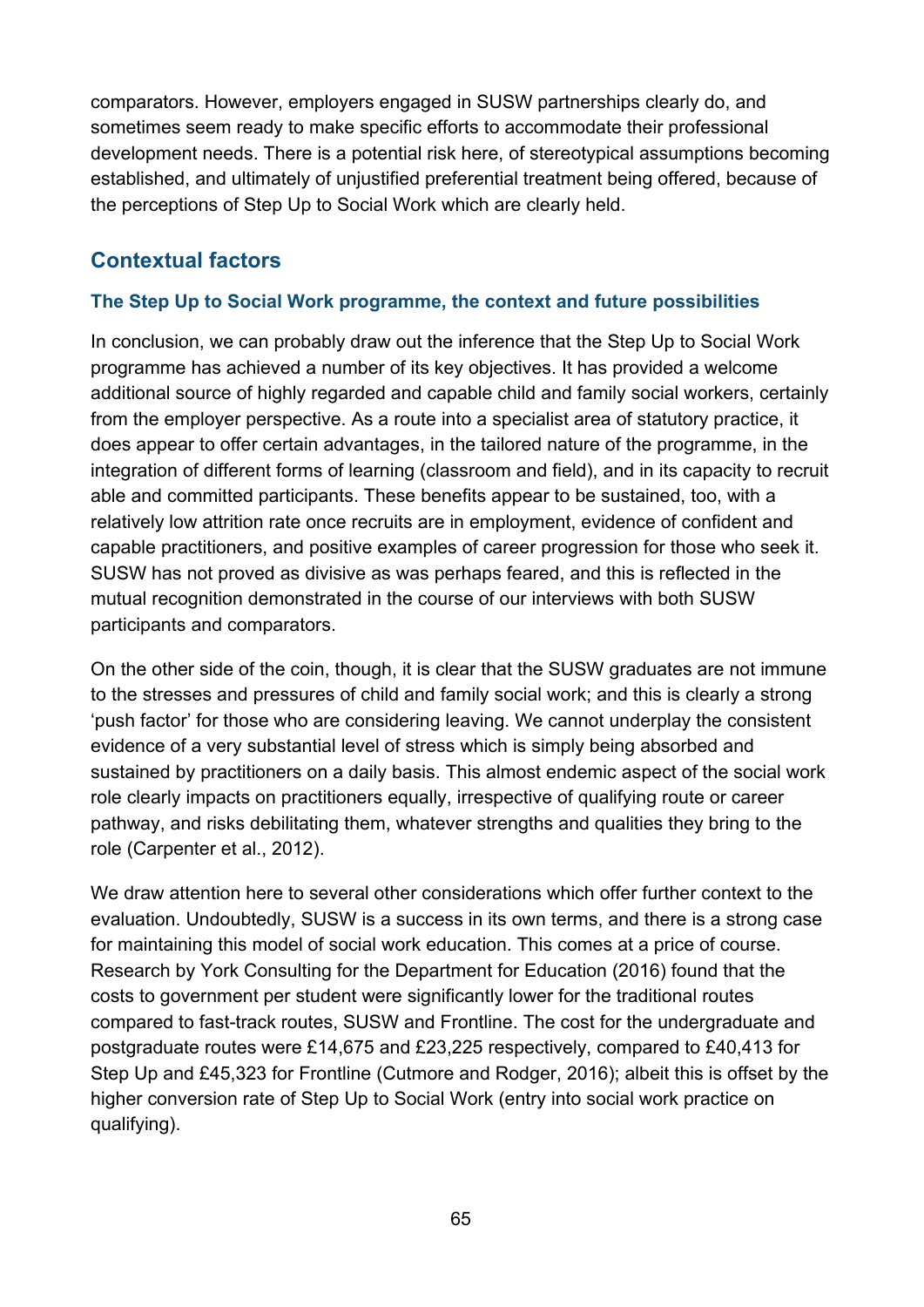We should also acknowledge some of the implications of operating a selection process which privileges certain characteristics at the potential expense of others (Smith et al, 2013; Maxwell et al, 2017). Over-reliance on targeted training routes may involve certain risks, including that of exclusivity, and this has implications both in terms of limiting the potential pool from which proficient social workers can be recruited; and for building in unintended forms of institutional discrimination.

However, aside from its undoubted positive achievements and the clear evidence of employer satisfaction with the practitioners it produces, there are also potential transferable benefits from the Step Up to Social Work model for other social work qualifying programmes, including effective recruitment procedures; the evidence that strong and well-resourced partnerships are able to enhance preparation for practice (the early experiences of the recently implemented Teaching Partnership model also offer encouraging signs; Berry-Lound et al., 2016); and that effective support for high quality placements produces high quality learning (Wilson and Kelly, 2010).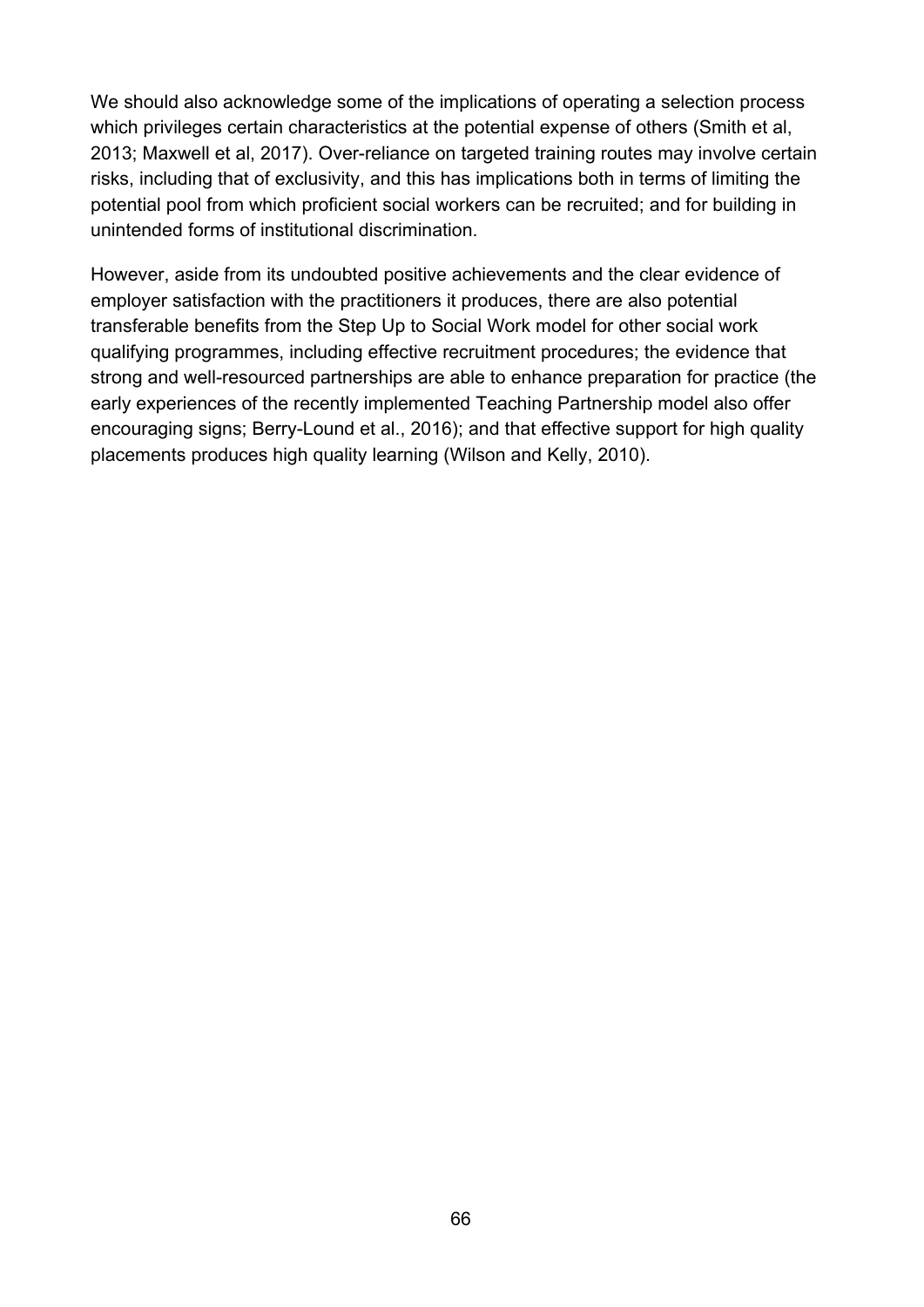# **References and sources**

Baginsky, M. and Manthorpe, J. (2014) *The views of Step Up to Social Work trainees – Cohort 1 and 2*, London, Department for Education.

Baginsky, M. and Manthorpe, J. (2016) The views and experiences of Step Up to Social Work graduates: two and a half years following qualification*, The British Journal of Social Work,* 46, 7, pp 2016–2032

Berry-Lound, D., Tate, S. and Greatbatch, D. (2016) *Social work teaching partnership programme pilots: evaluation*, London, Department for Education

Boyas, J., Wind, L. and Ruiz, E. (2013) 'Organizational tenure among child welfare workers, burnout, stress, and intent to leave: Does employment-based social capital make a difference?', *Children and Youth Services Review*, 35, 10, pp. 1657-1669

Burns, K. (2011) '"Career preference", "transients" and "converts": a study of social workers' retention in child protection and welfare', *British Journal of Social Work*, 41, 3, pp. 520-538

Carpenter, J. (2011) 'Evaluating Social Work Education: A review of outcomes, processes and practicalities', *Social Work Education*, 30, 2, pp. 122-140

Carpenter, J., Patsios, D., Szilassy, E. and Hackett, S. (2011) 'Outcomes of Short Course Interprofessional Education in Parental Mental Illness and Child Protection: Self-efficacy, Attitudes and Knowledge, *Social Work Education*, 30, 2, pp. 195-206

Carpenter, J., Patsios, D., Wood, M., Platt, D., Shardlow, S., McLaughlin, H., Scholar, H., Haines, C., Wong, C. and Blewitt, J. (2012) *Newly Qualified Social Worker programme: Final evaluation report*, London, Department for Education

Carpenter, J., Shardlow, S., Patsios, D. and Wood, M. (2015) 'Developing the confidence and competence of newly qualified child and family social workers in England: outcomes of a national programme', *British Journal of Social Work*, 41, 1, pp. 153-176.

Cooper, J., Schraer, R. and McNicoll, A. (2006) Social work fast-track schemes: what we do and don't know. *Community Care*, 3 February.

Croisdale-Appleby, D. (2014) *Re-visioning social work education: An independent review*, London, Department of Health

Curtis, L., Moriarty, J. and Netten, A. (2010) 'The expected working life of a social worker', *British Journal of Social Work*, 40, 5, pp. 1628-1643

Cutmore, M. and Rodger, J. (2016) *Comparing the costs of social work qualification routes.* London, Department for Education, DFE-RR517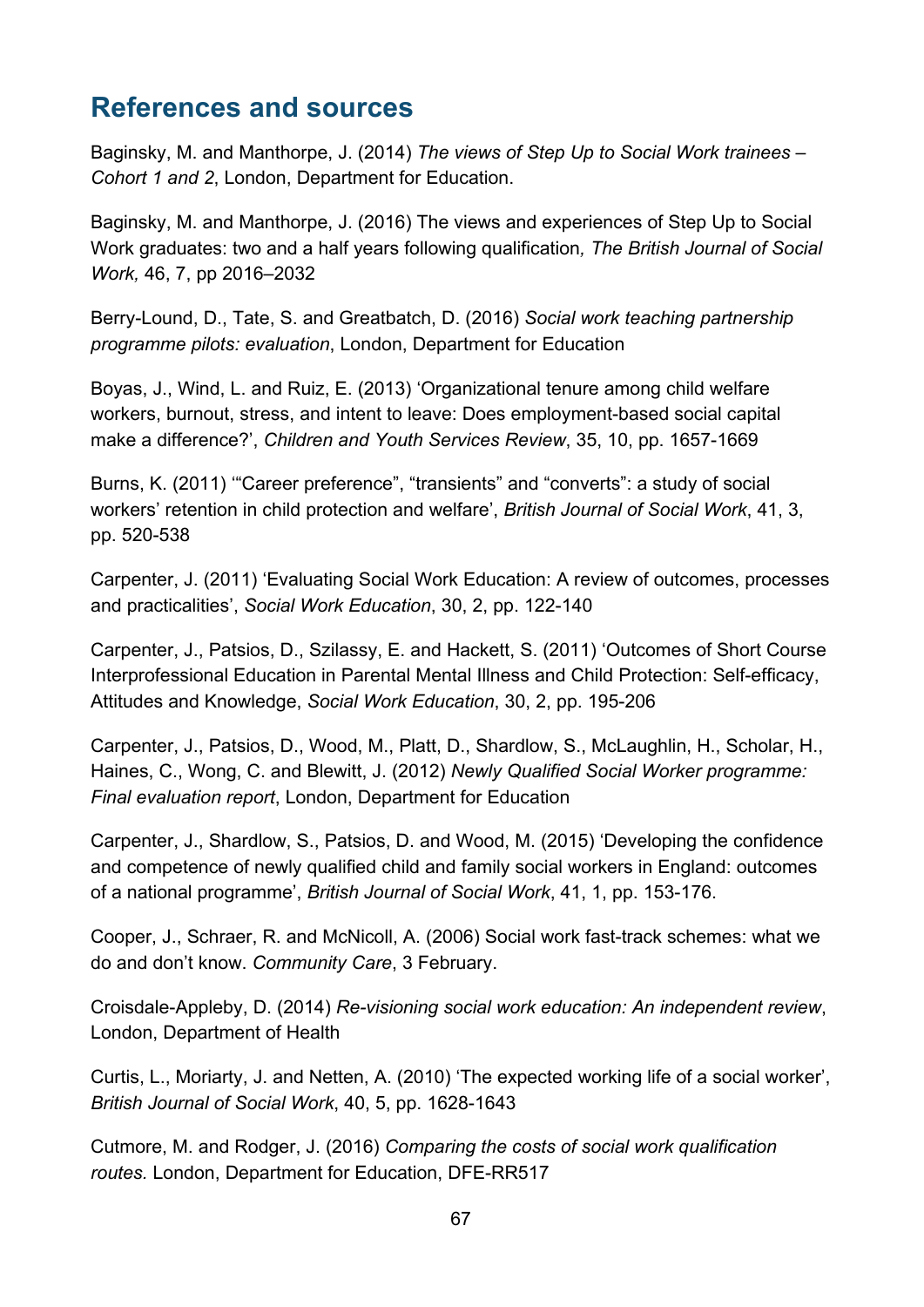Department for Education (2016) 'Experimental statistics: Children and family social work workforce in England, year ending 30 September 2015', *SFR 07/2016*, London, Department for Education

Department for Education (2017) School Workforce in England November 2016. SFR 25/2017, 22 June 2017

Dyer, J. and Hoffenberg, M. (1975) 'Evaluating the quality of working life', in Davis, S. and Churns, A. (eds) *The Quality of Working Life Vol 1*, New York, Macmillan/Free Press, pp. 134-149

Goodwin, L., Ben-Zion, I., Fear, N., Hotopf, M., Stansfield, S. and Wessely, S. (2013) 'Are Reports of Psychological Stress Higher in Occupational Studies? A Systematic Review across Occupational and Population Based Studies', *PLOS One*, 11, 8, pp. 1-22

Hackett, S., Masson, H., Balfe, M. and Phillips, J. (2013) 'Individual, family and abuse characteristics of 700 British adolescent sexual offenders', *Child Abuse Review*, 22, 4, pp. 232-245

House of Commons Education Committee (2012) *9th Report*, London, The Stationery **Office** 

Hussein, S., Moriarty, J., Stevens, M., Sharpe, E., and Manthorpe, J. (2014) Organisational factors, job satisfaction and intention to leave among newly qualified social workers in England, *Social Work Education*, 33, 381-396.

Maxwell, N., Scourfield, J., de Villiers, T., Pithouse, A. and Le Zhang, M. (2017) 'The Pre-Training Characteristics of Frontline Participants and mainstream Social Work Students', *British Journal of Social Work*, online access, published June 13

Narey, M. (2014) *Making the education of social workers consistently effective*, London, Department for Education

Rizzo, J., House, R. and Lirtzman, S. (1970) 'Role conflict and role ambiguity in complex organization', *Administrative Science Quarterly*. 15, 2, pp. 150-163

Skills for Care (2016) *Social Work Education in England* November 2016, Leeds, Skills for Care

Smith, R., McLenachan, J., Venn, L., Weich, H. and Fleming, J. (2012) *Step Up to Social Work Programme Evaluation 2012: Technical Report*, Leicester, De Montfort University

Smith, R., McLenachan, J., Venn, L., Weich, H. and Anthony, D. (2013) *Step Up to Social Work Evaluation 2012: The regional partnership and employers perspective*, London, Department for Education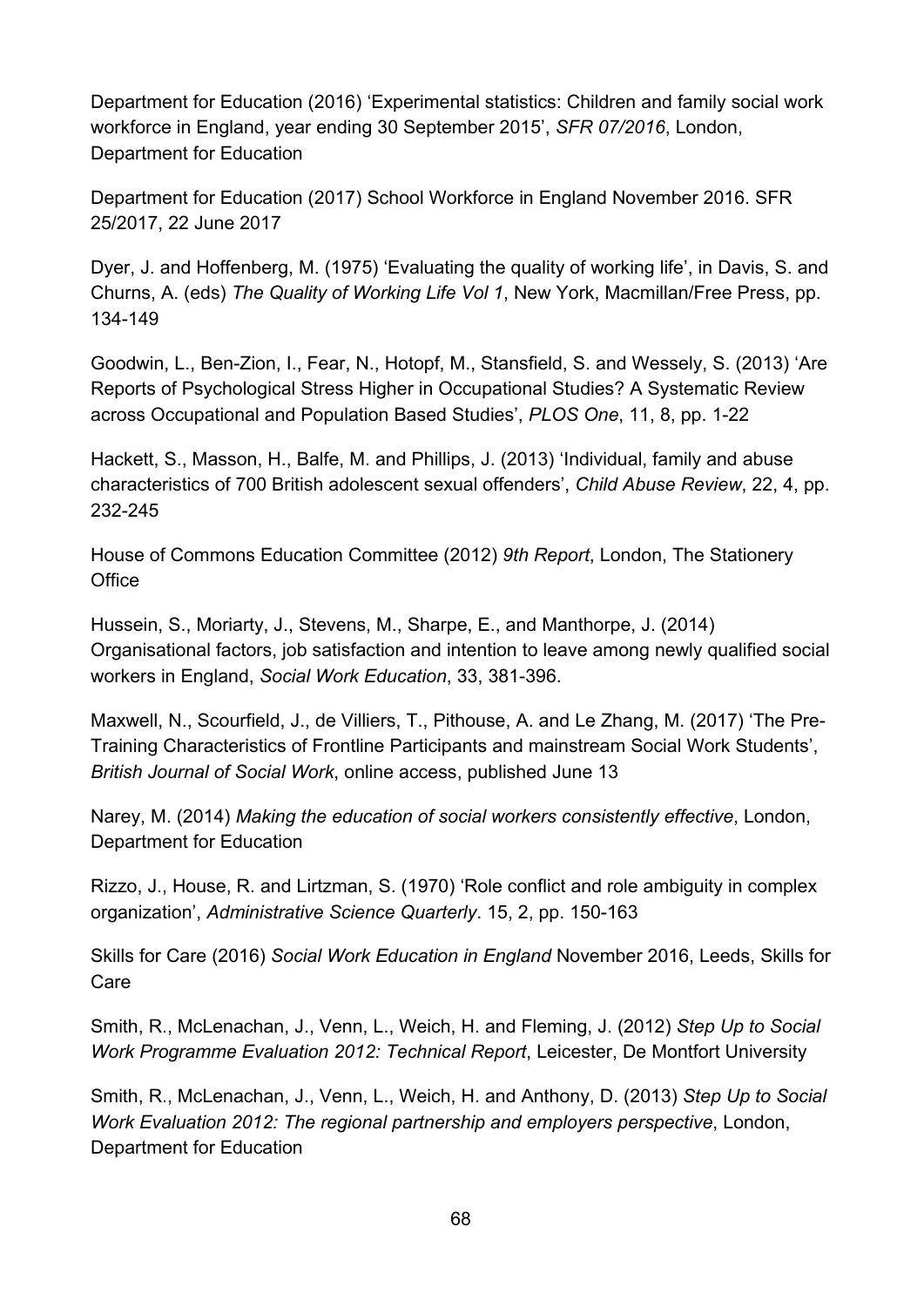Social Work Reform Board (2010) *Building a safe, confident future: One year on*, London, Department for Education. Retrieved from:

https://www.gov.uk/government/uploads/system/uploads/attachment\_data/file/180787/DF E-00602-2010-1.pdf

Social Work Task Force (2009) *Building a safe, confident future – The final report of the Social Work Task Force*, London, Department for Education

Webb, C. and Carpenter, J. (2012) 'What Can Be Done to Promote the Retention of Social Workers? A Systematic Review of Interventions', *British Journal of Social Work*, 42, 7, pp. 1235-1255

Wilson, G. and Kelly, B. (2010) 'Evaluating the Effectiveness of Social Work Education: Preparing Students for Practice Learning', *British Journal of Social Work*, 40, 8, pp. 2431- 2449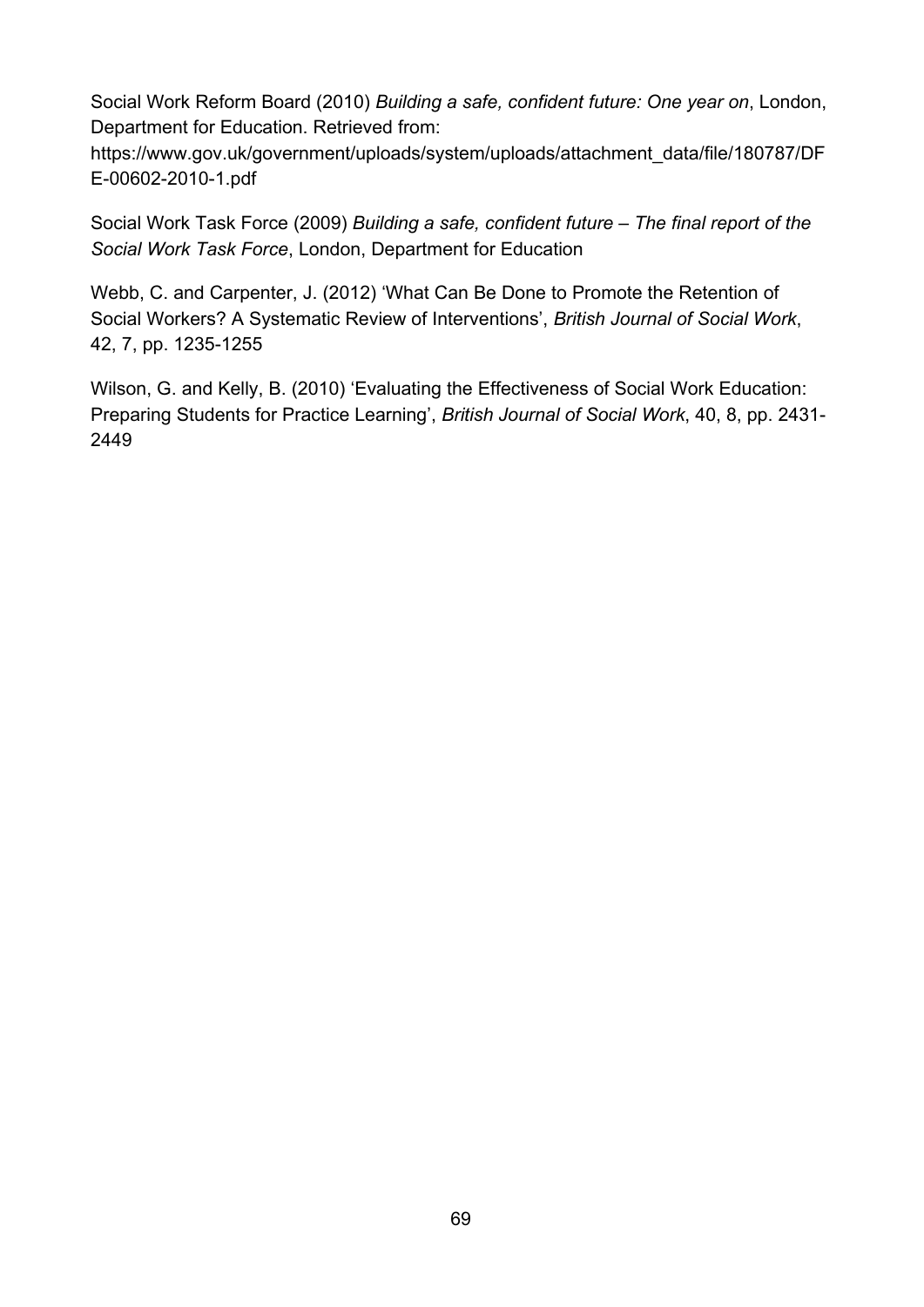# **Appendix 1: Survey Resources**

# **Participant Invitation Letter**

Dear

#### **Developing careers in social work**

I'm writing to invite you to take part in a research study to be undertaken by the Universities of Durham and Bristol, on career development, progression and retention in social work. The research has been commissioned by the Department for Education, but will be carried out independently of government.

We have received your contact details from your employer/former university/colleague, because you have been identified as a current social work practitioner who has recently qualified and completed your first year in practice as a NQSW in 2013/the Assessed and Supported Year in Employment in 2014. It is of course entirely a matter for you as to whether you choose to participate in the study.

Participants will be asked to complete an anonymised survey, which will explore your views about how well prepared you have been for practice, your progression and career goals, and will include a self-evaluation of your performance as a practitioner. None of the data generated will be used to identify any individual, although we believe that our finding will be of use in helping to shed light on how well qualifying programmes prepare social workers for employment in statutory settings, and the possible consequences for career progression and retention.

We hope that you will feel able to take the time to complete the survey and assist us with this study. We estimate that the survey will take no more than half an hour in total, and it is possible to complete it in stages. In order to take part you need do nothing at the moment, and we will contact you again shortly with details about how to join and complete the survey. If you would prefer us to contact you in future at a different email address, please let us know; and if you are not willing to take part in the survey, please reply to that effect.

#### Best wishes

(Evaluation Team)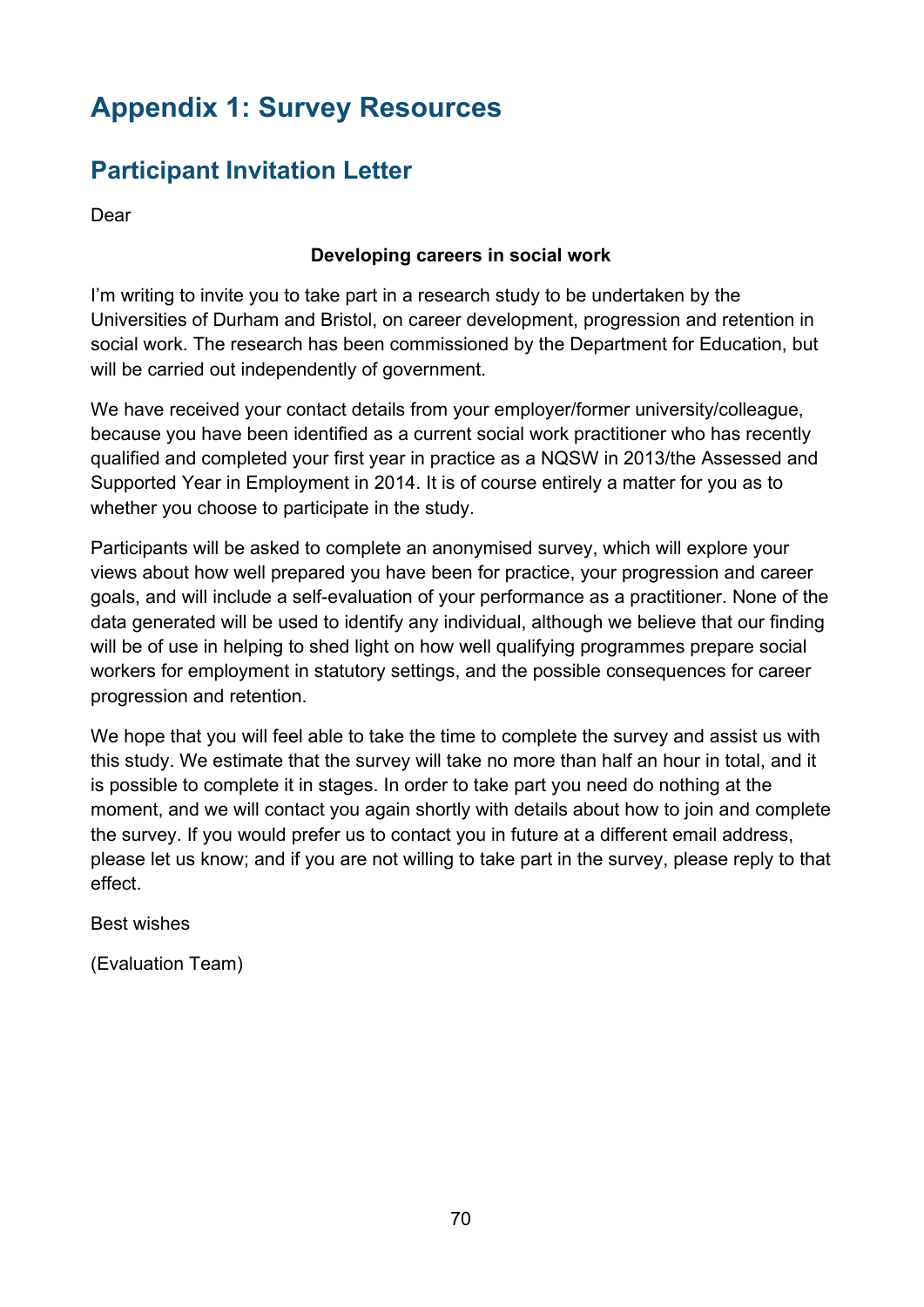# **Step Up to Social Work and Comparator Survey Invitation Letter**

Dear

#### **Developing careers in social work**

I'm writing to invite you to take part in a research study to be undertaken by the Universities of Durham and Bristol, on career development, progression and retention in social work. The research has been commissioned by the Department for Education, but will be carried out independently of government.

We have received your contact details from your employer/former university/colleague, because you have been identified as a current social work practitioner who has recently qualified and completed your first year in practice as a NQSW in 2013/the Assessed and Supported Year in Employment in 2014. It is of course entirely a matter for you as to whether you choose to participate in the study.

Participants will be asked to complete an anonymised survey, which will explore your views about how well prepared you have been for practice, your progression and career goals, and will include a self-evaluation of your performance as a practitioner. None of the data generated will be used to identify any individual, although we believe that our finding will be of use in helping to shed light on how well qualifying programmes prepare social workers for employment in statutory settings, and the possible consequences for career progression and retention.

We hope that you will feel able to take the time to complete the survey and assist us with this study. We estimate that the survey will take no more than half an hour in total, and it is possible to complete it in stages. In order to take part you need do nothing at the moment, and we will contact you again shortly with details about how to join and complete the survey. If you would prefer us to contact you in future at a different email address, please let us know; and if you are not willing to take part in the survey, please reply to that effect.

Best wishes

(Evaluation Team)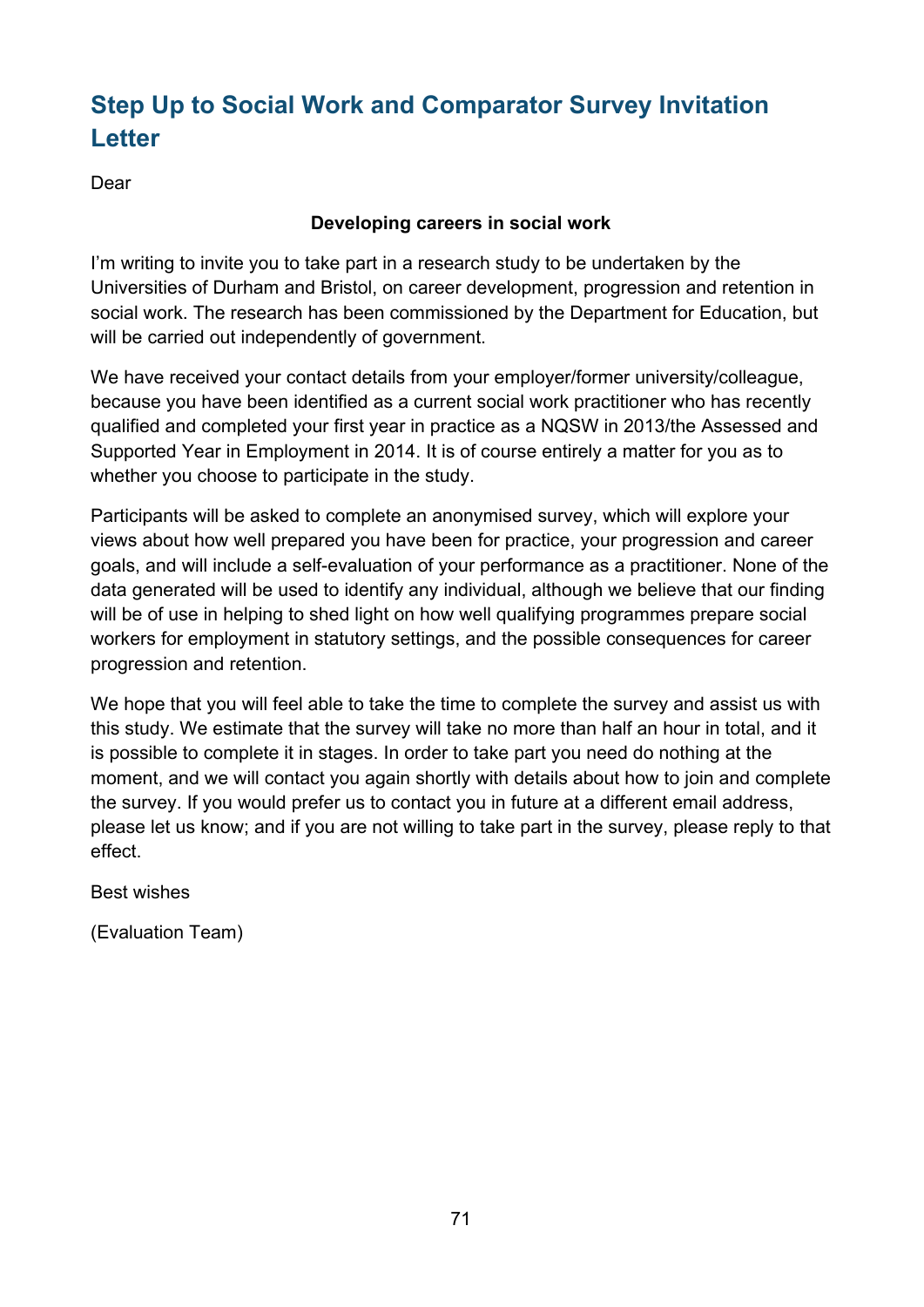# **Online survey – DfE Step up to Social Work Cohort 1 Time 1 Survey (March 2015)**

### **Introduction**

Welcome. Thank you for your interest in responding to this questionnaire. The Department for Education (DfE) has commissioned a team from Durham and Bristol Universities to conduct a longitudinal study of social workers, following on from professional qualification. We are interested in your retrospective views of your qualifying programme (whether this was a conventional route or Step Up to Social Work), and the extent to which it prepared you for your current practice. We are asking for information about your career history and plans and your continuing professional development. The questionnaire includes measures of self-confidence in tasks relating to social work with children and families, role clarity/conflict, job satisfaction and stress.

This survey is being carried out by the University of Bristol, and you've been asked to take part because you have completed your qualifying programme in the last three years. We hope you will also be willing to take part in the survey when we repeat it in two years' time. The survey should take about 15-20 minutes to complete.

Please work through the survey question by question. If you miss one of the questions, a red note will appear above it asking you to complete that question before moving on to the next page. You may review and amend your answers before submitting if you wish, but unfortunately you cannot 'exit' and return to the survey to complete it later.

Please note that we do not ask for your name as we do not link responses to individuals. Instead, we begin by asking you **four** questions which will help us to match your responses on the next occasion.

The information about your personal details will be stored securely on a password protected server at the University and will be anonymously processed by the researchers. Cookies, personal data stored by your Web browser, are not used in this survey.

#### **Information needed to assign you a personal identification code for the follow-up survey**

**1.** What are the **FIRST** two letters of your FIRST (given) name? e.g. If your first name is JAne, you should write **JA**.

**2.** What are the **LAST** two letters of your LAST name? e.g. If your last name is SmiTH, you should write **TH**

**3.** What is the **DAY** of your birthday? e.g. if you were born 19 May 1967 you would enter **19**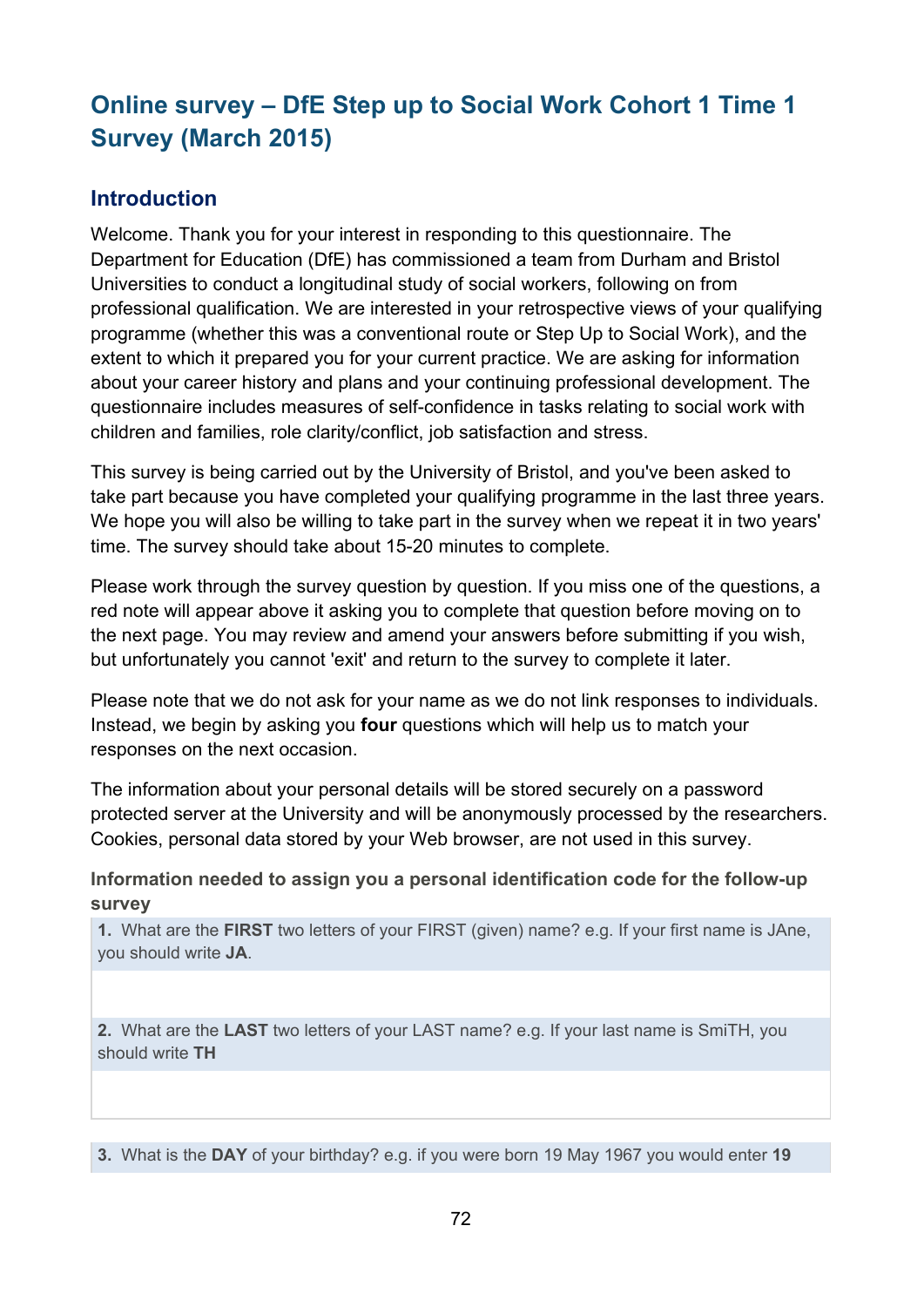**4.** What is the **MONTH** of your birthday? e.g. if you were born 19 May 1967 you would enter **05**. Note: Please make sure you enter the 0 as well.

# **Background information**

## **Demographics**

| Female<br>Male<br>Prefer not to say<br>6. Ethnic group<br>Please choose one option that best describes your ethnic group or background<br>English/Welsh/Scottish/Northern Irish/British<br><b>Irish</b><br>Gypsy or Irish Traveller<br>Any other White background<br>White and Black Caribbean<br>White and Black African<br>White and Asian<br>Any other Mixed/Multiple ethnic background<br>Indian<br>Pakistani<br>Bangladeshi<br>Chinese<br>Any other Asian background<br>African<br>Caribbean<br>Any other Black/African/Caribbean background<br>Arab<br>Prefer not to say<br>Other (please specify): | 5. Gender |  |
|-----------------------------------------------------------------------------------------------------------------------------------------------------------------------------------------------------------------------------------------------------------------------------------------------------------------------------------------------------------------------------------------------------------------------------------------------------------------------------------------------------------------------------------------------------------------------------------------------------------|-----------|--|
|                                                                                                                                                                                                                                                                                                                                                                                                                                                                                                                                                                                                           |           |  |
|                                                                                                                                                                                                                                                                                                                                                                                                                                                                                                                                                                                                           |           |  |
|                                                                                                                                                                                                                                                                                                                                                                                                                                                                                                                                                                                                           |           |  |

## **7.** Age

Note: If you would rather not answer this question, please enter the number **0**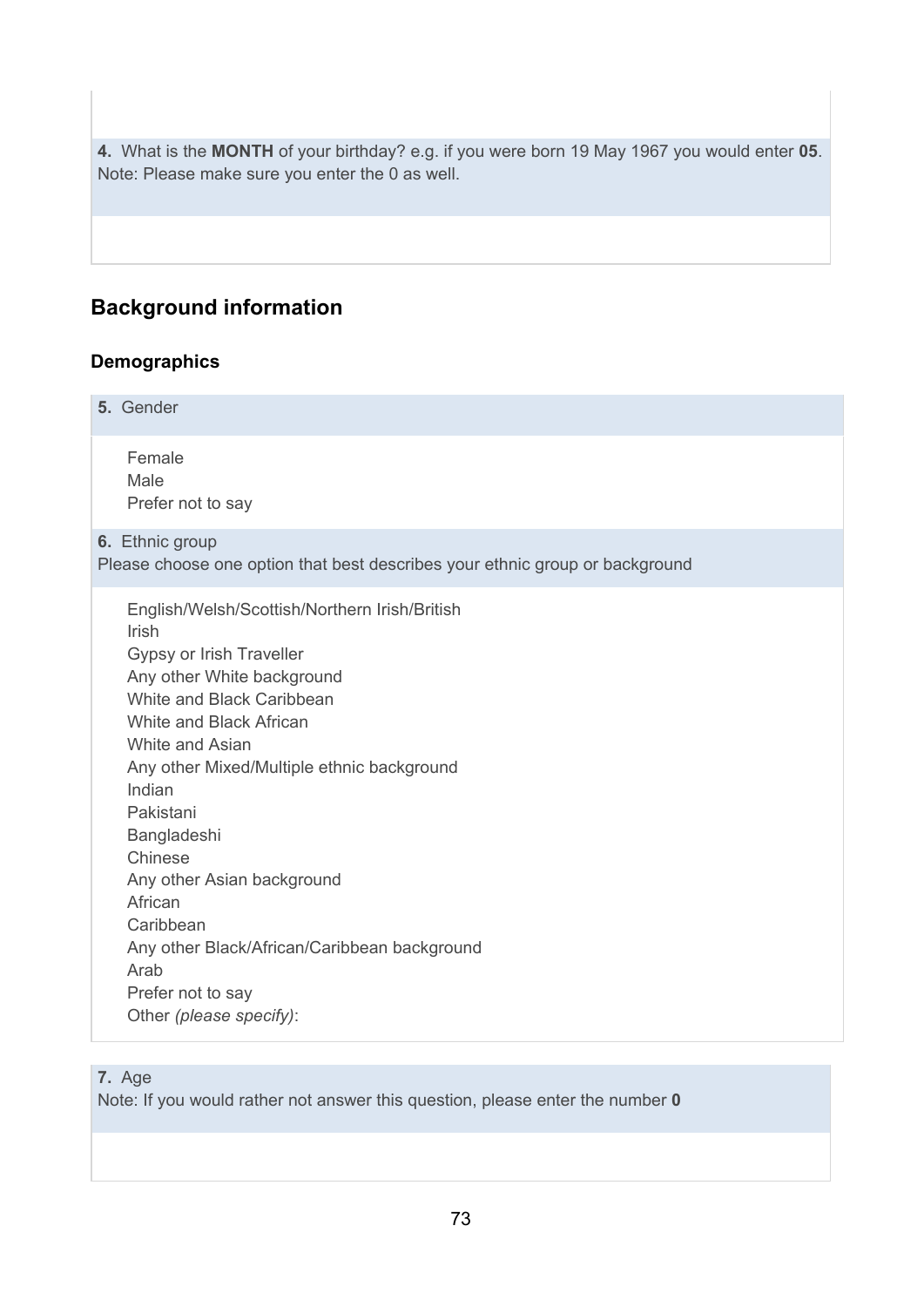### **Qualifications and experience**

**8.** Was your social work qualifying degree at

Undergraduate level (BSc) Postgraduate level (PGDip/MSc/MA) Other *(please specify)*:

**9.** Are you a graduate of the **Step Up to Social Work** programme?

Yes No

**10.** Name of your qualifying degree/programme?

**11.** Date qualified as a social worker? Please enter as **MM-YYYY**, ie. if you qualified in May 2012 you would enter **05-2012**.

**12.** Date started post in social work? Please enter as **MM-YYYY**, ie. if you started your post in September 2012 you would enter **09- 2012**

**13.** Have you undertaken any further professional training courses/programmes (other than NQSW, ASYE) since completing your qualifying programme in social work?

Yes No

If **Yes**, please tell us which one(s)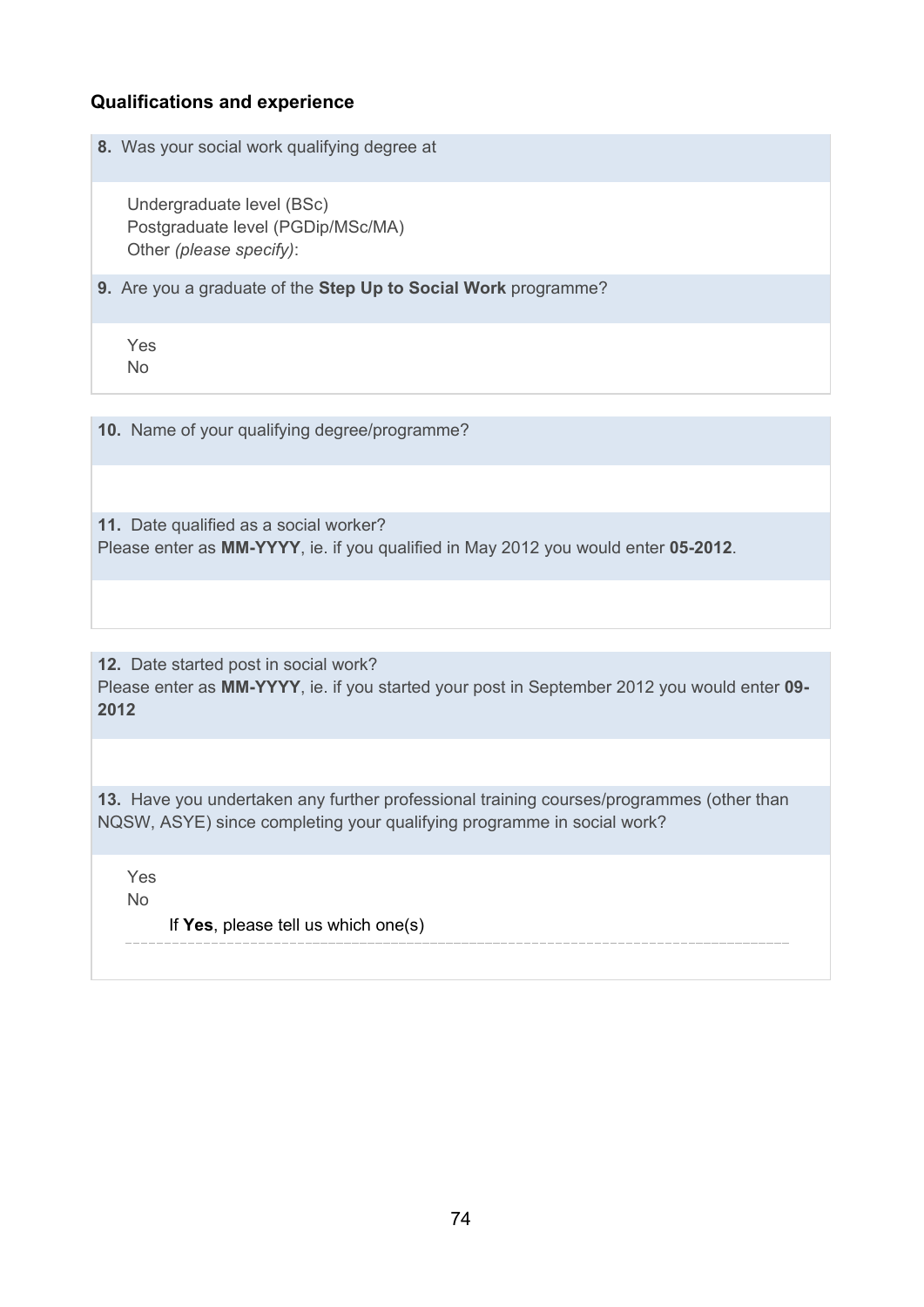# **About your Social Work qualifying programme**

|                                                                      | <b>Extremely</b><br>important | <b>Very</b><br>important | <b>Moderately</b><br>important | <b>Slightly</b><br>important | Not at all<br>important |
|----------------------------------------------------------------------|-------------------------------|--------------------------|--------------------------------|------------------------------|-------------------------|
| a. Wanted to help<br>people                                          |                               |                          |                                |                              |                         |
| <b>b.</b> Wanted to work<br>with children and<br>families            |                               |                          |                                |                              |                         |
| c. Help other people<br>overcome<br>discrimination and<br>oppression |                               |                          |                                |                              |                         |
| d. Personal<br>experiences in my<br>life                             |                               |                          |                                |                              |                         |
| e. A stable job                                                      |                               |                          |                                |                              |                         |
| f. A springboard to<br>another career                                |                               |                          |                                |                              |                         |
| g. Consistency with<br>my political or<br>ideological beliefs        |                               |                          |                                |                              |                         |
| h. Having a<br>positive personal<br>experience of social<br>work     |                               |                          |                                |                              |                         |
| i. Having a<br>negative personal<br>experience of social<br>work     |                               |                          |                                |                              |                         |
| j. Funding was<br>available for the<br>course                        |                               |                          |                                |                              |                         |
| k. Long term<br>commitment to<br>social work as a<br>career          |                               |                          |                                |                              |                         |
| I. A decent salary                                                   |                               |                          |                                |                              |                         |

**14.** How **important** were the following factors in your choice to study social work?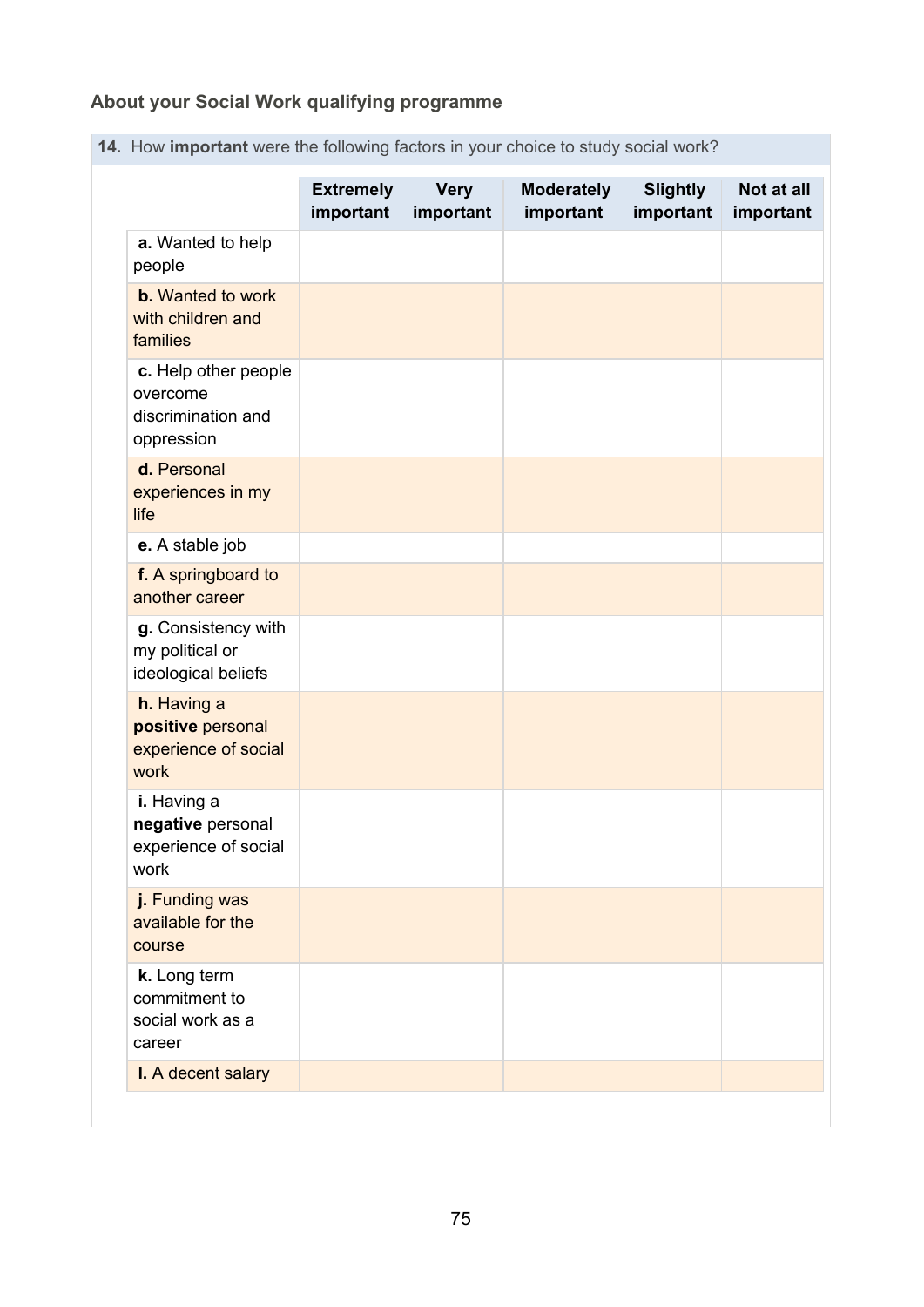**15.** Thinking back to your social work qualifying programme, how would you rate your qualifying programme in the following areas?

|                                                                              | <b>Very</b><br>good | Good | Neither good<br>nor poor | Poor | <b>Very</b><br>poor |
|------------------------------------------------------------------------------|---------------------|------|--------------------------|------|---------------------|
| a. Quality of academic learning<br>provision                                 |                     |      |                          |      |                     |
| <b>b.</b> Preparation for practice                                           |                     |      |                          |      |                     |
| c. Learning about the context of<br>social work practice                     |                     |      |                          |      |                     |
| d. Learning about social work<br>skills/methods for working with<br>children |                     |      |                          |      |                     |
| e. Learning about social work<br>skills/methods for working with<br>adults   |                     |      |                          |      |                     |
| f. Learning about social work<br>values                                      |                     |      |                          |      |                     |
| g. Understanding service user<br>needs and perspectives                      |                     |      |                          |      |                     |
| <b>h.</b> Understanding organisations<br>and systems                         |                     |      |                          |      |                     |
| i. Quality of practice learning                                              |                     |      |                          |      |                     |
| j. Variety of practice learning                                              |                     |      |                          |      |                     |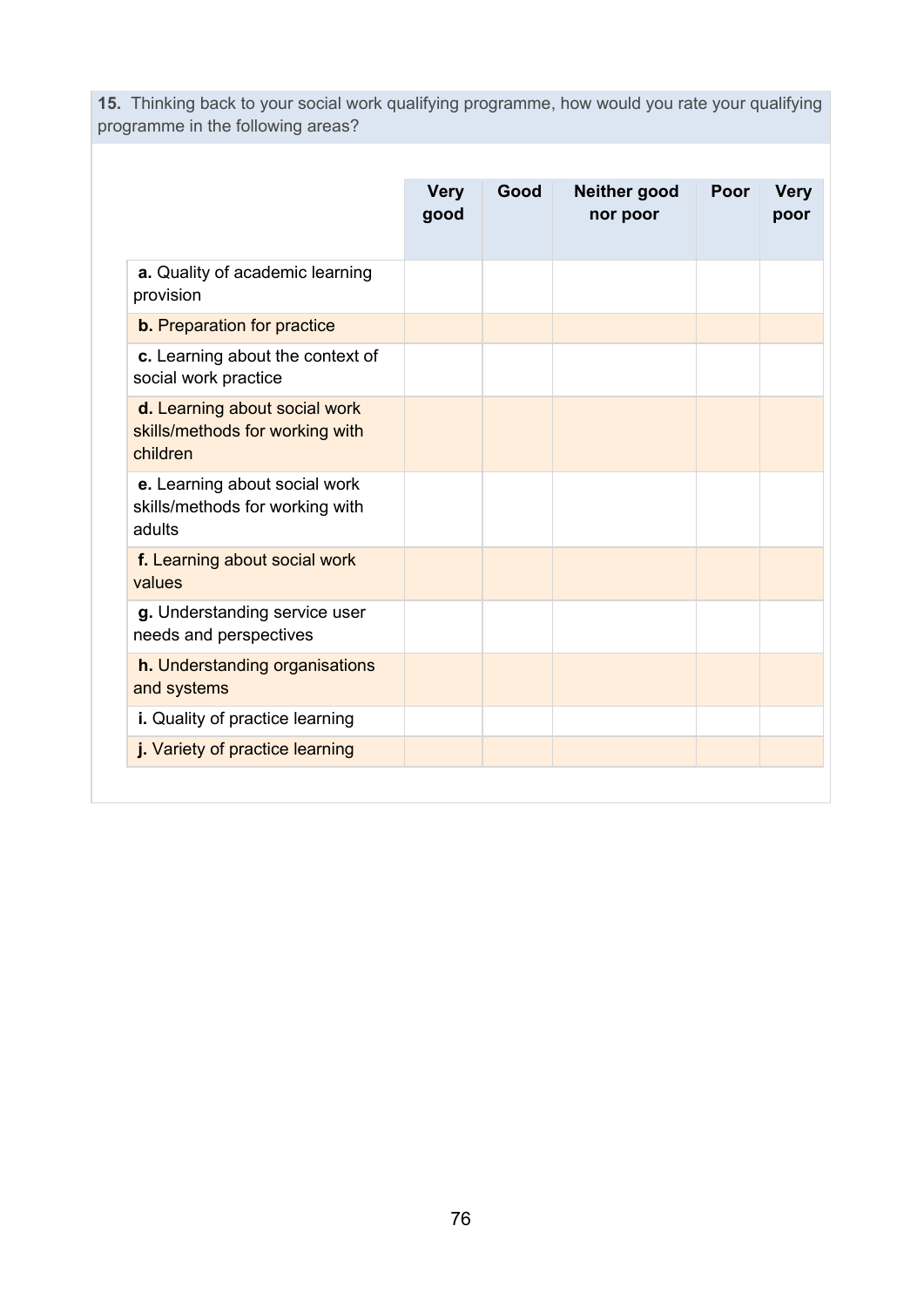**16.** When you finished your qualifying programme, how would you have rated yourself in the following areas?

|                                                     | Well<br>above<br>average | <b>Above</b><br>average | Average | <b>Below</b><br>average | Well<br>below<br>average |
|-----------------------------------------------------|--------------------------|-------------------------|---------|-------------------------|--------------------------|
| a. Preparation for practice                         |                          |                         |         |                         |                          |
| <b>b.</b> Transferable social work<br><b>skills</b> |                          |                         |         |                         |                          |
| c. Working with children                            |                          |                         |         |                         |                          |
| d. Working with adults                              |                          |                         |         |                         |                          |
| e. Leadership and management<br>skills              |                          |                         |         |                         |                          |
| f. Potential to achieve in a<br>social work career  |                          |                         |         |                         |                          |

## **Employment as a social worker**

**17.** Do you currently work in?

Children's social care Adult social care Other *(please specify)*:

**18.** Do you currently work for?

the NHS a Children's Trust a private organisation a voluntary organisation an agency Other *(please specify)*: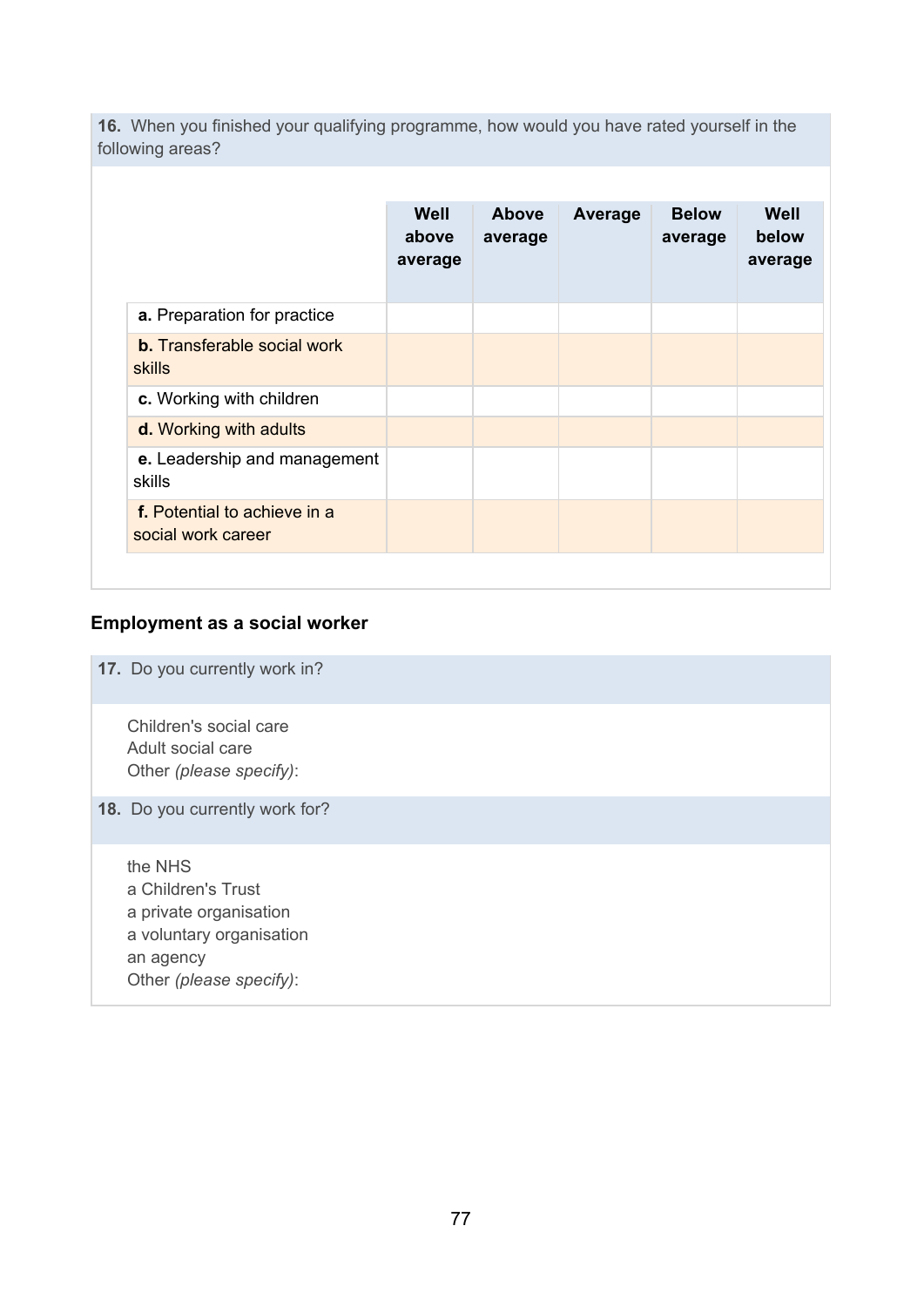**19. Career history** - The following grid of questions asks you to identify your work history in up to five jobs since you qualified with your social work degree. If you have only had one job in social work post qualification then all you have to do is fill out the section on **1st job after qualifying**. You are also asked to state whether this was a full or part time post and how long you were (or have been) in the post.

|                                          | Please select the main focus of your social work post for each job since qualifying |                                         |                                            |                                    |                                |                                 |                             |                  |                            | Was this<br>is full time<br>or part<br>time<br>post? | How<br>long<br>were<br>you<br>(have<br>you<br>been) in |                     |              |                                 |
|------------------------------------------|-------------------------------------------------------------------------------------|-----------------------------------------|--------------------------------------------|------------------------------------|--------------------------------|---------------------------------|-----------------------------|------------------|----------------------------|------------------------------------------------------|--------------------------------------------------------|---------------------|--------------|---------------------------------|
|                                          | <b>Children</b><br>in need                                                          | <b>Frontline</b><br>child<br>protection | <b>Adoption</b><br>and<br><b>Fostering</b> | Looked<br>after<br><b>Children</b> | <b>Mental</b><br><b>Health</b> | Learning<br><b>Difficulties</b> | <b>Disabled</b><br>children | Youth<br>justice | <b>Substance</b><br>misuse | <b>Transition</b><br><b>Services</b>                 | Other<br>(please<br>specify)                           | <b>Full</b><br>time | Part<br>time | this<br>post?<br>(in<br>months) |
| <b>a.</b> 1st<br>job after<br>qualifying |                                                                                     |                                         |                                            |                                    |                                |                                 |                             |                  |                            |                                                      |                                                        |                     |              |                                 |
| b. 2nd<br>job after<br>qualifying        |                                                                                     |                                         |                                            |                                    |                                |                                 |                             |                  |                            |                                                      |                                                        |                     |              |                                 |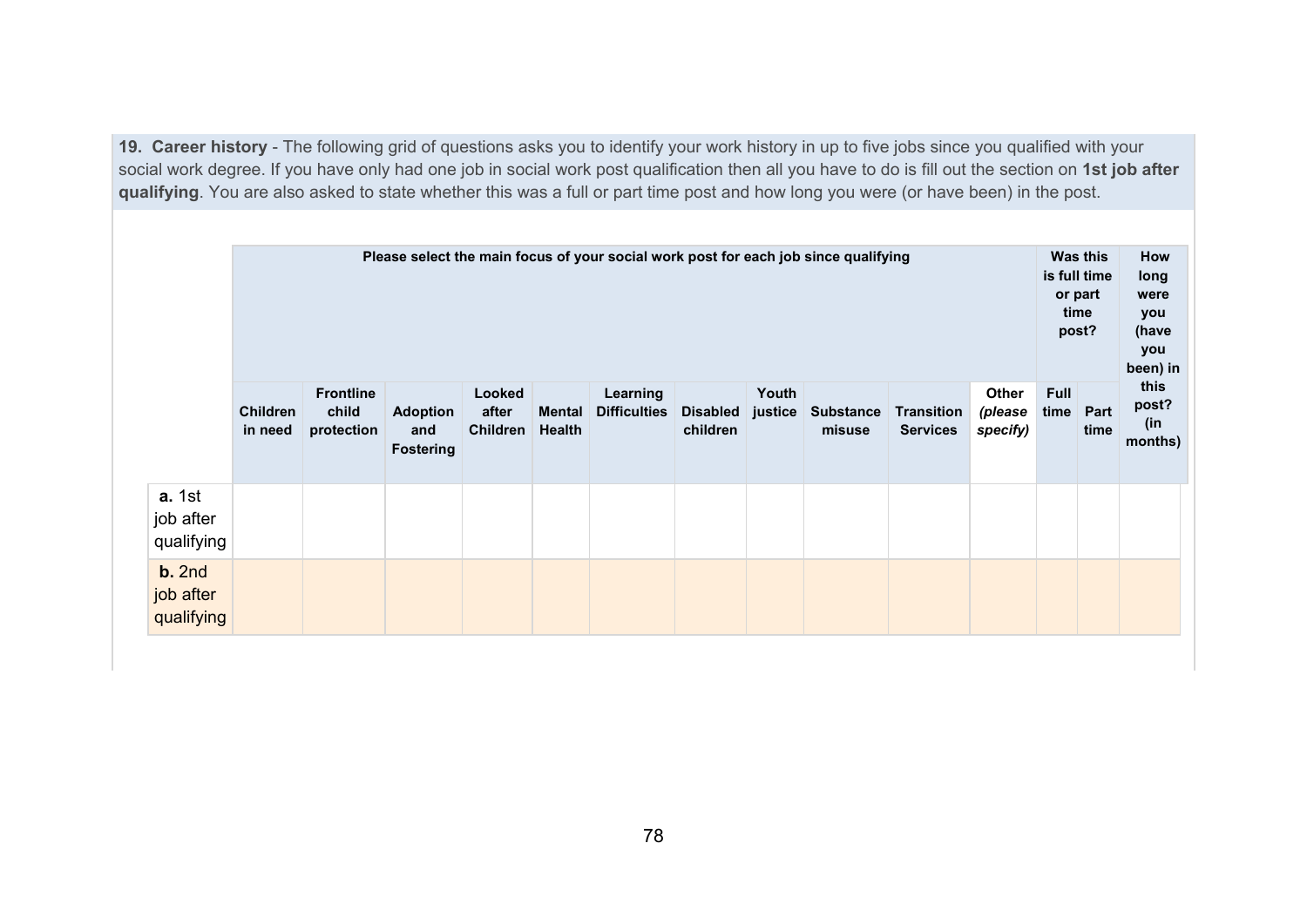**20.** What is your **current job title**?

**21.** Have you had any promotions since qualifying?

No

Yes

#### If **Yes**, how many?

**22.** How would you rate your career progression so far?

Better than expected As good as expected Not quite as good as expected

> If **Better than expected** or **Not quite as good as expected** could you please tell us why?

**23.** In terms of your career goals/aspirations, where do you see yourself **in 3 years' time**?

Same/similar post (in child and family social work) Specialist practitioner (in child and family social work) Different post in social work (e.g. adult social care) Manager in social work Alternative career (outside social work) Prefer not to say Other *(please specify)*:

**24. Career development** - In the space provided below could you please state the **extent to which your qualifying programme had prepared you for further career development**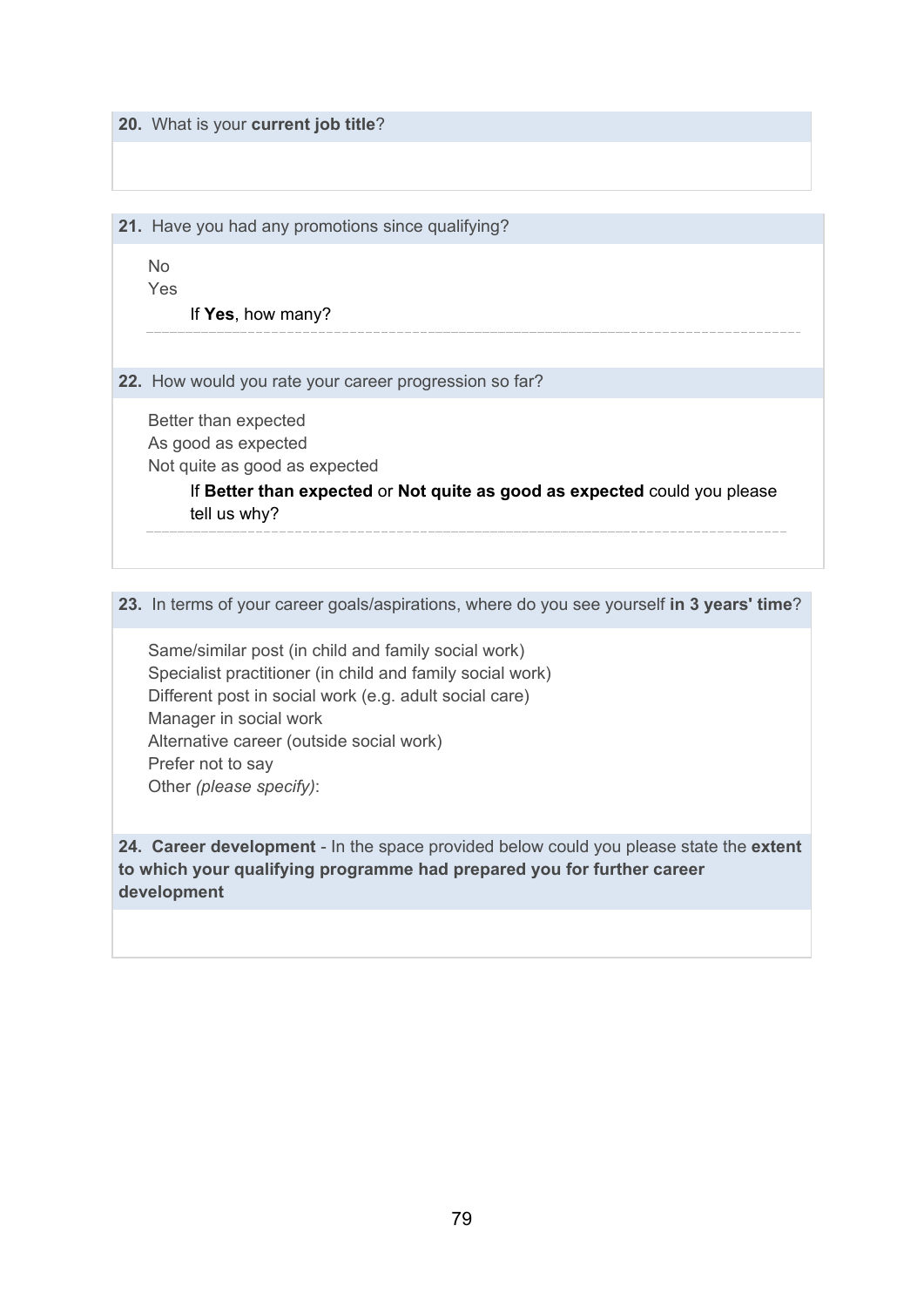# **Attitudes and Perceptions**

## **Self-Efficacy Rating Scale**

**31.** How confident are you that you can apply a wide range of knowledge and skills in child and family social work in the following:

|                                                                                                                                                                                                                                                                                                                                                                                                                                                                                                                                                                        | Please give a rating from 1 to 10 where<br>1 = "not at all confident"; 5 = "moderately confident"; 10 = "extremely confident". |                |   |   |   |   |  |   |   |    |
|------------------------------------------------------------------------------------------------------------------------------------------------------------------------------------------------------------------------------------------------------------------------------------------------------------------------------------------------------------------------------------------------------------------------------------------------------------------------------------------------------------------------------------------------------------------------|--------------------------------------------------------------------------------------------------------------------------------|----------------|---|---|---|---|--|---|---|----|
|                                                                                                                                                                                                                                                                                                                                                                                                                                                                                                                                                                        | 1                                                                                                                              | $\overline{2}$ | 3 | 4 | 5 | 6 |  | 8 | 9 | 10 |
| a. Referral - Collect, accurately record and<br>critically analyse all relevant information at<br>the point when a referral is received or you<br>assume responsibility for an existing case<br>and take appropriate actions to identify and<br>manage risks to children and promote their<br>welfare of specific children, young people,<br>their families and carers.                                                                                                                                                                                                |                                                                                                                                |                |   |   |   |   |  |   |   |    |
| <b>b. Assessment - Carry out in-depth and</b><br>ongoing family assessment of social need<br>and risks to children with particular<br>emphasis on parental capacity and<br>capability to change. Use evidence-based<br>tools and ensure active child and family<br>participation. Draw on the contributions of<br>other professional disciplines. Critically<br>analyse all necessary information to produce<br>assessments that comply with statutory,<br>organisational and local multi-agency<br>requirements maintaining a necessary focus<br>on child protection. |                                                                                                                                |                |   |   |   |   |  |   |   |    |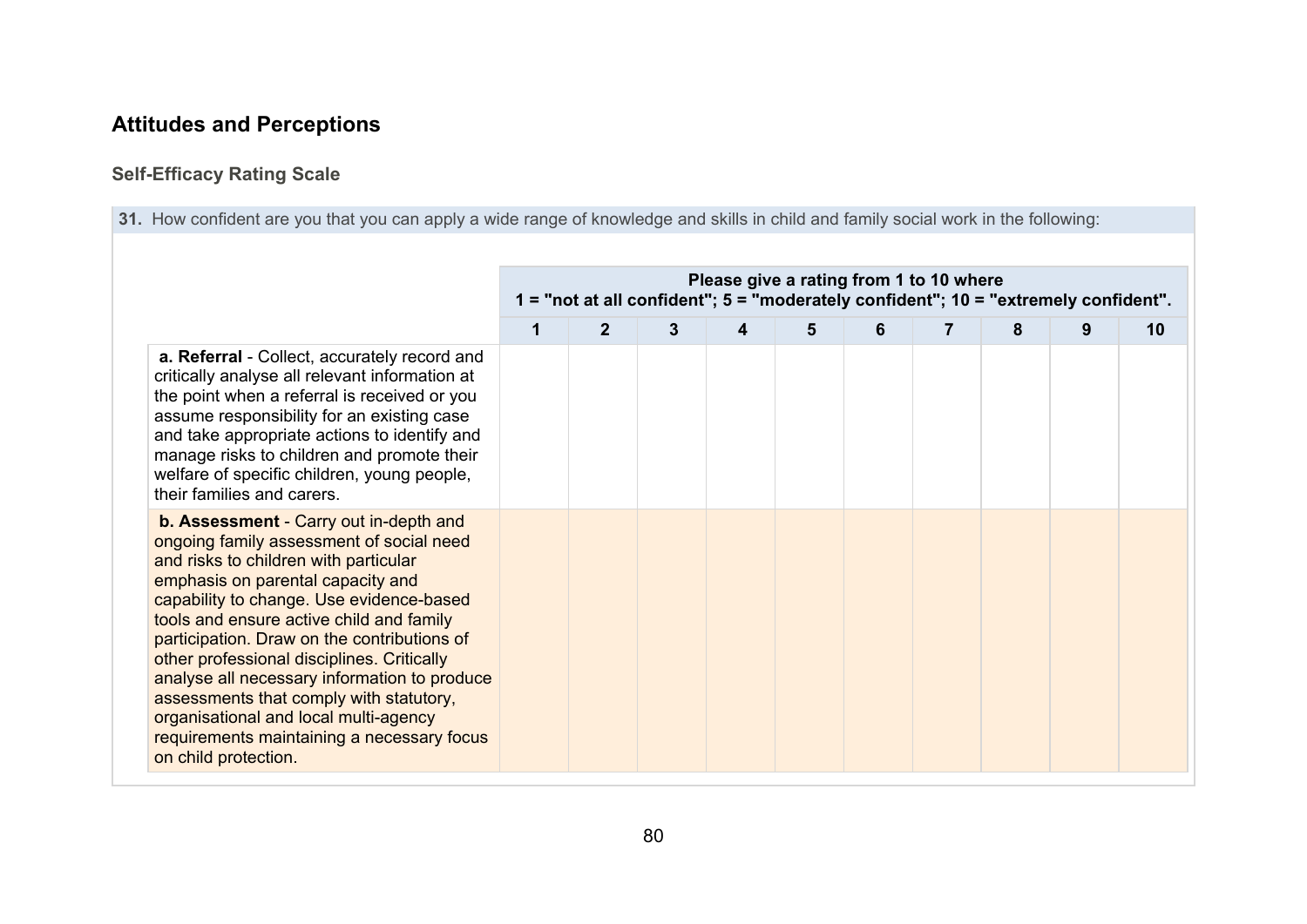| c. Planning - Based on a critical analysis of<br>a child's wide ranging needs, including<br>health and education, plan and co-ordinate<br>the support and intervention required,<br>ensuring positive engagement of the child<br>and family, including through transition.                                                                                                                       |  |  |  |  |  |
|--------------------------------------------------------------------------------------------------------------------------------------------------------------------------------------------------------------------------------------------------------------------------------------------------------------------------------------------------------------------------------------------------|--|--|--|--|--|
| d. Formal Meetings - Work with children,<br>families and other professionals to develop a<br>plan to respond to the assessed needs of<br>specific children or young people; take part<br>in statutory and other reviews and decision<br>making forums, providing information, based<br>on the plan, about children and families'<br>needs. This may include representing their<br>views.         |  |  |  |  |  |
| e. Review -- Within agreed timelines,<br>critically review all information against plans<br>to reduce identified risks and meet the<br>needs of the child in order to evaluate<br>achievements and outcomes and identify<br>required changes.                                                                                                                                                    |  |  |  |  |  |
| f. Recording - Record, report and<br>communicate using accurate, up-to-date,<br>evidence which differentiates between<br>opinion and fact and shows the reasoning<br>for conclusions and recommendations.<br>Ensuring that the information is expressed in<br>plain English, taking account of<br>requirements to respect service user<br>confidentiality and local multiagency<br>requirements. |  |  |  |  |  |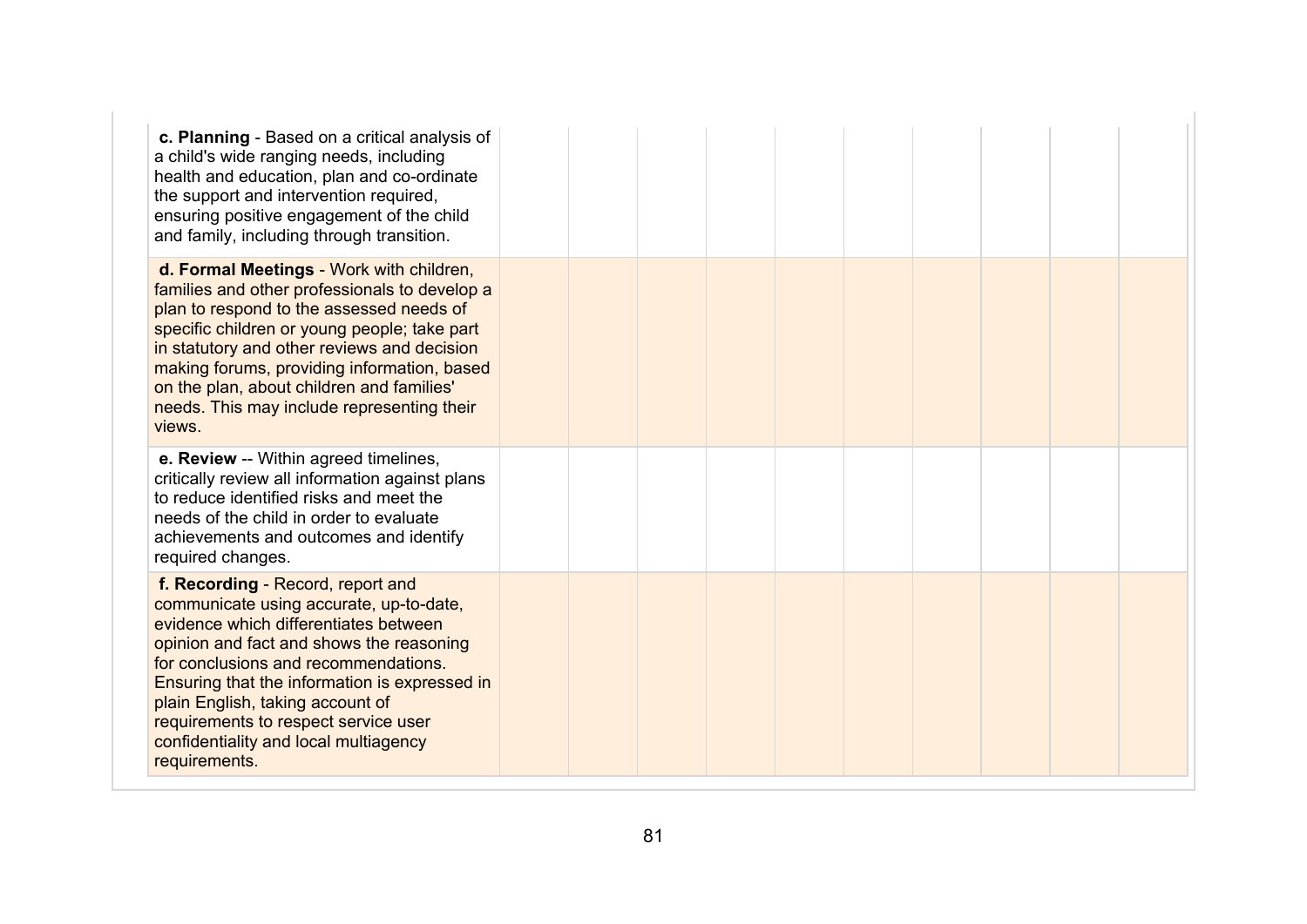| g. Communication - Communicate clearly,<br>sensitively and effectively with children of<br>different ages and abilities, their families and<br>the professional system. Use appropriate<br>communication methods which are<br>engaging, motivating and respectfully<br>challenging even when people are perceived<br>to be hostile and resistant to change. |  |  |  |  |  |
|-------------------------------------------------------------------------------------------------------------------------------------------------------------------------------------------------------------------------------------------------------------------------------------------------------------------------------------------------------------|--|--|--|--|--|
| h. Relationships -- Build purposeful,<br>effective relationships with children and<br>families, which are both authoritative and<br>compassionate using information about their<br>life experiences, needs and expectations.                                                                                                                                |  |  |  |  |  |
| i. Multi-Agency working -- Operate<br>successfully in a wide range of<br>organisational contexts. Contribute to the<br>work of multi-agency partnerships and family<br>courts seeking appropriate direction from<br>line managers/supervisors in situations of<br>uncertainty.                                                                              |  |  |  |  |  |
| j. Disadvantaged groups - Identify and<br>work with others to meet the needs of<br>children and families from diverse and<br>disadvantaged communities to improve their<br>life chances. Take into account the impact of<br>poverty and social deprivation and harmful<br>practices in specific communities such as<br>FGM and enforced marriage.           |  |  |  |  |  |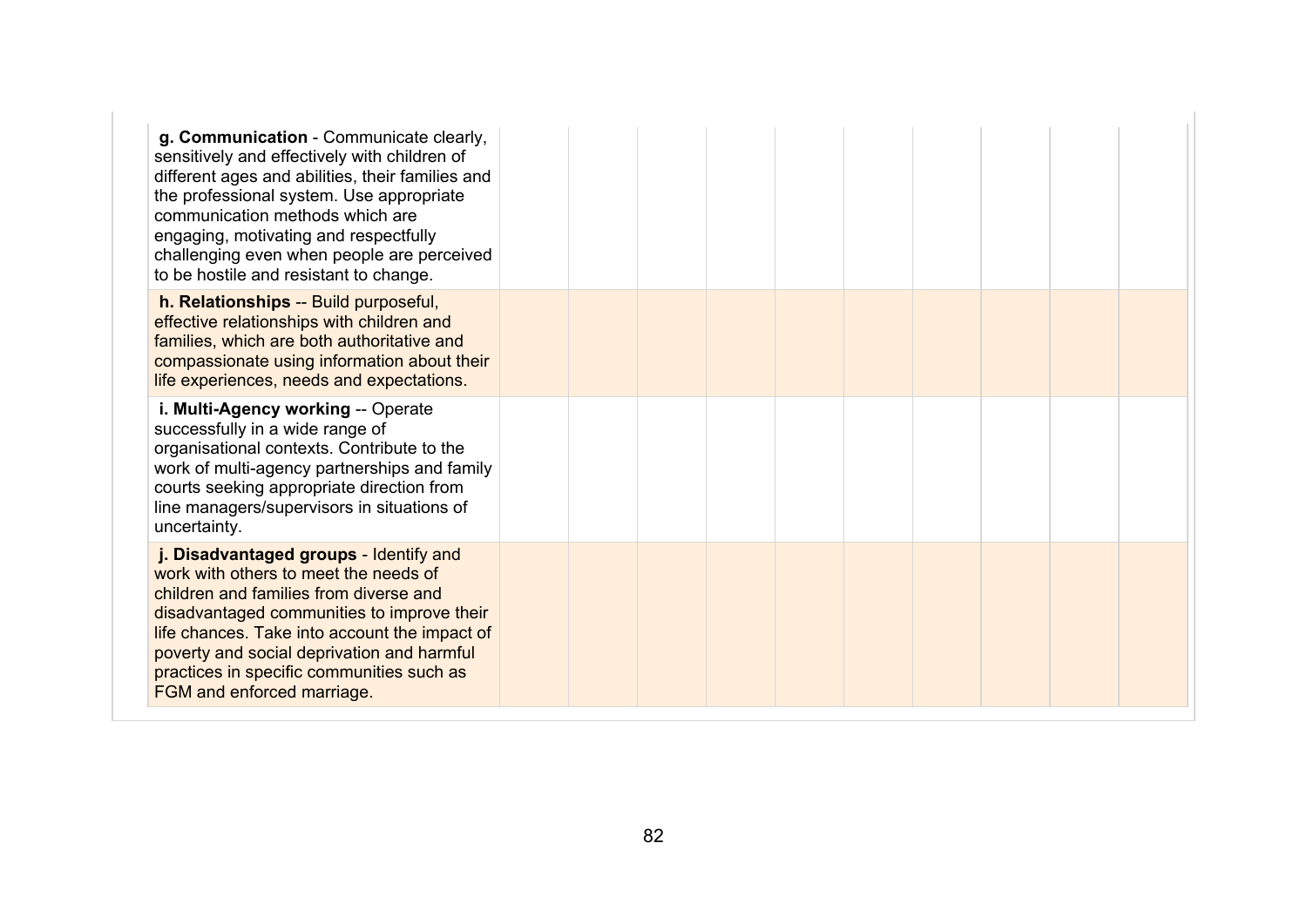| k. Professional Development --<br>Recognise your own professional limitations<br>and know how and when to seek help.<br>Critically evaluate the impact of your own<br>belief systems on practice. Use self-<br>reflection, supervision and development<br>activities to improve your use of research to<br>inform complex judgements and decisions.               |  |  |  |  |  |
|-------------------------------------------------------------------------------------------------------------------------------------------------------------------------------------------------------------------------------------------------------------------------------------------------------------------------------------------------------------------|--|--|--|--|--|
| I. Professional Accountability and Ethics<br>-- Demonstrate the principles of social work<br>through professional judgement, decision-<br>making and actions within a framework of<br>professional accountability i.e. the HCPC<br>Codes of Practice. Understand the complex<br>relationship between ethical professional<br>practice, the law and social policy. |  |  |  |  |  |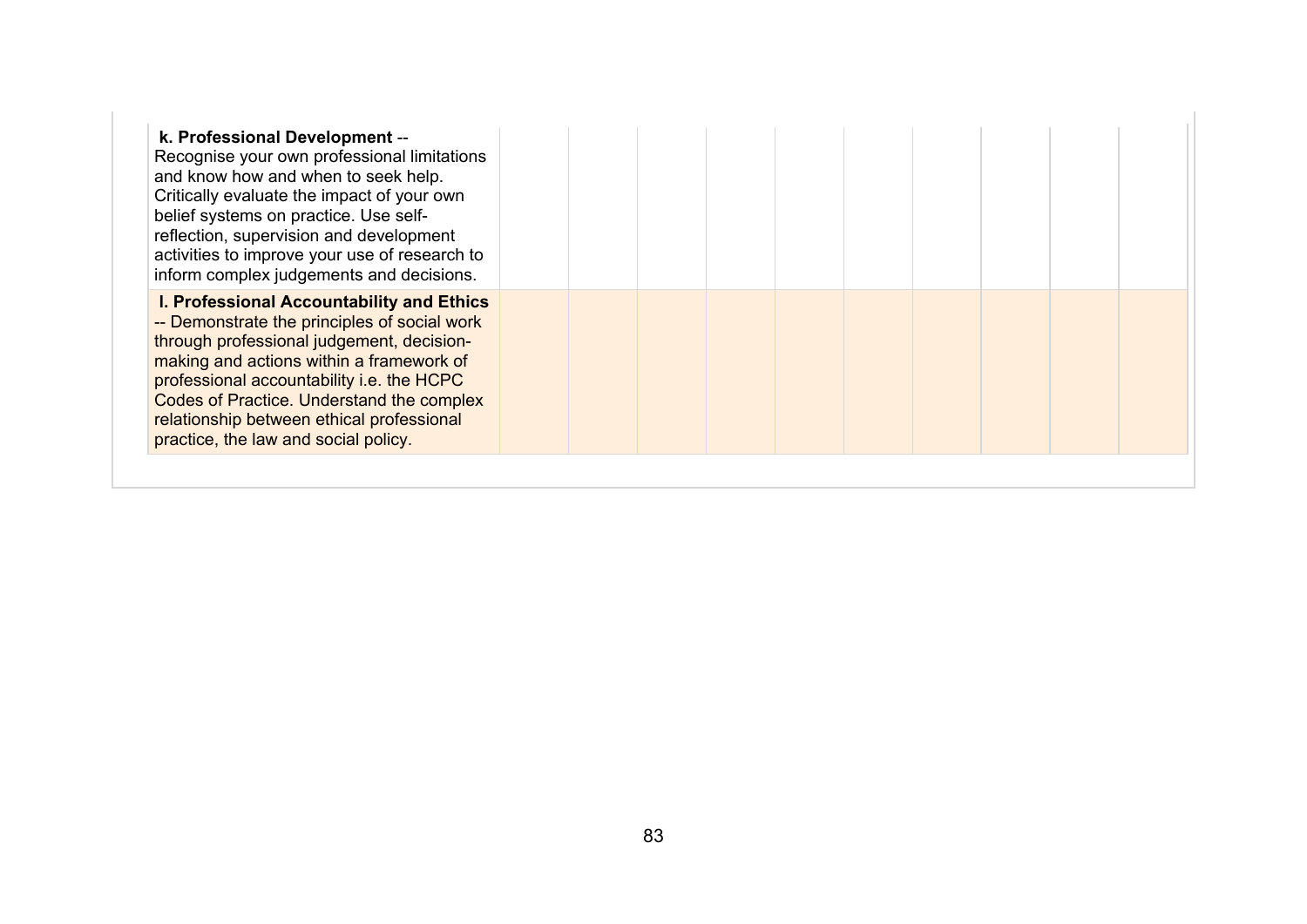## **Personal role clarity and conflict**

**32.** When responding to the following statements, try to imagine a scale running from one to seven (the left-most side being VERY FALSE and the rightmost side being VERY TRUE).

|                                                                                           | Click the button that measures how much you<br>think each statement applies to your job. Try<br>to think about the actual nature of your job. |                |   |   |   |   |                       |
|-------------------------------------------------------------------------------------------|-----------------------------------------------------------------------------------------------------------------------------------------------|----------------|---|---|---|---|-----------------------|
|                                                                                           | 1 Very<br><b>False</b>                                                                                                                        | $\overline{2}$ | 3 | 4 | 5 | 6 | 7 Very<br><b>True</b> |
| a. I am certain about how much<br>authority I have                                        |                                                                                                                                               |                |   |   |   |   |                       |
| <b>b.</b> Clear, planned goals and<br>objectives exist for my job                         |                                                                                                                                               |                |   |   |   |   |                       |
| c. I know that I have divided my time<br>properly                                         |                                                                                                                                               |                |   |   |   |   |                       |
| <b>d.</b> I know what my responsibilities<br>are                                          |                                                                                                                                               |                |   |   |   |   |                       |
| e. I know exactly what is expected of<br>me                                               |                                                                                                                                               |                |   |   |   |   |                       |
| f. Explanation is clear of what has to<br>be done                                         |                                                                                                                                               |                |   |   |   |   |                       |
| g. I have to do things that should be<br>done differently                                 |                                                                                                                                               |                |   |   |   |   |                       |
| <b>h.</b> I receive an assignment without<br>the staff to complete it                     |                                                                                                                                               |                |   |   |   |   |                       |
| i. I have to bend or ignore a rule or<br>policy in order to carry out an<br>assignment    |                                                                                                                                               |                |   |   |   |   |                       |
| j. I work with two or more groups<br>who operate quite differently                        |                                                                                                                                               |                |   |   |   |   |                       |
| k. I receive incompatible requests<br>from two or more people                             |                                                                                                                                               |                |   |   |   |   |                       |
| I. I do things that are apt to be<br>accepted by one person and not<br>accepted by others |                                                                                                                                               |                |   |   |   |   |                       |
| m. I receive an assignment without<br>adequate resources to carry it out                  |                                                                                                                                               |                |   |   |   |   |                       |
| n. I work on unnecessary things                                                           |                                                                                                                                               |                |   |   |   |   |                       |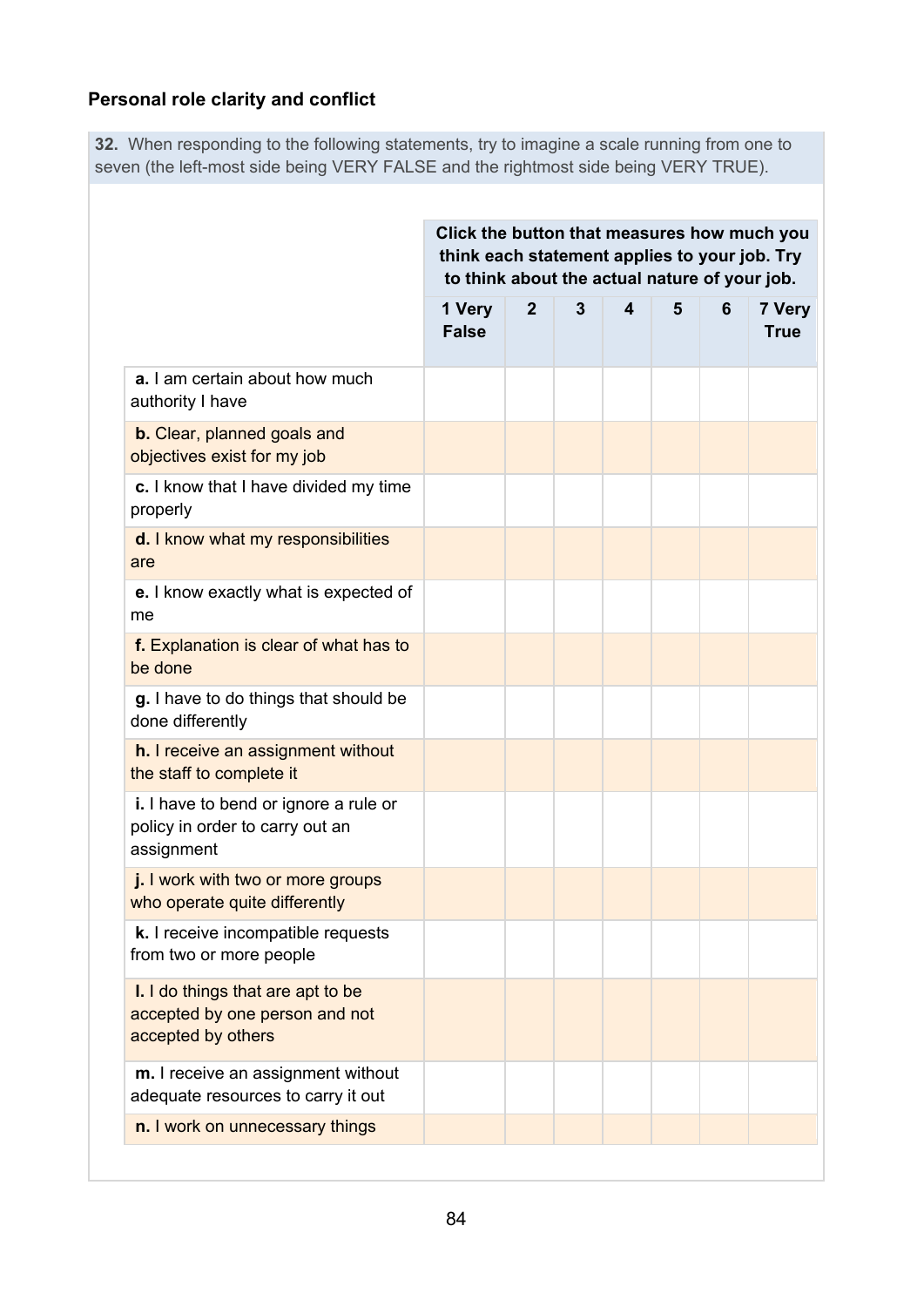## **Job Satisfaction Scale**

**33.** Please indicate how satisfied or dissatisfied you are with your:

|                                                       |                             | Please click the buttons to indicate how satisfied you are<br>with the following aspects of your job. |               |                  |                          |
|-------------------------------------------------------|-----------------------------|-------------------------------------------------------------------------------------------------------|---------------|------------------|--------------------------|
|                                                       | <b>Very</b><br>dissatisfied | <b>Dissatisfied</b>                                                                                   | Don't<br>know | <b>Satisfied</b> | <b>Very</b><br>satisfied |
| a. Income                                             |                             |                                                                                                       |               |                  |                          |
| <b>b.</b> Job Security                                |                             |                                                                                                       |               |                  |                          |
| c. Number of hours of<br>work                         |                             |                                                                                                       |               |                  |                          |
| d. Flexibility of hours of<br>work                    |                             |                                                                                                       |               |                  |                          |
| e. Ease of travel to work                             |                             |                                                                                                       |               |                  |                          |
| f. Management and<br>supervision by your<br>superiors |                             |                                                                                                       |               |                  |                          |
| g. Relationship with<br>fellow workers                |                             |                                                                                                       |               |                  |                          |
| h. Opportunities for<br>advancement                   |                             |                                                                                                       |               |                  |                          |
| i. Public respect for the<br>sort of work you do      |                             |                                                                                                       |               |                  |                          |
| j. Your own<br>accomplishments                        |                             |                                                                                                       |               |                  |                          |
| k. The physical work<br>conditions                    |                             |                                                                                                       |               |                  |                          |
| I. Developing your skills                             |                             |                                                                                                       |               |                  |                          |
| m. Having challenges to<br>meet                       |                             |                                                                                                       |               |                  |                          |
| n. The actual tasks you<br>do                         |                             |                                                                                                       |               |                  |                          |
| o. The variety of tasks                               |                             |                                                                                                       |               |                  |                          |
| p. Opportunities to use<br>your own initiative        |                             |                                                                                                       |               |                  |                          |
| q. Your work in general                               |                             |                                                                                                       |               |                  |                          |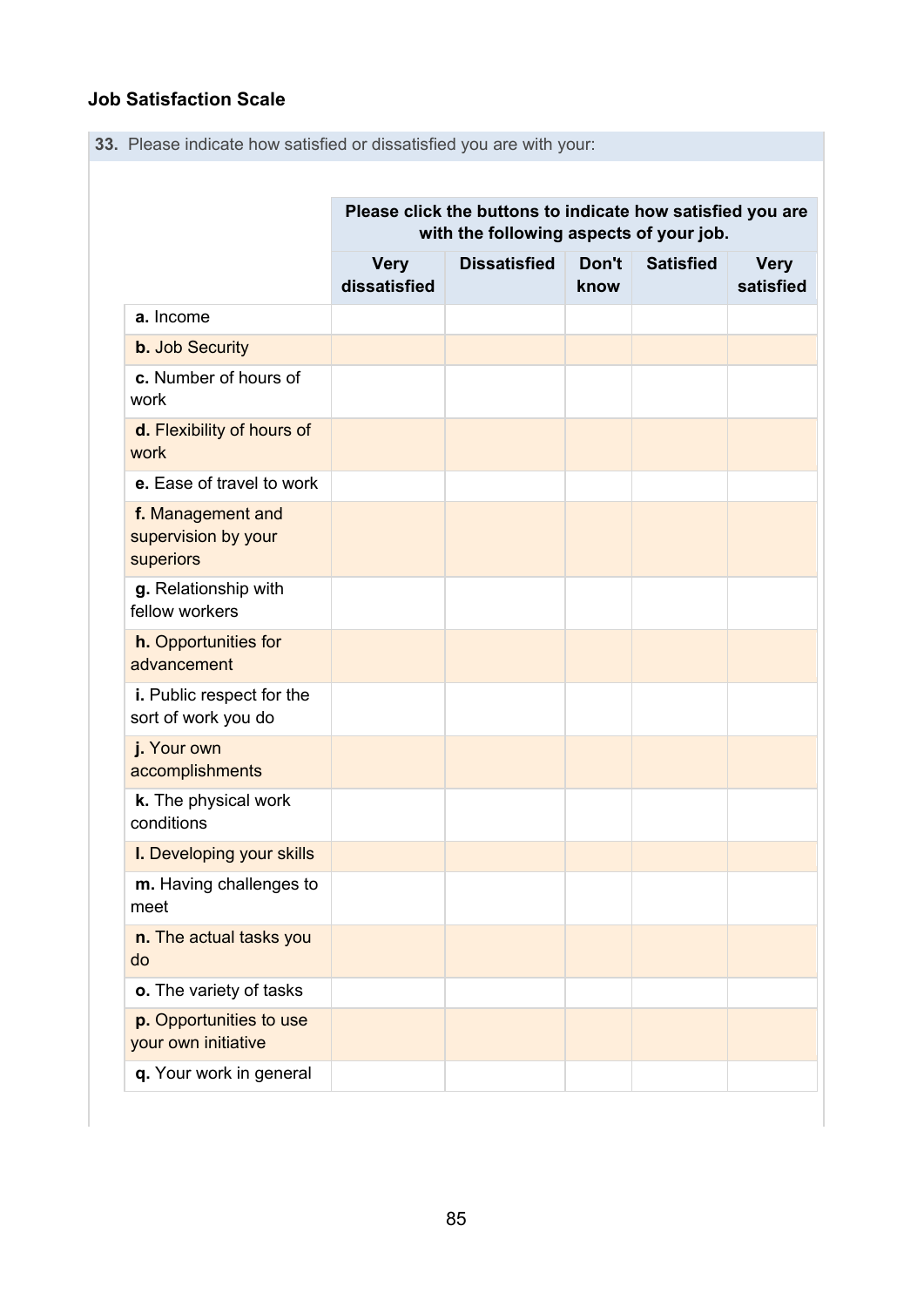**34.** How likely is it that within a year you will be actively looking for a new job? Not at all likely Not very likely Fairly likely Very likely If you are **"fairly likely"** or **"very likely"** to be looking for a new job in the next year, do you think this will be Within children's social work Within another area of social work Outside social work Other *(please specify)*:

#### **Dealing with the expectations of the job**

We would like to know if you have been affected by any of the following issues **over the last few weeks**.

Please answer ALL the following questions by clicking the option you think applies to you.

Remember that we want to know about **present and recent complaints**, not those you had in the past.

#### **Have you recently:**

**35.** Been able to concentrate on whatever you're doing?

Better than usual Same as usual Less than usual Much less than usual

**36.** Lost much sleep over worry?

Not at all No more than usual Rather more than usual Much more than usual

**37.** Felt that you are playing a useful part in things?

More so than usual Same as usual Less useful than usual Much less than usual

**38.** Felt capable of making decisions about things?

More so than usual Same as usual Less capable than usual Much less capable than usual

**39.** Felt constantly under strain?

Not at all No more than usual Rather more than usual Much more than usual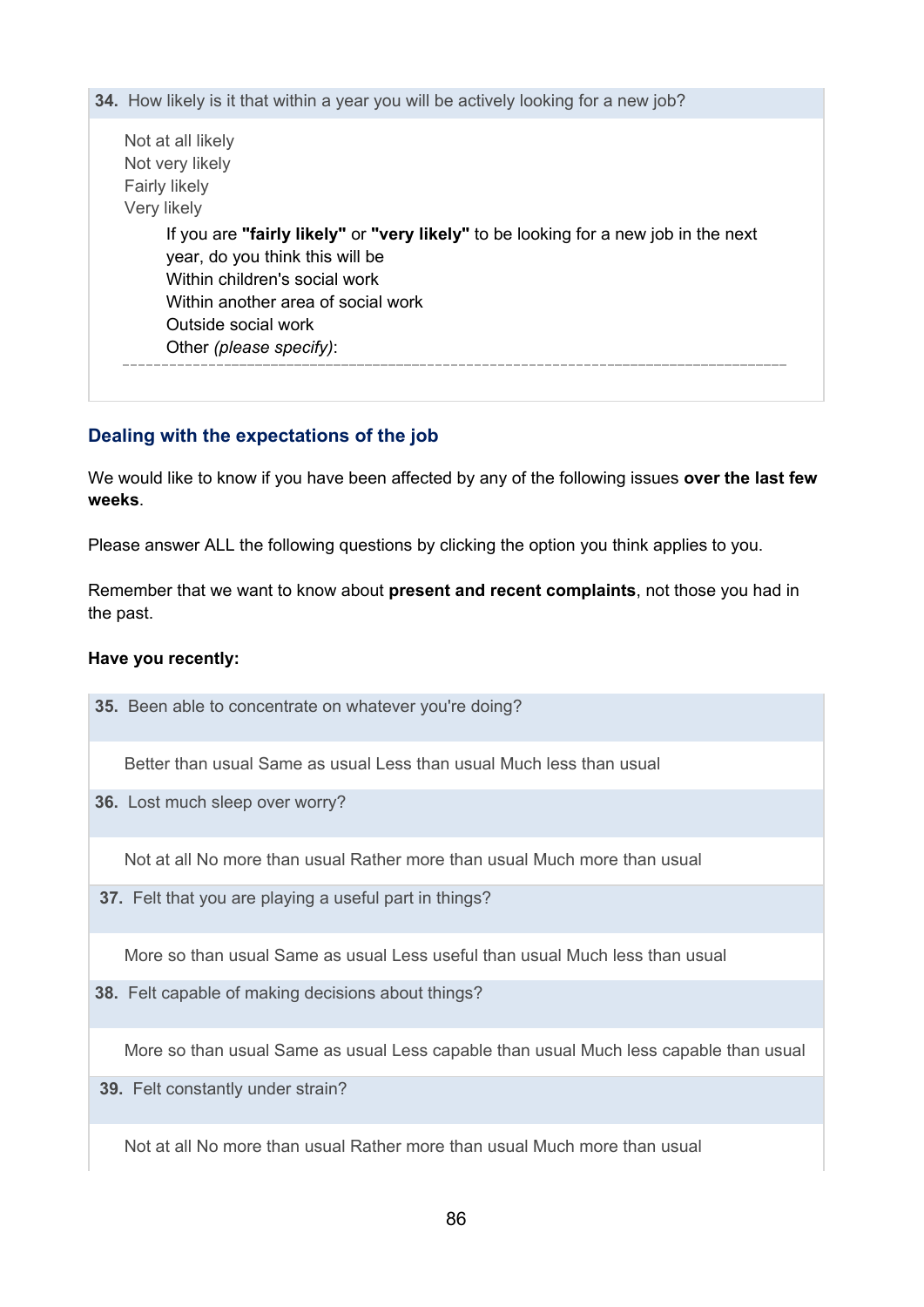**40.** Felt you couldn't overcome your difficulties?

Not at all No more than usual Rather more than usual Much more than usual

**41.** Been able to enjoy your normal day-to-day activities?

More so than usual Same as usual Less so than usual Much less than usual

**42.** Been able to face up to your problems?

More so than usual Same as usual Less able than usual Much less able than usual

**43.** Been feeling unhappy and depressed?

Not at all No more than usual Rather more than usual Much more than usual

**44.** Been losing confidence in yourself?

Not at all No more than usual Rather more than usual Much more than usual

**45.** Been thinking of yourself as a worthless person?

Not at all No more than usual Rather more than usual Much more than usual

**46.** Been feeling reasonably happy, all things considered?

More so than usual About the same as usual Less so than usual Much less than usual

## **Final questions**

#### **Email**

Please could you provide us with a personal email in the off chance that you decide to leave your current post? We will only contact you at this email if we cannot reach you at your work email when we do the follow-up survey in a year's time.

**47.** Please enter an alternative email here.

**48.** Approximately how long did this take you to complete this survey (excluding interruptions)? Please enter number of minutes

## **Close**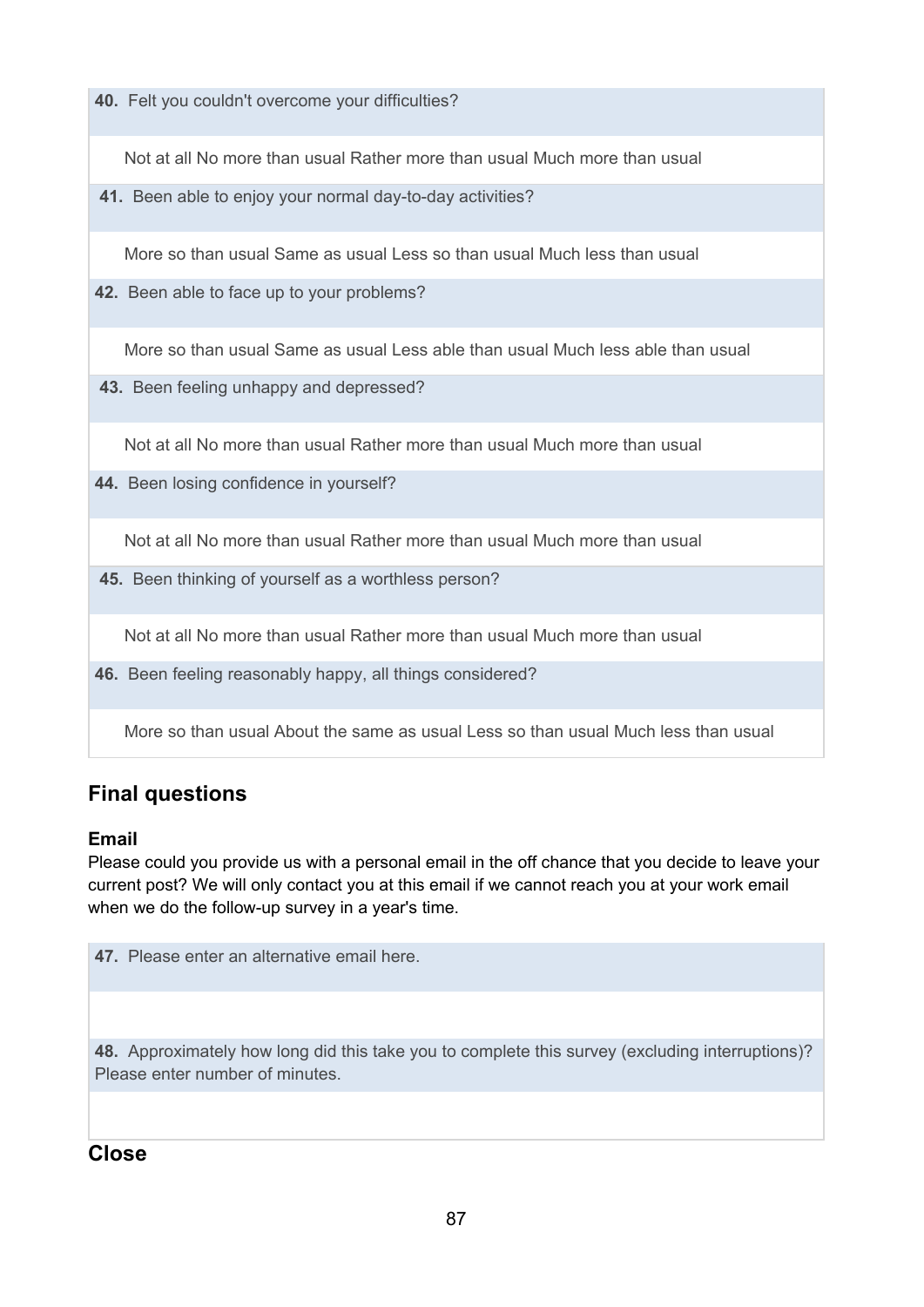That's it! Thank you very much for completing the survey.

If you wish, you may review your answers and make changes before exiting the survey.

In about a year from now, we will ask you to complete a full version of the survey once more so that we can see if your answers have changed.

Please remember that your answers are anonymous and that no one will be able to identify you personally.

Please now exit this survey and close your browser.

Thanks again for your help in this evaluation.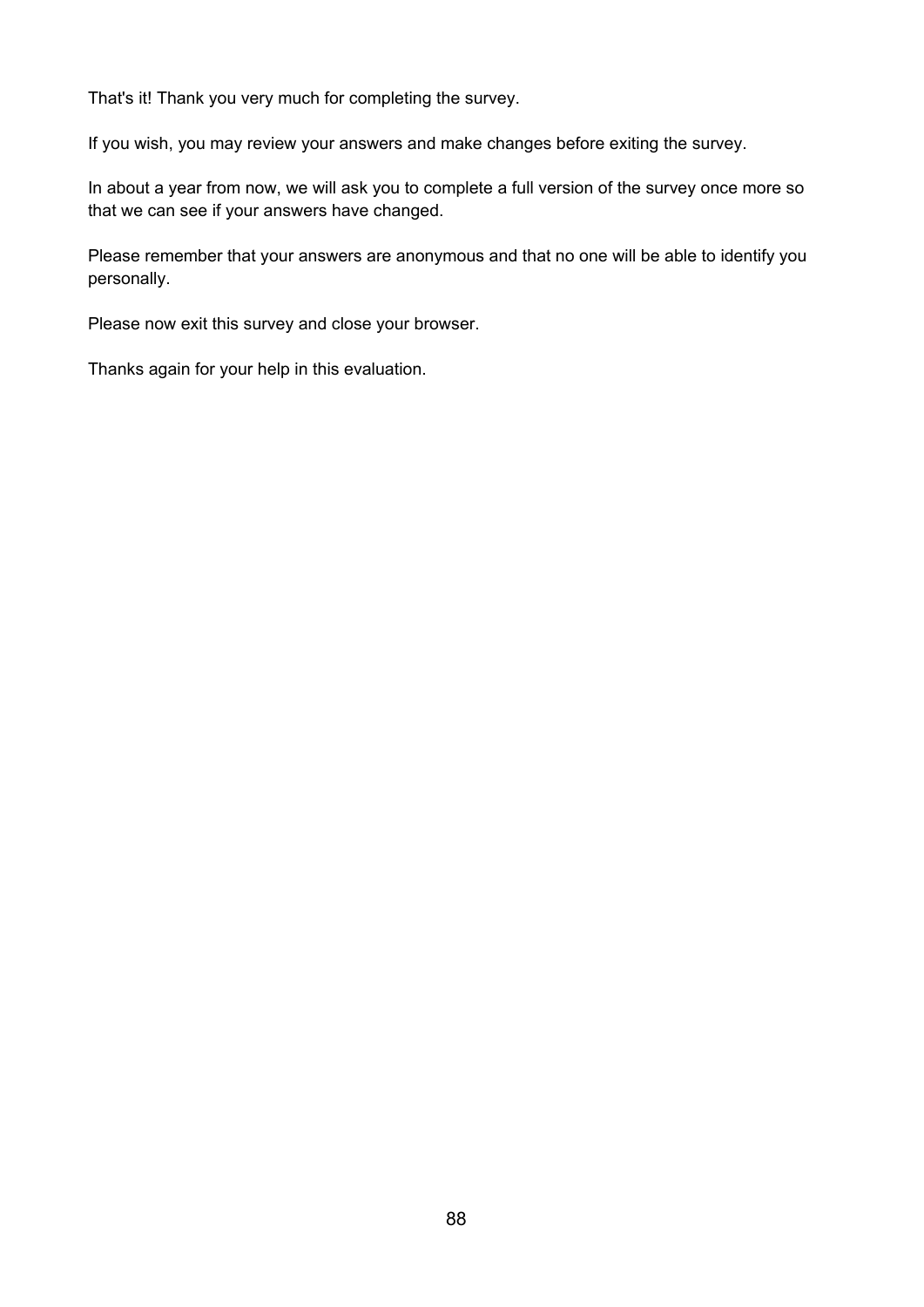# **Appendix 2: Interview Arrangements and Schedules**

# **SUSW - Participant Invitation Letter**

Dear

On behalf of the research teams at Durham and Bristol Universities, we just wanted to say thank you for taking part in our SUSW Survey in recent weeks.

Your survey answers are currently being analysed along with over 50 other responses that we obtained to the survey and we hope to report back to the Department for Education some headline findings by the end of September 2015.

To help us contextualise the survey data we are hoping to complete a number of telephone or face to face interviews to pick up on a few issues that were raised in the survey and to gain a greater understanding and appreciation of some of these points.

I'm writing in the hope that you might consider helping us with this further stage of research? Interviews will be informal, last between 30-45 minutes and be held between July and September 2015. As with the survey, interviews will be anonymised and quotes will not be attributable to any single individual.

If you would like to know more, or are happy to talk to us further then please reply to this email and I will respond directly in order to make appropriate arrangements.

Once again we very much appreciate your invaluable contribution to this research project.

With all the best,

On behalf of the research team

\_\_\_\_\_\_\_\_\_\_\_\_\_\_\_\_\_\_\_\_\_\_\_

Dr Laura Venn Visiting Research Fellow School of Applied Social Sciences Durham University 30 Old Elvet, Durham, DH1 3HN E-mail: [laura.venn@durham.ac.uk](mailto:laura.venn@durham.ac.uk)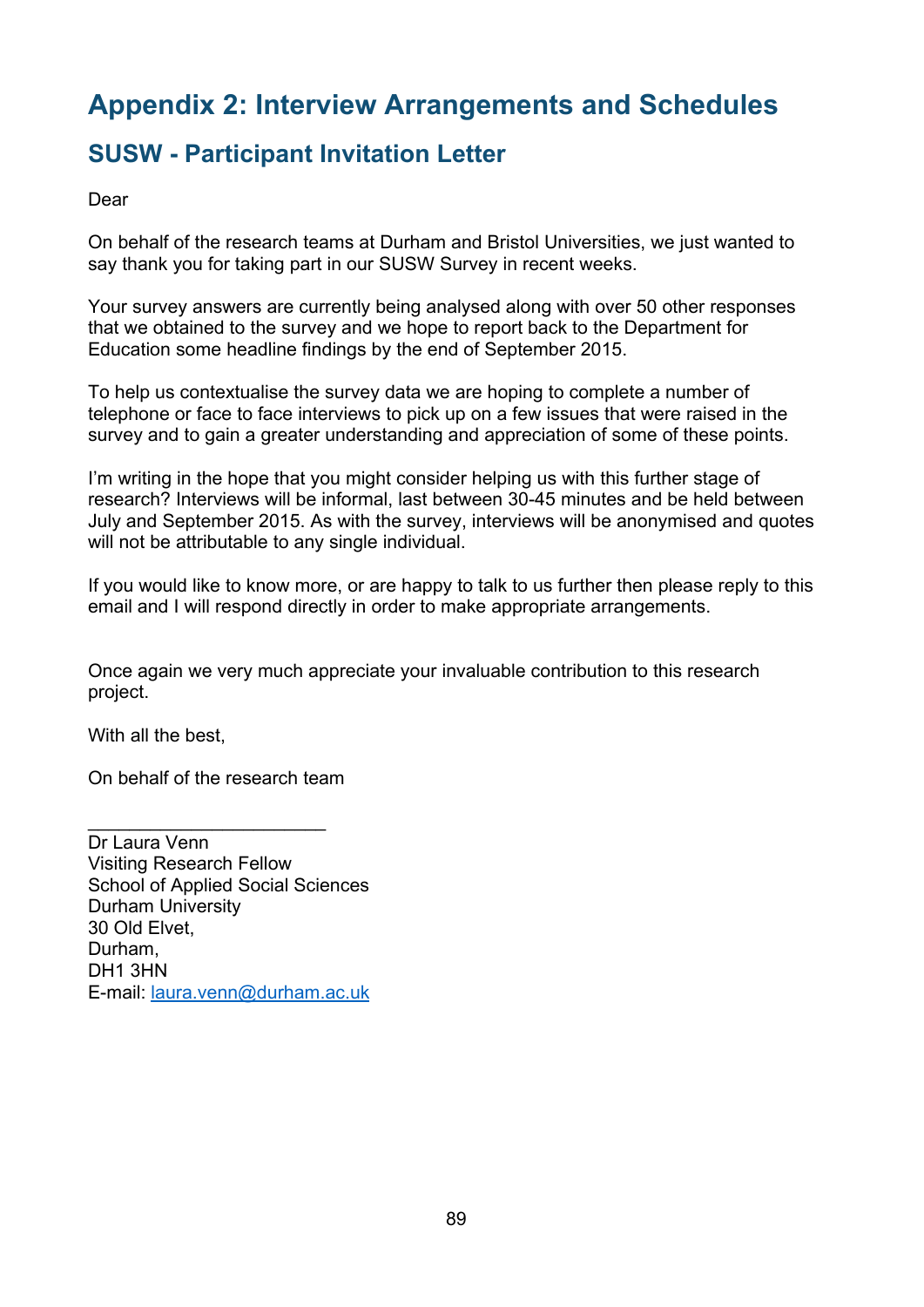# **SUSW - Interview Schedule (V1)**

#### *Cohort 1 / Similar / All Qualifying (20 each x 45 mins)*

**Interviewer notes:** *recap on why interview is important to the research / anonymity / confirm ok to record interview / ask for them to answer with respect to their qualifying experiences.*

## **Warm Up -Background details (5 minutes)**

| Name:                                                      | Date: | F2F / Telephone | Recorded? Y / N |
|------------------------------------------------------------|-------|-----------------|-----------------|
| <b>Current Employer</b><br>(LA/Agency)                     |       |                 |                 |
| <b>Current Job</b><br>Title/Role/Team                      |       |                 |                 |
| How long in post?                                          |       |                 |                 |
| No. of previous posts<br>cross check with survey)<br>data) |       |                 |                 |
| <b>SUSW RP /LA (if</b><br>applicable)                      |       |                 |                 |
| University course (if<br>comparator)                       |       |                 |                 |

[IceBreaker] What made you decide to pursue a career in social work? (career change / high flyer?) *Survey answers = to help people / funding available / work with C&F*

#### **Main Body (30 minutes)**

- *A. Career expectations*
	- 1. Thinking back, when you started your SW education, what were your SW ambitions?
	- 2. Where did you think you would be in terms of your career 3 years after graduation? *Survey = Q22*.

90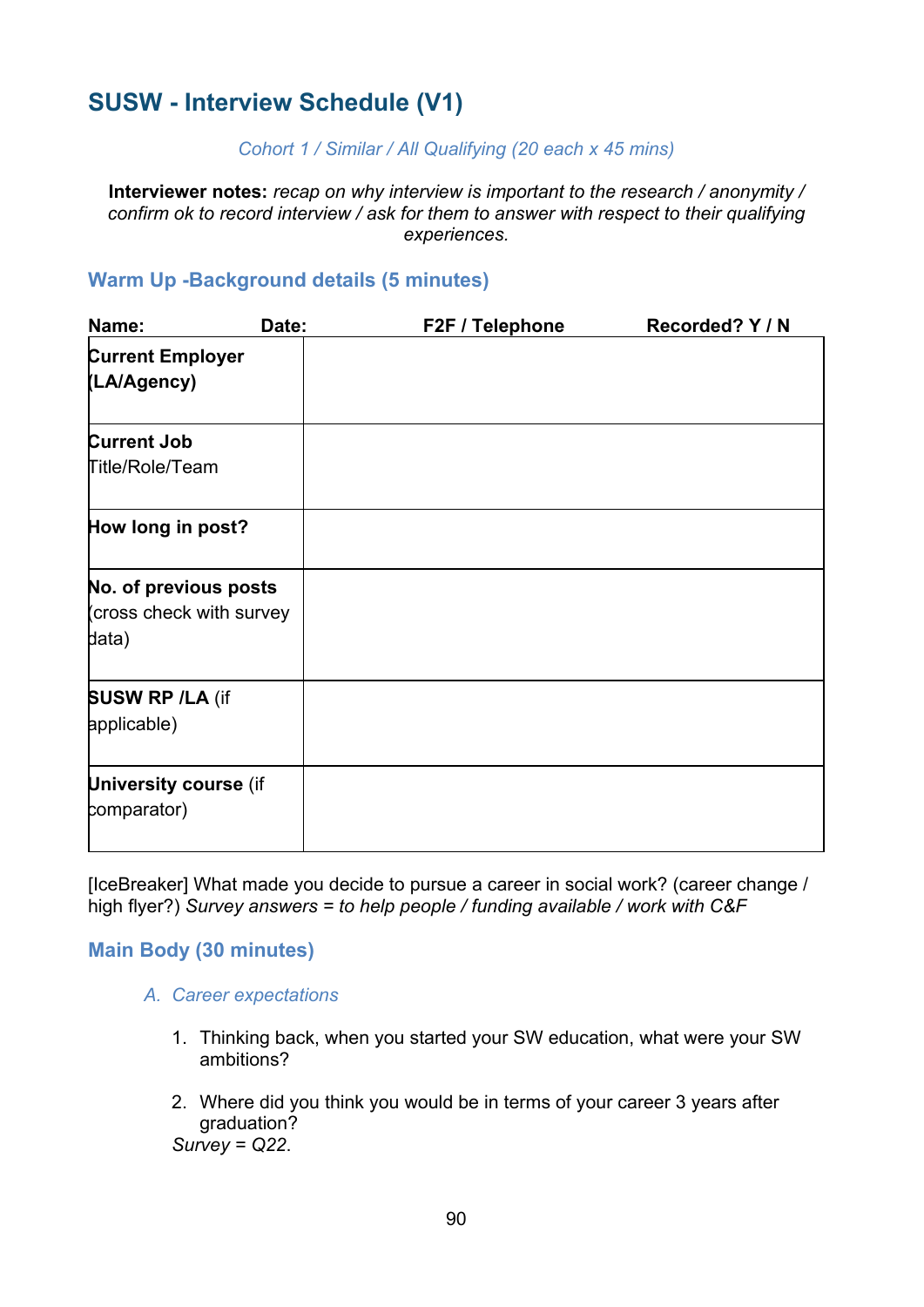3. Would you say that your expectations have been met – how, Why? *Survey = Q22a*

4. What are your career goals now?

*Q23 = Same level, specialist practitioner, Mgr, Alt Career*

- 5. Would you consider yourself on track for reaching these goals? Y / N
	- a. What is helping you to reach these targets do you think? (macro level – professional, personal)
	- b. Is there anything preventing you from reaching these targets? (macro level – professional, personal)
- *B. Your course and feeling prepared for practice*
	- 1. Before your qualifying course began, what did you think it would be like? (PIN-what were your expectations?)
	- 2. Do you think the teaching and learning you received on your course provided you with a sound basis of knowledge in order to start work as a social worker? Can you give examples / explain your answer? *Survey Q15 – follow up, you stated 'X' was v.good – can you expand on this?*
	- 3. Do you think your original course gave you the skills necessary for life as a social worker? Can you give examples / explain your answer? *Survey Q15 – follow up, you stated 'X' was v.good – can you expand on this?*
	- 4. To what extent were your practice learning opportunities useful in terms of being prepared for practice? Can you give examples / explain your answer? *Survey Q15I*
	- 5. How useful have the academic aspects of the course been to you in your present (and previous) position(s)?
	- 6. To what extent did your qualifying programme prepare you for further career development?
	- *Survey Q24*
	- 7. Looking back, what would you say were the most valuable aspects of the course in terms of being prepared for practice?
	- 8. (Consider previous answers re: shortcomings reiterate here) Is there anything else that could have been improved on your original course to make it more useful for practice?
	- 9. Considering your own educational experiences, and those of other colleagues, do you think Step Up social workers are different from other qualified social workers? If so, in what ways?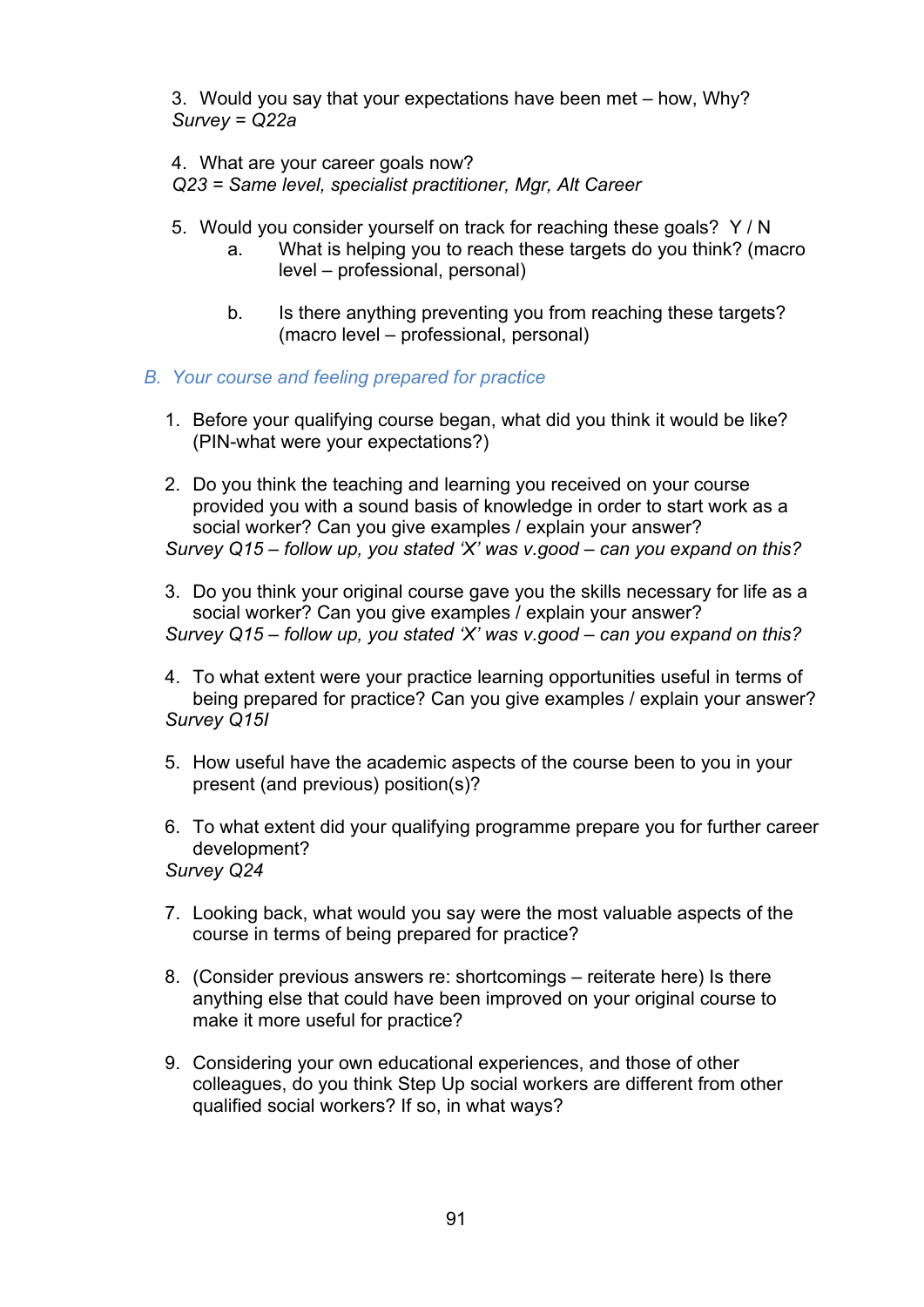#### *C. Influencing factors*

- 1. What or who would you say has had the most significant influence on your career to date? *(Prompt if necessary - course / practice educators / snr managers / colleagues etc / progression policy at LA)*
- 2. Within your social work career to date, what would you say has aided/facilitated your success? *(PIN – mass of grads, team support, freedom to take initiative, relationships)*
- 3. Within your social work career to date, what would you say have been the main barriers to success? *(PIN – adaptation period, lack of support, organisational structures/policies)*
- *D. Commitment to social work*
	- 1. Where do you see yourself in 2 years from now? Still in social work?
	- 2. How has your experience of social work compared to your previous expectations?
	- 3. Has how you view your social work career changed since being in employment? How and why?
	- 4. Would you say you are more or less committed to remaining in social work than you were when you graduated? Of all the things we have discussed what do you consider most responsible for this view?

### **Additional questions if time**

- 1. What training have you undertaken since starting in post was this to cover gaps in knowledge and/or skills? Did you identify these needs or did a senior member of staff recommend the course?
- 2. What do you think makes a good social worker?
- 3. Following on from Self-Efficacy questions in the survey Can you recall at what point in your career you felt 'competent' in your role?

#### **Summary and close (5 minutes)**

Thank you. That completes the list of questions that I have, is there anything that you would like to add or mention that you feel is important, which hasn't be raised so far?

#### **Interviewer notes and comments:**

Length of interview:

Any problems with recording / any discussions off record?

Reflections (any questions not working / feedback to the team / new issues raised?)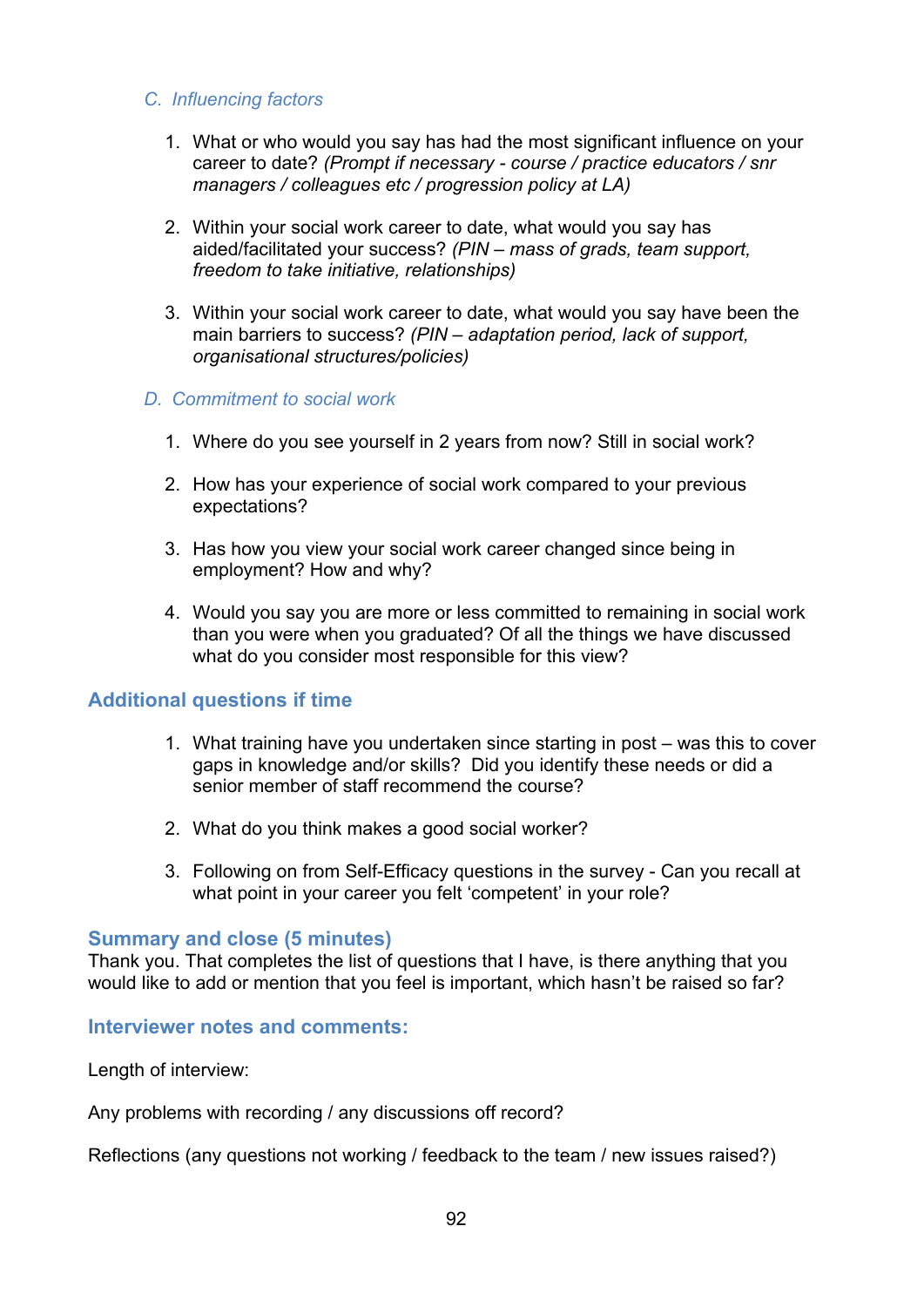# **SUSW – Leavers Interview Schedule (V1)**

#### *Cohort 1 & 2 (45 mins each)*

**Interviewer notes:** *recap on why interview is important to the research / anonymity / confirm ok to record interview / ask for them to answer with respect to their qualifying experiences.*

## **Warm Up -Background details (5 minutes)**

| Name:                                                         | Date: | F2F / Telephone | Recorded? Y / N |
|---------------------------------------------------------------|-------|-----------------|-----------------|
| <b>Current Employer</b>                                       |       |                 |                 |
| <b>Current Job</b><br><b>Title/Role/Team</b>                  |       |                 |                 |
| How long in post?                                             |       |                 |                 |
| <b>When LEFT social</b><br>work (i.e. LA/Agency)<br>Any gaps? |       |                 |                 |
| No. of previous posts                                         |       |                 |                 |
| <b>No of Promotions?</b>                                      |       |                 |                 |
| <b>SUSW RP /LA</b>                                            |       |                 |                 |
| Date qualified as a<br>social worker 05/2012<br>pr 02/2013?   |       |                 |                 |

[OPENER] What made you decide to pursue a career in social work? (career change / high flyer?) PIN: to help people, personal experiences, stable job, springboard to another career, funding etc.

What was your first degree in?

### **Career Expectations (10 minutes)**

1. Thinking back, when you started your SW education, what were your SW ambitions?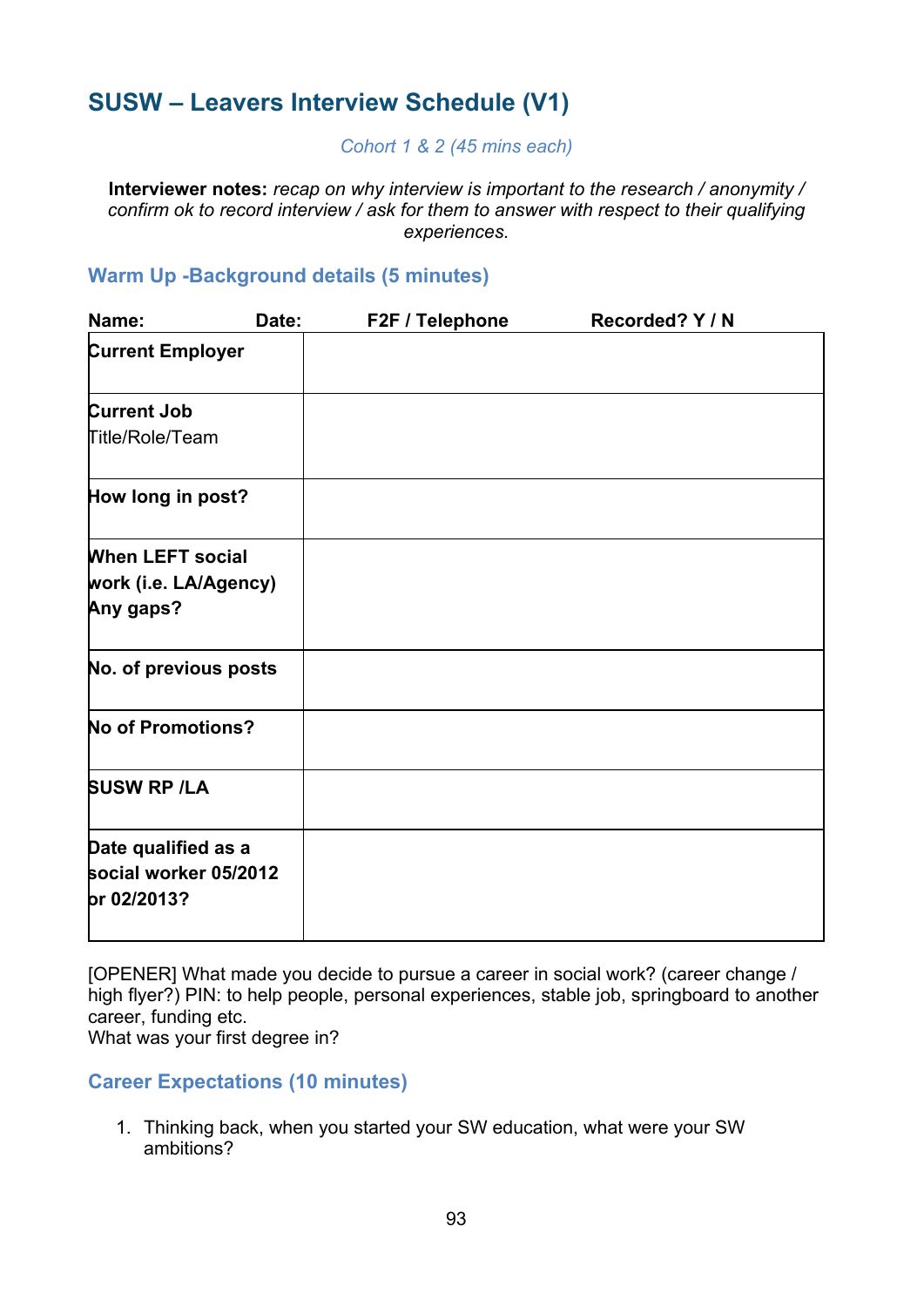- 2. What did you think being a social worker would be like? Expectations of the profession?
- 3. Where did you think you would be 3 years after graduation? (…was leaving on the cards from the outset?)
- 4. What are your career goals now? (Short / Medium / Long term) Any likely barriers to achieving these, factors assisting?

## **Social Work Qualifying Programme (10 minutes)**

- 5. Before your qualifying course began, what did you think it would be like? (PINwhat were your expectations?)
- 6. Thinking back to the qualifying programme, how would you rate the programme in terms of:

| Quality of academic learning provision?  | VG | G | <b>NGNP</b> | $\mathsf{P}$ | <b>VP</b> |
|------------------------------------------|----|---|-------------|--------------|-----------|
| Preparation for practice?                |    |   |             |              |           |
| Learning about social work values?       |    |   |             |              |           |
| Understanding organisations and systems? |    |   |             |              |           |
| Variety of practice learning?            |    |   |             |              |           |

- 7. Do you think the teaching and learning you received on your course provided you with a sound basis of knowledge in order to start work as a social worker? Can you give examples / explain your answer?
- 8. Do you think your original course gave you the skills necessary for life as a social worker? Can you give examples / explain your answer?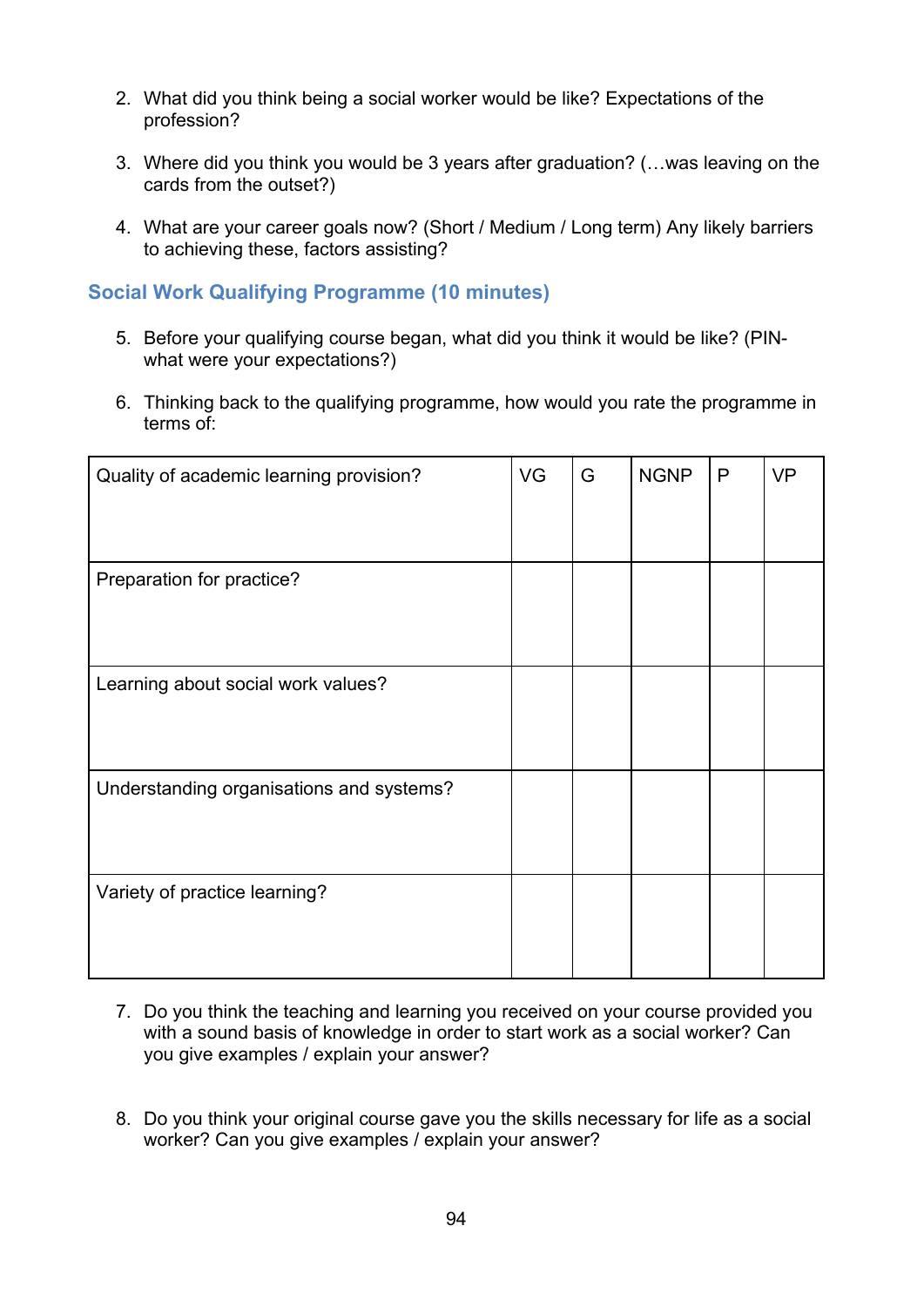- 9. To what extent were your practice learning opportunities useful in terms of being prepared for practice? Can you give examples / explain your answer?
- 10.What would you say were the most valuable aspects of the course in terms of being prepared for practice?
- 11.Is there anything else that could have been improved on your original course to make it more useful for practice?
- 12.Did you consider yourself a competent social worker when you qualified? How would you have rated yourself in terms of preparation for practice / having transferable social work skills / potential to achieve in a social work career?

## **Work Experiences – Reasons for Leaving (15 minutes)**

13.What were the main reasons for leaving your post in child and family social work? Tick as many as appropriate.

| End of temporary<br>contract                                          | Career change                                        | better pay<br>and benefits                                          | Relocating                     | Lack of job<br>satisfaction                        |
|-----------------------------------------------------------------------|------------------------------------------------------|---------------------------------------------------------------------|--------------------------------|----------------------------------------------------|
| Relationships –<br>communications<br>with<br>supervisors/manag<br>ers | Relationships -<br>communications<br>with colleagues | <b>Better</b><br>flexible<br>working<br>package                     | Travel<br>difficulties         | Poor working<br>environment                        |
| Lack of recognition                                                   | Lack of<br>career/developme<br>nt opportunities      | Job<br>insecurity or<br>the effects of<br>organisation<br>al change | Caring<br>responsibilitie<br>S | Returning to<br>full time<br>education             |
| III health                                                            | Retirement                                           | Redundancy                                                          | Maternity-<br>related          | Accommodatio<br>$n$ problems $-$<br>housing, costs |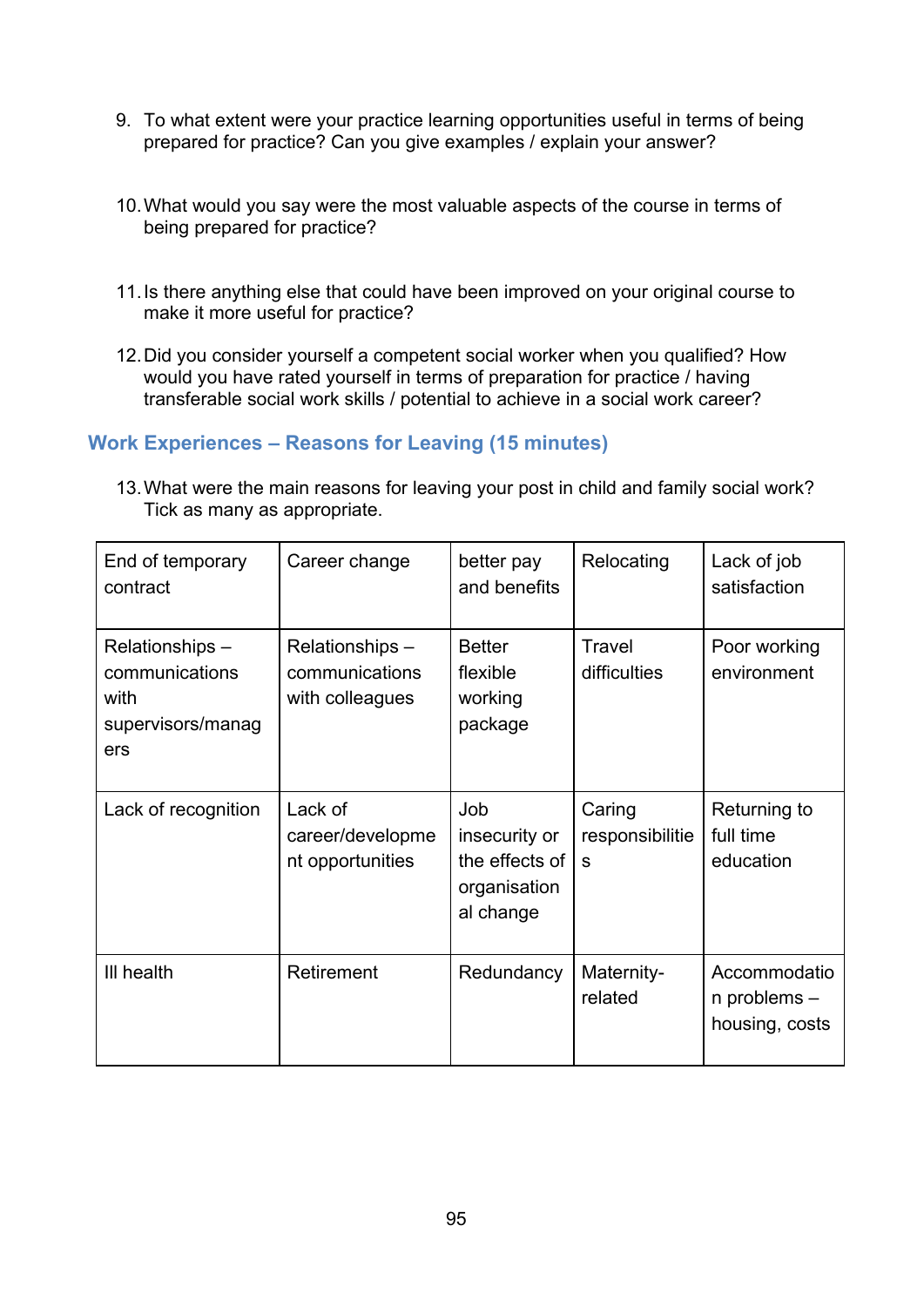| Personal - not job<br>related, partner | Discrimination,<br>harassment, | Left for<br>another          |  |
|----------------------------------------|--------------------------------|------------------------------|--|
| relocating                             | bullying                       | reason,<br>please<br>explain |  |
|                                        |                                |                              |  |

- 14.Could you talk a little more about the lead up to you leaving your post….? How long had you been considering this decision, did you consult anyone in the organisation about your plans? What was their response / suggestions / any actions taken? What was the **main reason** underpinning your decision to leave?
- 15.How did you feel when you left your post in child and family social work?
- 16.Could anything have been done to change your mind/your decision?
- 17.What is different about the job/career you have now compared to the last post you held in child and family social work?
- 18.How do you view child and family social work now?
- 19.How likely is it that **within a year** you will be actively looking for a post in child and family social work in a Local Authority?

| Not at all likely | Not very likely | <b>Fairly likely</b> | Very likely |
|-------------------|-----------------|----------------------|-------------|
| Why?              |                 |                      | Why?        |

20.How likely is it that you would consider **returning in the future** to a post in child and family social work in a Local Authority?

| Not at all likely | Not very likely | <b>Fairly likely</b> | Very likely |
|-------------------|-----------------|----------------------|-------------|
| Why?              |                 |                      | Why?        |

21.Where do you see yourself in two years from now?

### **Summary and Close (5 minutes)**

Thank you, that completes the list of questions I have, is there anything that you would like to add or mention that you feel is important, which has not been raised so far? Length of interview:

Any problems with recording / any discussions off record? Reflections (any questions not working / feedback to the team / new issues raised?)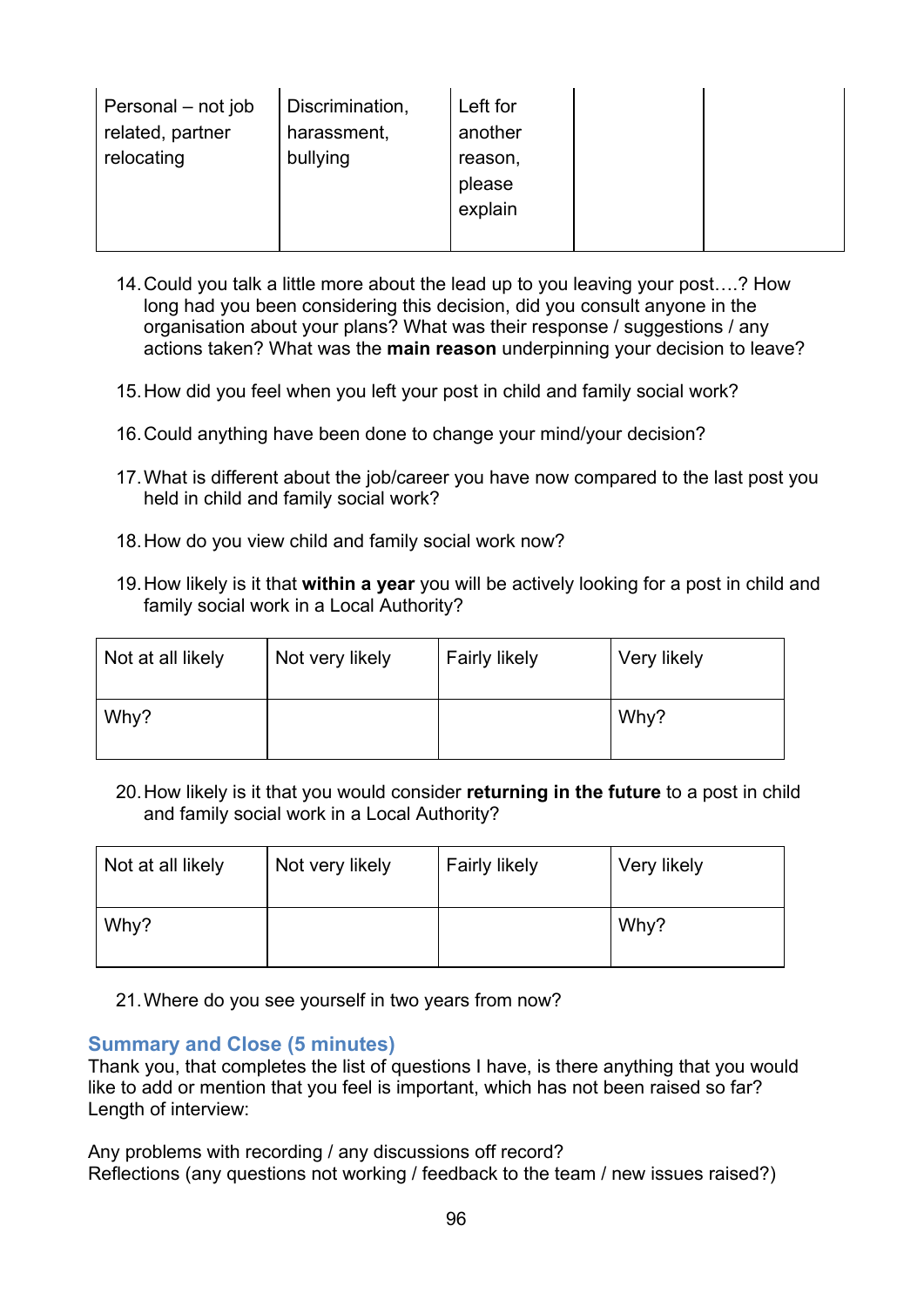# **SUSW – Employer Interview Schedule (V3)**

#### *3/4 key agency representatives in 5 LA areas (15/20 x 45 mins)*

**Interviewer notes:** *recap on why interview is important to the research / anonymity / confirm ok to record interview / ask for them to reflect on SUSW colleagues as compared to colleagues from other qualifying routes*

## **Warm Up -Background details (5 minutes)**

| Name: | Date: | F2F / Telephone | Recorded? Y / N |
|-------|-------|-----------------|-----------------|
|       |       |                 |                 |

### *To be completed in advance and confirmed at outset of interview*

| <b>Current Employer (LA)</b>                    |                                      |                          |             |
|-------------------------------------------------|--------------------------------------|--------------------------|-------------|
| <b>Current Job</b><br>Title/Role/Team           |                                      |                          |             |
| <b>Classification for</b><br>interview purposes | Prog. Coordinator<br>Coord/Workforce | Dir/Ad/HoS<br>Team L/Mgr | <b>ASYE</b> |
| How long in post?                               |                                      |                          |             |

#### Key:

**Bold** Questions – mandatory questions, asked to all interviewees Bullet Questions – supplementary and optional dependent upon experiences of interviewee / flow of conversation

### **Background (ALL interviewees)**

- **1. Can you tell me when you first became involved in the SUSW programme?**
	- PIN how many cohorts has LA been involved with? / which cohorts have you personally been involved with (CHECK C1 & C2)?
	- Has your role/involvement remained the same over the cohorts?
	- Involved pre and post qualification? (sorting question for later)

#### **2. Can you recall what your original expectations of the programme were?**

- PIN Remember the original marketing/ambitions?
- Who informed you/explained the programme? / Generally supportive or have concerns?
- What did you think of it as a new qualifying route into social work?

#### **3. What is your day to day involvement with the SUSW programme and graduates?**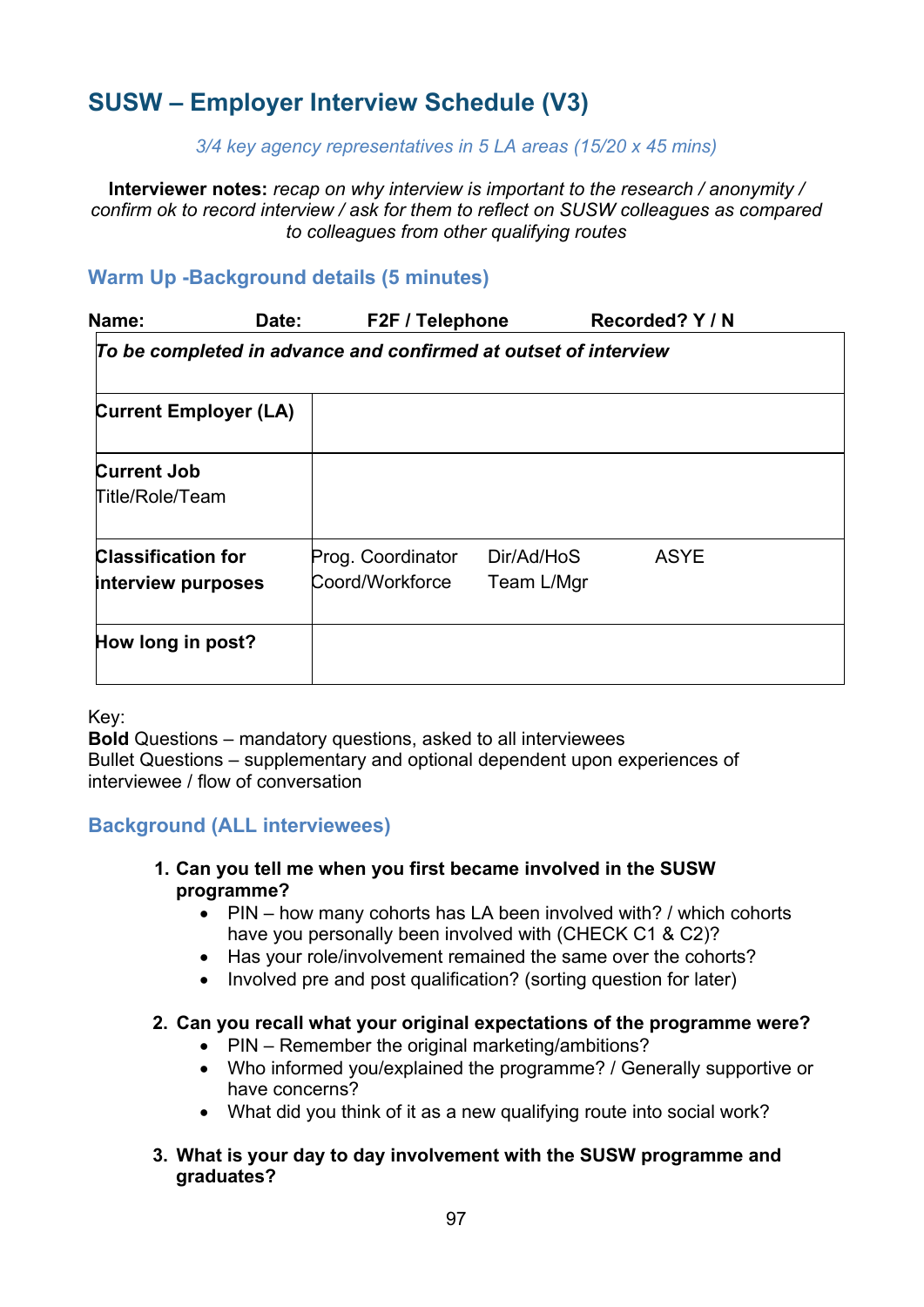- PIN no of graduates you manage / have direct contact with  $-$  on what basis?
- Do you conduct supervision / mentoring sessions with graduates?

### **4. What are your views about the quality and readiness for practice of newly qualified practitioners across the various routes to qualification?**

*Interviewer to remind interviewee that we would like them to answer the following questions in relation to their experiences of Cohort 1 and Cohort 2 graduates only…..*

### **Pre-qualification experiences (ALL who indicated involvement in training in Q1)**

## *5.* **What was your impression of SUSW graduates during their training?**

- PIN work ethic / using their initiative / eagerness to learn / ability to integrate theory with practice / preparation for placement
- What impact, if any, did having SUSW grads 'hosted' in the LA have? On the grads themselves, on the in-house teams, on the LA more broadly?
- Were there any difficulties or challenges in adopting the SUSW training model?
- What particular strengths or shortcomings did SUSW candidates demonstrate during training?
- Any noticeable differences between SUSW and other Post grad SW graduates during training - PIN any discernible differences in how SUSW approached and participated in placements compared to non-SUSW graduates? Could you give examples to explain?

## **Post-qualification experiences (all except Prog Coordinators)**

#### *6.***What has your experience of SUSW graduates been as full members of staff, post-qualification?**

- PIN aptitude, professional skills, knowledge, skills, preparation for practice
- Any knowledge/skills SUSWs have not developed as a result of their fast track programme (i.e. claim in comparator interviews) that others on orthodox qualification courses possess at the point of qualification?
- How would you compare SUSW employees with similarly qualified non-SUSW colleagues (i.e. PG/UG), at the point of entry into the profession?
- As members of staff are SUSW employees different in any way from other qualified social workers? (*asked in Grad interviews*)

*Further questions for those involved with SUSW staff on a day to day basis:*

• What were the SUSW grads like on Day 1 of being a NQSW - Prepared for practice, ability to do the job, knowledge and skills (any distinctions with non-SUSW grads? How did they compare with others at PG level starting in a C&F statutory team?)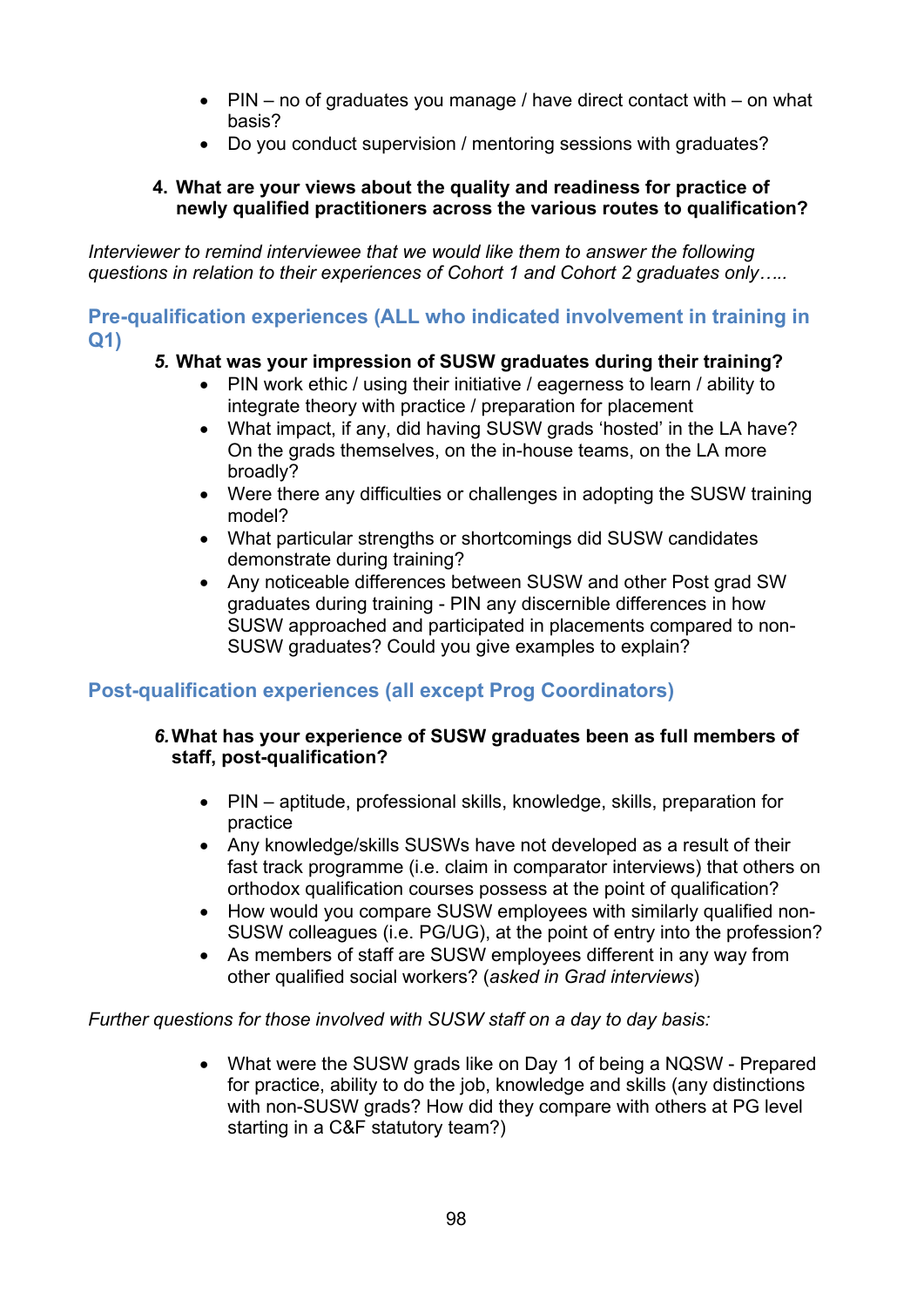- At what point in their career do you think your SUSW graduates became competent social workers? *(interviews suggest within first year)* In your opinion is this different for graduates from other routes?
- Is there any difference managing / supervising / having SUSW graduates in your teams? Please explain.

## **Career progression and development (ALL)**

#### *7.* **In your opinion do different qualification routes give graduates any advantage in terms of career progression and career development do you think? Please explain your answer**

- Are there any noticeable differences between the career aspirations of SUSW graduates and non-SUSW graduates do you think?
- Cohort 1 graduates appear to be progressing well in their careers, some reaching advanced practitioner, senior social worker status within 3 years –does this surprise you / do you have any concerns with regards to 'relatively' quick progression?
- Do you foresee any difficulties that will arise for SUSW graduates as they progress with their careers?
- Do you observe any narrowing / widening of any differences between SUSW graduates and others as their careers progress? Please explain your answer.
- **8. Retention amongst the first SUSW cohort appears to be very high (upwards of 90% who qualified via the SU programme are still in C&F SW posts at the three year point in their careers). Do you have any thoughts as to why retention is very good?**
- **9. Do you see any challenges / difficulties on the horizon for SUSW graduates in their early careers?**
	- Are these difficulties unique to SUSW or shared across all new entrants to SW?
	- We intend to survey graduates again at the 5 year point in their career what will graduates most likely encounter in their careers between 3-5 years?

## **SUSW Model (ALL)**

- **10. Given everything we have talked about, do you consider the SUSW model to be effective / ineffective? Has it been successful / unsuccessful?**
	- If yes, How is it effective? What benefits does the programme bring?
	- If No, How does it need to be improved? Where is it lacking?
	- What differences do you see between the SUSW Model and other qualifying routes?
	- What impact, if any, has the programme had on the SW Sector?
	- Does it represent 'value for money'? Worth the extra effort in terms of time/resources?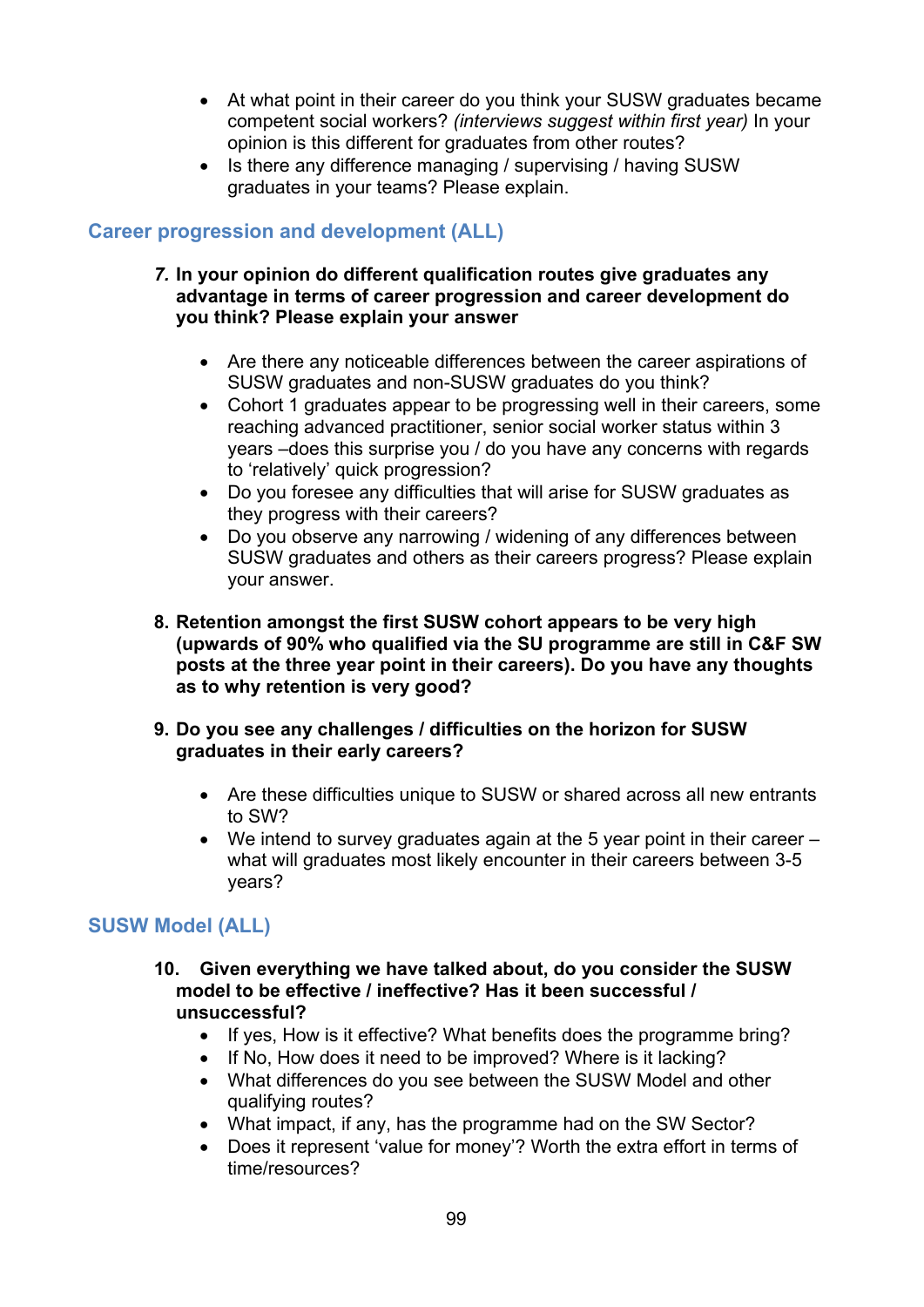- Does the programme appropriately serve the needs of the individual social worker and the LA sector?
- Cohort 4 is about to commence, what do you think the future holds for those graduates?
- Is the SUSW programme sustainable do you think? Please explain
- Is there anything about the SUSW qualification route that concerns you in terms of developing and training future social workers?

#### **Summary and close (5 minutes)**

Thank you. That completes the list of questions that I have, is there anything that you would like to add or mention that you feel is important, which hasn't be raised so far?

**Interviewer notes and comments:**

Length of interview:

Any problems with recording / any discussions off record?

Reflections (any questions not working / feedback to the team / new issues raised?)